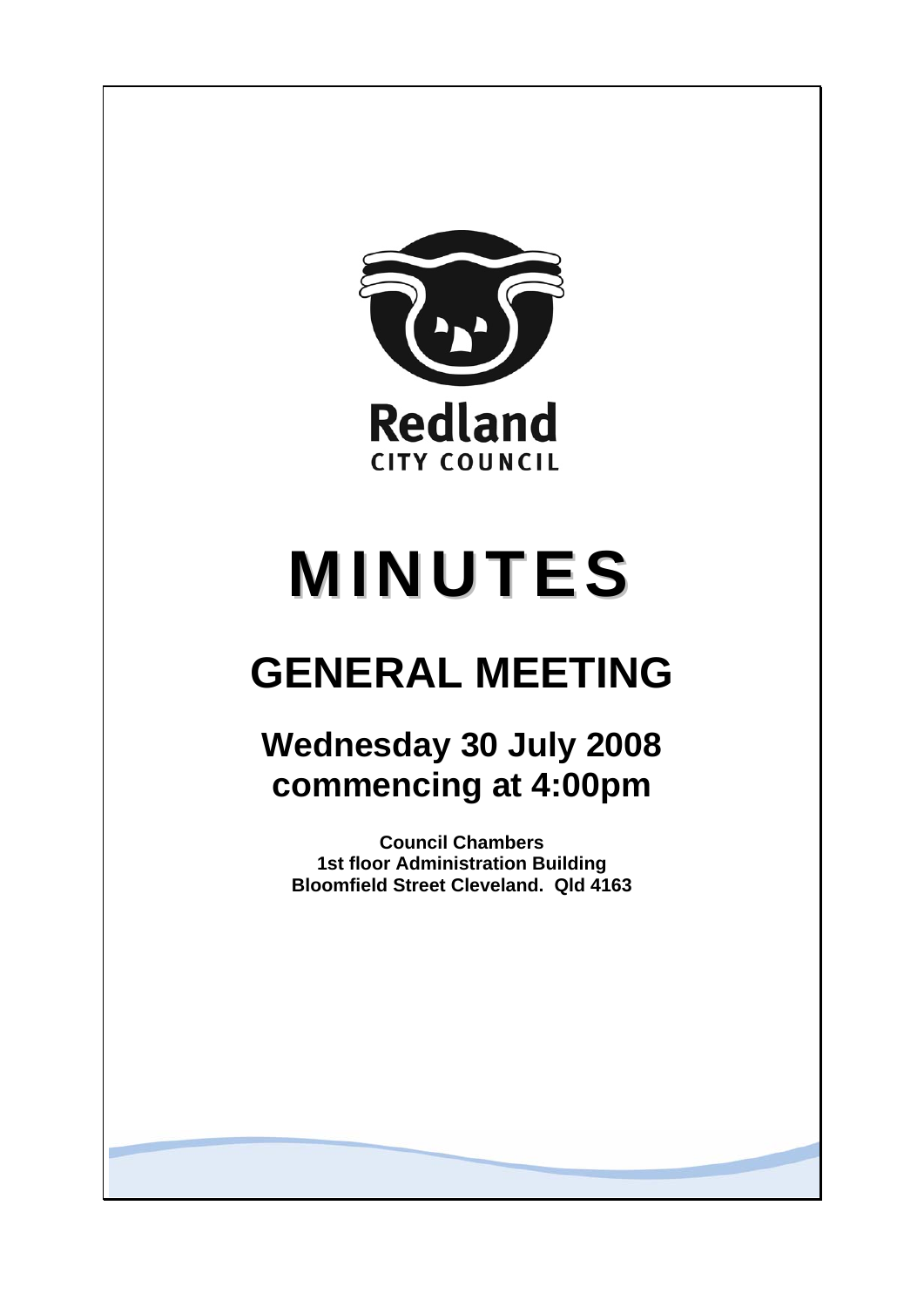### **TABLE OF CONTENTS**

| <b>ITEM</b>    |       | <b>SUBJECT</b>                                                                                                                           | <b>PAGE NO</b> |
|----------------|-------|------------------------------------------------------------------------------------------------------------------------------------------|----------------|
| 1              |       |                                                                                                                                          |                |
| $\overline{2}$ |       |                                                                                                                                          |                |
| 3              |       |                                                                                                                                          |                |
| 4              |       |                                                                                                                                          |                |
| 5              |       | <b>MATTERS OUTSTANDING FROM PREVIOUS GENERAL MEETING</b>                                                                                 |                |
|                | 5.1   |                                                                                                                                          |                |
|                | 5.1.1 | PETITION (DIVISION 3) - REQUEST TO CONTROL<br>TRAFFIC SPEEDS IN CLIFFORD PERSKE DRIVE,                                                   |                |
|                | 5.1.2 | PETITION TO RAISE COUNCIL CONTRIBUTION TO                                                                                                |                |
|                | 5.1.3 | <b>PETITION (DIVISION 5) - REQUESTING A VEHICULAR</b><br><b>CROSSING BETWEEN LAMB AND MACLEAY ISLANDS  2</b>                             |                |
|                | 5.1.4 | <b>REQUEST FOR REPORT - REVIEW OF CURRENT</b><br><b>POSITION ON MANAGEMENT OF SHOPPING TROLLEYS  3</b>                                   |                |
|                | 5.1.5 | <b>REQUEST FOR REPORT - OPPORTUNITIES FOR</b><br>RECREATIONAL, SPORTING OR FESTIVAL FACILITIES<br>USE ON COMMONWEALTH LAND AT BIRKDALE 3 |                |
|                | 5.1.6 | <b>REQUEST FOR REPORT - PROTECTING SIGNIFICANT</b>                                                                                       |                |
|                | 5.1.7 | <b>REQUEST FOR REPORT - UPGRADE OF FORESHORE</b>                                                                                         |                |
|                | 5.1.8 | PETITION (DIV 9) REQUEST TO CLOSE PATHWAY<br>ADJACENT TO 13 AND 15 DIANA STREET, CAPALABA  3                                             |                |
| 6              |       |                                                                                                                                          |                |
| 7              |       |                                                                                                                                          |                |
|                | 7.1   | PETITION (DIVISION 4) - OBJECTION TO COUNCIL'S<br><b>CHANGE IN PENSIONER CONCESSION RATES FROM</b>                                       |                |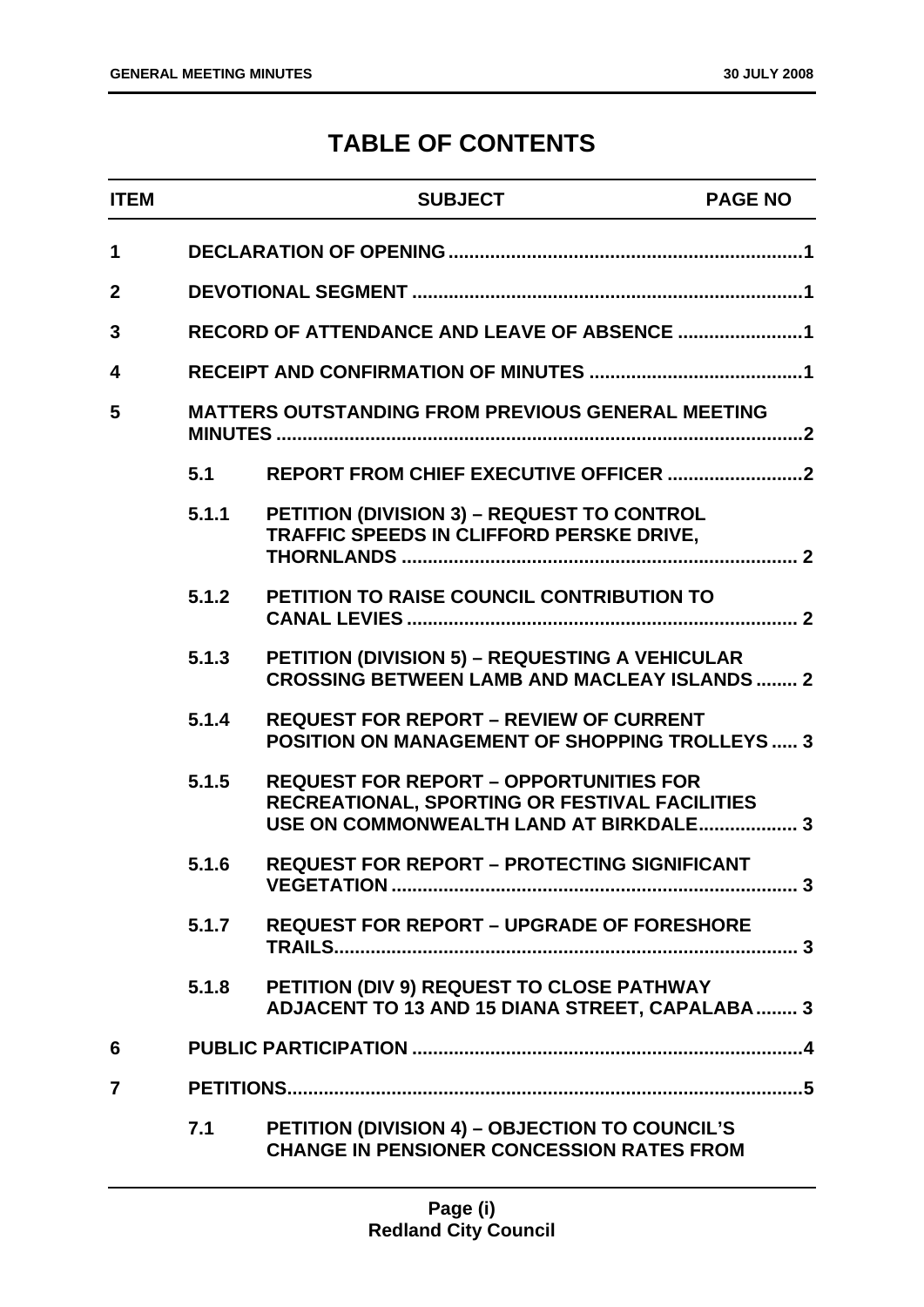|    |        | <b>RESIDENTIAL 5 TO RESIDENTIAL INVESTMENT 5 AND</b>                                    |
|----|--------|-----------------------------------------------------------------------------------------|
| 8  |        |                                                                                         |
| 9  |        | <b>DECLARATION OF MATERIAL PERSONAL INTEREST ON ANY</b>                                 |
| 10 |        | <b>PLANNING &amp; POLICY COMMITTEE 9/07/08 - RECEIPT AND</b>                            |
|    | 10.1   |                                                                                         |
|    | 10.1.1 | <b>ENVIRONMENT ACQUISITION POLICY REVIEW  8</b>                                         |
|    | 10.1.2 | <b>RESPONSE TO PETITION FROM REDLANDS DISTRICT</b>                                      |
|    | 10.2   |                                                                                         |
|    | 10.2.1 | <b>REQUEST FOR REPORT - RESEARCH ON THE IMPACT</b>                                      |
| 11 |        | <b>REDLAND WATER AND WASTE COMMITTEE 22/07/08 - RECEIPT</b>                             |
|    | 11.1   |                                                                                         |
|    | 11.1.1 | <b>REDLAND WATER &amp; WASTE COUNCIL BUSINESS UNIT</b>                                  |
|    | 11.1.2 | <b>MEMORANDUM OF UNDERSTANDING WITH SEQ</b><br>COUNCILS ON APPROACH TO WATER REFORM  29 |
|    | 11.1.3 | <b>FORMATION OF DISTRIBUTION COMPANY,</b><br><b>SHAREHOLDERS' AGREEMENT, QTC LOAN</b>   |
|    | 11.2   |                                                                                         |
| 12 |        | PLANNING & POLICY COMMITTEE MEETING 23/07/08 - RECEIPT                                  |
|    | 12.1   |                                                                                         |
|    | 12.1.1 | <b>POOL INSPECTION FOR PRIVATELY CERTIFIED POOLS -</b>                                  |
|    | 12.1.2 |                                                                                         |
|    | 12.2   |                                                                                         |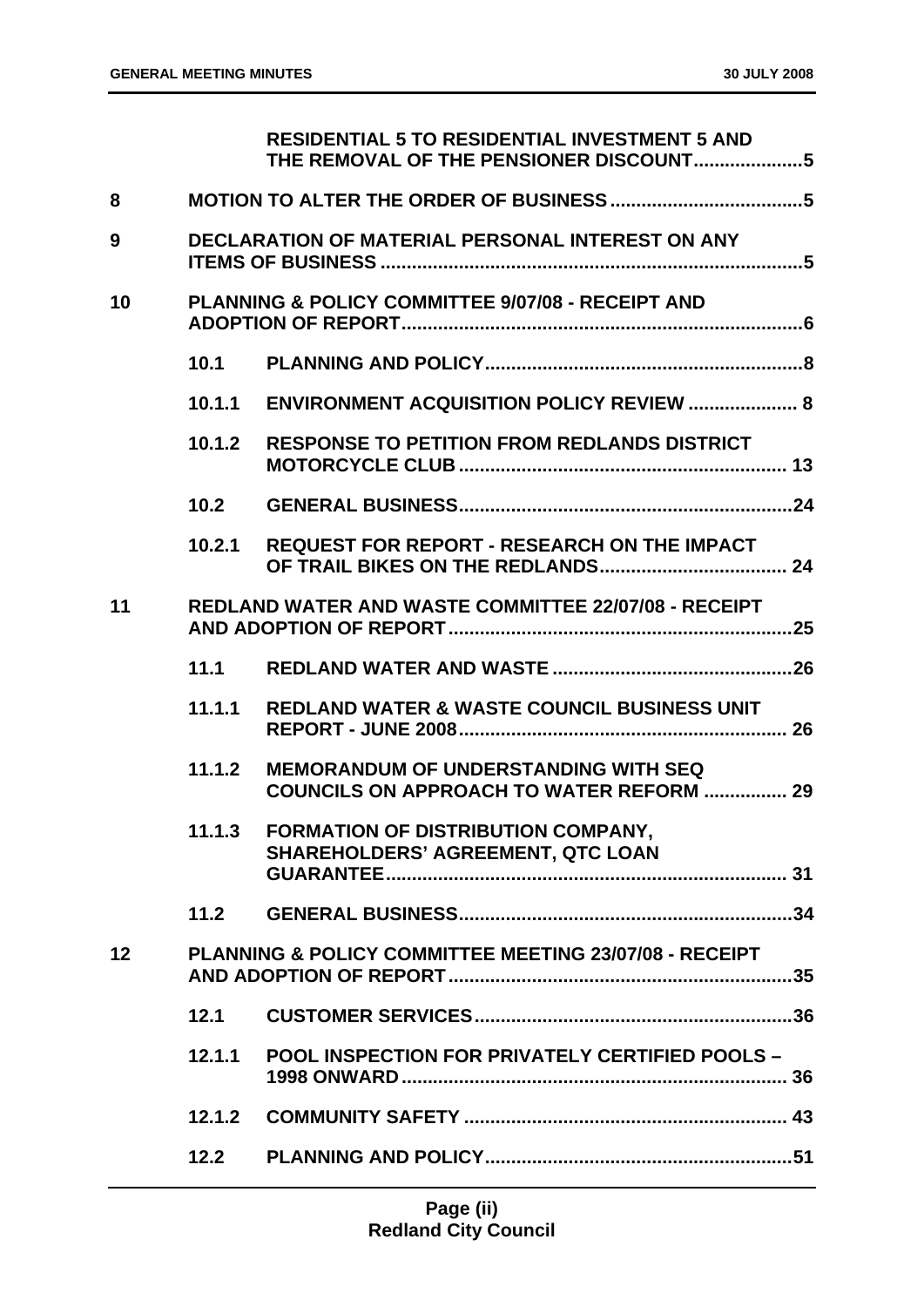|    | 12.2.1 | <b>CONSTITUTIONAL RECOGNITION OF LOCAL</b>                                                                                                       |
|----|--------|--------------------------------------------------------------------------------------------------------------------------------------------------|
|    | 12.2.2 |                                                                                                                                                  |
|    | 12.2.3 |                                                                                                                                                  |
|    | 12.3   |                                                                                                                                                  |
| 13 |        | <b>FINANCE AND CORPORATE MANAGEMENT COMMITTEE</b>                                                                                                |
|    | 13.1   |                                                                                                                                                  |
|    | 13.1.1 | JUNE 2008 - MONTHLY FINANCIAL REPORTS 71                                                                                                         |
|    | 13.1.2 | AIR-CONDITIONING CLEVELAND LIBRARY BUILDING 76                                                                                                   |
|    | 13.1.3 | <b>SEQ WATER GRID CONTRACTUAL PAYMENTS - CEO</b>                                                                                                 |
|    | 13.2   |                                                                                                                                                  |
|    | 13.2.1 | DALPURA STREET BOAT RAMP AND CARPARK<br>PROJECT - DELEGATED AUTHORITY REPORT 81                                                                  |
|    | 13.2.2 | SUPPLY AND PLACEMENT OF HOT MIXED ASPHALT<br><b>RESURFACING TO THE WELLINGTON AND SOUTH</b><br><b>STREETS, THORNLANDS ROUNDABOUT UPGRADE  84</b> |
|    | 13.2.3 | 2008/2009 COMMUNITY DEVELOPMENT GRANTS  87                                                                                                       |
|    | 13.3   |                                                                                                                                                  |
|    | 13.3.1 |                                                                                                                                                  |
|    | 13.3.2 | <b>CORPORATE BALANCED SCORECARD REPORT JUNE</b>                                                                                                  |
|    | 13.3.3 | <b>QUARTERLY OPERATIONAL PLAN REPORT FOR JUNE</b>                                                                                                |
|    | 13.4   |                                                                                                                                                  |
|    | 13.4.1 | <b>REQUEST FOR REPORT ON PENSIONER REBATE</b>                                                                                                    |
| 14 |        |                                                                                                                                                  |
|    | 14.1   | SPONSORSHIP TO THE REDLANDS SPRING FESTIVAL                                                                                                      |
|    |        |                                                                                                                                                  |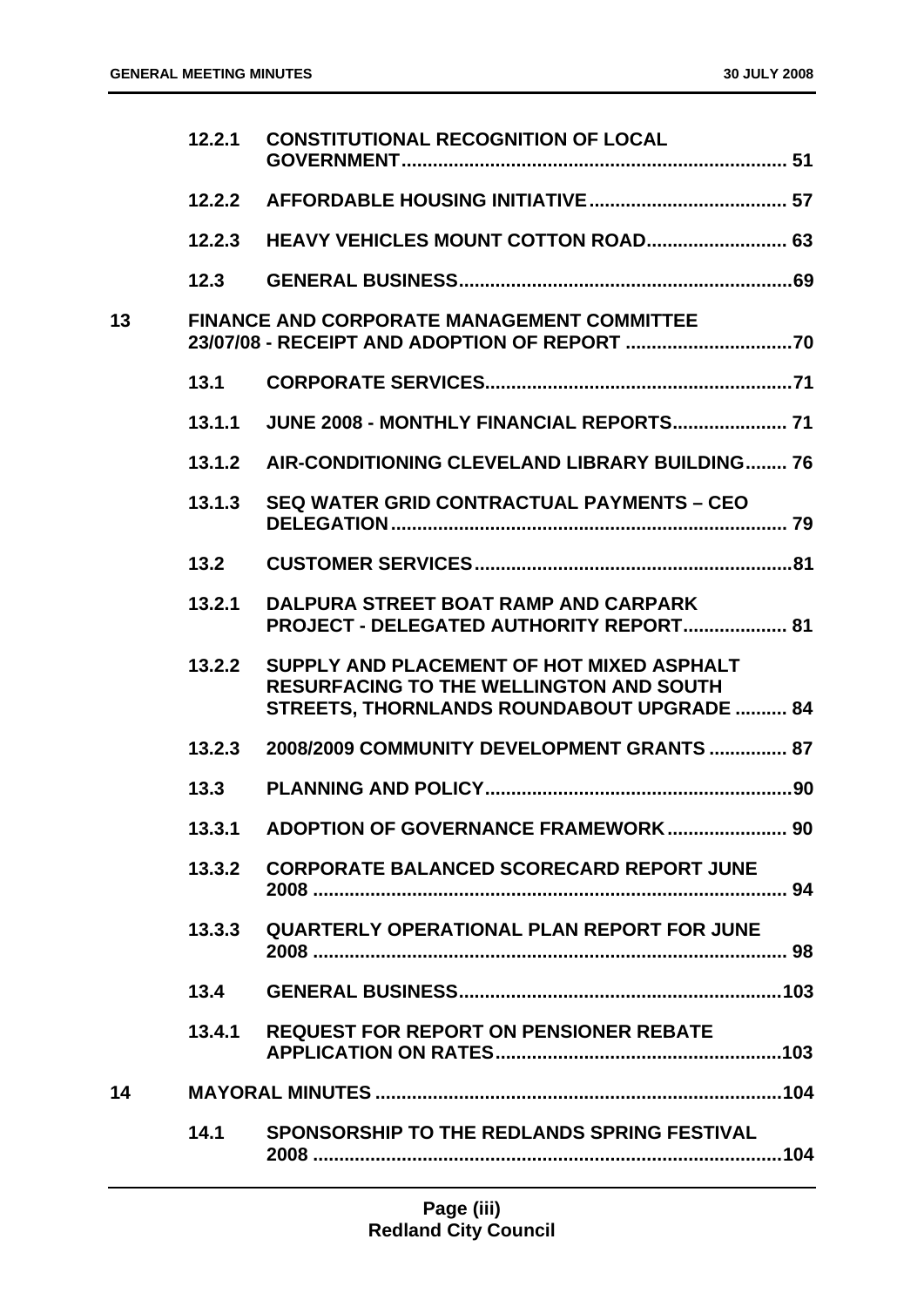|                 | 14.2   | <b>REVIEW OF MAYOR'S COMMUNITY FUND POLICY AND</b>                                                                                           |
|-----------------|--------|----------------------------------------------------------------------------------------------------------------------------------------------|
|                 | 14.3   | APPOINTMENT OF CHIEF EXECUTIVE OFFICER105                                                                                                    |
| 15              |        |                                                                                                                                              |
|                 | 15.1   |                                                                                                                                              |
|                 | 15.1.1 | <b>COUNCILLORS' EXPENSES REIMBURSEMENT AND</b><br><b>PROVISION OF FACILITIES FOR COUNCILLORS POLICY106</b>                                   |
|                 | 15.1.2 | <b>MOOROONDU SPORTS &amp; RECREATION CLUB -</b><br><b>CONTRIBUTION TO AMENITIES BLOCK - DIV10 CCBF109</b>                                    |
|                 | 15.2   |                                                                                                                                              |
|                 | 15.2.1 | DELEGATED AUTHORITY FOR PLANNING AND POLICY<br>COMMITTEE - GRANT TO REDLANDS TOURISM 111                                                     |
| 16              |        | <b>NOTICE OF MOTION UNDER SECTION 451 OF LOCAL</b>                                                                                           |
|                 | 16.1   | NOTICE GIVEN BY CR HENRY (DIVISION 3) 114                                                                                                    |
|                 | 16.1.1 | NOTICE OF MOTION TO RESCIND RESOLUTION OF<br>COUNCIL OF 2 JULY 2008 - ITEM 13.6.1 TENDER FOR<br>THE DELIVERY OF VISITOR INFORMATION SERVICES |
| 17 <sup>1</sup> |        |                                                                                                                                              |
|                 | 17.1   | <b>REDLAND CITY COUNCIL'S COMPLIANCE WITH LOCAL</b><br>GOVERNMENT ACT 1993 SECTIONS 994, 995, 996 AND                                        |
| 18              |        |                                                                                                                                              |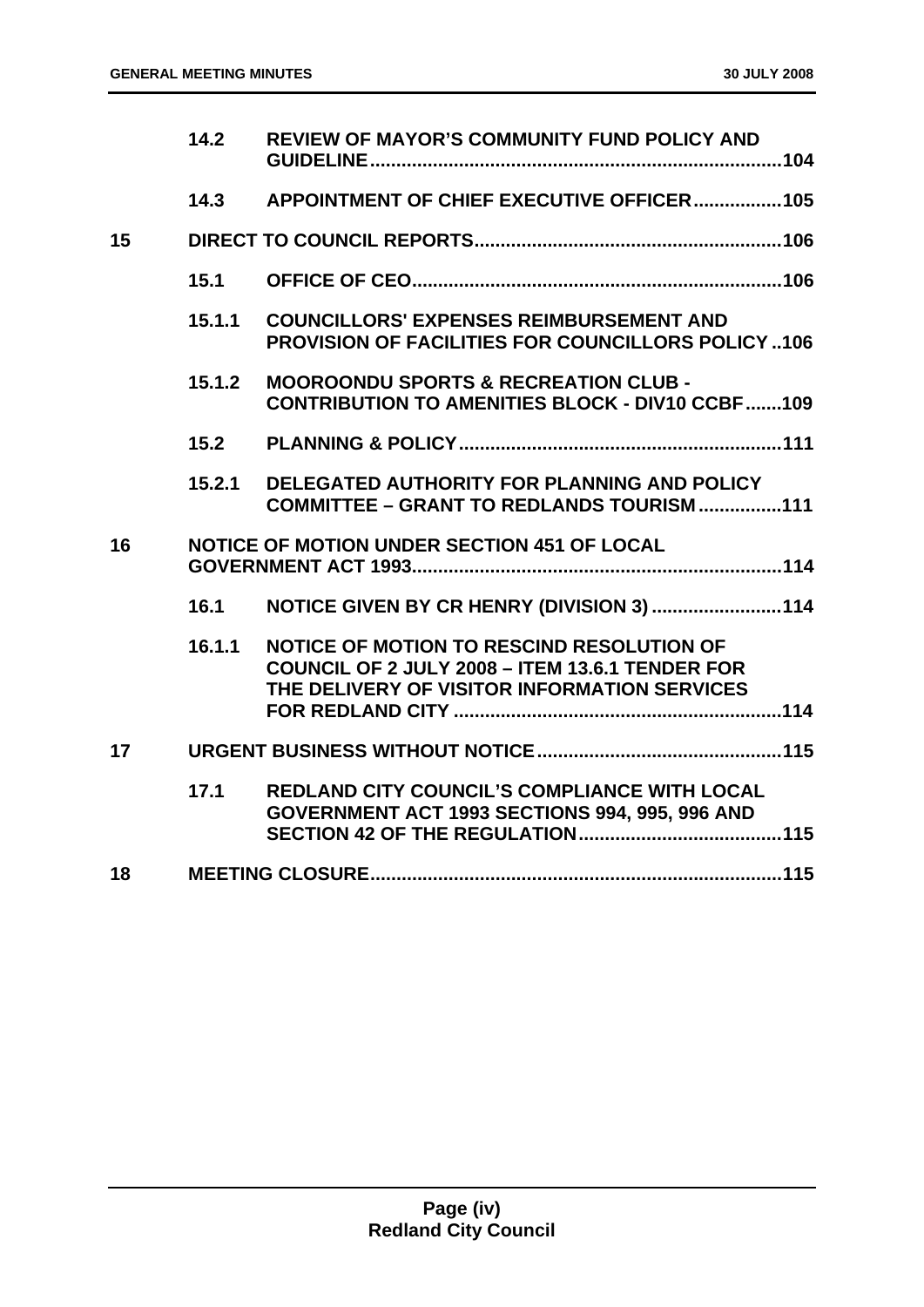#### <span id="page-5-0"></span>**1 DECLARATION OF OPENING**

The Mayor declared the meeting open at 4.00pm.

#### **2 DEVOTIONAL SEGMENT**

Pastor Linda Grieve of the Christian City Church and a member of the Minister's Fellowship, led Council in a brief devotional segment.

#### **3 RECORD OF ATTENDANCE AND LEAVE OF ABSENCE**

#### **MEMBERS PRESENT:**

| Cr M Hobson         | Mayor                                  |
|---------------------|----------------------------------------|
| Cr T Bowler         | Deputy Mayor and Councillor Division 6 |
| Cr W Boglary        | <b>Councillor Division 1</b>           |
| Cr C Ogilvie        | <b>Councillor Division 2</b>           |
| Cr D Henry          | <b>Councillor Division 3</b>           |
| Cr P Dowling        | <b>Councillor Division 4</b>           |
| Cr B Townsend       | <b>Councillor Division 5</b>           |
| <b>Cr M Elliott</b> | <b>Councillor Division 7</b>           |
| <b>Cr K Reimers</b> | <b>Councillor Division 8</b>           |
| Cr K Williams       | <b>Councillor Division 9</b>           |
| Cr H Murray         | <b>Councillor Division 10</b>          |
|                     |                                        |

#### **EXECUTIVE LEADERSHIP GROUP:**

| Mr G Underwood | <b>Acting Chief Executive Officer</b>           |
|----------------|-------------------------------------------------|
| Mr L Smith     | <b>Acting General Manager Customer Services</b> |
| Mr R Turner    | <b>General Manager Corporate Services</b>       |
| Mr G Soutar    | General Manager Redland Water & Waste           |
| Mr G Photinos  | Acting General Manager Planning and Policy      |

#### **MINUTES:**

Mrs J Parfitt **Corporate Meetings & Registers Officer** 

#### **4 RECEIPT AND CONFIRMATION OF MINUTES**

| Moved by:    | <b>Cr Elliott</b>  |
|--------------|--------------------|
| Seconded by: | <b>Cr Townsend</b> |

That the minutes of the General Meeting of Council held on 2 July 2008 be confirmed.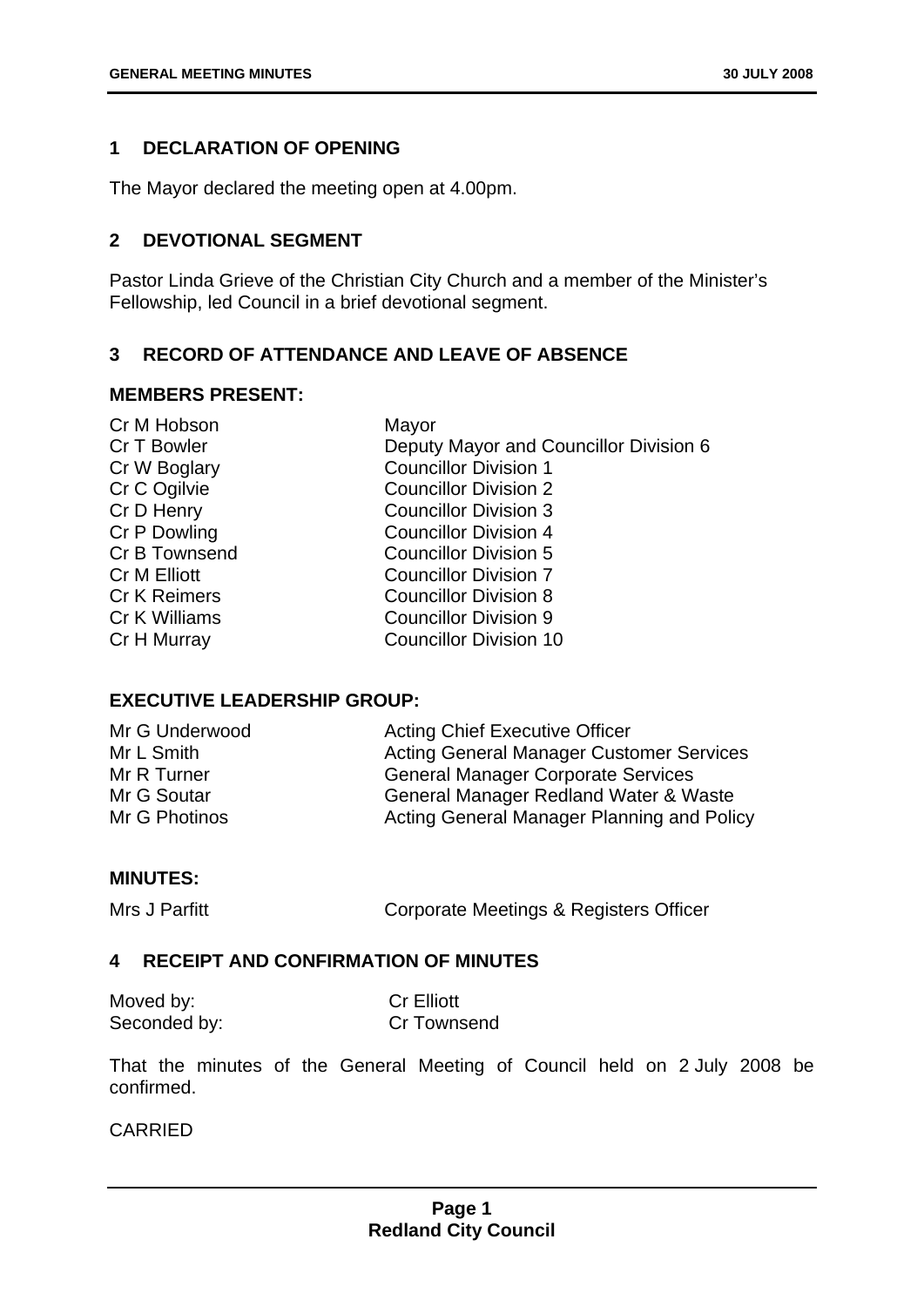#### <span id="page-6-0"></span>**5 MATTERS OUTSTANDING FROM PREVIOUS GENERAL MEETING MINUTES**

#### **5.1 REPORT FROM CHIEF EXECUTIVE OFFICER**

#### **5.1.1 PETITION (DIVISION 3) – REQUEST TO CONTROL TRAFFIC SPEEDS IN CLIFFORD PERSKE DRIVE, THORNLANDS**

At the General Meeting of 30 January 2008, Council resolved that the petition requesting that Council investigate means of controlling traffic speeds in Clifford Perske Drive so as to avoid further wildlife fatalities; the increasing threat to the safety of residents and pedestrians; and the accompanying decline in amenity and quality of life, be received and referred to the appropriate area of Council for consideration and a report to Council.

At the Planning & Policy Committee meeting of 18 June 2008, consideration of this matter was deferred and will now be listed for the 10 September 2008 Planning & Policy Committee Meeting.

#### **5.1.2 PETITION TO RAISE COUNCIL CONTRIBUTION TO CANAL LEVIES**

At the General Meeting of the 26 September 2007 Council resolved that the petition be received and referred to a committee or officer for consideration and a report to Council.

At the General Meeting on 19 December 2007, Council resolved that consideration of this item be deferred to a future Planning and Policy Committee meeting to enable a more detailed report to be prepared and presented to Council.

At the General Meeting of 28 May 2008 Council resolved that the Committee Recommendation not be adopted and that Council resolve to defer this item until further legal advice is received regarding the legitimacy of the benefit area levy in raising monies for repair to revetment walls.

A report addressing this matter will be presented to a future Planning & Policy Committee meeting.

#### **5.1.3 PETITION (DIVISION 5) – REQUESTING A VEHICULAR CROSSING BETWEEN LAMB AND MACLEAY ISLANDS**

At the General Meeting of 30 April 2008, Council resolved that the petition requesting a vehicular crossing between Lamb and Macleay Islands, be received and referred to the appropriate area of Council for consideration and a report to Council.

A report addressing this petition will be presented to 6 August 2008 Planning and Policy Committee meeting.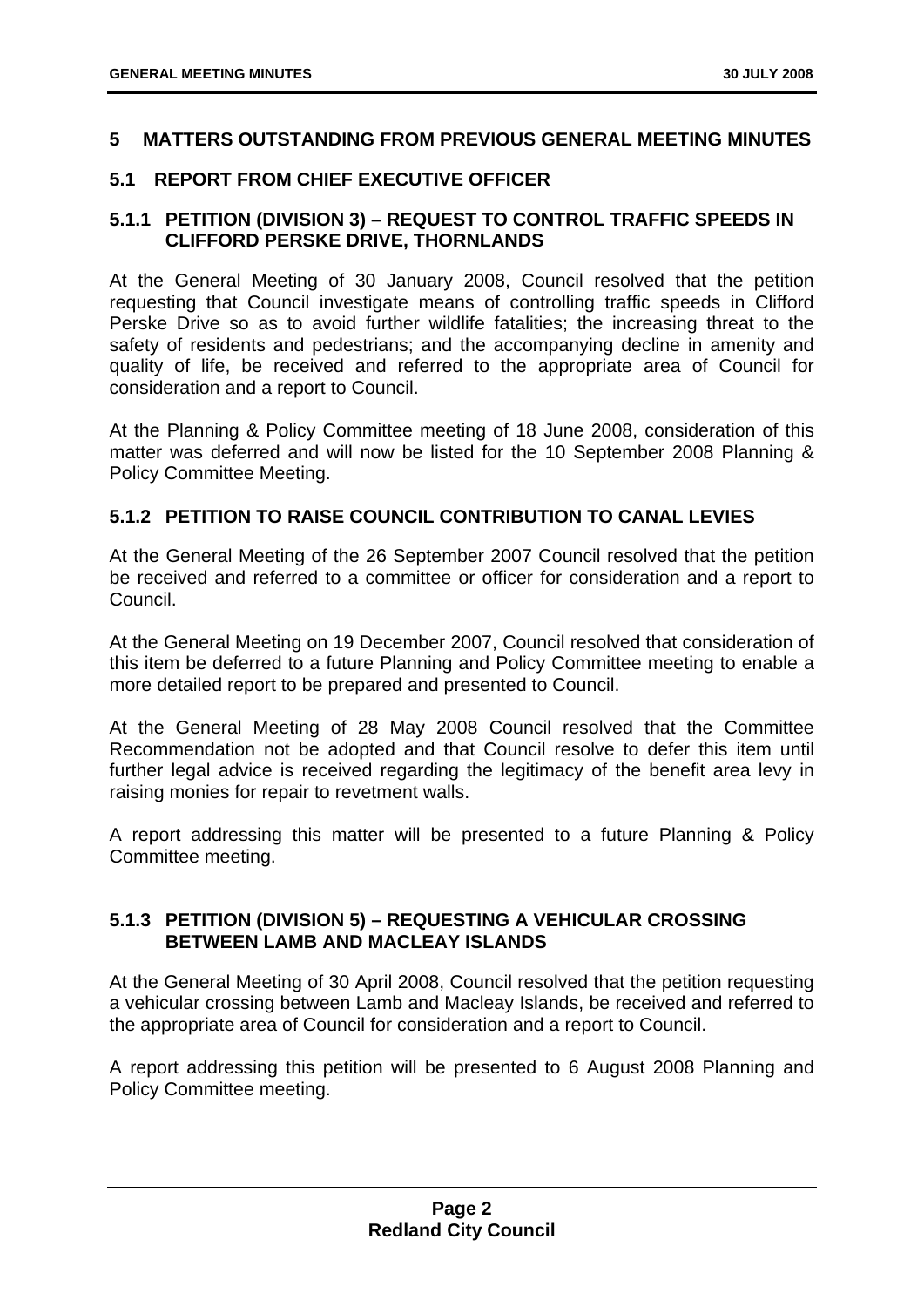#### <span id="page-7-0"></span>**5.1.4 REQUEST FOR REPORT – REVIEW OF CURRENT POSITION ON MANAGEMENT OF SHOPPING TROLLEYS**

At the General Meeting of 30 April 2008, it was resolved that a report be prepared and presented to Council to review the current position on the management of shopping trolleys and to provide additional options for compliance.

A report addressing this matter will be presented to the 20 August 2008 Planning and Policy Committee meeting.

#### **5.1.5 REQUEST FOR REPORT – OPPORTUNITIES FOR RECREATIONAL, SPORTING OR FESTIVAL FACILITIES USE ON COMMONWEALTH LAND AT BIRKDALE**

At the General Meeting of 30 April 2008, it was resolved that a report be prepared and presented to Council on the opportunities for recreational, sporting or festival facilities use on commonwealth land (telecommunications) on Old Cleveland Road East, Birkdale.

A report addressing this matter will be presented to the 20 August 2008 Planning and Policy Committee meeting.

#### **5.1.6 REQUEST FOR REPORT – PROTECTING SIGNIFICANT VEGETATION**

At the General Meeting of 28 May 2008, it was resolved that a report be prepared and presented to Council on the steps Council is taking to protect significant vegetation through the Development Assessment process.

A report addressing this matter will be presented to the December Planning & Policy Committee Meeting.

#### **5.1.7 REQUEST FOR REPORT – UPGRADE OF FORESHORE TRAILS**

At the General Meeting of 2 July 2008, it was resolved that a report be prepared and presented to Council on the upgrade of the foreshore trails in Birkdale and Thorneside to Australian Standards.

A report addressing this matter will be presented to the 24 September 2008 Planning & Policy Committee Meeting.

#### **5.1.8 PETITION (DIV 9) REQUEST TO CLOSE PATHWAY ADJACENT TO 13 AND 15 DIANA STREET, CAPALABA**

At the General Meeting of 28 November 2007, Council resolved that the petition requesting that Council take appropriate measures to close the pathway adjacent to 13 and 15 Diana Street, Capalaba, be received and referred to the appropriate area of Council for consideration and a report to Council.

#### **Page 3 Redland City Council**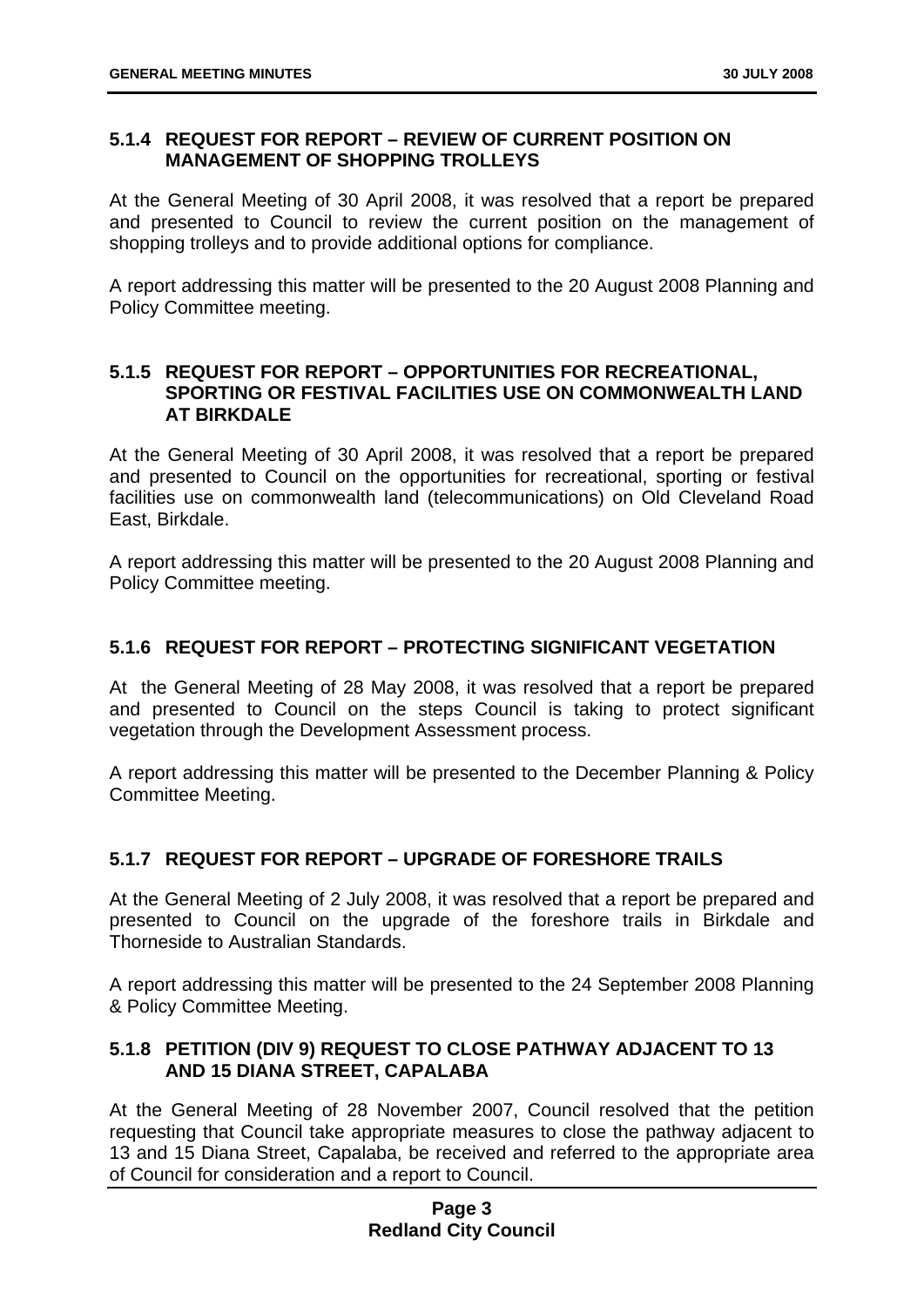<span id="page-8-0"></span>At the Planning & Policy Committee Meeting of 21 May 2008, consideration of this matter was deferred to allow for further consultation and survey to be completed.

A report addressing this matter will be presented to the September Planning & Policy Committee Meeting.

#### **6 PUBLIC PARTICIPATION**

#### **MOTION TO ADJOURN MEETING**

| Moved by:    | <b>Cr Dowling</b> |
|--------------|-------------------|
| Seconded by: | Cr Henry          |

That the proceedings of the meeting adjourn for a public participation segment.

#### CARRIED

- 1. Mr John English, State Member for Redlands, presented Council with Certificates congratulating Redland City Council on receiving funding under the Community Support Key Funding Area for the amounts of \$3,000, to fund Bay Islands Welcome/Information Kit, and \$20,000 to fund Bay Islands Digital Arts Project.
- 2. Mr B Paddison, of Russell Island, addressed Council in relation to the *Local Government Act 1993* as it relates to council rates.
- 3. Ms R Fox, Manager of Kindilan Outdoor Education Centre, addressed Council in relation to the Petition from the Redlands District Motorcycle Club and its possible impacts on the Centre.

#### **MOTION TO RESUME MEETING**

| Moved by:    | <b>Cr Elliott</b> |
|--------------|-------------------|
| Seconded by: | Cr Dowling        |

That the proceedings of the meeting resume.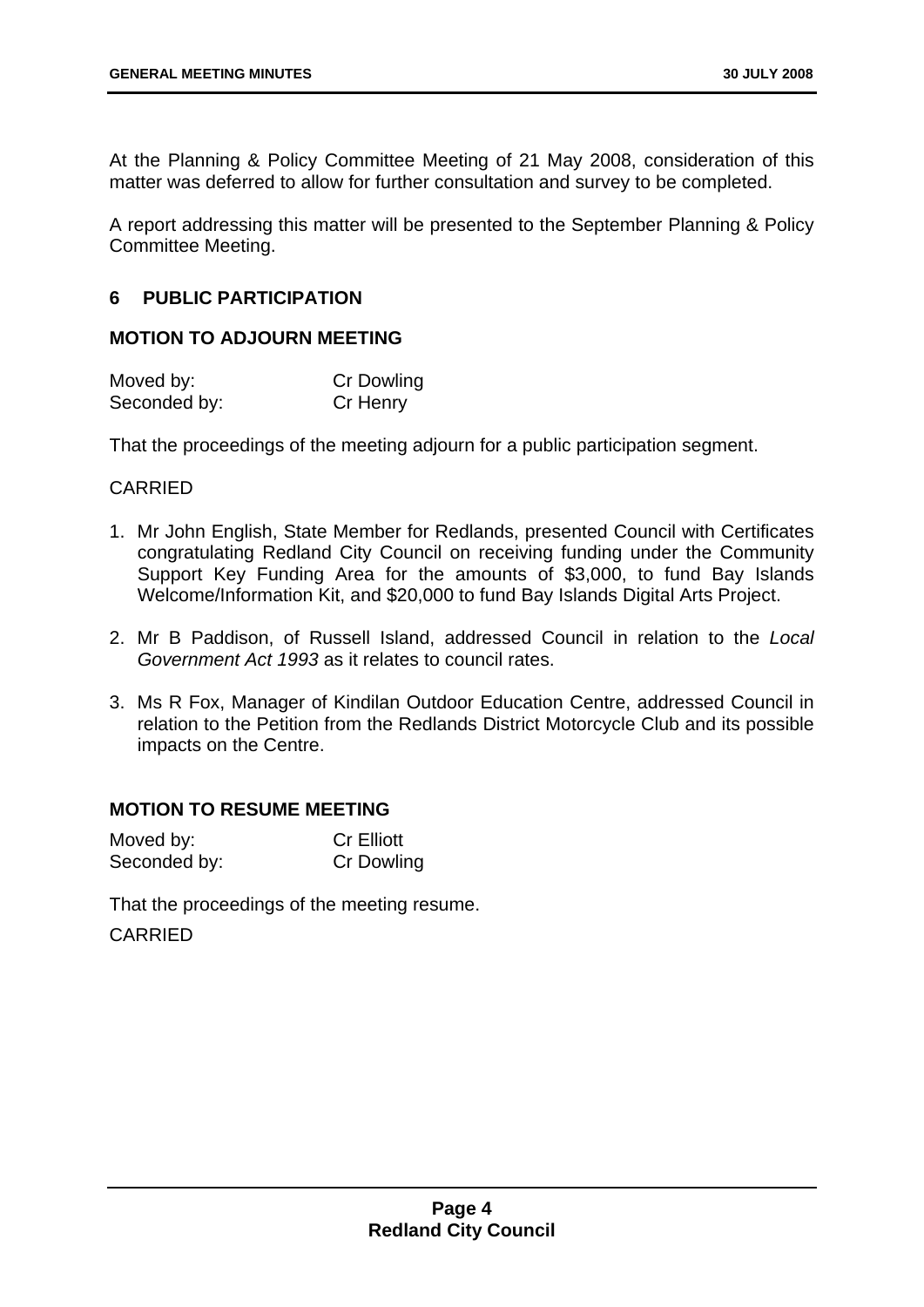#### <span id="page-9-0"></span>**7 PETITIONS**

#### **7.1 PETITION (DIVISION 4) – OBJECTION TO COUNCIL'S CHANGE IN PENSIONER CONCESSION RATES FROM RESIDENTIAL 5 TO RESIDENTIAL INVESTMENT 5 AND THE REMOVAL OF THE PENSIONER DISCOUNT**

| Moved by:    | <b>Cr Dowling</b>  |
|--------------|--------------------|
| Seconded by: | <b>Cr Williams</b> |

**That the petition, which reads as follows, be received and referred to the appropriate area of Council for a report to be prepared:** 

 **"We, the undersigned, ask the Mayor and Councillors of Redlands to correct this discrimination by reclassifying the residences as Residential and providing a pensioner discount as other councils do, including Brisbane, Sunshine Coast and Gold Coast.".** 

#### **CARRIED**

#### **8 MOTION TO ALTER THE ORDER OF BUSINESS**

| Moved by:    | <b>Cr Dowling</b> |
|--------------|-------------------|
| Seconded by: | <b>Cr Elliott</b> |

**That the following late items be received:** 

- **1. Mooroondu Sports & Recreation Club Contribution to Amenities Block Division 10 CCBF – to be discussed as item 15.1.2; and**
- **2. Delegated Authority for Planning & Policy Committee Grant to Redlands Tourism – to be discussed as Item 15.2.1.**

#### **CARRIED**

#### **9 DECLARATION OF MATERIAL PERSONAL INTEREST ON ANY ITEMS OF BUSINESS**

- 1. Cr Williams declared a conflict of interest in item 14.1 Mayoral Minute, Sponsorship Redlands Spring Festival Committee – as she is Chair of the Spring Festival Committee and was present for the discussion and vote. Cr Williams refrained from voting on this item.
- 2. Cr Dowling declared a conflict of interest in item 15.2.1 Delegated Authority For Planning & Policy Committee – Grant to Redlands Tourism – stating a conflict with s.246A (6) of the *Local Government Act 1993* as the president of Redlands Tourism is a friend and was recorded on his 'Gifts' Register. Cr Dowling remained in the Chamber for discussion and vote on this item, voting in the affirmative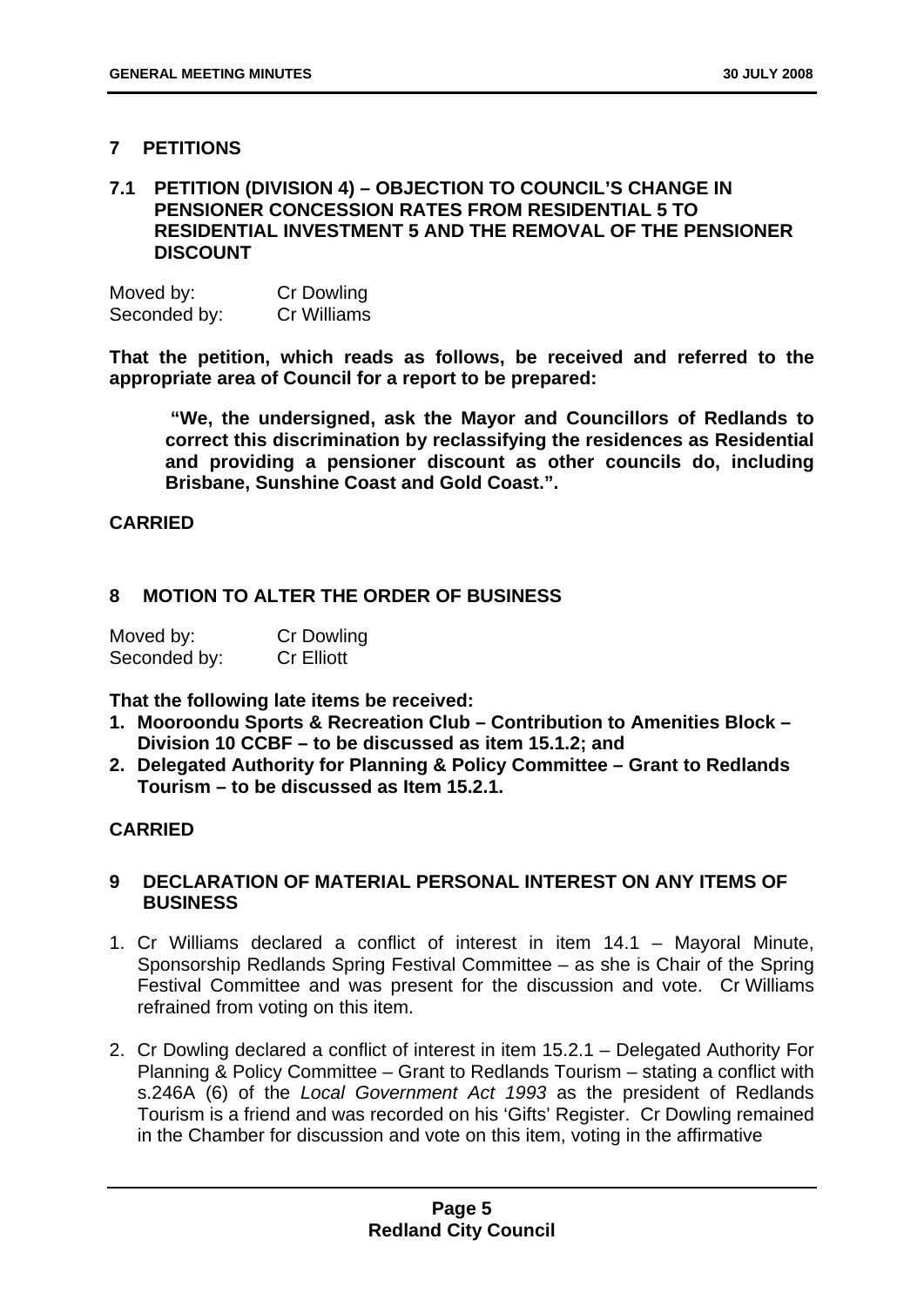#### <span id="page-10-0"></span>**10 PLANNING & POLICY COMMITTEE 9/07/08 - RECEIPT AND ADOPTION OF REPORT**

| Moved by:    | <b>Cr Murray</b>  |
|--------------|-------------------|
| Seconded by: | <b>Cr Elliott</b> |

That the following Planning & Policy Committee Report of 9 July 2008 be received.

CARRIED

#### **DECLARATION OF OPENING**

Cr Murray declared the meeting open at 9.02 am.

#### **RECORD OF ATTENDANCE AND LEAVE OF ABSENCE**

| <b>Committee Membership:</b>                                                |                                                                                                                                                                 |
|-----------------------------------------------------------------------------|-----------------------------------------------------------------------------------------------------------------------------------------------------------------|
| Cr H Murray                                                                 | <b>Chair and Councillor Division 10</b>                                                                                                                         |
| Cr W Boglary                                                                | <b>Councillor Division 1</b>                                                                                                                                    |
| Cr C Ogilvie                                                                | <b>Councillor Division 2</b>                                                                                                                                    |
| Cr D Henry                                                                  | <b>Councillor Division 3</b>                                                                                                                                    |
| Cr P Dowling                                                                | <b>Councillor Division 4</b>                                                                                                                                    |
| Cr B Townsend                                                               | <b>Councillor Division 5</b>                                                                                                                                    |
| Cr T Bowler                                                                 | Deputy Mayor Councillor Division 6                                                                                                                              |
| <b>Cr M Elliott</b>                                                         | <b>Councillor Division 7</b>                                                                                                                                    |
| <b>Cr K Reimers</b>                                                         | <b>Councillor Division 8</b>                                                                                                                                    |
| Cr K Williams                                                               | <b>Councillor Division 9</b>                                                                                                                                    |
| <b>Committee Manager:</b><br>Mr G Underwood                                 | <b>General Manager Planning and Policy</b>                                                                                                                      |
| Officers:<br>Mr L Smith<br>Mr G Photinos<br>Mr S Fitzsimmons<br>Ms A Wright | <b>Acting General Manager Customer Services</b><br><b>Manager Environmental Management</b><br><b>Advisor Biodiversity</b><br>Senior Advisor Open Space Planning |
| <u>Minutes:</u><br>Ms V Rance                                               | Corporate Meetings & Registers Officer                                                                                                                          |

#### **LEAVE OF ABSENCE**

| Moved by:    | <b>Cr Townsend</b> |
|--------------|--------------------|
| Seconded by: | <b>Cr Reimers</b>  |

That leave of absence from today's meeting be approved for Cr Hobson who is attending the Council of Mayor's (SEQ) Water Workshop.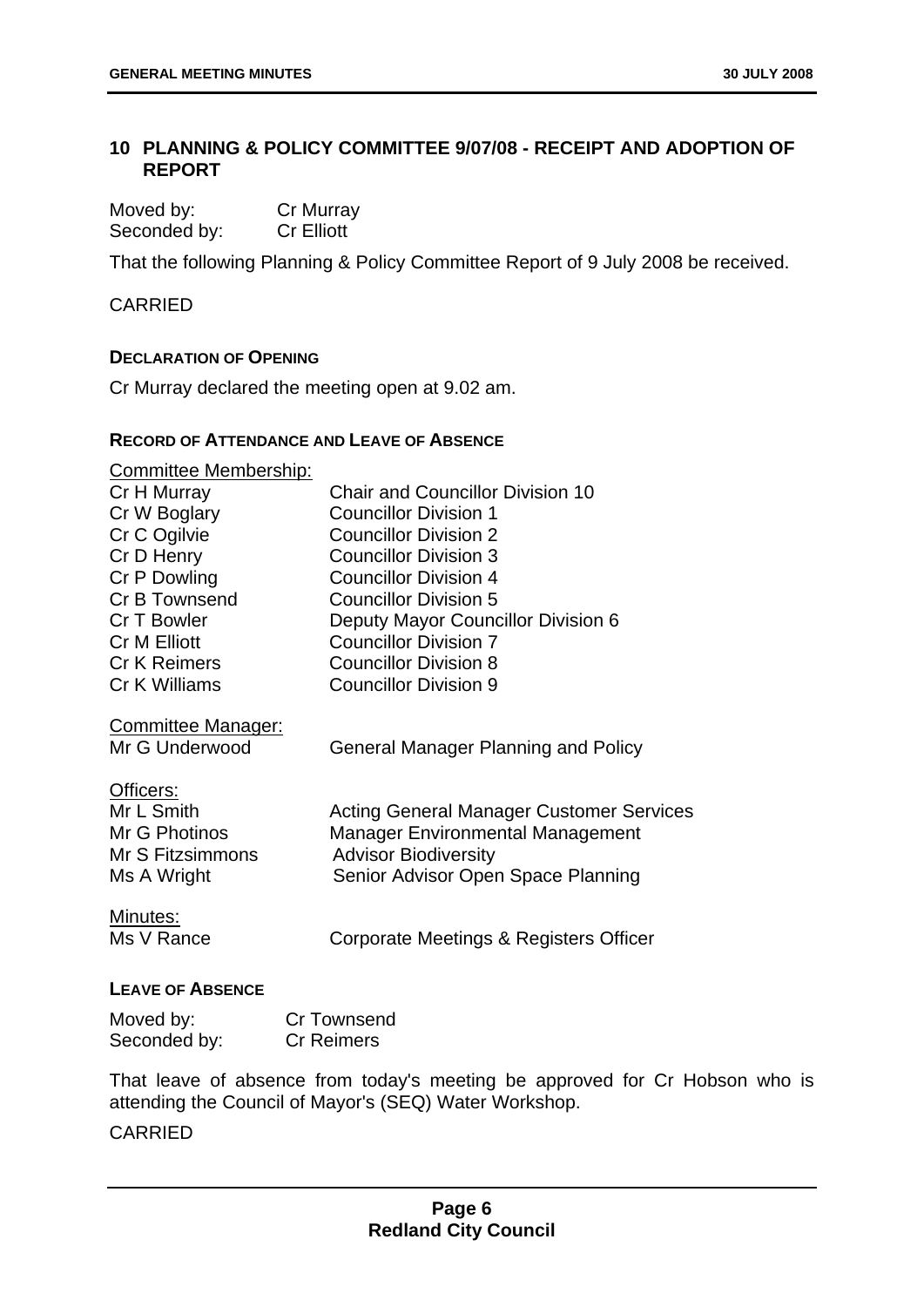#### **PUBLIC PARTICIPATION AT MEETING**

| Moved by:    | <b>Cr Dowling</b> |
|--------------|-------------------|
| Seconded by: | Cr Henry          |

That the proceedings of the meeting adjourn for a public participation segment.

#### CARRIED

• Mr T Davies, of Victoria Point, addressed Committee in relation to Council's Budget adopted on 17 June 2008 and the change in regard to Pensioner Concessions from Residential 5 to Residential Investment 5 and removing the pensioner discount and presented a petition supporting the concerns of residents of retirement villages in the Redlands.

#### **MOTION TO RESUME MEETING**

Moved by: Cr Henry Seconded by: C Elliott

That the proceedings of the meeting resume.

CARRIED

#### **DECLARATION OF INTEREST**

Nil

#### **MOTION TO ALTER THE ORDER OF BUSINESS**

Nil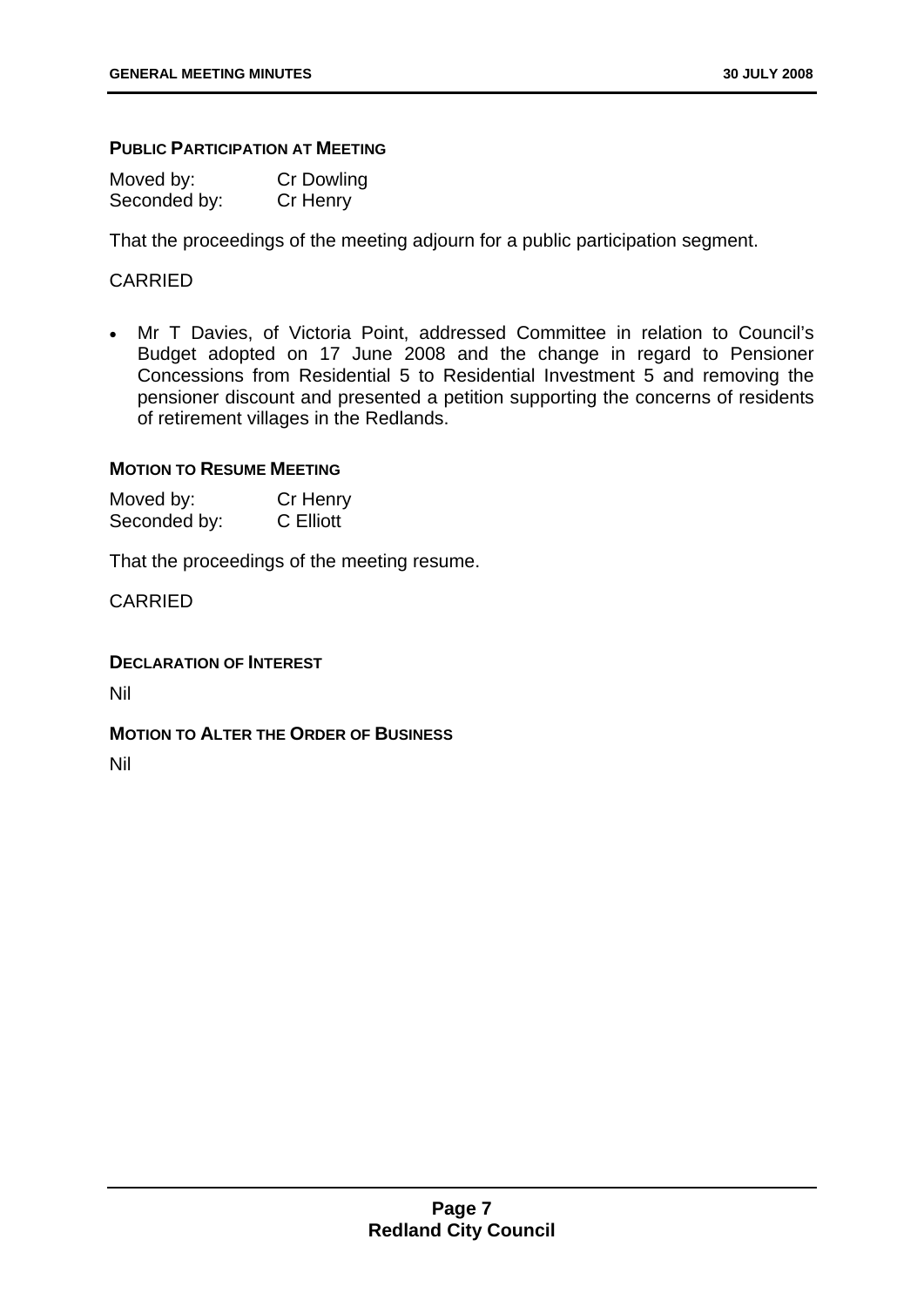#### <span id="page-12-0"></span>**10.1 PLANNING AND POLICY**

#### **10.1.1 ENVIRONMENT ACQUISITION POLICY REVIEW**

| <b>Dataworks Filename:</b>       | <b>EM Policy - Environment Charge Acquisition</b><br><b>Policy</b>                          |
|----------------------------------|---------------------------------------------------------------------------------------------|
| <b>Attachments:</b>              | <b>Existing Policy POL-3057 (Attachment 1)</b><br><b>New Policy POL-3077 (Attachment 2)</b> |
| <b>Responsible Officer Name:</b> | <b>Gary Photinos</b><br><b>Manager Environment Management</b>                               |
| <b>Author Name:</b>              | <b>Stuart Fitzsimmons</b><br><b>Adviser - Biodiversity Planning</b>                         |

#### **EXECUTIVE SUMMARY**

The existing Environment Charge Acquisition and Management Policy POL-3057 has been reviewed to incorporate the actions outlined in the Koala Policy and Implementation Strategy and Biodiversity Policy and Strategy 2008. The amendments refine the policy to ensure the outcomes of the new koala and biodiversity policies can be achieved.

#### **PURPOSE**

To repeal current Environment Charge Acquisition and Management Policy POL-3057, and to adopt new policy POL-3077 to include actions for purchasing of properties as outlined in the Koala and Biodiversity Strategies 2008.

#### **BACKGROUND**

Section 972 of the *Local Government Act 1993* enables local government to make a separate charge to rate payers. Council makes several of these including the Environment Separate Charge. The Environment Charge Acquisition Policy then details how the money raised by the Environment Separate Charge is to be spent.

- First Environment Charge Policy introduced in 1992;
- Re-drafted as Environment Charge Acquisition Policy POL-0281 in 1997;
- Policy reviewed in 2000 and 2003;
- Re-drafted as Environment Charge Acquisition and Management Policy POL-3057 in 2007.

The present version requires amendment to ensure the actions adopted in the Redland Koala Policy and Implementation Strategy 2008 and Biodiversity Policy and Strategy 2008 can be achieved.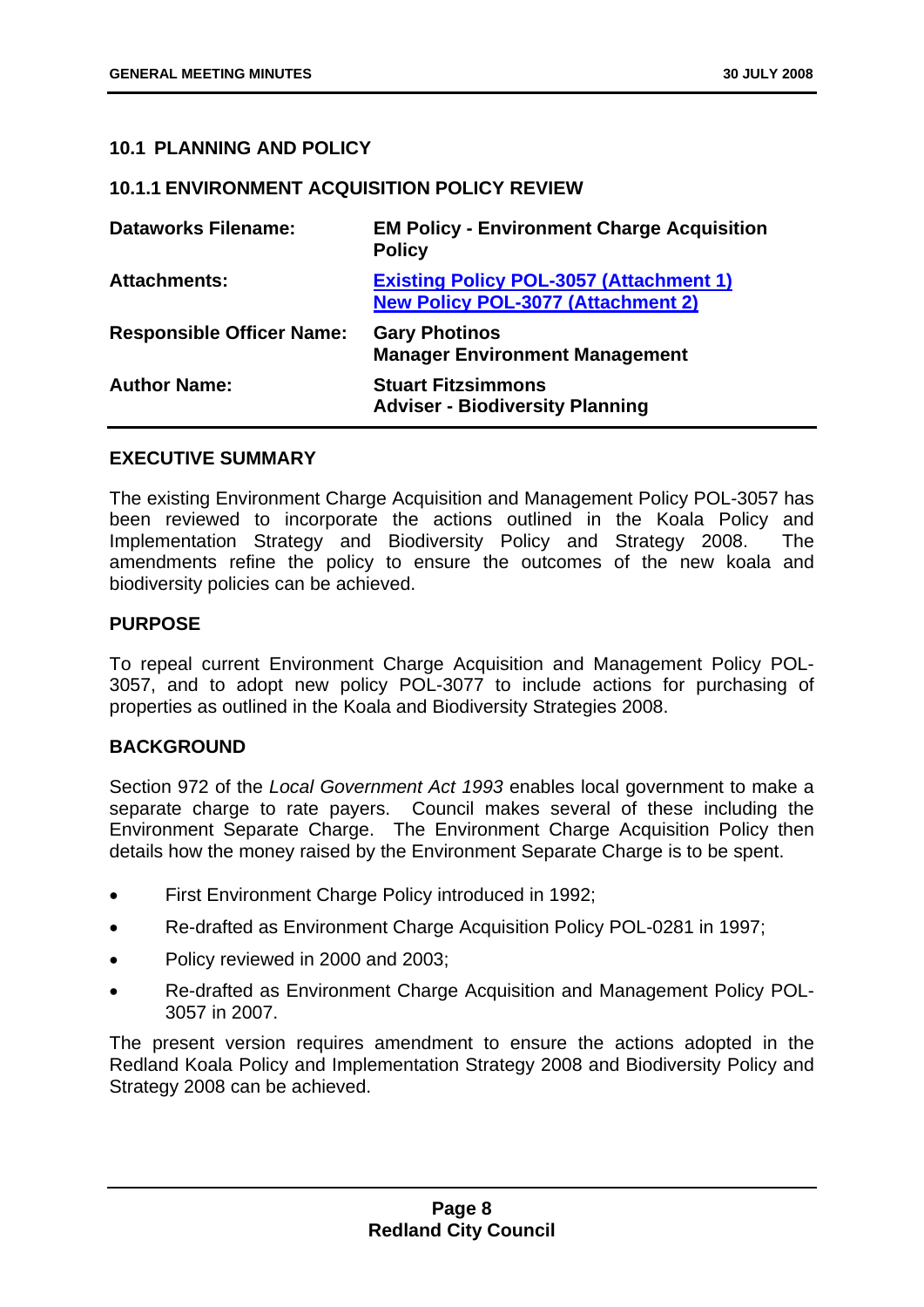#### **ISSUES**

The current policy was amended as part of the review process in 2007. There were a number of minor changes to reflect the adoption of the new Corporate Plan and to formalise the ongoing use of some of the money raised to be used in the management of conservation reserves. The policy requires amendments to ensure that it reflects the actions outlined in the Koala and Biodiversity Policies and Strategies recently adopted by Council.

#### Addressing Koala and Biodiversity Policy and Strategies

In 2008, Council adopted the Redland Koala Policy and Implementation Strategy 2008 and Biodiversity Policy and Strategy 2008. Both policies aim to address the issue of koala and biodiversity loss in the Redlands and the Koala Coast, and to enhance the habitat. Currently the land acquisition policy is stringent in its requirements for land to qualify for acquisition into the conservation estate (Attachment 1). The new Koala and Biodiversity Strategies adopted by Council action a review of the land acquisition policy to ensure that it has the flexibility to acquire habitat for purposes of koala and biodiversity conservation that would not presently qualify under the current policy. The new policy is shown as Attachment 2.

The amendments to the Policy directly address the following Policy Statements from the Koala Policy and Implementation Strategy and include:

- 2.3.2 "Identify and purchase or encourage VCA on all land required for implementation of overpass / underpass infrastructure";
- 4.2.5 "Investigate opportunities to revegetate cleared land within Council ownership with recommended species"; and
- 4.3.2 "Fund purchases of koala habitat within urban landscape".

The amendments to the Policy directly address the following Policy Statements from the Biodiversity Policy and Strategy and include:

- 1.14.1 "Continual review of Land Acquisition watchlist";
- 1.14.2 "Develop priority watchlist of properties with regional ecosystems";
- 1.15.2 "More flexible financial incentives for private land owners that wish to protect biodiversity values on their properties";
- 2.5 "Revegetate habitat by revegetation programs"; and
- 2.12.2 "Purchase cleared land with presently low Environment value (at low costs using existing Environment levy funds) and revegetate as offsets for development or for carbon trading".

#### Existing guidelines for Land Acquisition

Guidelines have been developed to enable officers to assess the conservation values of each property. High value properties are put on the watchlist and brought to Council for negotiating future purchase (Environment Acquisition Strategy). Previous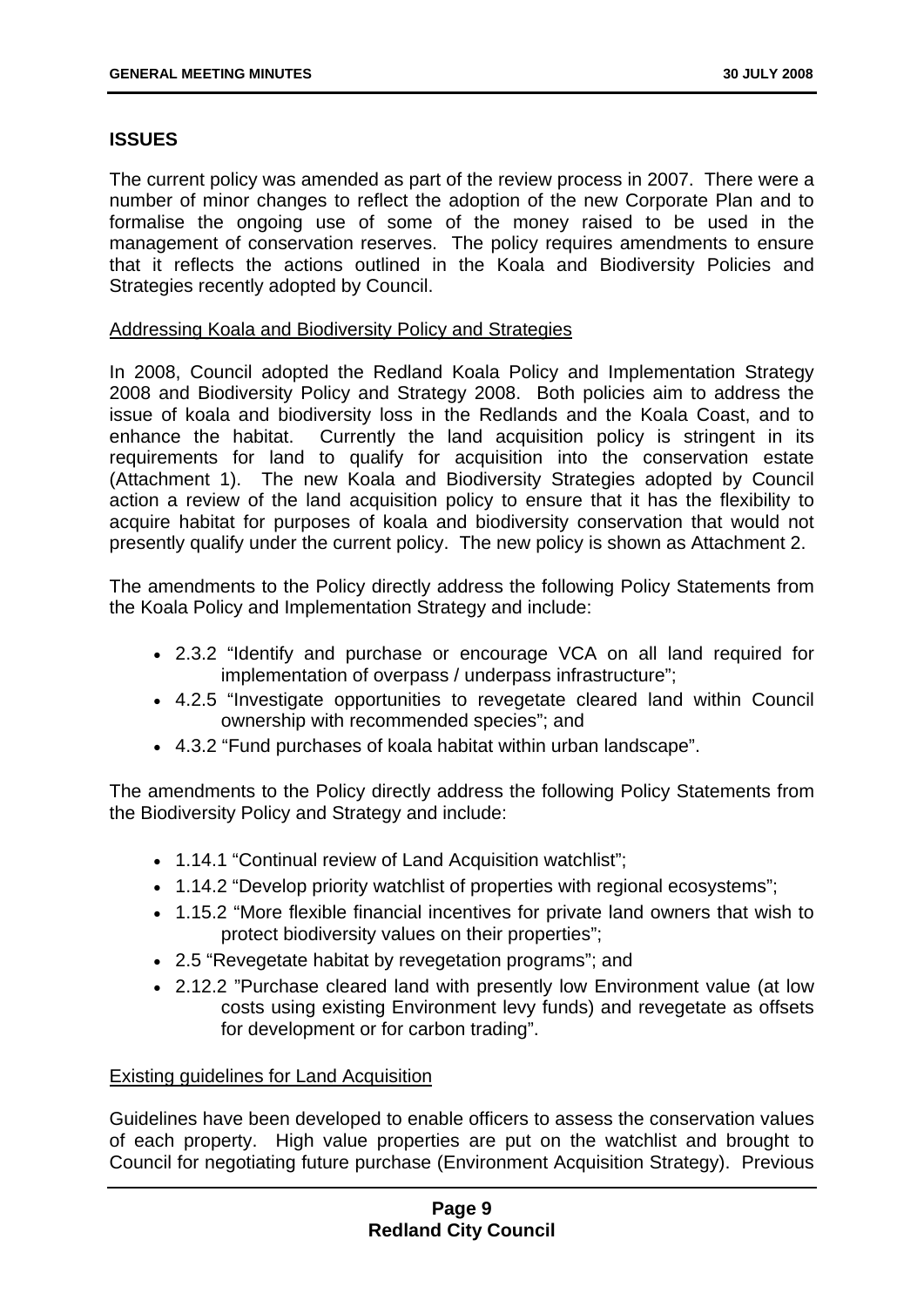experience indicates that negotiations are often protracted and require substantial time to purchase; therefore the need for negotiations for numerous properties simultaneously is required.

The Koala and Biodiversity strategies suggest that cleared land with limited to no Environment values can be revegetated to reconnect fauna corridors or increase koala habitat. These properties would not be considered under the existing policy, hence this has been addressed in the amended policy.

#### New Guidelines for Assessing Koala Properties

The need for greater flexibility in the policy was discussed at a recent Council workshop to ensure the additional environment separate charge can be used effectively to purchase koala property (protect habitat), rehabilitate koala habitat (increase koala habitat) and assist safe koala movement (reduce road mortalities).

Although all habitat can be considered as vital to koala survival in the koala coast, there is a requirement to assess koala properties based on their merits, so as to prioritise their acquisition (Koala Acquisition Strategy). New guidelines have been developed to assist officers in prioritising acquisitions when numerous properties are being considered. One of the traditional pillars of assessment "the level of threat" is not considered as vital in assessing koala properties as all koala habitat is under threat.

#### Future Koala Properties

Currently properties for purchase using the Environment Levy Funds for koalas are being prioritised, and will be presented to Council for negotiation in the near future. Many properties are being evaluated and this process will be on-going.

#### **RELATIONSHIP TO CORPORATE PLAN**

The recommendation primarily supports Council's strategic priority to ensure the enhancement of biodiversity including koala habitat, bushland, greenspace, waterways, catchments, air and coastal ecosystems in recognition of our unique location on Moreton Bay.

#### **FINANCIAL IMPLICATIONS**

The revised and updated Policy does not change any existing financial implications. All funds raised by the current Environment Separate Charge are being expended as Council has resolved through its budget meetings. The policy serves to formalise these arrangements.

#### **PLANNING SCHEME IMPLICATIONS**

The Land Use Planning Group was consulted and it is considered that the outcome of recommendations in this report will not result in possible amendments to the Redlands Planning Scheme.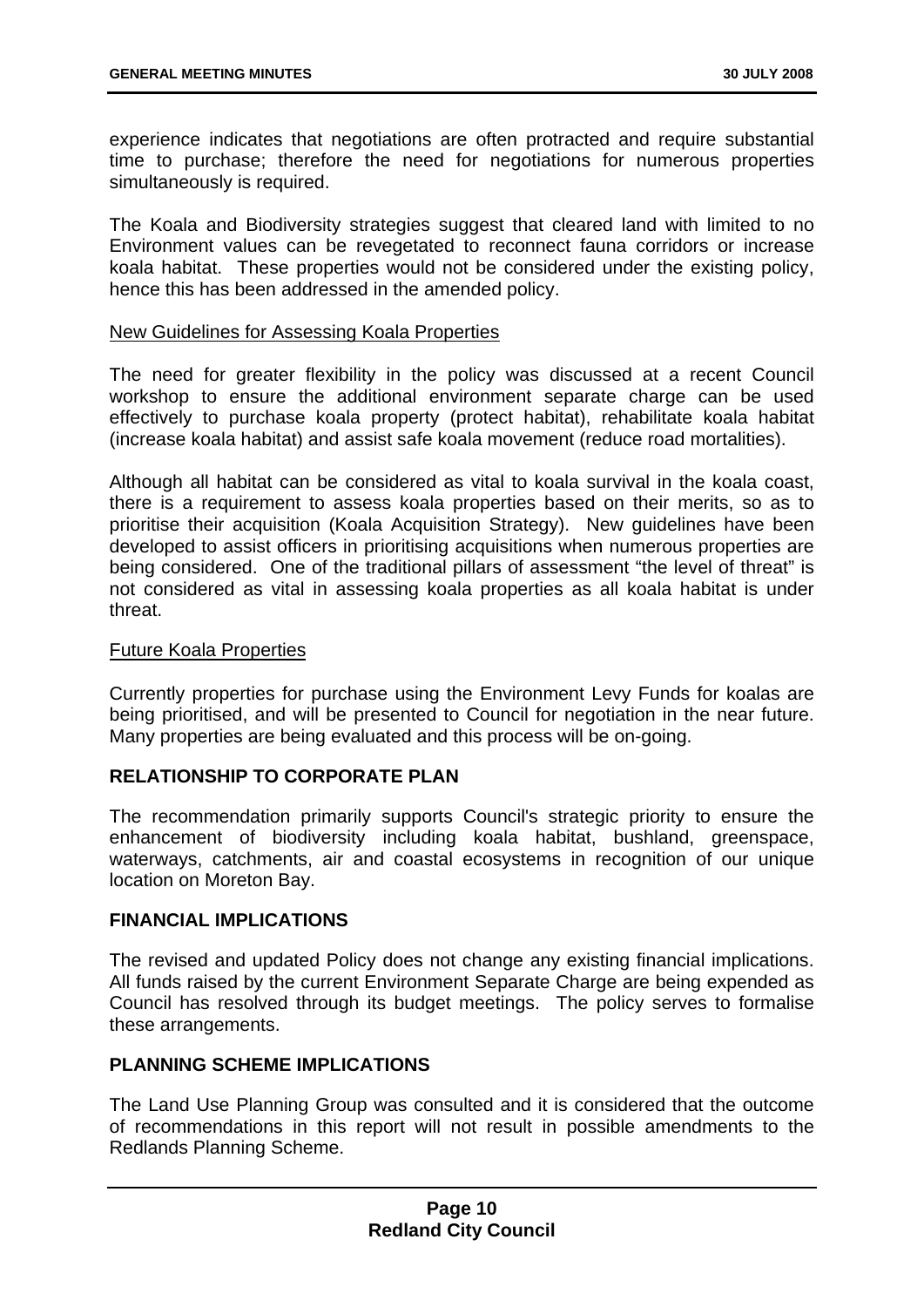#### **CONSULTATION**

Consultation of this review has included Manager Environment Management, Environment Management Officers, Manager Land Use Planning and Manager Environment Education.

#### **OPTIONS**

#### **PREFERRED**

That Council resolves as follows:

- 1. To repeal Policy POL-3057 Environment Charge Acquisition and Management Policy (Attachment 1);
- 2. To adopt Policy POL-3077 Environment Charge Acquisition and Management, (Attachment 2).

#### **ALTERNATIVE**

That Council does not repeal Policy POL-3057 - Environment Charge Acquisition and Management Policy and offers advice to Officers on the Policy with suggested changes.

#### **OFFICER'S RECOMMENDATION**

That Council resolve as follows:

- 1. To repeal Policy POL-3057 Environment Charge Acquisition and Management Policy (Attachment 1); and
- 2. To adopt Policy POL-3077 Environment Charge Acquisition and Management Policy, (Attachment 2).

#### **COMMITTEE DISCUSSION**

After discussion, the following minor amendments to the policy were proposed:

- The word, "land", be changed to "property" in all instances;
- The words, "and 1b", to be added to the end of point 1e;
- The words, "as identified in 1a and 1b", to be added to the end of point 3.

#### **COMMITTEE RECOMMENDATION/ COUNCIL RESOLUTION**

| Moved by:    | Cr Murray        |
|--------------|------------------|
| Seconded by: | <b>Cr Bowler</b> |

#### **That Council resolve as follows:**

**1. To repeal Policy POL-3057 - Environment Charge Acquisition and Management Policy (Attachment 1); and**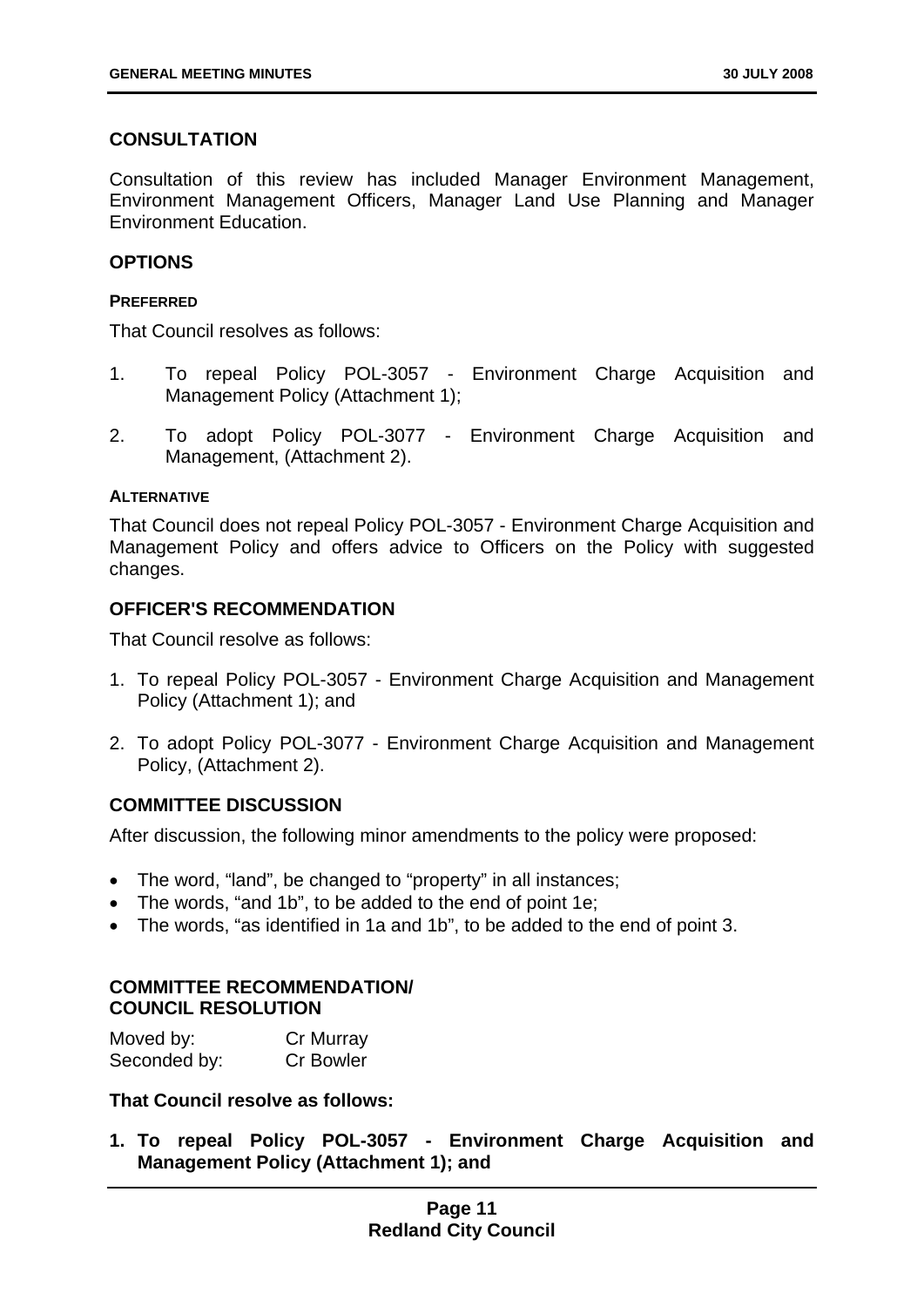**2. To adopt Policy POL-3077 - Environment Charge Acquisition and Management Policy as amended, (Attachment 2).**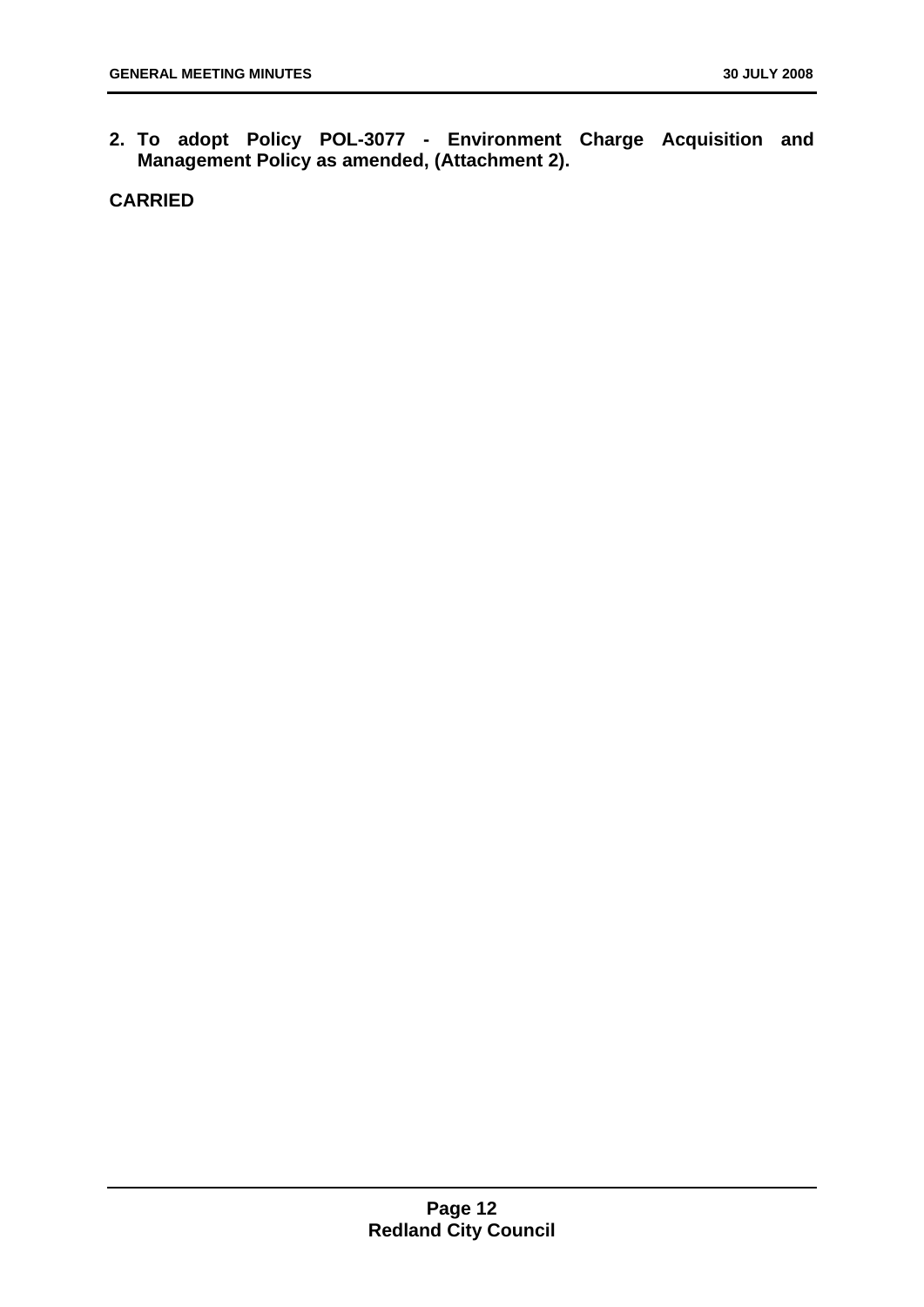#### <span id="page-17-0"></span>**10.1.2 RESPONSE TO PETITION FROM REDLANDS DISTRICT MOTORCYCLE CLUB**

| <b>Dataworks Filename:</b>       | <b>P&amp;R Trail Bikes</b>                                          |
|----------------------------------|---------------------------------------------------------------------|
| Attachment:                      | <b>Trail Bike Sustainability Model</b>                              |
| <b>Responsible Officer Name:</b> | <b>Gary Photinos</b><br><b>Manager Environment Management Group</b> |
| <b>Author Name:</b>              | <b>Angela Wright</b><br><b>Senior Advisor Open Space Planning</b>   |

#### **EXECUTIVE SUMMARY**

The following report responds to the petition submitted by the Redlands District Motorcycle Club on 19 December 2007. In the petition the Club requested Council to consider providing an appropriate site to establish an off road motor cycle venue. It stated:

*"We, the elected office bearers and committee members of the Redlands District Motorcycle Club (RDMC), on behalf of the many families and individuals in the Redlands Districts and surrounding suburbs offer to our duly elected councillors the accompanying petition and the following comments for consideration at your last meeting for this year to provide us with an appropriate site to establish an off road motor cycle venue".* 

The response to the petition takes into consideration the Regional Trail Bike Site Survey Report completed in 2004 by the Project Partners who were Redland Shire, Brisbane City, Beaudesert Shire and Logan City Councils, and the Department of Sport and Recreation Queensland.

#### **PURPOSE**

The purpose of this report is to respond to the petition and to gain Council support to continue to look for land in Redland City to develop a medium sized facility for sporting and recreation use by off road motorcycles. That assessment of sites within the city boundaries should continue with the ultimate aim of Council approving the development of off road motorcycle facility in Redlands.

#### **BACKGROUND**

At the General Meeting 8<sup>th</sup> September 2004, Council resolved as follows:

- 1. To receive and support the recommendations of the Regional Trail Bike Site Survey;
- 2. That the Site Survey report recommendations be tabled at both SouthROC and the South East Qld Local Government Sport and Recreation Forum (a SEQROC Technical Working Group) for consideration and endorsement to SEQROC; and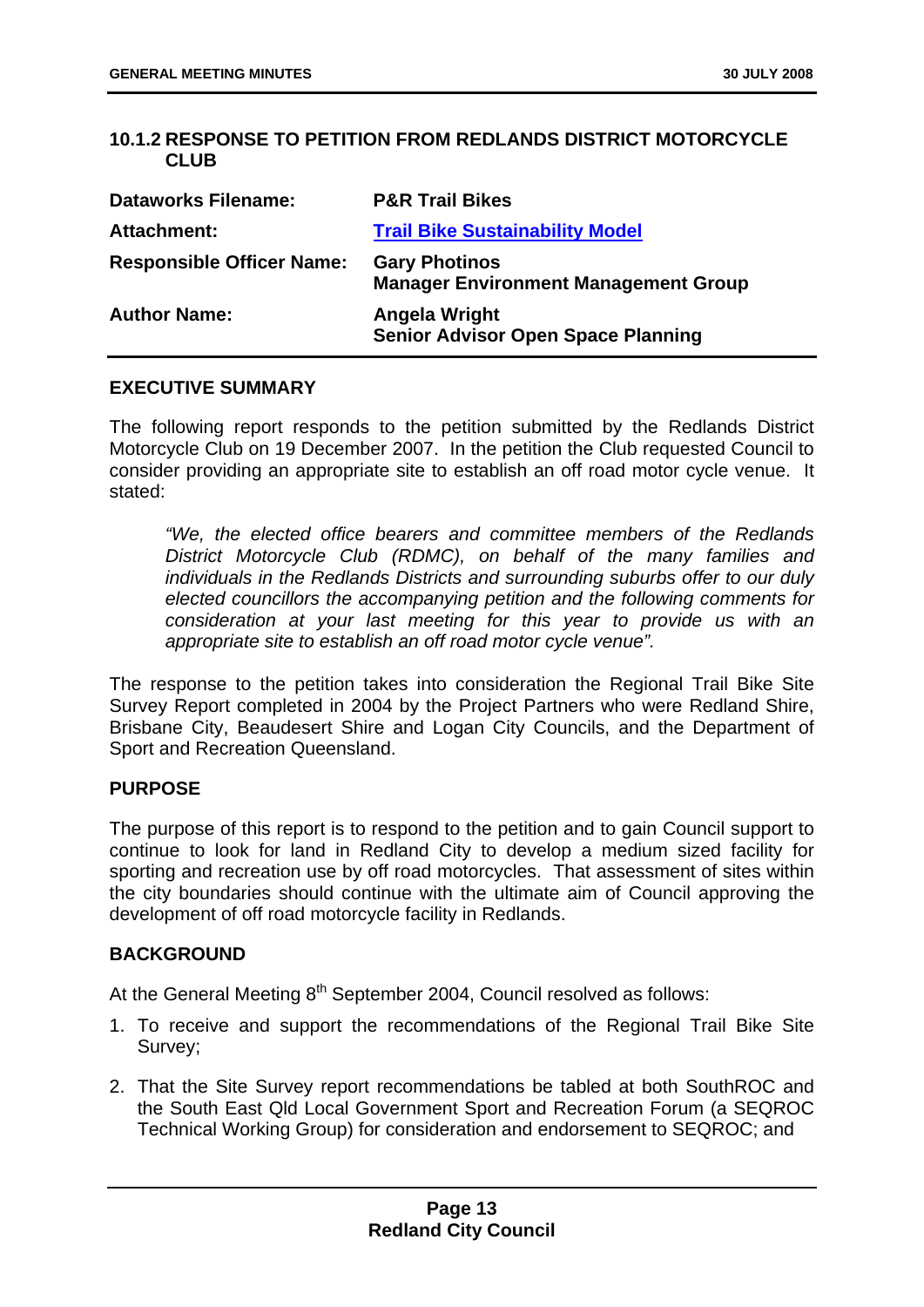3. That the Site Survey project process and report recommendations be presented at a regional workshop for State and Local Government and Peak Body key stakeholders.

At the General Meeting of 19<sup>th</sup> December 2007, Council resolved that the petition from the Redlands District Motorcycle Club be received and referred to the appropriate area of Council for consideration and a report to Council:

#### **ISSUES**

#### REGIONAL TRAIL BIKE SITE SURVEY RECOMMENDATIONS: WHAT HAS BEEN DONE TO DATE?

In preparing a response to the petition it was considered important to that Council understand the status of the recommendations made in the regional trail bike site survey report in 2004.

The purpose of the Regional Trail Bike Site Survey was to identify sites in the Redland, Logan, Beaudesert and Brisbane local government areas that have potential as off road motorcycle recreation areas where trail bike riding, in one or more of its various codes, can be located. These sites selected needed to provide a regional solution to the lack of places to ride and must primarily address the needs of nine to seventeen year old riders and all the various skill levels, social needs, codes, styles, licensing and registration that this age group presents.

The Project Partners were Redland Shire, Brisbane City, Beaudesert Shire and Logan City Councils, and the department of Sport and Recreation Queensland.

| <b>Regional Site Survey Report</b><br><b>Recommendation</b>                                                                                                                              |           | What has been done to date?                                                                                                                                                                           |
|------------------------------------------------------------------------------------------------------------------------------------------------------------------------------------------|-----------|-------------------------------------------------------------------------------------------------------------------------------------------------------------------------------------------------------|
| 1. That the three existing sites in<br>Brisbane City are retained and<br>continue to operate;                                                                                            | $\bullet$ | Only two sites remain and one of<br>these sites only has a lease for<br>another 12 months then it<br>will<br>close.<br>The remaining motocross track will<br>be at Nudgee.                            |
| 2. That a regional, multi-disciplinary<br>trail bike facility be established at<br>Squirrel Hill and an adjacent<br>property; privately owned sites in<br>Beaudesert (Beaudesert Shire); | $\bullet$ | The Squirrel Hill site has<br>been<br>developed for four wheel<br>drive<br>vehicles only. The privately owned<br>facility is called City View 4x4 Park<br>website<br>(see<br>www.cityview4x4park.com) |
| 3. That Logan City Council considers<br>the establishment of a small-scale<br>trail bike facility at Cronulla Park,<br>Slacks Creek (Logan City);                                        | $\bullet$ | Logan City Council did investigate<br>these sites for trail bike use but did<br>not support development for this<br>activity.                                                                         |
| 4. That consideration is given to<br>undertaking an assessment of the<br><b>Beaudesert Quarry on Quinzeh</b><br>Creek Road, Logan Village;                                               | $\bullet$ | Logan City Council did not support<br>trail bike use at Quinzeh Quarry.                                                                                                                               |
| 5. That consideration is given to                                                                                                                                                        | $\bullet$ | Redland Water and Waste did not                                                                                                                                                                       |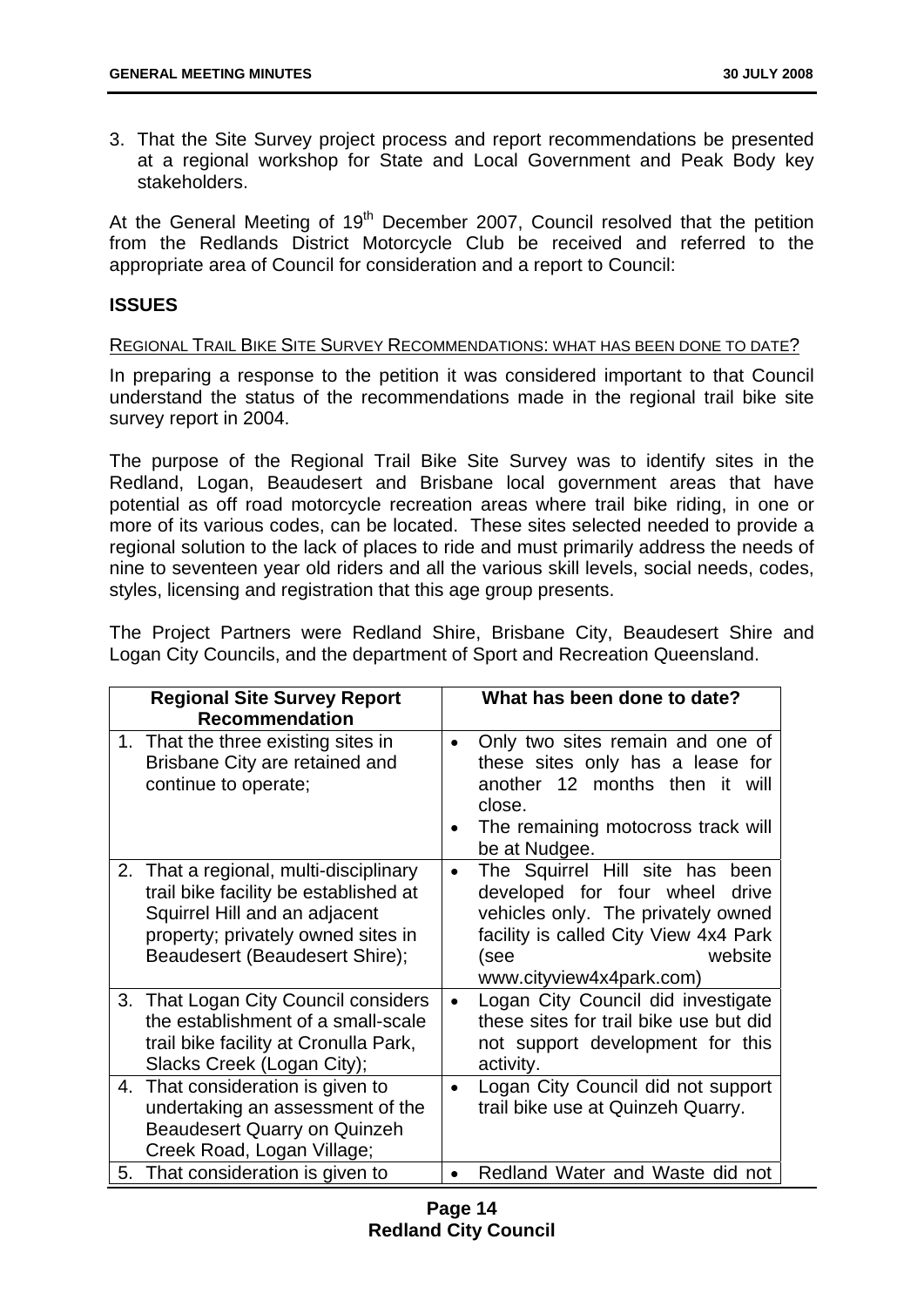| <b>Regional Site Survey Report</b><br><b>Recommendation</b>                                                                                                                                                                                                   | What has been done to date?                                                                                                                                                                                                                                                                                                                                                                                                                                                                                                                                 |
|---------------------------------------------------------------------------------------------------------------------------------------------------------------------------------------------------------------------------------------------------------------|-------------------------------------------------------------------------------------------------------------------------------------------------------------------------------------------------------------------------------------------------------------------------------------------------------------------------------------------------------------------------------------------------------------------------------------------------------------------------------------------------------------------------------------------------------------|
| undertaking an assessment of the<br>South Street Site, Thornlands<br>(Redland Shire);                                                                                                                                                                         | support trail bikes using this area<br>and the area was particularly close<br>to residential areas                                                                                                                                                                                                                                                                                                                                                                                                                                                          |
| That the project partners<br>6.<br>coordinate the establishment of a<br>regional working group to drive<br>cooperative trail bike initiatives in<br>collaboration with relevant<br>stakeholders;                                                              | A regional working<br>group<br>was<br>$\bullet$<br>established and met between 2005<br>and 2007. The group has not met<br>in 2008.<br>A regional working group is being<br>$\bullet$<br>planned to recommence meeting<br>later in 2008.                                                                                                                                                                                                                                                                                                                     |
| 7. That the Project Partners and the<br>regional working group coordinate<br>the preparation of a Business Plan<br>to guide the site development<br>process in a regional context;                                                                            | The action did not occur<br>$\bullet$<br>Regional<br><b>The</b><br>Trail<br><b>Bike</b><br>$\bullet$<br>Management Forum prepared a<br>strategic plan for trail bikes that it<br>submitted to the State Government<br>for consideration.                                                                                                                                                                                                                                                                                                                    |
|                                                                                                                                                                                                                                                               | Recently the State Government<br>$\bullet$<br>established an Outdoor Recreation<br>Section in Sport and Recreation<br>Qld.                                                                                                                                                                                                                                                                                                                                                                                                                                  |
| 8. That the findings of this report be<br>incorporated into relevant planning<br>documents, including SEQ 2021<br><b>Sport and Recreation Position</b><br>Paper, Council Planning Schemes<br>and Project Partners' Sport and<br><b>Recreation Strategies;</b> | The findings of this report and<br>$\bullet$<br>indeed the survey methodology<br>and tools have been used in similar<br>studies in Redcliffe, Caboolture,<br>Pine Rivers and Kilcoy. The State<br>Government has promoted the use<br>of the site assessment tool and<br>requested in 2007 that all State<br>Government<br>Departments<br>investigate potential sites within<br>their ownership for the use by trail<br>bikes.                                                                                                                               |
| 9. That relevant planning documents<br>be prepared prior to the<br>establishment or intensification of<br>development of trail bike sites<br>within the Project Partners' LGAs;                                                                               | Project<br>partners<br>have<br>spent<br>$\bullet$<br>considerable time and effort in the<br>last three years working with the<br>planning departments in order to<br>develop a planning framework that<br>would support trail bike activity and<br>applications on both private and<br>public land. To date no new<br>facilities have been developed in<br>either Logan or Redland.<br>A motocross facility is now up and<br>$\bullet$<br>running in the centre of the<br>Chandler Velodrome.<br>It is called<br>Sleeman<br>@<br>Motocross<br><b>Sports</b> |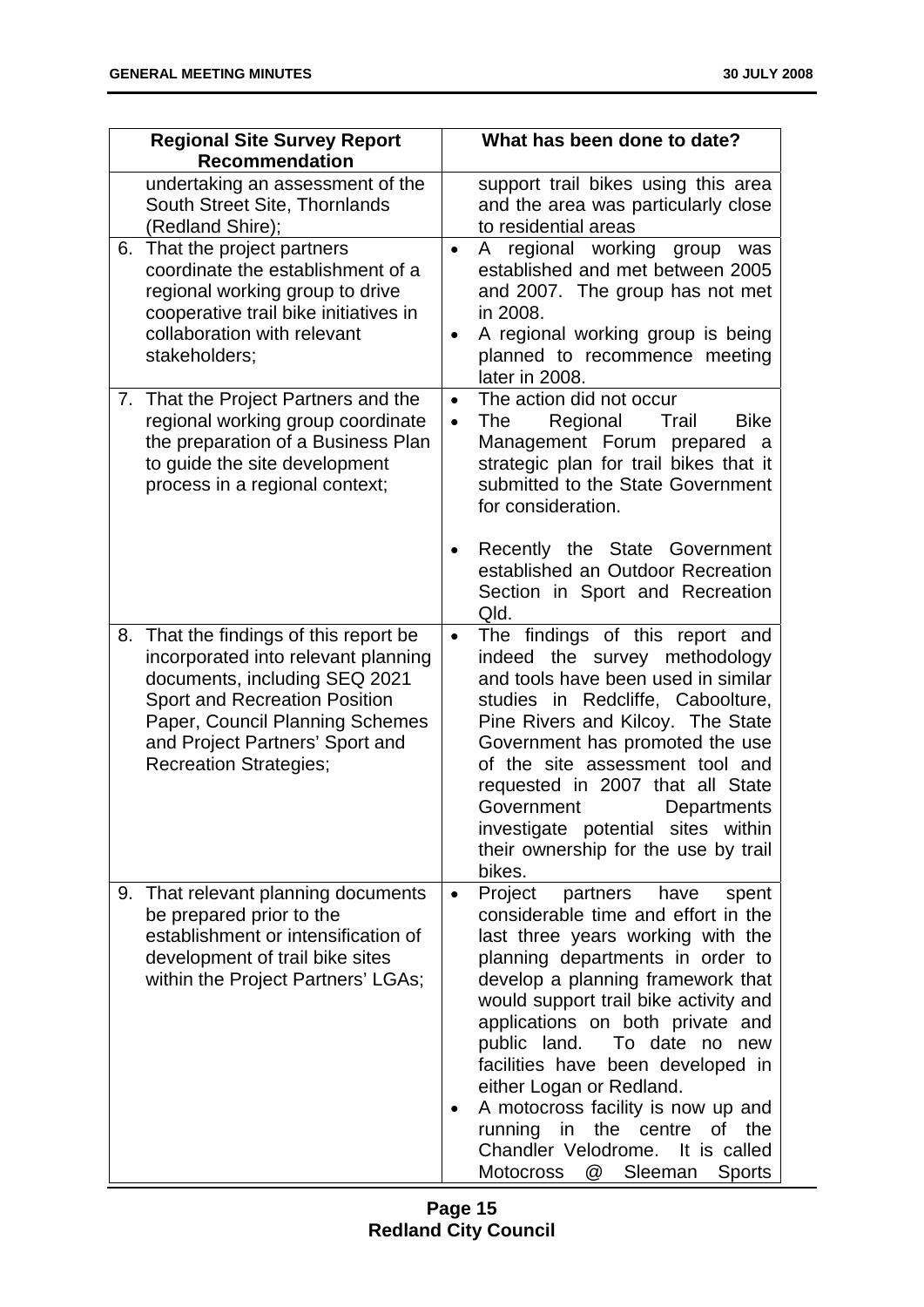| <b>Regional Site Survey Report</b><br><b>Recommendation</b>                                                                                                                                                                                                        | What has been done to date?                                                                                                                                                                                                                                                                                                                                                                                                                                                                                                                                                                                                                                                                                   |
|--------------------------------------------------------------------------------------------------------------------------------------------------------------------------------------------------------------------------------------------------------------------|---------------------------------------------------------------------------------------------------------------------------------------------------------------------------------------------------------------------------------------------------------------------------------------------------------------------------------------------------------------------------------------------------------------------------------------------------------------------------------------------------------------------------------------------------------------------------------------------------------------------------------------------------------------------------------------------------------------|
|                                                                                                                                                                                                                                                                    | Centre. The Fort Lytton Motocross<br>Club is behind this venture at<br>Chandler. They book the facility on<br>a month by month arrangement<br>however the equipment and dirt<br>mounds are set up permanently<br>during the booking period. Soon<br>however the number of nights will<br>reduce due to the velodrome<br>wanting to be used again by<br>cyclists. Currently it is open Tues<br>to Fri nights and on weekends by<br>appointment only and subject to<br>availability.<br>The State Government (SRQ) is<br>doing desk top site assessments<br>on a large number of properties<br>across Queensland, primarily on<br>USL. One site is in Chandler,<br>across the road from the Sleeman<br>Complex. |
| 10. That Project Partners' planning<br>documents recognise trail bike<br>riding as a legitimate form of<br>recreation and a legitimate land<br>use and plan for it appropriately.                                                                                  | This has been achieved both at the<br>$\bullet$<br>local and state government level.                                                                                                                                                                                                                                                                                                                                                                                                                                                                                                                                                                                                                          |
| 11. That existing sites within Brisbane<br>City be zoned for their current use;<br>and                                                                                                                                                                             | Only one stand alone facility will<br>$\bullet$<br>remain in Brisbane by 2009.<br><b>The</b><br>land<br>is<br>zoned<br>Reserve<br>for<br><b>Community Purposes.</b>                                                                                                                                                                                                                                                                                                                                                                                                                                                                                                                                           |
| 12. That as new facilities are identified<br>and/or established; appropriate<br>measures are adopted within<br><b>Project Partners' Planning</b><br>Schemes to protect those sites<br>and their buffers from the future<br>encroachment of sensitive land<br>uses. | The Chandler Velodrome is the<br>$\bullet$<br>only new facility in the region.<br>However the provision of buffer<br>zones continues to be the single<br>major issue that prohibits the future<br>development of any site. It is also<br>one of the main causes of the<br>demise of existing sites.                                                                                                                                                                                                                                                                                                                                                                                                           |

A SITE TO ESTABLISH AN "OFF ROAD" MOTOR CYCLE VENUE

With the formation of the Redland District Motorcycle Club and the submission of a petition it is clearly evident that the issue of places to ride is still as relevant today as in 2004. The number of organised club facilities is on the decrease in the region (Gold Coast to Caboolture) yet the sale of trail bikes continues to steadily increase each year.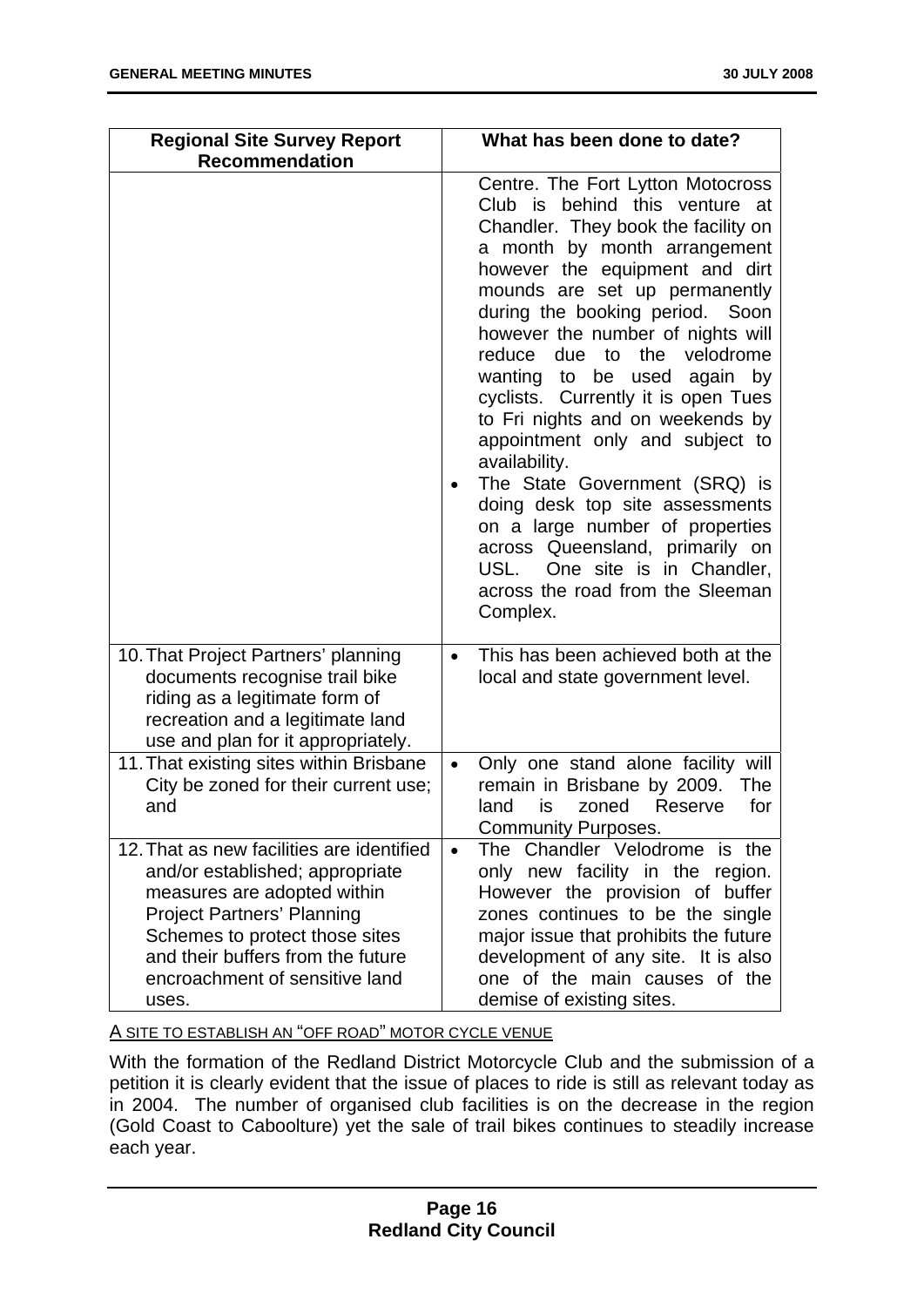A club run facility in Redland would enable young riders to learn skills which they can use when they are adults either off or on road. Many Australian motocross riders go on to make lucrative careers from motocross riding and other forms of the sport.

#### LIKELY IMPACT OF DOING NOTHING

If Council does not progress on this matter and continues to rely on the diminishing number of motocross facilities in the region, the impacts will continue to be felt in the City's private and public natural areas.

181 Customer requests have come into Council regarding trail bikes illegally accessing public parks and reserves in the last 12 months. The impact of trail bikes is witnessed and experienced in the following bushland and park areas.

- Easter Escarpment Sheldon
- German Church /Days Rd Redland Bay
- Scribbly Gums including Redland Waste land Alexandra Hills
- Judy Holt Reserve Birkdale
- D&C Burnett Conservation Area Sheldon
- Native Dog Creek Redland Bay
- Montgomery Dr Alexandra Hills
- Station St Wetland Wellington Point
- Greater Glider Reserve Alexandra Hills
- Ford Rd Sheldon
- Coolnwynpin Reserve Capalaba
- Pt Halloran Victoria Pt
- John Fredericks Park Capalaba,
- Apex Park Ormiston,

*"It is important to consider what the consequences of doing nothing are including only making a half hearted attempt at addressing the myriad issues including the environmental, social, economic and politic consequences*." *(Back on Track - The State Trail Bike Strategy WA December 2007)* 

#### ENVIRONMENTAL CONSEQUENCES

With the growing number of riders placing increasing pressure on the dwindling number (and size) of places to ride it can be expected that trail bike riders will continue to disperse into local bushland areas. The consequence of this is significant long term damage to the environment through accelerated degradation of ecosystems, the diverting of conservation resources into rehabilitation works, frustration of conservation efforts and potential disillusionment (and loss) of volunteers.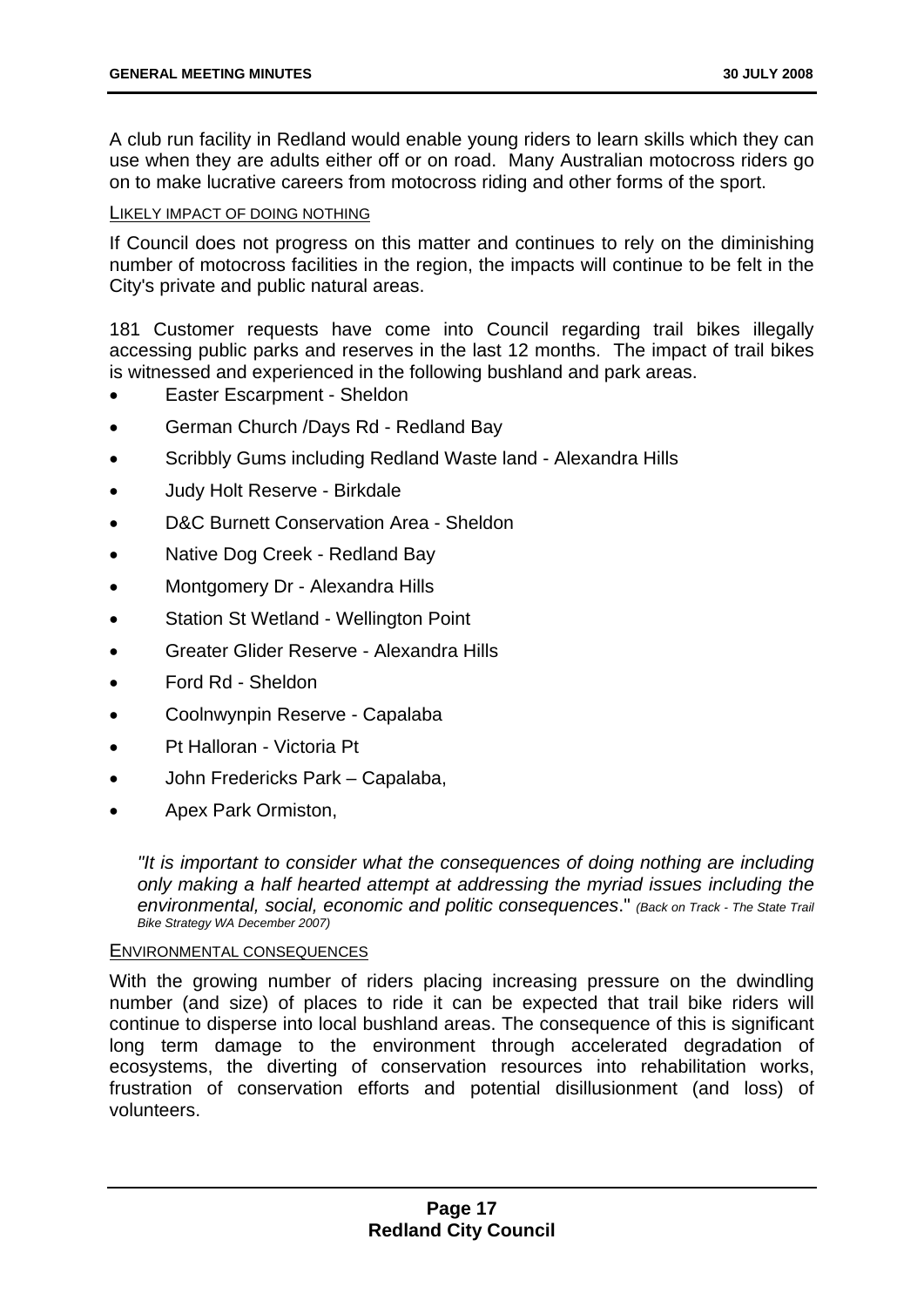#### SOCIAL CONSEQUENCES

With nothing to attract riders away from inappropriate areas there is little likelihood that they will simply decide not to ride. An escalation in inappropriate or incompatible use can be anticipated, along with increased conflict between trails users, increased complaints by neighbours, displacement of conforming land uses and increased frustration and stress of land managers. By further marginalising trail bike riders it can be expected that there would be an increase in antisocial behaviour, which will require an increase in enforcement, which in turn diverts resources away from other community priorities. With a lost opportunity for this popular form of recreation there will be less recreational participation and lost opportunity for the benefits that accrue.

Without the critically needed attention to risk management issues, preventable injuries and deaths will occur.

#### ECONOMIC CONSEQUENCES

The cost of enforcement will be a growing burden on land managers (private and public). Insurance claims and litigation directed towards land managers can be expected to increase, and this will have a flow on effect to the community through the passing on of higher insurance premiums. Land rehabilitation costs will increase (prevention is usually less expensive than cure). Officer hours spent handling compliance issues and complaints is an operational cost born by governments. Fixing the problem later when it is bigger and even more urgent will cost substantially more.

#### POLITICAL CONSEQUENCES

The community has an expectation of government at all levels to address community concerns. The police, local government and state government will come under increasing pressure from resident groups and it can be expected that all sides of the issue will progressively become more organised and determined to effect change.

#### Risk Factors

Risk and Liability Services have undertaken a risk analysis for this report. From Council's records there has been one insurance claim involving motor bike incidents on unofficial dirt tracks. This claim occurred in 2001, and cost Council in excess of \$130,000. It should be noted, that this only represents the incidents that have been reported to Council, and based on the number of complaints of trail bike riders using unofficial dirt tracks, it is reasonable to assume that a number of injuries occur without report.

The Risk associated with trail bike riding has been assessed in accordance with Council's Risk Management Context as an E-76. As such, this requires action be taken to eliminate or reduce the Risk to more acceptable level. Risk & Liability Services support the possibility of a trail bike facility in the Redlands on the basis that an official lease, and not a permit to occupy, is entered into with an experienced trail bike association, transferring all liabilities and maintenance of the facilities to the lessee. It will also be imperative that the necessary insurance policies are taken out by the trail bike association.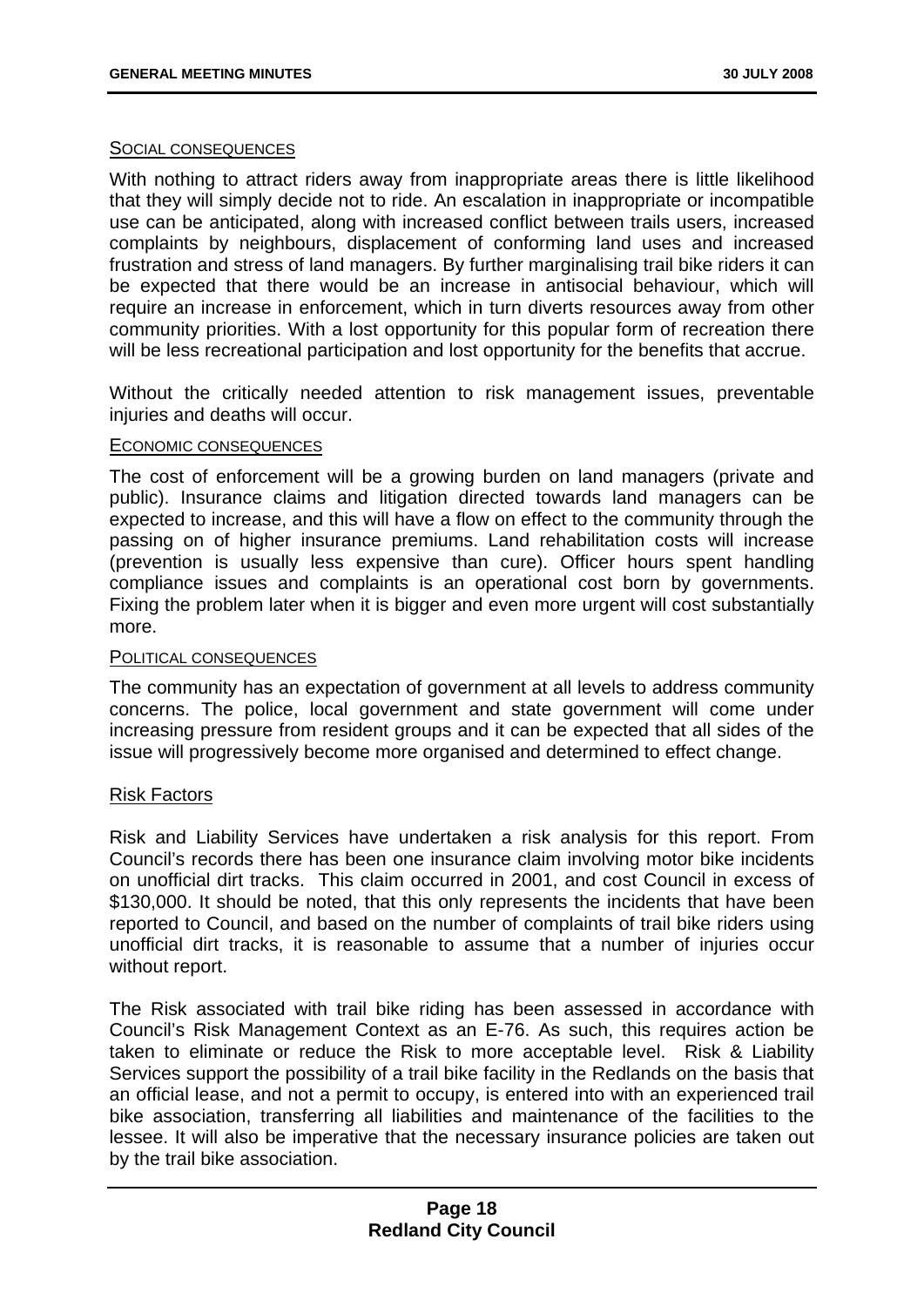Should the preferred option be accepted by Council, Risk & Liability Services would like to review the lease agreement to ensure all Council's liability interests are addressed.

#### LIKELY IMPACT OF A TRAIL BIKE VENUE ON REDLAND COMMUNITY

Should a site be found in the Redlands it is likely to become very popular and will require careful management by experienced Club managers and trail bike track experts.

Exploration to date has revealed few public and private properties that, if developed, would not cause some Environment impact including in particular, noise to nearby residents. Issues such as dust suppression and erosion are easily managed with strict on site management plans and would not be a cause for limiting site selection, lack of buffer zones however would be. If a site is located on a major road or in an already noise impacted area, such as an industrial area, the issue of trail bike noise is decreased significantly. Finding sites with suitable buffer areas has been a barrier to date.

With most of the possible sites being in the southern part of the city issues such as the regional plan and koala protection also affect the most likely sites. Increased day time traffic movement through koala protection areas would be an issue.

A recent study in Western Australia determined through consultation what the main issues are for the general community and for riders. The issues would be very similar in any state in Australia. The surveys and consultation found out what the main concerns of the general community and trail bike riders to be.

| <b>COMMUNITY CONCERNS</b>               | <b>TRAIL BIKE RIDER CONCERNS</b>                                                                                                           |
|-----------------------------------------|--------------------------------------------------------------------------------------------------------------------------------------------|
| <b>Noise</b>                            | Lack of designated areas and trails<br>being closed                                                                                        |
| <b>Trail Conflict</b>                   | Safety                                                                                                                                     |
| <b>Environmental Impacts</b>            | Irresponsible riders                                                                                                                       |
| <b>Trail Damage</b>                     | Poor quality of ORV areas (public land<br>set aside in WA where people can ride<br>without a licence and on unregistered<br>bikes & quads) |
| <b>Enforcement Difficulties</b>         | Lack of facilities for kids                                                                                                                |
| Illegal Activities / Nuisance Behaviour | Lack of community acceptance<br>conflict between track users                                                                               |
| Injury Levels / safety                  | Risk of being fined                                                                                                                        |
| <b>Land Management</b>                  | Lack of information                                                                                                                        |
| Liability                               | <b>Funding inequities</b>                                                                                                                  |
| Lack of a Coordinated                   | Approach Lack of government<br>acceptance and policy exclusions                                                                            |
| Lack of Places to Ride                  | The road network and licensing and<br>registration                                                                                         |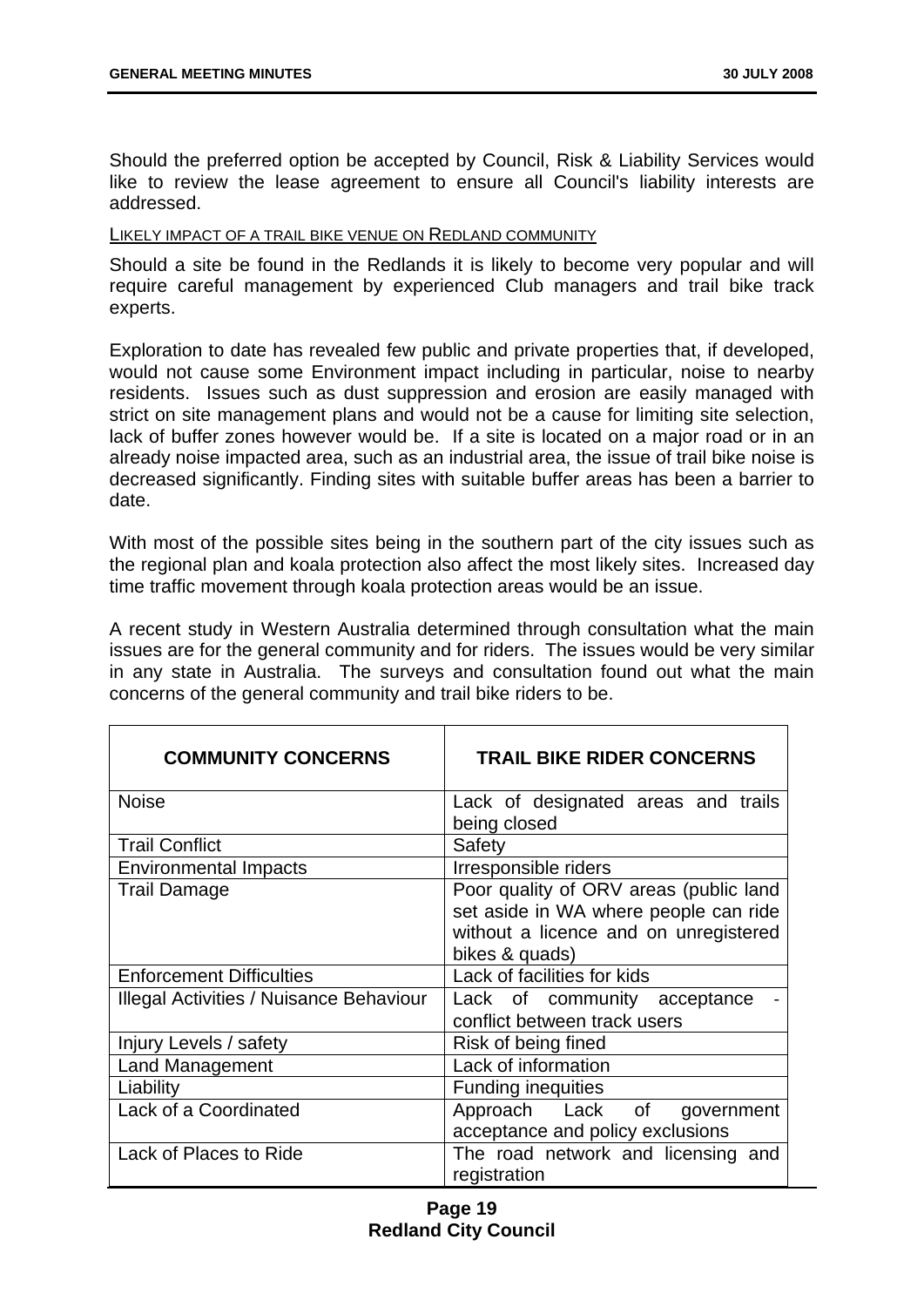#### POSSIBLE SITES - BEST SITES / LOCATIONS

Investigation into possible sites has been slowly ongoing since the 2004 Site Survey Report and has been accelerated by the closure of Oxley Wheelstanders and more recently since the formation of the Redland District Motorcycle Club.

Areas that should be investigated include land in industrial areas, Redland Water and Waste land set aside for future transfer stations, quarry land (private and Council owned), chicken farms, areas ear-marked for future enterprise developments and some Council owned bushland.

Considering that a site for motocross doesn't need to be very big in area (between 3 - 30ha required), it may be possible to find a location in the city where impacts would be minimal, establishment could be temporary if necessary (say 5-10year lease) and management would be straight forward, particularly environmental management.

To determine where some of potential sites might be Council has to allow site surveying to occur, even on seemingly improbable land based on current land uses (eg existing quarry or transfer station land). If Council exhausts the potential for a trail bike site on its own land another concerted effort should be undertaken to assess potential private owned lots with the aim to lease to a club.

#### SOME FACTS AND FIGURES ABOUT THE ISSUE

Motorcycling Queensland, the peak body for all forms of motorbike riding has advised that in 2007 they had 95 affiliated Associations across Qld and 8,000 MQ registered riders. MQ is the support body that would advise and assist a Redland based club and Council with planning, developing and managing a new site.

The Redland District Motorcycle Club has a management committee of nine and is holding off major membership drive until confirmation that they will certainly have a home in the Redlands. They have a data base of nearly 1,700 people who are registered with MQ and live in the Redland region. In the past week the Redland district Motorcycle club has rallied support from over 50 riders from the region. These supporters have been emailing Council with genuine support for a club site to be developed in Redland.

There currently appear to be thirteen tracks in SEQ (Coolum - Kilcoy - Toowoomba / Warwick - Gold Coast). Most of these venues are affiliated with Motorcycling Queensland. There are only three sites within the boundaries of Brisbane, Logan, Pine Rivers, Caboolture and Redland, these include Raubers Rd Nudgee, Fort Lytton and the Chandler velodrome. The remaining sites are scattered throughout the region primarily on the Gold Coast, in Ipswich and the Sunshine Coast. The future of Fort Lytton is uncertain as the land is owned in trust by the Port of Brisbane. The club is on a one year lease. State Forests and National Parks also permit trail bike riding in designated areas for bikes that are registered, riders that are licensed and have permit to traverse permits.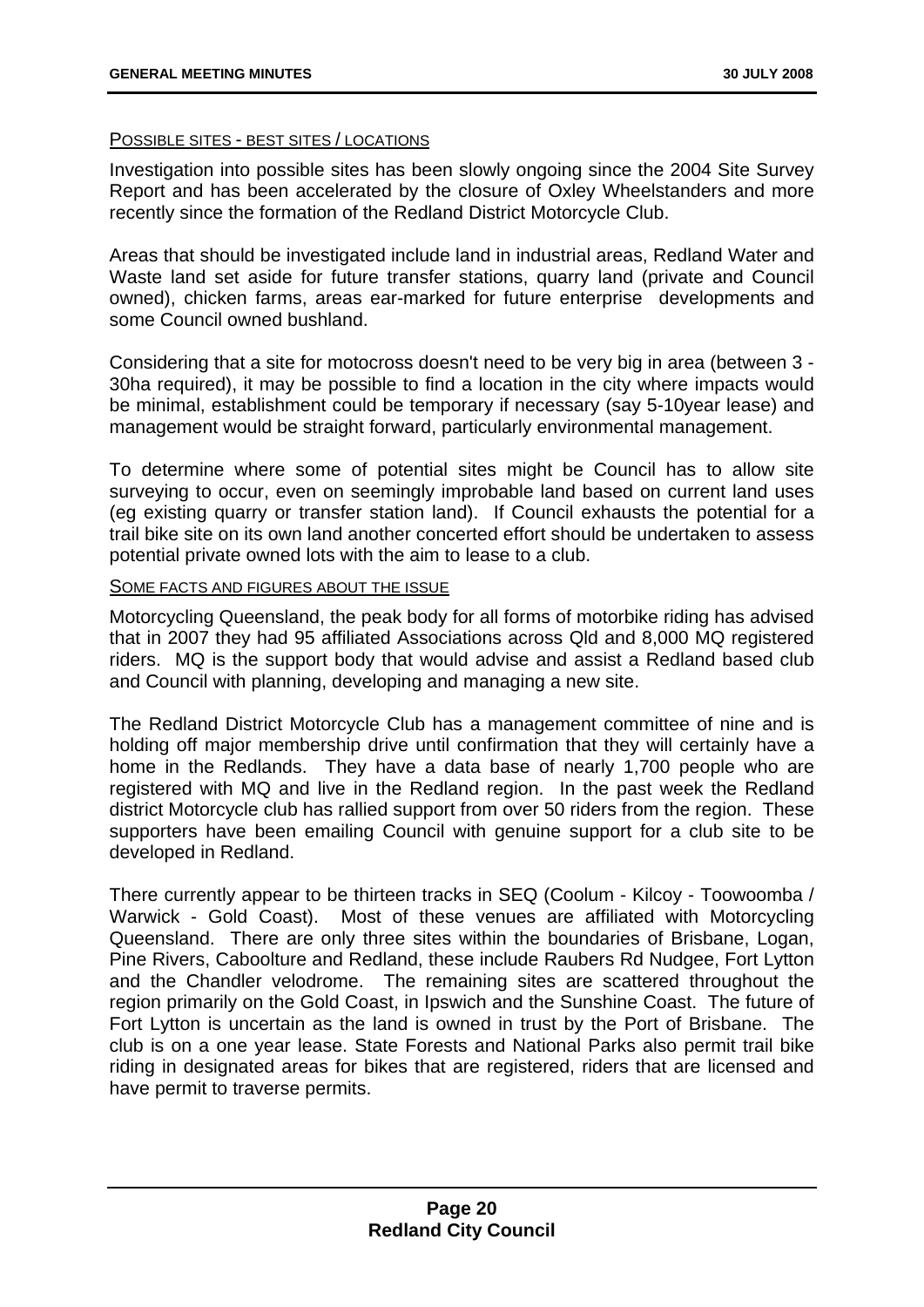#### THE PLANNING APPROACH

It could be said that after at least 12 years of trying to address trail bike riding in SEQ the planning approach continues to essentially be unplanned, unmanaged and unsustainable.

The Government of Western Australia released a state wide trail bike strategy in December 2007. A planning framework was developed for the strategy. It illustrates the complexity of the issue and how all stakeholders have to work cooperatively to achieve the best outcomes (refer attached Trail Bike Sustainability Model).

#### POSSIBLE FUTURE ACTIONS - A GOVERNMENT APPROACH

Redland City Council could make a commitment to the issue and continue to move forward with finding locations for the establishment of facilities for riders. Future actions would include;

- 1. Undertaking site assessment of all potential Council and privately owned land to determine suitability for trail bike activity and then recommending a site for development.
- 2. Lobbying the State Government to prepare a SEQ Region and or State Wide Trail Bike Strategy.

#### **RELATIONSHIP TO CORPORATE PLAN**

The recommendation primarily supports Council's strategic priority to build safe, strong and self reliant communities with access to community services, infrastructure and opportunities for participation in community life.

#### **FINANCIAL IMPLICATIONS**

Operational budget allocation will be required to undertake site assessment surveys. This is possible from current allocations.

Impact assessment of Council's conservation areas currently accessed by trail bikes is not budgeted for and would require additional operational budget in a future budget or quarterly review.

#### **PLANNING SCHEME IMPLICATIONS**

The Land Use Planning Group was consulted and it is considered that the outcome of recommendations in this report will not require any amendments to the Redlands Planning Scheme.

#### **CONSULTATION**

Consultation on the issue of trail bikes in an ongoing matter that has involved over time the Land Use Planning Group, the Environmental Management Group, Assessment Services, Parks and Conservation Services and Risk and Liability Services. Council has been involved on numerous occasions with individuals who

#### **Page 21 Redland City Council**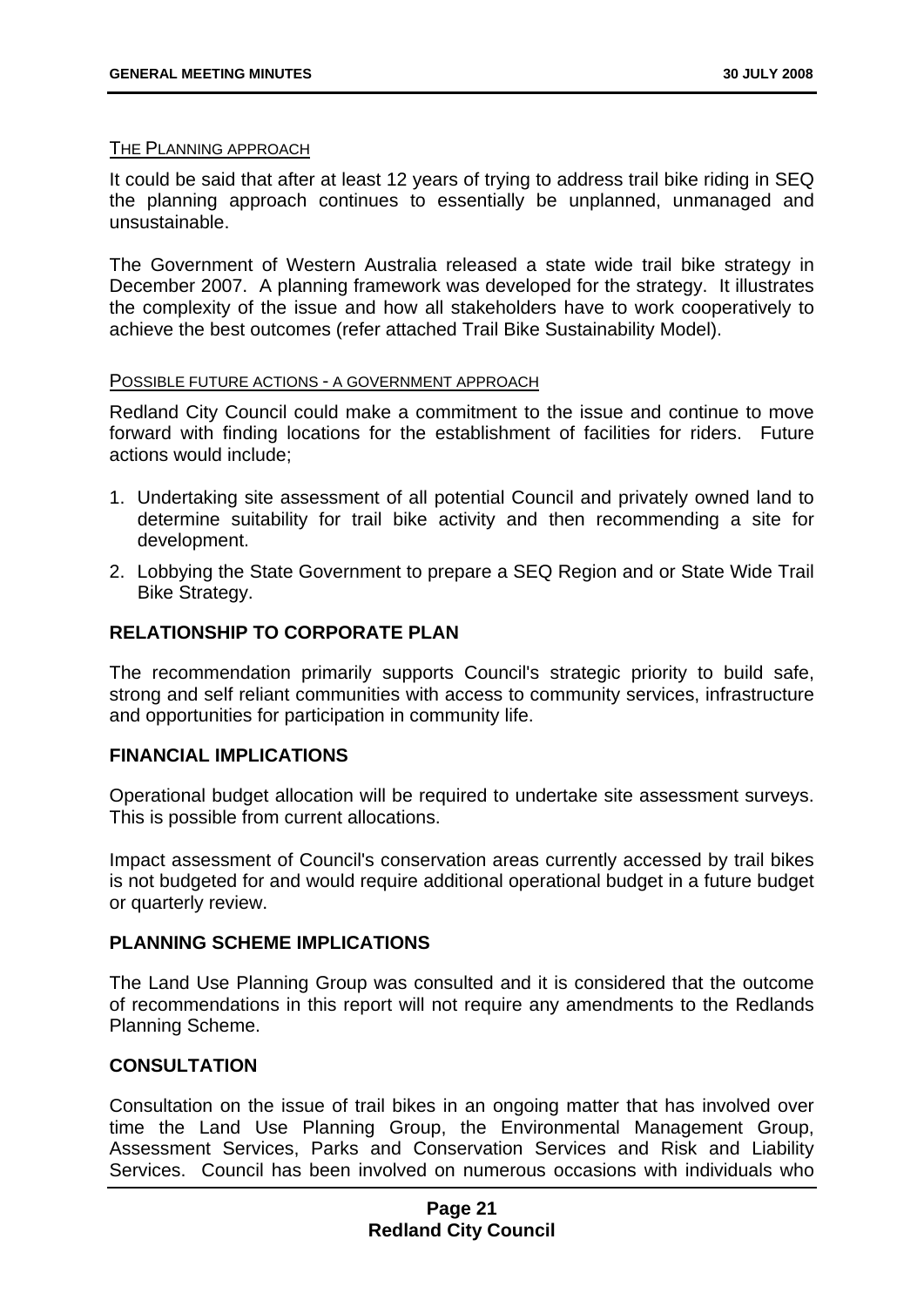are now with the Redland District Motor Cycle Club. Councillors have also been involved in discussions and previous decision making on this matter. Risk and Liability Services have undertaken a risk analysis for the report.

#### **OPTIONS**

#### **PREFERRED**

That Council resolve as follows;

- 1. To undertake site assessment of all potential Council owned land to determine suitability for trail bike activity and if no Council owned land is suitable for a trail bike club, actively continue to investigate potential private land that could be available and suitable to Council for a trail bike club's use;
- 2. To lobby the State Government to prepare a SEQ Region and/or State Wide Trail Bike Strategy;
- 3. To undertaking research on the current impacts of trail bikes on the Redland's natural areas; and
- 4. To advise the principal petitioner of Council's resolution in this matter and that they be requested to advise all signatories of Council's decision.

#### **ALTERNATIVE**

That Council resolve as follows;

- 1. To prepare a policy that clearly indicates that organised club based and commercial trail biking will not occur on Council owned or trust land; and
- 2. Support on a case by case basis private development applications for the establishment of commercial or club based trail bike facilities on private land.

#### **OFFICER'S RECOMMENDATION**

That Council resolve as follows;

- 1. To undertake site assessment of all potential Council owned land to determine suitability for trail bike activity and if no Council owned land is suitable for a trail bike club, actively continue to investigate potential private land that could be available and suitable to Council for a trail bike club's use;
- 2. To lobby the State Government to prepare a SEQ Region and/or State Wide Trail Bike Strategy;
- 3. To undertaking research on the current impacts of trail bikes on the Redland's natural areas; and
- 4. To advise the principal petitioner of Council's resolution in this matter and that they be requested to advise all signatories of Council's decision.

#### **COMMITTEE RECOMMENDATION**

That Council resolve as follows:

1. To undertake site assessment of all potential Council owned land to determine suitability for trail bike activity and if no Council owned land is suitable for a trail bike club, actively continue to investigate potential private land that could be available and suitable to Council for a trail bike club's use;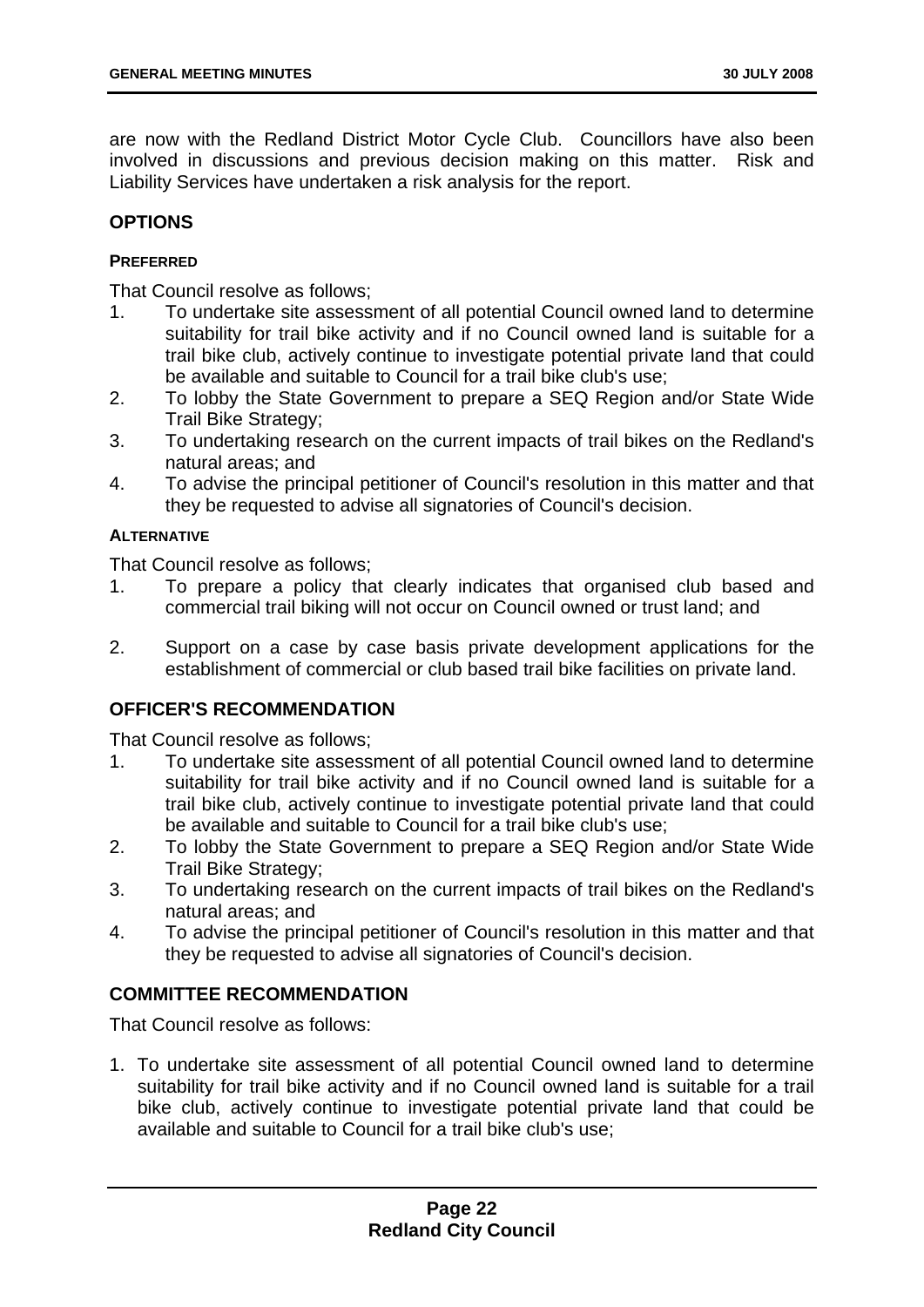- 2. To lobby the State Government to prepare a SEQ Region and/or State Wide Trail Bike Strategy;
- 3. To seek input from the petitioners on the site selection;
- 4. That a progress report be presented to Council by December 2008; and
- 5. To advise the principal petitioner of Council's resolution in this matter and that they be requested to advise all signatories of Council's decision.

Cr Williams left the meeting at 4.52pm.

#### **PROPOSED MOTION**

Moved by: Cr Murray Seconded by: Cr Dowling

That the Committee Recommendation be adopted.

On being put to the vote the motion was LOST.

A division was called for.

Crs Dowling, Murray and Hobson voted in the affirmative.

Crs Boglary, Ogilvie, Henry, Bowler, Elliott, Reimers and Townsend voted in the negative.

Cr Williams was not present when this motion was put.

The motion was declared by the Mayor as LOST.

#### **COUNCIL RESOLUTION**

| Moved by:    | <b>Cr Bowler</b>  |
|--------------|-------------------|
| Seconded by: | <b>Cr Elliott</b> |

- **1. That Council participate in the State Government's investigation to locate trail bike facilities within South East Queensland; and**
- **2. That the petitioners be advised accordingly.**

#### **CARRIED**

Cr Williams returned to the meeting.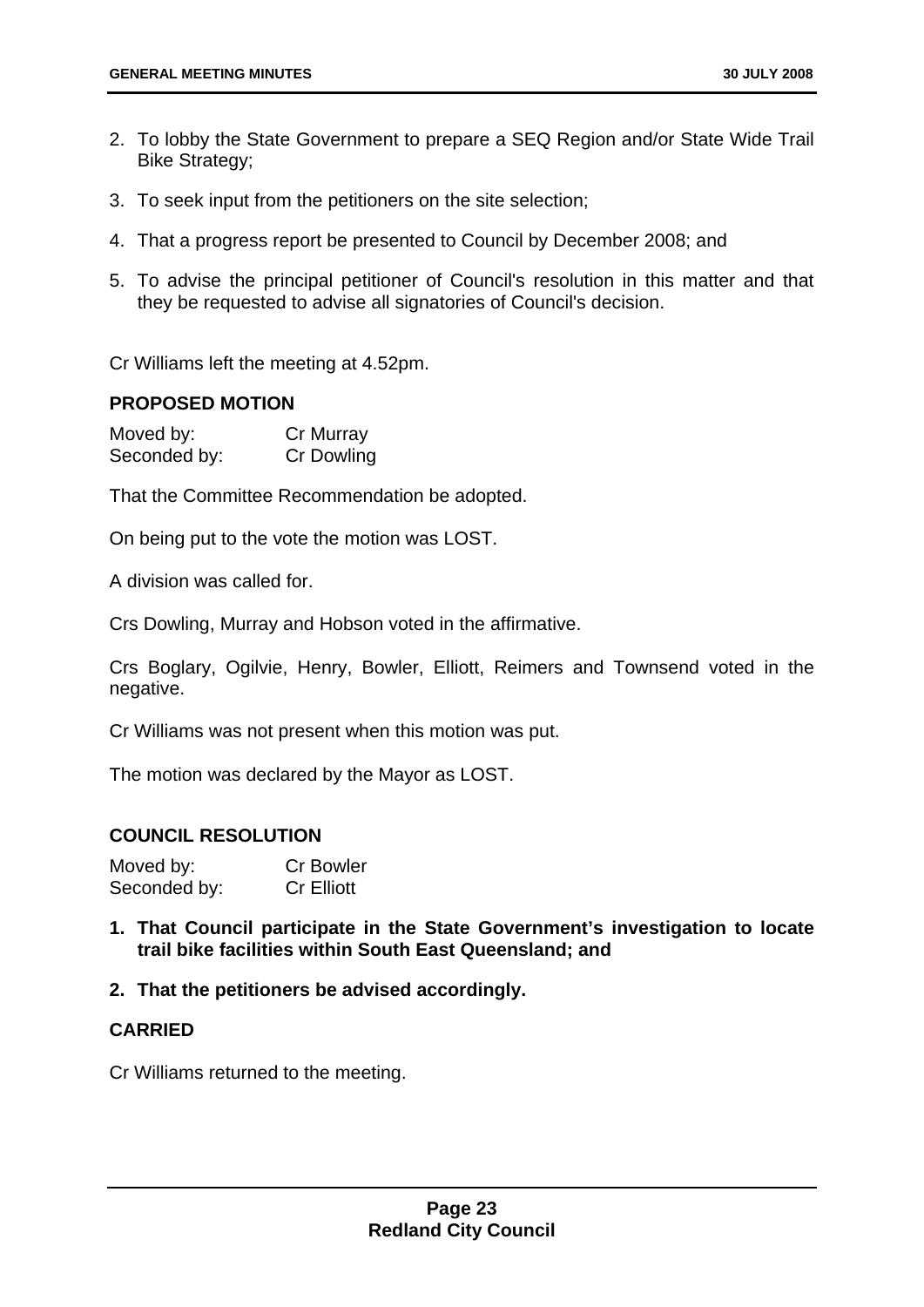#### <span id="page-28-0"></span>**10.2 GENERAL BUSINESS**

Permission was granted for the following items of General Business to be raised:

#### **10.2.1 REQUEST FOR REPORT - RESEARCH ON THE IMPACT OF TRAIL BIKES ON THE REDLANDS**

#### **COUNCIL RESOLUTION**

| Moved by:    | Cr Murray         |
|--------------|-------------------|
| Seconded by: | <b>Cr Elliott</b> |

**That Council undertake research on the current impacts of trail bikes on the Redlands natural areas.** 

#### **CARRIED**

The following items of General Business were presented to General Meeting for noting.

#### **PROPOSED REVIEW OF COUNCIL'S PASSENGER VEHICLE FLEET POLICY**

Cr Elliott requested a review of Council's Staff Passenger Vehicle Fleet Policy (POL-2812) and Guideline (GL-2812) be undertaken in a timely fashion in light of the current cost of fuel.

#### **UPDATE ON FUEL CONSUMPTION**

Cr Henry requested more frequent updates on the cost of fuel to Council. Acting General Manager Customer Services advised he would update Council on this issue at the Finance & Corporate Management meetings.

#### **BRIEFING NOTE OUTLINING FINDINGS IN RELATION TO THE 2003 REDLAND SHIRE LAND ANALYSIS REPORT AND HOW IT RELATES TO THE LGMS**

At the Planning & Policy Committee meeting the following motion was moved by Cr Dowling, Seconded by Cr Williams and on being put to the vote the motion was lost. "*That a briefing note be supplied to Councillors outlining findings of the 2003 Redland Shire Land Analysis Report and how it relates to Council's Local Growth Management Strategy*."

#### **COUNCIL RESOLUTION**

| Moved by:    | Cr Murray         |
|--------------|-------------------|
| Seconded by: | <b>Cr Elliott</b> |

#### **That the General Business items be noted.**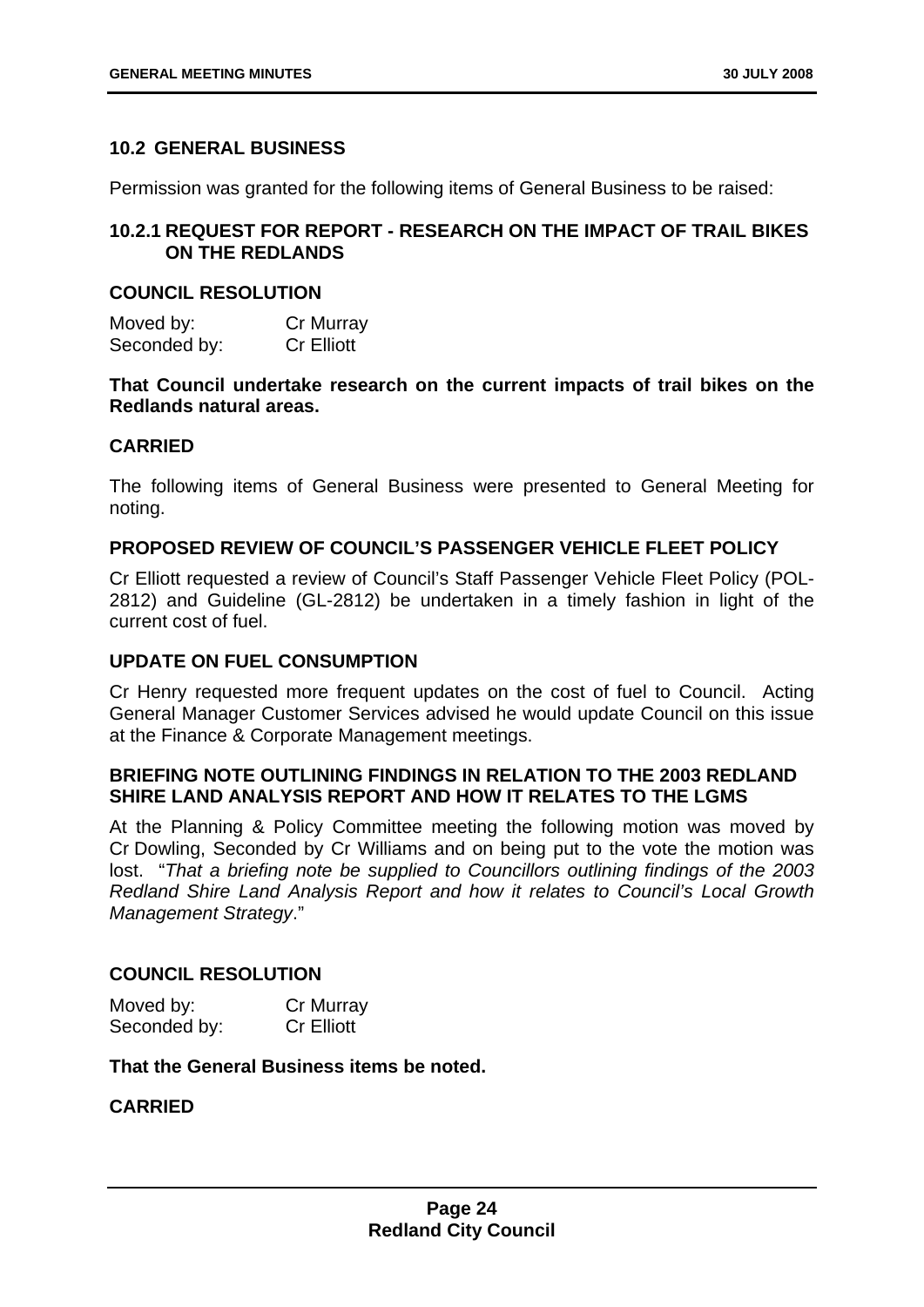#### <span id="page-29-0"></span>**11 REDLAND WATER AND WASTE COMMITTEE 22/07/08 - RECEIPT AND ADOPTION OF REPORT**

Moved by: Cr Henry Seconded by: Cr Boglary

That the following Redland Water and Waste Committee Report of 22 July 2008 be received.

#### CARRIED

#### **DECLARATION OF OPENING**

Cr Henry declared the meeting open at 2.01pm.

#### **RECORD OF ATTENDANCE AND LEAVE OF ABSENCE**

| <b>Committee Membership:</b>                 |                                                           |  |
|----------------------------------------------|-----------------------------------------------------------|--|
| Cr D Henry                                   | <b>Chair and Councillor Division 3</b>                    |  |
| Cr M Hobson                                  | Mayor – entered at 2.11 pm                                |  |
| Cr W Boglary                                 | Councillor Division 1 - entered at 2.02 pm                |  |
| Cr C Ogilvie                                 | <b>Councillor Division 2</b>                              |  |
| Cr P Dowling                                 | <b>Councillor Division 4</b>                              |  |
| Cr B Townsend                                | <b>Councillor Division 5</b>                              |  |
| Cr T Bowler                                  | Deputy Mayor & Councillor Division 6 - entered at 2.11 pm |  |
| <b>Cr M Elliott</b>                          | Councillor Division 7 – entered at 2.02 pm                |  |
| Cr K Reimers                                 | <b>Councillor Division 8</b>                              |  |
| Cr K Williams                                | Councillor Division 9 – entered at 2.03 pm                |  |
| Cr H Murray                                  | <b>Councillor Division 10</b>                             |  |
|                                              |                                                           |  |
| <b>Committee Manager:</b>                    |                                                           |  |
| Mr G Soutar                                  | General Manager Redland Water & Waste                     |  |
|                                              |                                                           |  |
| <b>Officers</b>                              |                                                           |  |
| Mr R Turner                                  | <b>General Manager Corporate Services</b>                 |  |
| Mr B Taylor                                  | <b>Manager Treatment Operations</b>                       |  |
| Ms E Bray                                    | Manager Customer Service & Business Performance           |  |
|                                              |                                                           |  |
| Minutes:                                     |                                                           |  |
| Ms V Rance                                   | Corporate Meetings & Registers Team                       |  |
|                                              |                                                           |  |
| <b>PUBLIC PARTICIPATION AT MEETING</b>       |                                                           |  |
| Nil                                          |                                                           |  |
| <b>DECLARATION OF INTEREST</b>               |                                                           |  |
| Nil                                          |                                                           |  |
| <b>MOTION TO ALTER THE ORDER OF BUSINESS</b> |                                                           |  |
| Nil                                          |                                                           |  |
|                                              |                                                           |  |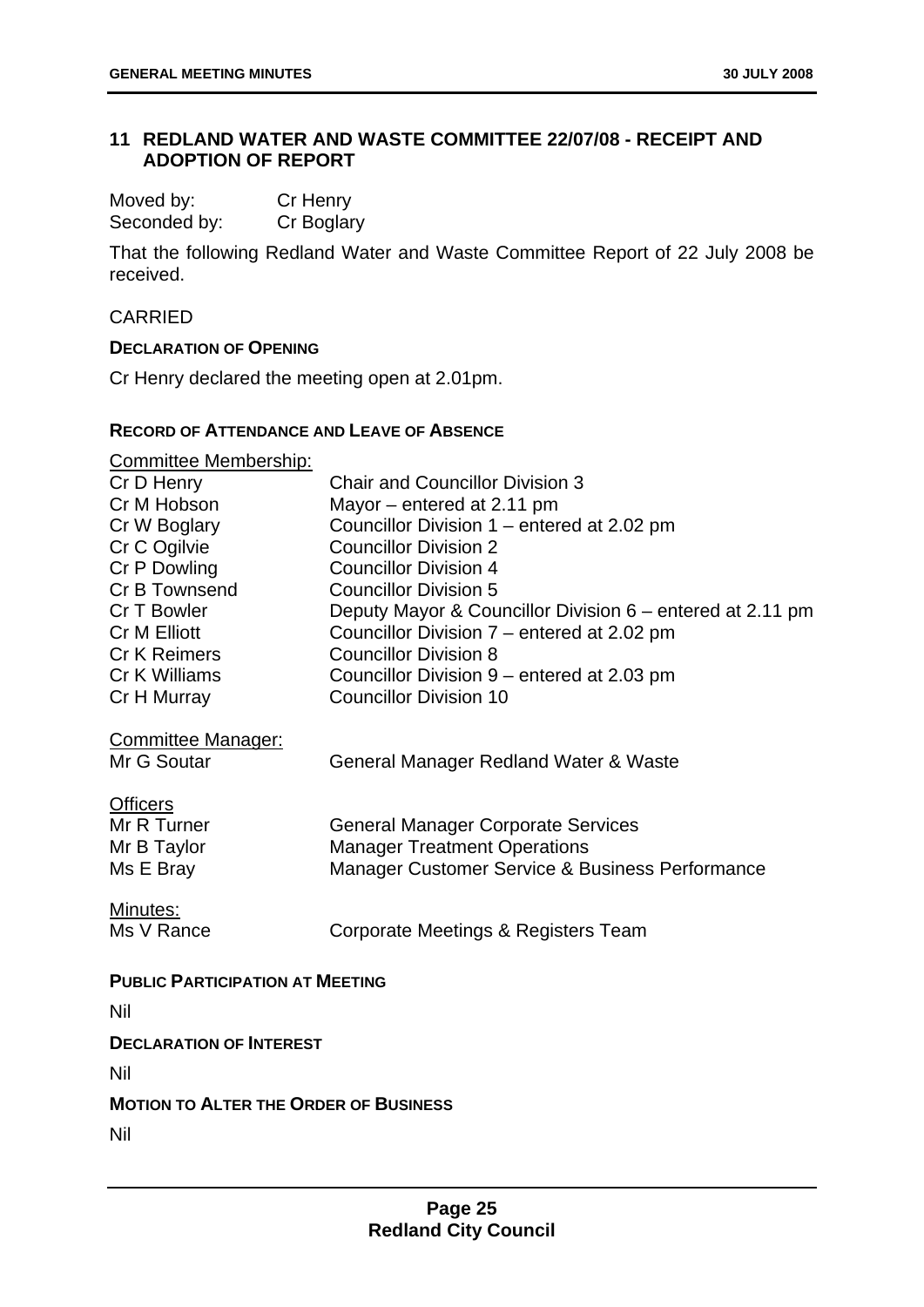#### <span id="page-30-0"></span>**11.1 REDLAND WATER AND WASTE**

#### **11.1.1 REDLAND WATER & WASTE COUNCIL BUSINESS UNIT REPORT - JUNE 2008**

| <b>Dataworks Filename:</b>       | <b>WW Redland Water &amp; Waste Committee</b><br><b>WM Redland Water &amp; Waste Committee</b><br><b>WS Redland Water &amp; Waste Committee</b>                                                       |
|----------------------------------|-------------------------------------------------------------------------------------------------------------------------------------------------------------------------------------------------------|
| <b>Attachments:</b>              | <b>Business Unit Report - June 2008</b><br><b>Appendix A - Additional Water Quality Indicators</b><br><b>Appendix B - Wastewater Treatment Plants</b><br><b>Supplementary Performance Information</b> |
| <b>Responsible Officer Name:</b> | <b>Gary Soutar</b><br><b>General Manager, Redland Water &amp; Waste</b>                                                                                                                               |
| <b>Author Name:</b>              | <b>Gary Soutar</b><br><b>General Manager, Redland Water &amp; Waste</b>                                                                                                                               |

#### **EXECUTIVE SUMMARY**

The Redland Water & Waste (RWW) Council Business Unit report is presented to Council for noting. The report provides the business unit's performance for the month of June 2008 and covers financial and non-financial indicators for water, wastewater and waste.

It is expected that, most of the time the report findings will be "business as usual". Where exceptions occur, these will be highlighted.

The report provides a regular opportunity for Council to consider the performance of RWW and to respond to any exceptional reporting.

Council is provided with the option to accept the report or, accept it and request additional information or a review of performance.

#### **PURPOSE**

To report on the ongoing performance of the business unit against key performance indicators (KPIs).

#### **BACKGROUND**

RWW's performance plan identifies KPIs for which performance targets have been agreed with Council. Reporting is done each month through the RWW Committee.

#### **ISSUES**

The report is provided to Council as a means of monitoring the performance of RWW for the activities of water, wastewater and waste.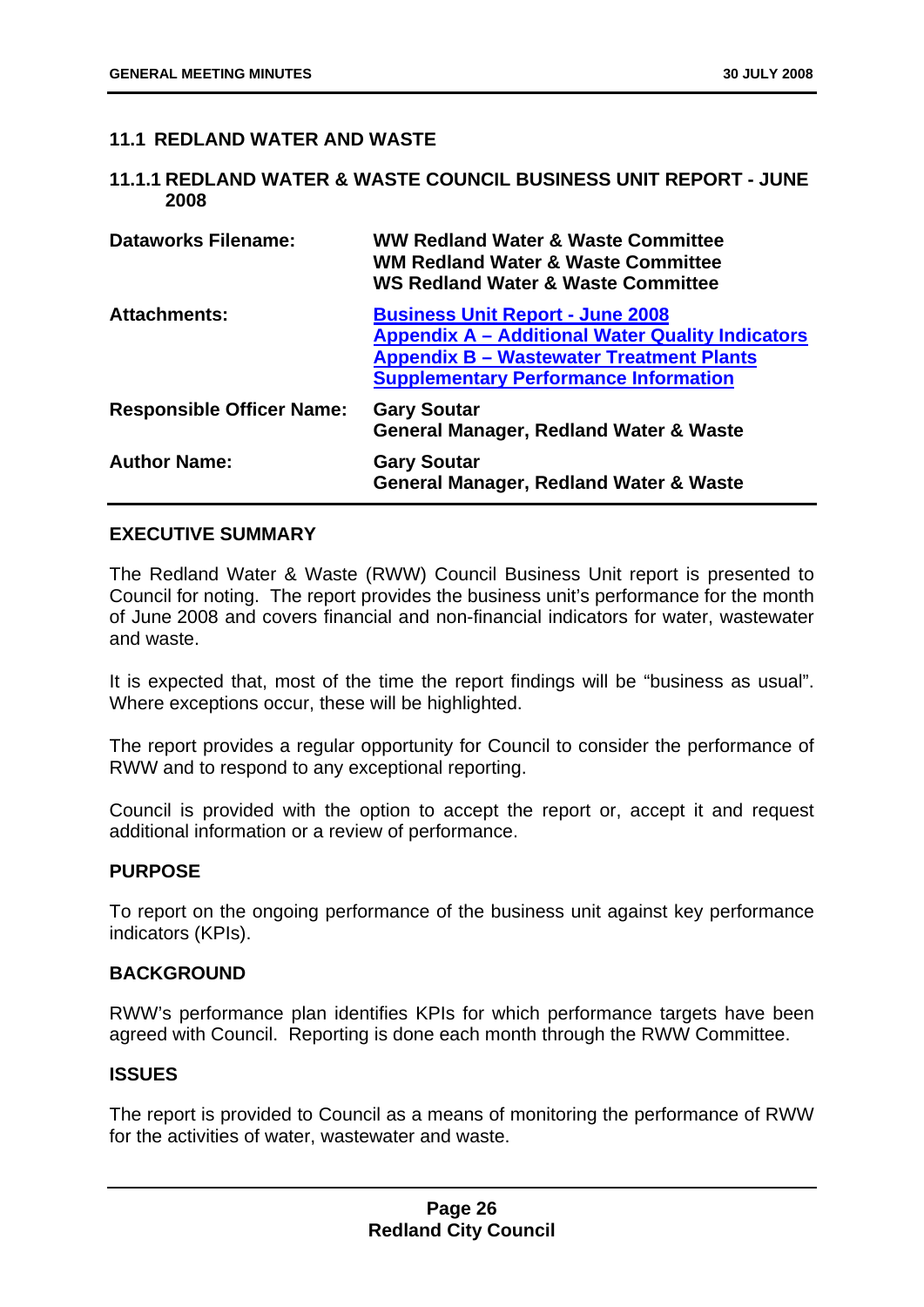The first part of the report comprises a "snapshot" of the business unit's achievement in meeting KPIs (year-to-date) and financial report card.

The report then provides specific financial report and commentary, capital expenditure (graphically) and a detailed customer overview.

The main body of the report focuses on actual levels of achievement against the KPIs for the month. Where exceptions have occurred and targets not met, an explanation is given as well as action taken to improve performance.

The report closes with a summary of the major issues for each group during the month.

#### **RELATIONSHIP TO CORPORATE PLAN**

The recommendation primarily supports Council's strategic priority to provide and maintain water, wastewater and waste services to sustain our community.

Providing this report also supports Council's Governance strategic priority to provide a clear organisational direction supported by effective leadership and a framework of policies, plans and strategies that are responsive to the community's needs and which promote accountable and ethical standards of practice.

#### **FINANCIAL IMPLICATIONS**

There are no direct financial implications resulting from this report. Financial implications may result where Council requests a performance review or requests an increase in performance standards.

#### **CONSULTATION**

Consultation has occurred with:

- Manager Customer Service & Business Performance, RWW;
- Manager Treatment Operations, RWW; and
- Senior Advisor, Financial Management, RWW.

#### **OPTIONS**

#### **PREFERRED**

That Council resolve to accept the Redland Water & Waste Council Business Unit Report for June 2008, as presented in the attachment.

#### **ALTERNATIVE**

That Council accepts the report and requests additional information or a review of performance.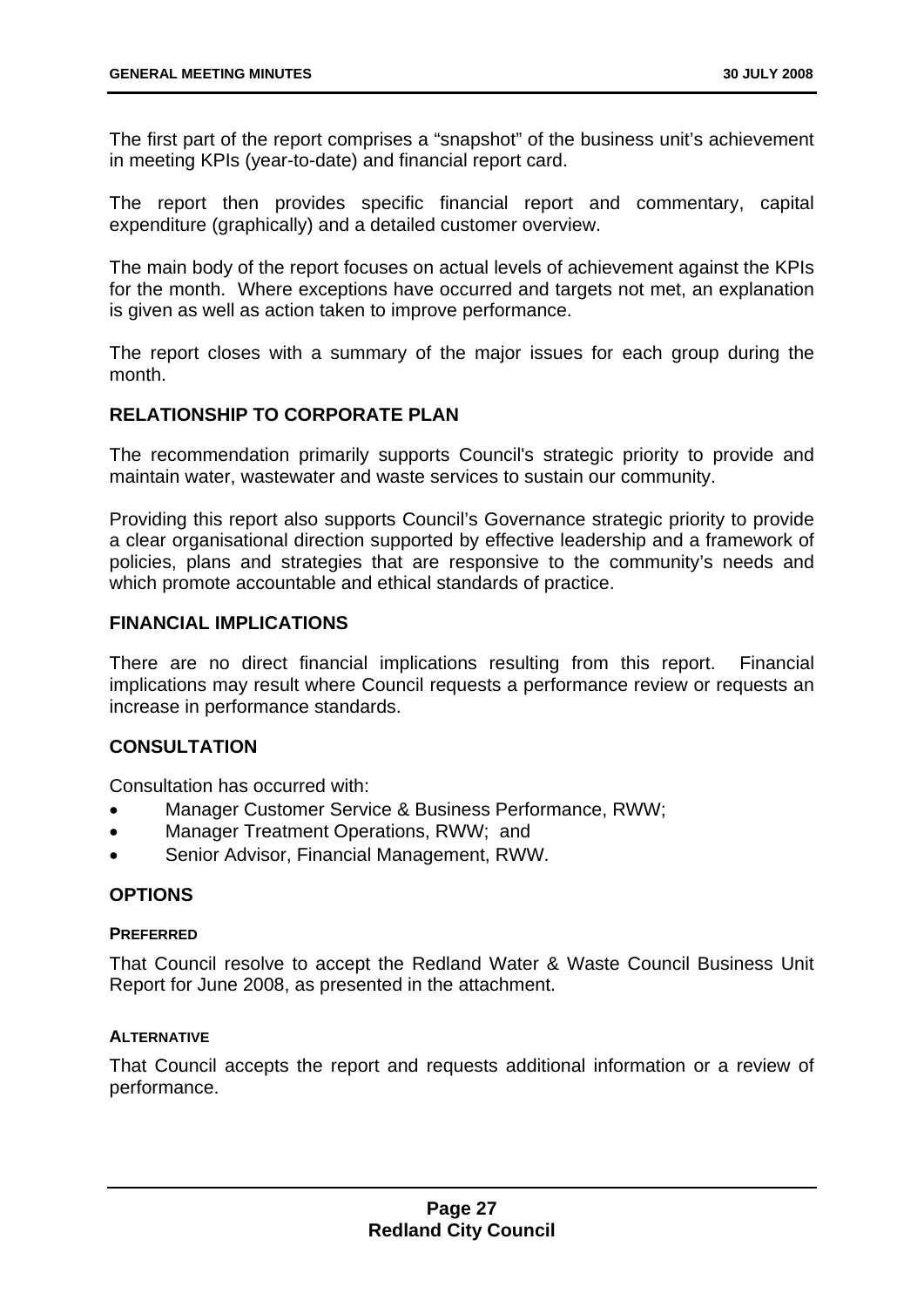#### **OFFICER'S/COMMITTEE RECOMMENDATION/ COUNCIL RESOLUTION**

Moved by: Cr Henry Seconded by: Cr Boglary

**That Council resolve to accept the Redland Water & Waste Council Business Unit Report for June 2008, as presented in the attachment.**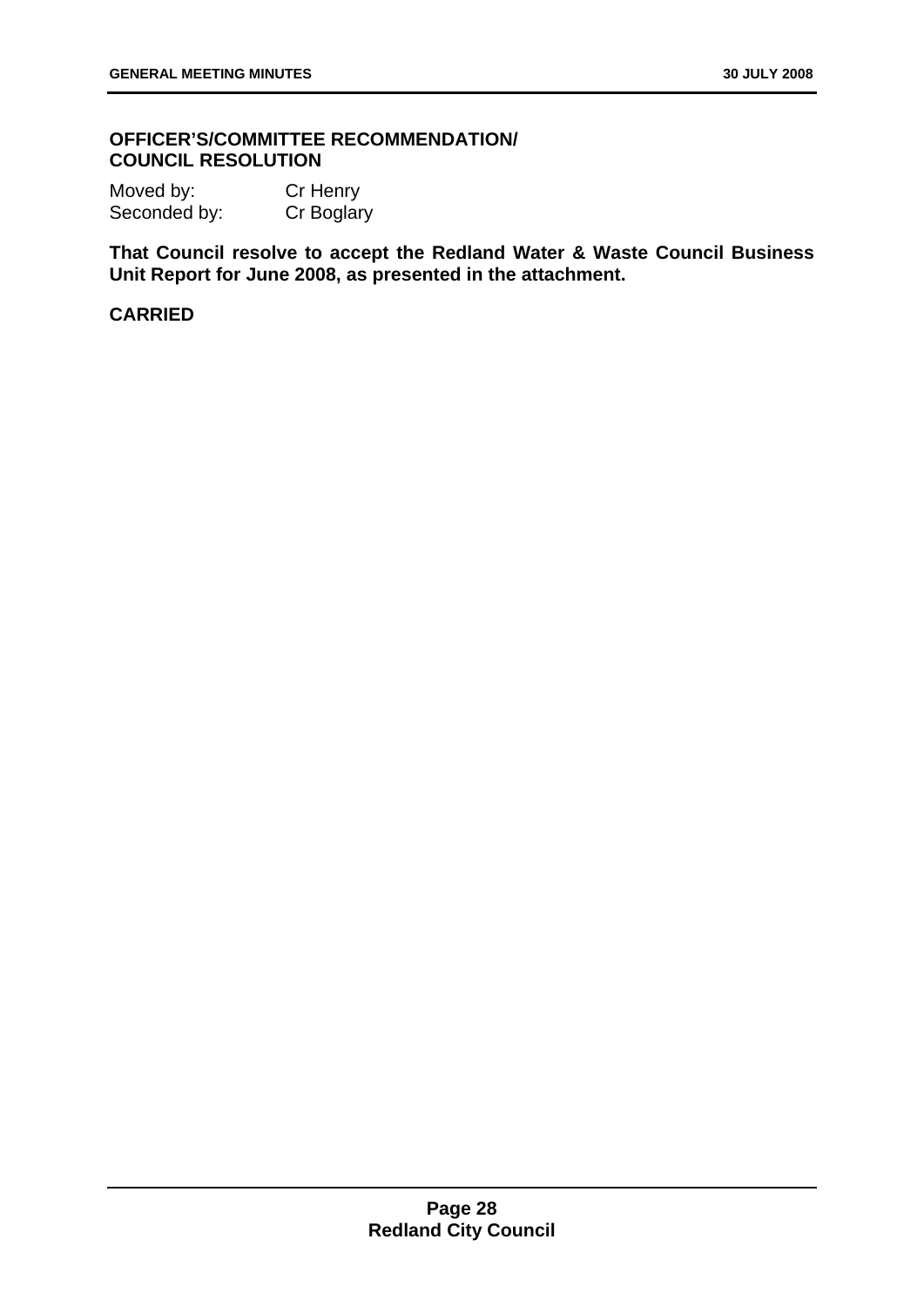#### <span id="page-33-0"></span>**11.1.2 MEMORANDUM OF UNDERSTANDING WITH SEQ COUNCILS ON APPROACH TO WATER REFORM**

| <b>Dataworks Filename:</b>       | WS Planning - Water Reform                                               |
|----------------------------------|--------------------------------------------------------------------------|
| Attachment:                      | <b>Memorandum of Understanding</b>                                       |
| <b>Responsible Officer Name:</b> | <b>Gary Soutar</b><br><b>General Manager - Redland Water &amp; Waste</b> |
| <b>Author Name:</b>              | <b>Gary Soutar</b><br><b>General Manager - Redland Water &amp; Waste</b> |

#### **EXECUTIVE SUMMARY**

The Queensland government enacted legislation in 2007 to facilitate a restructure of the water industry in south-east Queensland (SEQ). An integral aspect to this legislation will be the establishment of a distribution entity and separate retail entities owned by local governments in the SEQ region.

As the establishment of these entities will require significant co-ordination between and support from SEQ Councils, it is proposed that the arrangements for Councils engaging in the regional water reform project be in accordance with a memorandum of understanding (MOU).

#### **PURPOSE**

For Council to endorse the proposed MOU that will detail the arrangements for Councils engaging in the regional water reform project.

#### **BACKGROUND**

The Queensland government enacted legislation in 2007 to facilitate a restructure of the water industry in south-east Queensland (SEQ). An integral aspect to this legislation will be the establishment of a distribution entity and separate retail entities owned by local governments in the SEQ region.

As the establishment of these entities will require significant co-ordination between and support from SEQ Councils, it is proposed that the arrangements for Councils engaging in the regional water reform project be in accordance with a memorandum of understanding (MOU).

#### **ISSUES**

The purpose of this MOU is to set out commitments from Councils to support the project, including an agreed approach to the separation of Council's water and sewerage business and the transition to the reform model.

The MOU covers the following key subject areas:

The principles that underpin the MOU and the project: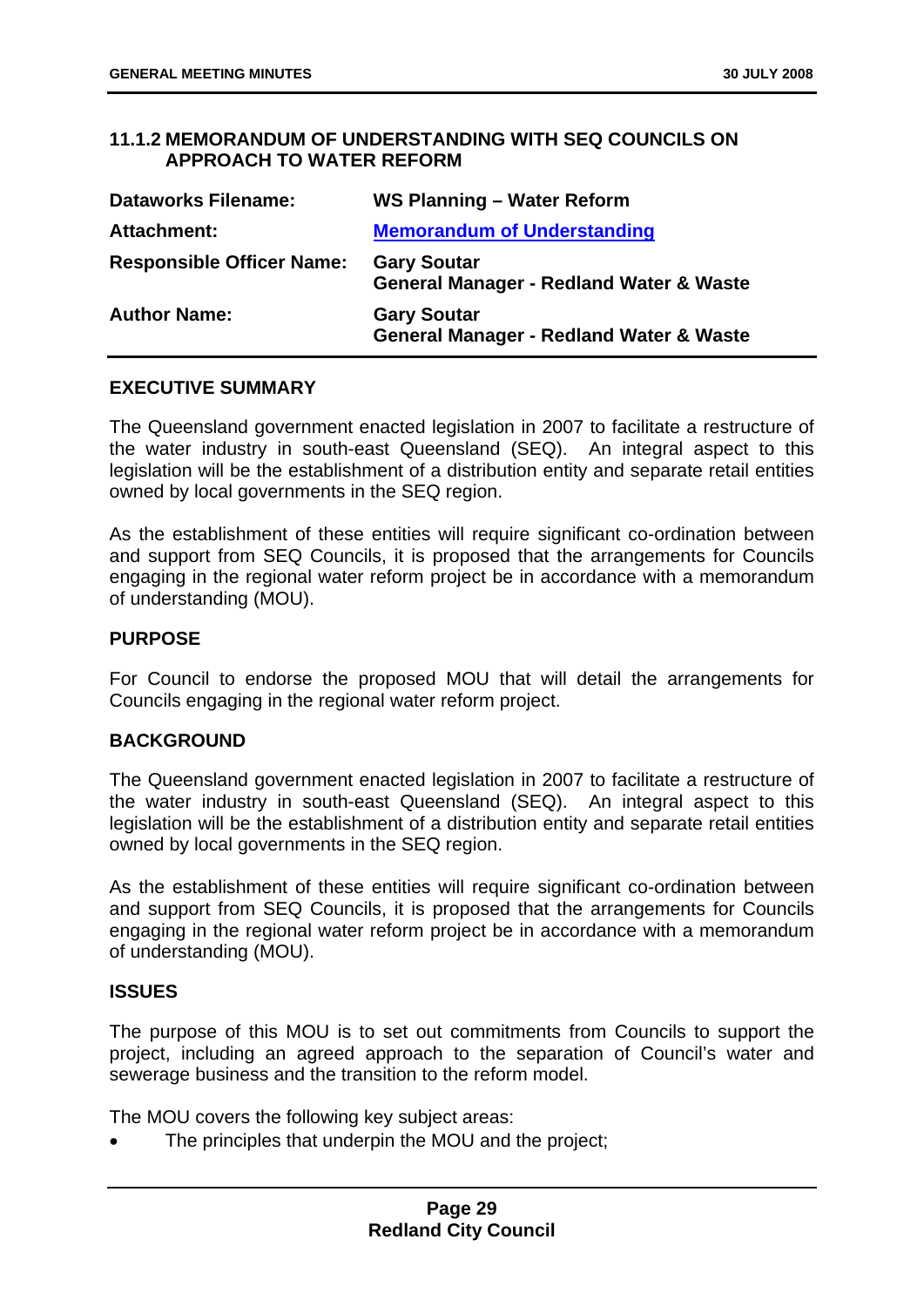- Project governance, including the roles and responsibilities of Councils, the Council of Mayors (COM), the project control group (PCG); and
- Commencement, variation, reporting and review.

#### **RELATIONSHIP TO CORPORATE PLAN**

The recommendation primarily supports Council's strategic priority to provide and maintain water and, wastewater services to sustain our community.

#### **FINANCIAL IMPLICATIONS**

There are no direct financial implications relating from this report. Financial implications may result if Council incurs legacy costs in relation to the separation of the business from Council. These costs may not impact on Council until 2012/2013.

#### **CONSULTATION**

Consultation has occurred with:

- the Council of Mayors:
- others councils in SEQ:
- acting Chief Executive Officer;
- General Manager, Corporate Services.

#### **OPTIONS**

#### **PREFERRED**

That Council resolve to authorise the Mayor to sign the proposed MOU as detailed in the attachment.

#### **ALTERNATIVE**

That Council resolve not to sign the proposed MOU as detailed in the attachment.

#### **OFFICER'S/COMMITTEE RECOMMENDATION/ COUNCIL RESOLUTION**

Moved by: Cr Henry Seconded by: Cr Boglary

**That Council resolve to authorise the Mayor to sign the proposed MOU as detailed in the attachment.**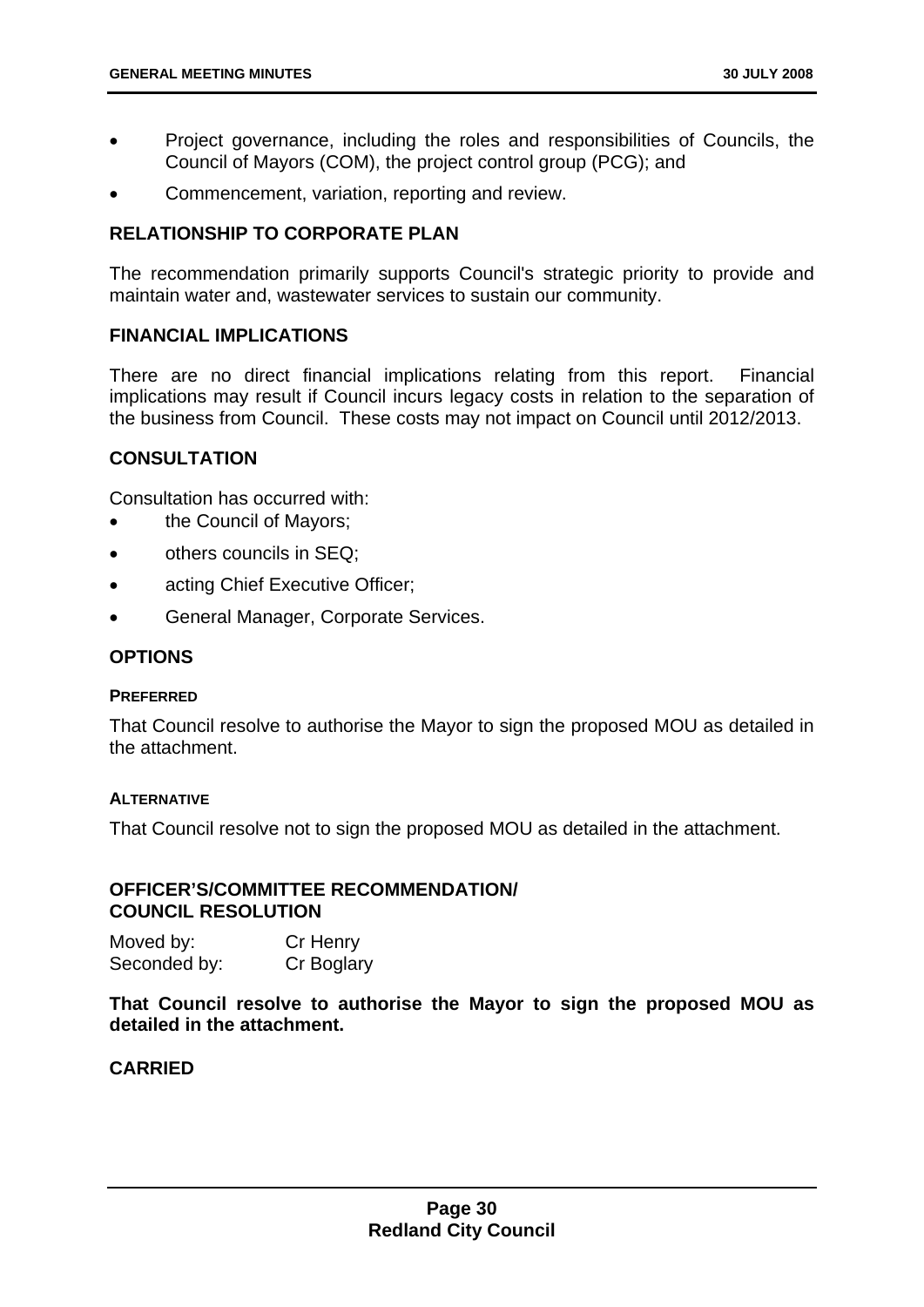#### <span id="page-35-0"></span>**11.1.3 FORMATION OF DISTRIBUTION COMPANY, SHAREHOLDERS' AGREEMENT, QTC LOAN GUARANTEE**

| <b>Dataworks Filename:</b>       | WS Planning - Water Reform                         |
|----------------------------------|----------------------------------------------------|
| <b>Attachments:</b>              | <b>Attachment 1 briefing note</b>                  |
|                                  | <b>Attachment 2 draft constitution</b>             |
|                                  | <b>Attachment 3 shareholders' agreement</b>        |
|                                  | Attachment 4 draft debt pool loan facility         |
|                                  | <b>Attachment 5 draft working capital facility</b> |
|                                  | <b>Attachment 6 draft QTC loan guarantee</b>       |
| <b>Responsible Officer Name:</b> | <b>Gary Soutar</b>                                 |
|                                  | <b>General Manager - Redland Water &amp; Waste</b> |
| <b>Author Name:</b>              | <b>Gary Soutar</b>                                 |
|                                  | <b>General Manager - Redland Water &amp; Waste</b> |

#### **EXECUTIVE SUMMARY**

The Queensland government enacted legislation in 2007 to facilitate a restructure of the water industry in south-east Queensland (SEQ). An integral aspect to this legislation will be the establishment of a distribution entity owned by Councils.

The establishment of the entity will require Council to become a shareholder, consent to the Chief Executive Officer (CEO) acting as a director initially and guaranteeing Council's portion of the initial start-up loan of \$40 million.

#### **PURPOSE**

To seek Council approval to allow the CEO to:

- execute the shareholders' agreement on behalf of Council;
- consent to Council becoming a member of the company;
- consent to acting as a director of the company;
- sign the application for a share in the company on behalf of Council; and
- sign the QTC loan guarantee on behalf of Council.

#### **BACKGROUND**

The Queensland government enacted legislation in 2007 to facilitate a restructure of the water industry in SEQ. An integral aspect to this legislation will be the establishment of a distribution entity owned by Councils.

The establishment of the entity will require Council to become a shareholder, consent to the CEO acting as a director initially and guaranteeing Council's portion of the initial start-up loan of \$40 million.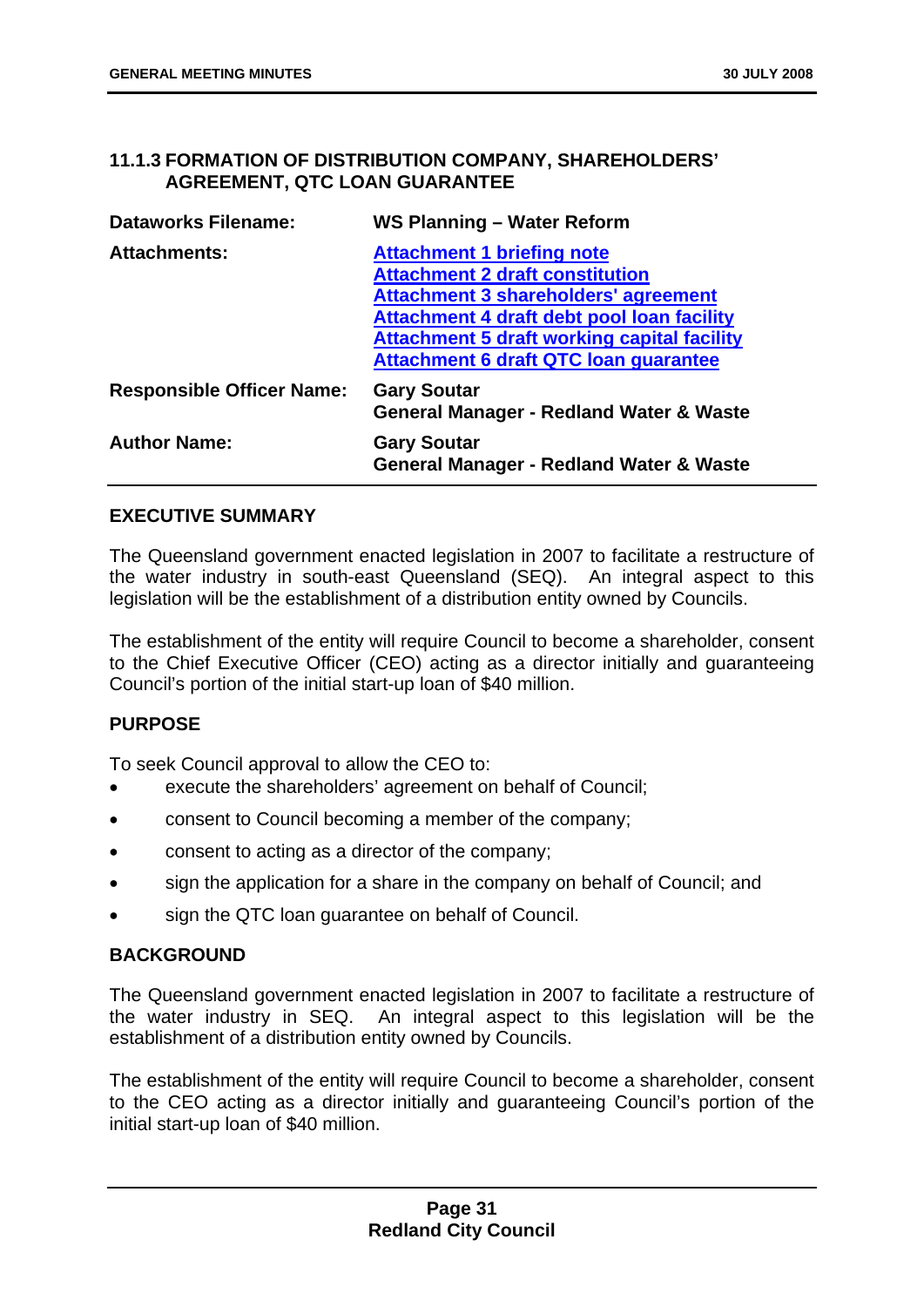# **ISSUES**

The Queensland government enacted legislation in 2007 to facilitate a restructure of the water industry in SEQ. As such, an integral part will be the establishment of a distribution entity with the name of SEQ Distribution Entity (Interim) Pty Ltd (SEQDEI) owned by local governments in SEQ.

Initially shares in SEQDEI will be owned equally. Each of the 10 Councils will have one share each.

The corporate arrangements for SEQDEI and the relationships between the shareholders will be as specified in the Council's briefing note (attachment 1); the draft constitution (attachment 2) and the shareholders' agreement (attachment 3).

The shareholders' agreement and the shareholding will be amended prior to Council's assets being transferred to SEQDEI as this final agreement will be based on the value of the business being transferred.

To facilitate the setting up of the company initially, it is proposed that SEQDEI apply to QTC for a line of credit up to a limit of \$40 million to be provided via a debt pool loan facility and a working capital facility in accordance with the conditions set out in attachments 4 and 5.

Council, together with the other local governments, will severally guarantee the loan, proportionate to each Council's population in accordance with the terms of the draft guarantee and indemnity in attachment 6. Council's portion will be in the order of \$2 million.

Subject to the approval of the state, it is proposed that the borrowings from QTC will be spent on the establishment of SEQDEI and will be included in the company's regulatory asset base and will ultimately be recovered through water charges.

Having regard to this information, it is considered appropriate for Council to participate in the formation of SEQDEI as proposed as an exempt enterprise in terms of the provisions of part 4 of chapter 6, section 495 of the *Local Government Act 1993* and section 27 of the *Local Government Regulation 2005*.

Upon consideration of attachments 1, 2, 3, 4, 5 and 6, Council should form the opinion that its participation in the arrangements proposed in attachment 1 as a shareholder in SEQDEI as a proprietary company with a constitution generally in accordance with attachment 2 and with a shareholders' agreement in place generally in accordance with attachment 3 and to borrow funds generally in accordance with attachments 4, 5 and 6, would be of benefit to Council and its area.

# **RELATIONSHIP TO CORPORATE PLAN**

The recommendation primarily supports Council's strategic priority to provide and maintain water and wastewater services to the community.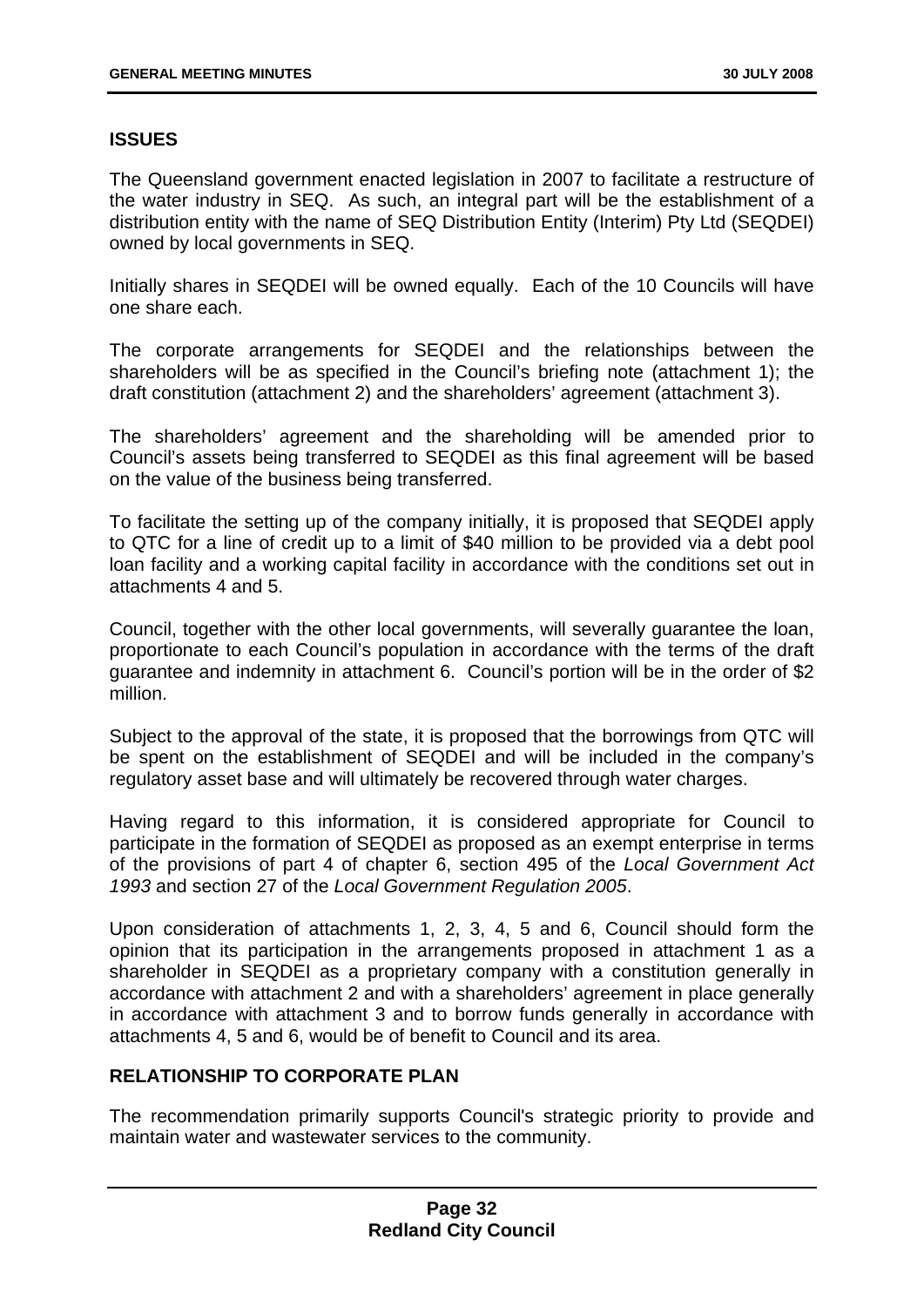# **FINANCIAL IMPLICATIONS**

There are no direct financial implications resulting from this report.

# **CONSULTATION**

Consultation has occurred with:

- the Council of Mayors;
- others councils in SEQ;
- acting Chief Executive Officer;
- General Manager, Corporate Services.

# **OPTIONS**

# **PREFERRED**

That Council resolve as follows:

- 1. To engage in the proposed agreements with the other local governments by acquiring shares and entering into agreements with regard to SEQ Distribution Entity (Interim) Pty Ltd as proposed in attachments 1, 2 and 3;
- 2. That, subject to approval by the state, the establishment costs of SEQ Distribution Entity (Interim) Pty Ltd will be recoverable through water charges, to approve entering into the loan arrangements as proposed in attachments 4, 5 and 6; and
- 3. The Chief Executive Officer be authorised to sign all documentation.

### **ALTERNATIVE**

That Council resolve to not be part of the water distribution entity.

# **OFFICER'S/COMMITTEE RECOMMENDATION/ COUNCIL RESOLUTION**

| Moved by:    | Cr Henry   |
|--------------|------------|
| Seconded by: | Cr Boglary |

**That Council resolve as follows:** 

- **1. To engage in the proposed agreements with the other local governments by acquiring shares and entering into agreements with regard to SEQ Distribution Entity (Interim) Pty Ltd as proposed in attachments 1, 2 and 3;**
- **2. That, subject to approval by the state, the establishment costs of SEQ Distribution Entity (Interim) Pty Ltd will be recoverable through water charges, to approve entering into the loan arrangements as proposed in attachments 4, 5 and 6; and**
- **3. The Chief Executive Officer be authorised to sign all documentation.**

# **CARRIED**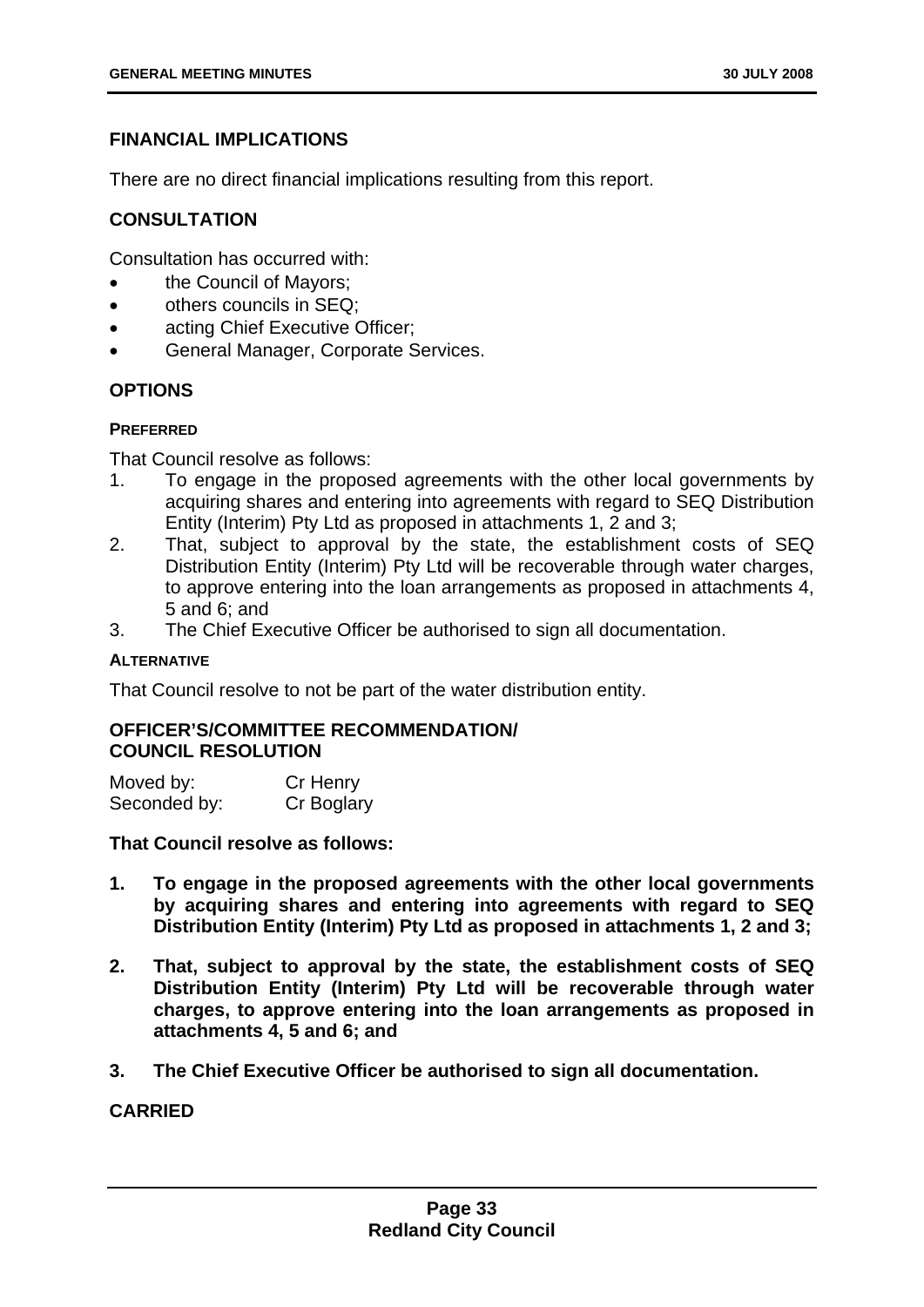# **11.2 GENERAL BUSINESS**

Permission was granted for the following items of General Business to be raised and the following discussion took place:

- 1. Cr Bowler requested an explanation with regard to Heinemann Road. The General Manager Redland Water and Waste advised that a State Government contractor had broken one of our water mains, and that Redland City Council have a service level agreement with the State Government and that our crews were assisting in the clean up.
- 2. Cr Bowler requested a report with regard to the status of water carriers. The Manager Customer Service and Business Performance responded that the report is being worked on at this time and will be brought to the August meeting.
- 3. Recyclable KPI's: The General Manager Redland Water and Waste advised that he would email councillors with regard to recyclable KPI's, responding to their questions with regard to waste disposal and collection fees, rate payer education and relative issues.

### **COMMITTEE RECOMMENDATION/ COUNCIL RESOLUTION**

| Moved by:    | Cr Henry   |
|--------------|------------|
| Seconded by: | Cr Boglary |

# **That the General Business items be noted.**

### **CARRIED**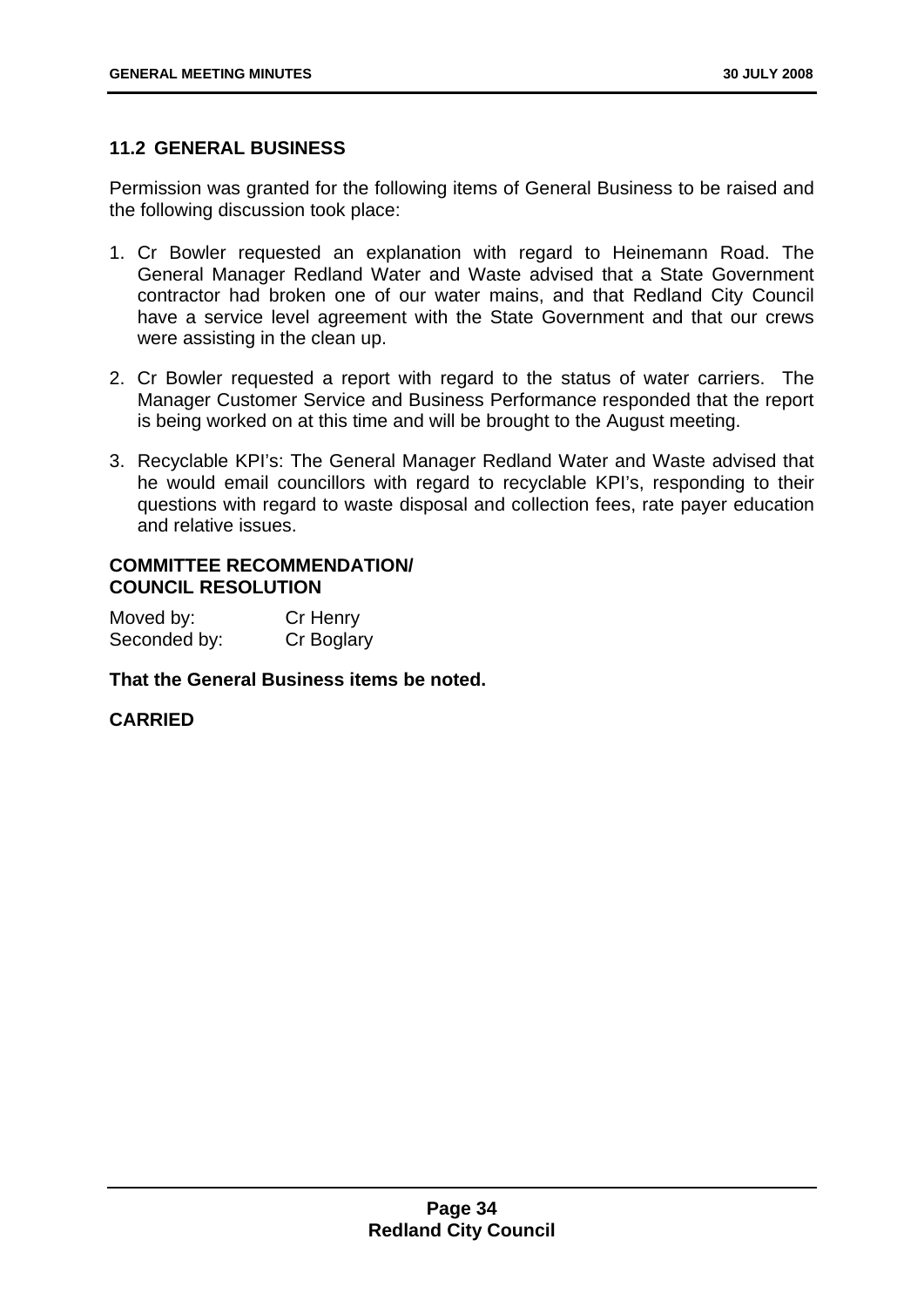# **12 PLANNING & POLICY COMMITTEE MEETING 23/07/08 - RECEIPT AND ADOPTION OF REPORT**

| Moved by:    | Cr Ogilvie |
|--------------|------------|
| Seconded by: | Cr Boglary |

The Planning & Policy Committee Report of 23 July 2008 be received.

CARRIED

# **DECLARATION OF OPENING**

Cr Ogilvie declared the meeting open at 9.00am

# **RECORD OF ATTENDANCE AND LEAVE OF ABSENCE**

| <b>Members Present</b>   |                                                        |
|--------------------------|--------------------------------------------------------|
| Cr C Ogilvie             | <b>Chair and Councillor Division 2</b>                 |
| Cr M Hobson              | Mayor                                                  |
| Cr W Boglary             | <b>Councillor Division 1</b>                           |
| Cr D Henry               | Councillor Division 3 – entered at 9.02am              |
| Cr P Dowling             | <b>Councillor Division 4</b>                           |
| Cr B Townsend            | <b>Councillor Division 5</b>                           |
| Cr T Bowler              | Deputy Mayor and Councillor Division 6                 |
| <b>Cr M Elliott</b>      | <b>Councillor Division 7</b>                           |
| Cr K Reimers             | <b>Councillor Division 8</b>                           |
| Cr K Williams            | <b>Councillor Division 9</b>                           |
| Cr H Murray              | Councillor Division 10 – entered at 9.01am             |
| <b>Committee Manager</b> |                                                        |
| Mr G Photinos            | Acting General Manager Planning and Policy             |
| <b>Officers</b>          |                                                        |
| Mr G Underwood           | <b>Acting Chief Executive Officer</b>                  |
| Mr T Donovan             | <b>Acting General Manager Customer Services</b>        |
| Mr V Ribinski            | Services Manager Integrated Development Services       |
| Mr G Jensen              | <b>Group Manager Customer &amp; Community Services</b> |
| Mr G Bennett             | Acting Manager Corporate Planning Performance & Risk   |
| Ms R Bonnin              | <b>Manager Community &amp; Social Planning</b>         |
| Ms L Brown               | <b>Strategic Advisor Social Planning</b>               |
| Mr D Elliott             | Manager Infrastructure Planning                        |
| Mr L Purdie              | Senior Advisor Capital Project Programming             |
| <b>Minutes</b>           |                                                        |
| Mrs J Parfitt            | Corporate Meetings & Registers Officer                 |
|                          |                                                        |

# **PUBLIC PARTICIPATION AT MEETING**

Nil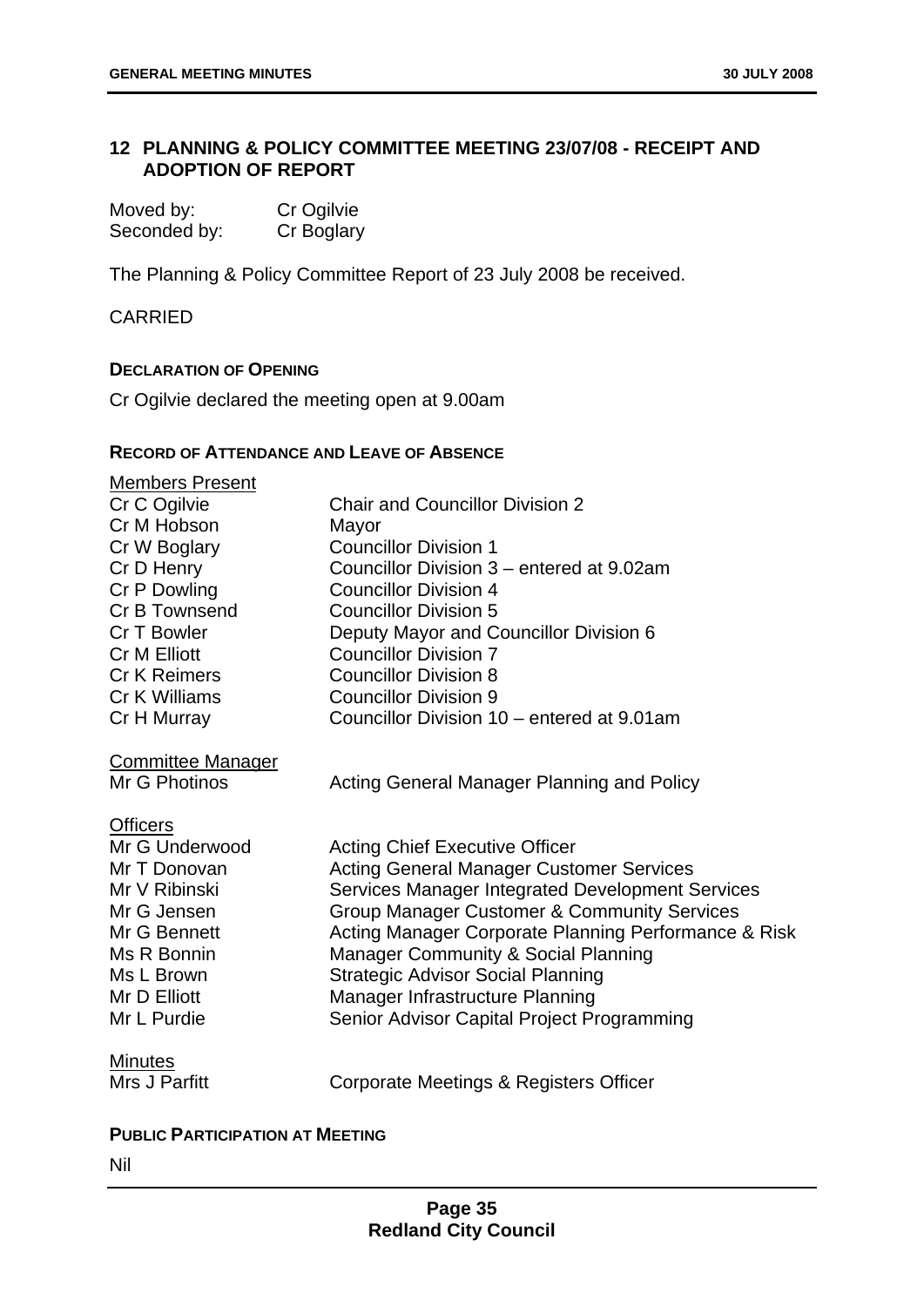#### **DECLARATION OF INTEREST**

Nil

### **MOTION TO ALTER THE ORDER OF BUSINESS**

It was noted that item 2.4 (as listed on the Agenda) – *Petition (Div 9) Request to Close Pathway Adjacent to 13 & 15 Diana Street, Capalaba* had been withdrawn.

Cr Henry left the meeting at 11.12am during discussion on item 2.2 and returned at 11.18am during discussion on item 2.3.

# **12.1 CUSTOMER SERVICES**

# **12.1.1 POOL INSPECTION FOR PRIVATELY CERTIFIED POOLS – 1998 ONWARD**

| <b>Dataworks Filename:</b>       | <b>LUP IDBC Swimming/Spa Pools</b>                                                         |
|----------------------------------|--------------------------------------------------------------------------------------------|
| <b>Attachments:</b>              | <b>Programs 1 to 4</b>                                                                     |
| <b>Responsible Officer Name:</b> | <b>Tim Donovan</b><br><b>Manager Assessment Services</b>                                   |
| <b>Author Name:</b>              | <b>Vadim Ribinsky</b><br><b>Services Manager Integrated Development</b><br><b>Services</b> |

### **EXECUTIVE SUMMARY**

New laws were introduced on 1 October 2003 in an attempt to reduce the incidence of toddlers drowning in outdoor swimming and spa pools on residential land.

As a result, Council has already successfully undertaken a number of systematic inspection programs for post 1998 Council approved swimming and spa pools and for 1991-1998 approved swimming and spa pools.

At the time, all Councils were encouraged by the Minister for Local Government and Planning to extend their involvement to prevent child drowning and injury in residential swimming pools through:

- Carrying out regular inspections;
- Implementing a random pool inspection system; and
- Joining the Department to raise awareness of the importance of safe pool fencing and other measures to prevent fatalities or injuries associated with children and residential swimming pools.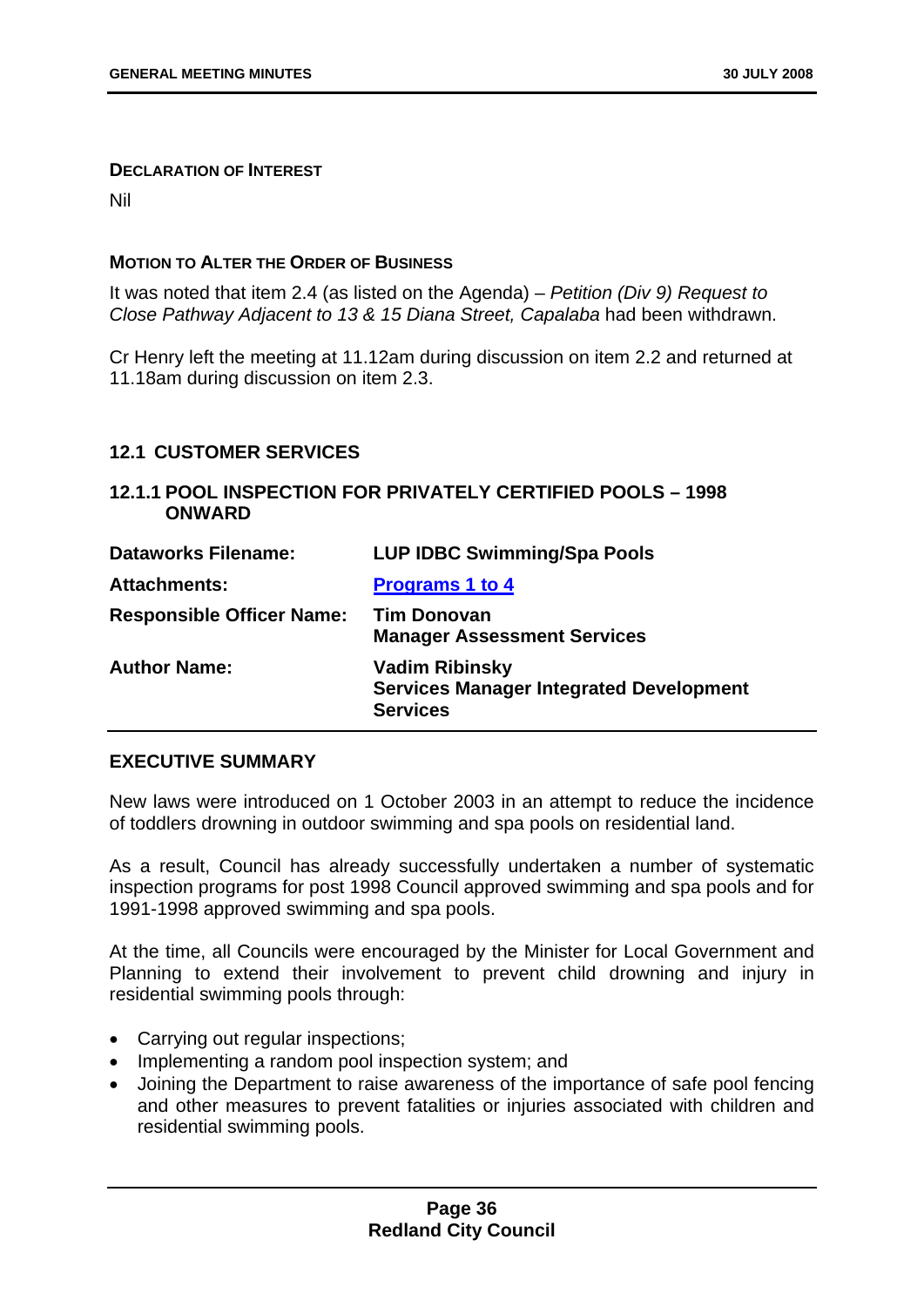In this respect, the Assessment Services Group had budgeted for the 2008/09 year to continue to undertake a systematic inspection program for pools approved by Private Certifiers from 1998 onwards and in this regard, Council should have compliance on all swimming and spa pools approved by Council from 1991 to present and by Private Certifiers from 1998 onwards.

Council's records indicate there are approximately 1500-2000 pools that have been approved by Private Certifiers since 1998 we estimate will require compliance inspection as part of the pool project.

In order to conduct these swimming pool and spa inspections on a City wide basis, approval is sought from Council, to undertake Systematic Inspection Programs, as outlined in Section 1098 of the *Local Government Act.* 

# **PURPOSE**

This matter is referred to Council to make resolution in accordance with Section 1098 of the *Local Government Act 1993* allowing officers to undertake systematic inspection programs for Private Certifier approved domestic swimming and spa pools where Council records indicate that there is not final certificate or inspection undertaken.

# **BACKGROUND**

Two Coroner's reports were released, in May and October 2002, regarding the drowning of young children in residential swimming pools in Queensland. As part of the Coroner's recommendations, the former Department of Local Government and Planning conducted a review of the pool fencing requirements of the *Building Act 1975*. The review included an investigation of Council practices concerning the administration of the pool safety requirements of the Act.

As a result of this review, it was determined that a number of amendments were necessary to further improve the level of safety of young children around pools on residential land.

The new laws aimed at reducing swimming pool tragedies have been introduced following State-wide consultation with key stakeholders to develop a series of amendments to the existing legislation. These amendments aim to strengthen the legislation to reduce fatalities.

The pool fencing legislation introduced in 1991 has been instrumental in reducing child deaths despite pool numbers doubling since it was introduced. In the period from 1992 to 2001, 73 children drowned in domestic in-ground and above ground swimming pools in Queensland, an average of nearly eight drownings per year.

The Queensland Injury Surveillance Unit (QISU) estimated that at least 70 child drownings may have been prevented by the introduction of the pool fencing legislation. However, QISU highlighted that a significant number of children are still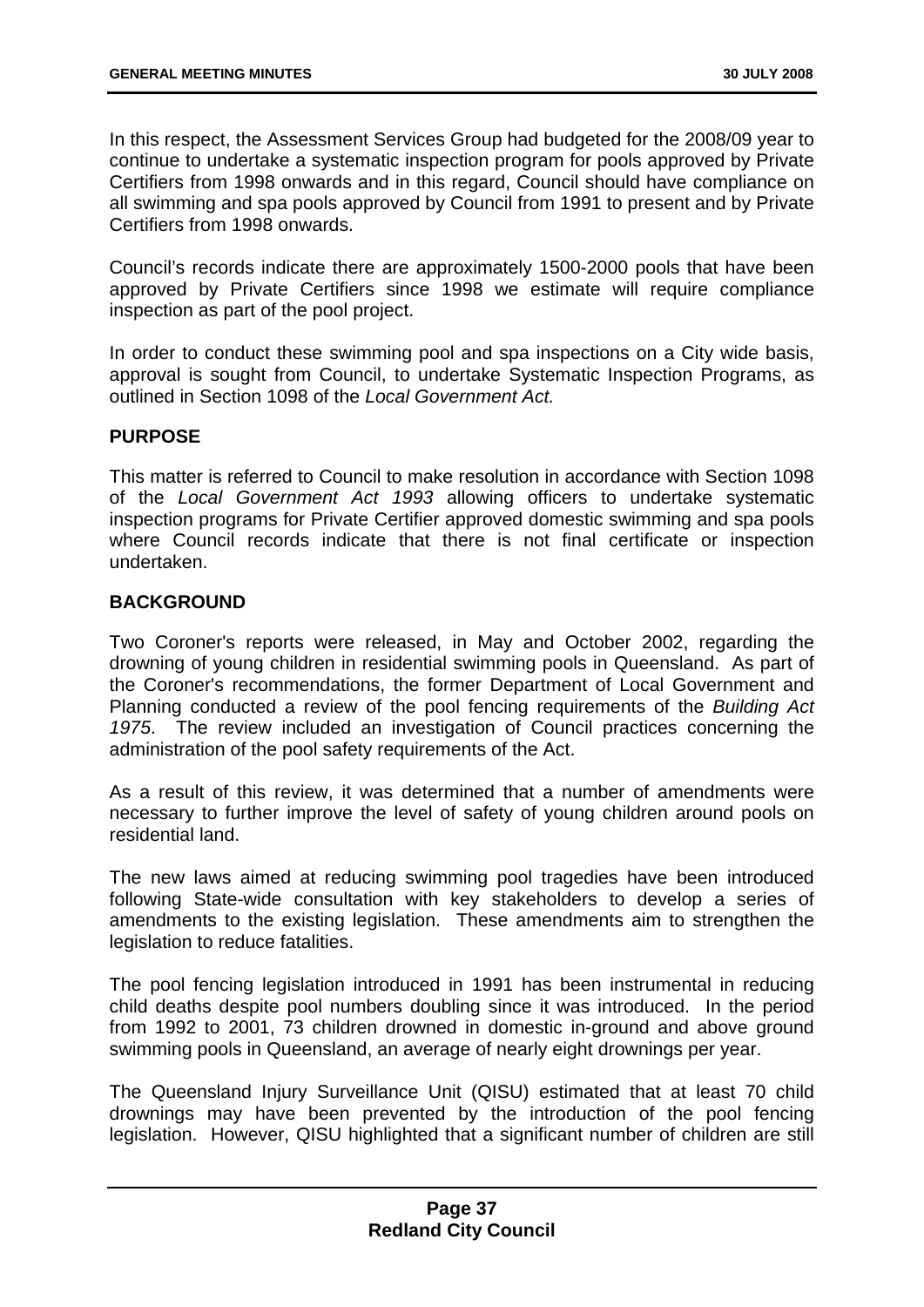drowning in swimming pools. Most of these drownings occur in unfenced pools or in pools with defective fencing.

New laws were introduced on 1 October 2003 in an attempt to reduce the incidence of toddlers drowning in outdoor swimming pools on residential land.

The new laws:

- 1. Restrict a Council's ability to grant pool fencing exemptions to only those situations where it would not be practicable, because of a disability of an occupant of the building, to provide access in accordance with the standards;
- 2. Require new pools and spas (that are 'on' residential land), for which an application for approval was lodged on or after 1 October 2003, to be fenced. This means that a new pool or spa on a deck attached to a house will need to be fenced if approval was sought on or after 1 October 2003;
- 3. A new provision of the *Building Act 1975* to require a warning sign to be prominently displayed near the road frontage of the property where a swimming pool is to be constructed. The sign is to remain in place until a complying swimming pool fence has been erected on the site and the fence certified by a building certifier. The pool must not be filled unless it has a certified fence;
- 4. Clarify that a pool owner must ensure that a complying pool fence is in place and maintained to appropriate standards at all times while the pool is filled with water;
- 5. A new provision of the *Building Act 1975* to require a sign to be placed near a new pool or spa that contains instruction on cardiopulmonary resuscitation (CPR).

Item 4 is particularly relevant as it means that a complying pool fence is required to be installed and maintained at all times. This is the reason for undertaking compliance inspections on existing swimming and spa pools.

Further, the Minister at the time for Local Government and Planning, the Hon Desley Boyle MP, had written to Councils advising of the State Government's summer pool safety campaign. The campaign focused on three key aspects of pool safety- fencing legislation, community awareness and vigilance around the pool.

The Department advises that unfenced pools and pools with non-compliant fences continue to be the primary cause of swimming pool drownings in children aged under five. In 2004, every toddler drowning occurred in a swimming pool which either had no fence, had the gate propped open, or had a defective gate/fence. That means that 100% of the toddler drownings in 2004 were preventable.

Each Council has a responsibility to ensure swimming pools are properly fenced and safe. Research shows 50% of swimming pools in Queensland are not compliant with the pool fencing laws for whatever reason.

# **Page 38 Redland City Council**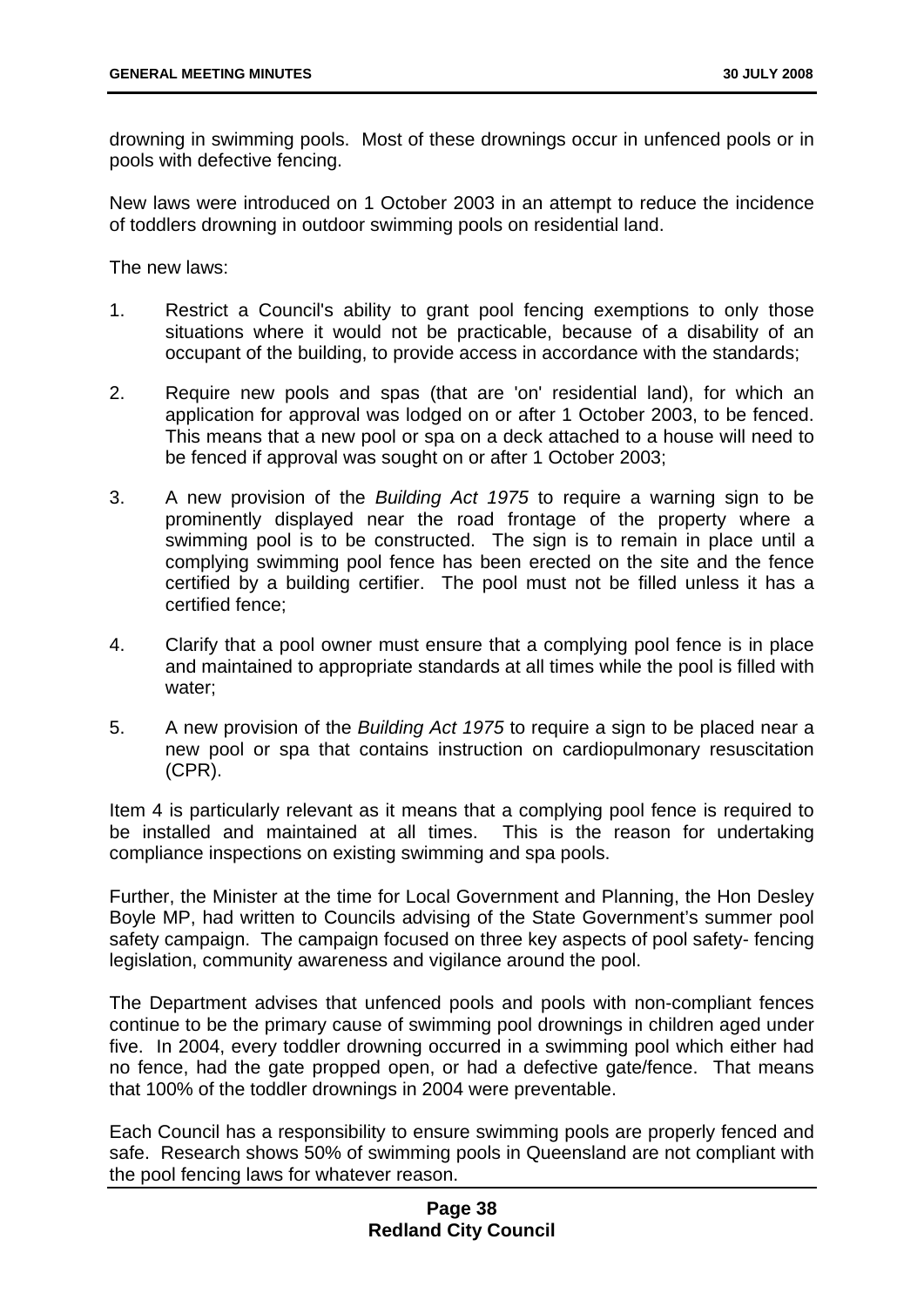The legislation requires that if a substantial proportion of an existing fence has not been properly maintained and is in such a state of disrepair as to not be practicable to repair it, then it must be replaced with a new fence. The new fence must comply with the current pool fencing standards, not the standard of the day. If only a small part of the existing fence has fallen into a state of disrepair, it can be repaired to the same standard that applies to the existing fence.

Council has undertaken compliance on some 4,200 pools and spas as part of the previous projects and it is proposed that Council officers undertake the inspections and seek compliance now on privately certified pools in the public interest.

In order to streamline the inspection process, it is proposed to conduct Systematic Inspection Programs, which must be approved by Council.

#### **ISSUES**

#### **Legislation**

Previously, the legislation required that the applicant contact the building certifier to arrange for an inspection once the work was ready to be inspected. There was no mandatory requirement to inspect until a notice of inspection was received therefore there are a number of pools constructed over many years that may not have complying fences installed.

To complicate the matter, the pool contractor would enter into a construction contract with the homeowner and often detail under contract that the homeowner was responsible for erecting the pool fencing thereby discharging their responsibility to the homeowner.

Consequently, as the homeowner generally has little understanding of the law, or is not interested in constructing a pool fence as the case may be, there have been a large number of pools and spas constructed across the state with non-complying or non-existent pool fencing.

Currently, Redland City Council has on record approximately 1,500-2,000 domestic swimming and spa pools approved by Private Certifiers since 1998 that do not have final certificates for whatever reason.

There are many variations of the *Local Government Act*, Local Law, *Building Act*, Building Code, and Australian Standards that apply to pool fencing since 1975 and each pool has to be assessed to the applicable legislation of the day. Any noncompliant pool fencing will require the fencing to comply with current standards

### **Enforcement**

This project will also involve enforcement and prosecution for pool and spa owners who refuse to comply with the relevant legislation.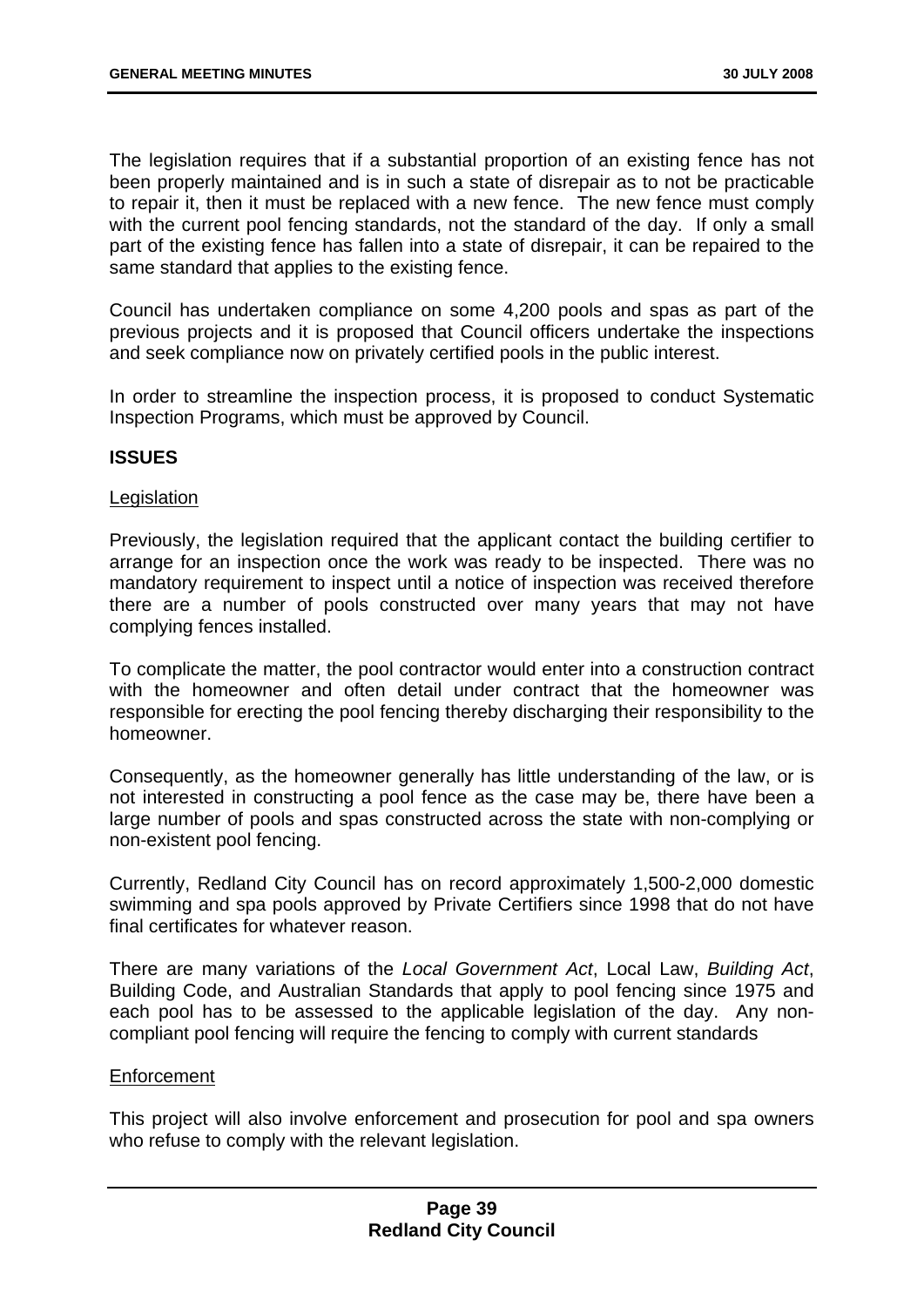Depending on the nature of non-compliance, an enforcement process in accordance with the relevant legislation will be followed. Pools and spas which pose potential life safety situations will be given first priority and will result in immediate action.

### Risk

Council needs to be aware of the potential life safety risks to toddlers (0 to 5 yrs) and the relevance of this project. The State Government is considering further changes to legislation to reduce the incidence of drownings in the State, however, it is important that Council's exposure be minimised and that duty of care is exercised in this matter. Even though it was not mandatory to inspect unless an inspection was called for, a pro-active approach is considered appropriate considering the impacts of legislation and the pending introduction of some form of mandatory annual inspections.

#### Inspection Program

In accordance with the *Local Government Act*, the systematic inspection programs are to be carried out in periods not exceeding 3 months and will involve public advertising. The inspection programs are attached to this report and will be freely available to the public.

Briefly, the project will follow the inspection and enforcement regime of the previous systematic inspection program. The project will reassess the effectiveness of the inspection programs and make any alterations as necessary. It is proposed that the first of these programs will be effective from 1 September 2008 for outstanding Privately Certified Swimming and Spa Pools.

After this and subject to determining the duration of the project and budget availability, the balance of the properties will be inspected as programs 2, 3, 4, and so on, each being a period of 3 months until the inspection program is complete.

### **RELATIONSHIP TO CORPORATE PLAN**

The recommendation primarily supports Council's strategic priority to preserve a balance with urban, rural, bushland, village, coastal and island character of the Redlands by managing growth.

# **FINANCIAL IMPLICATIONS**

This project has been budgeted for in the 2008/09 year and there is an expectation that there may be some fees to be recouped for application and inspection processes as the Private Certifier may disengage and the client will be required to engage the services of a replacement certifier of which Council is an option. This would result in a new application and inspection fees being paid. Any on-going re-inspections and the like will be charged accordingly. Public advertising will incur a cost and this has been identified and budgeted for in 08/09 funds.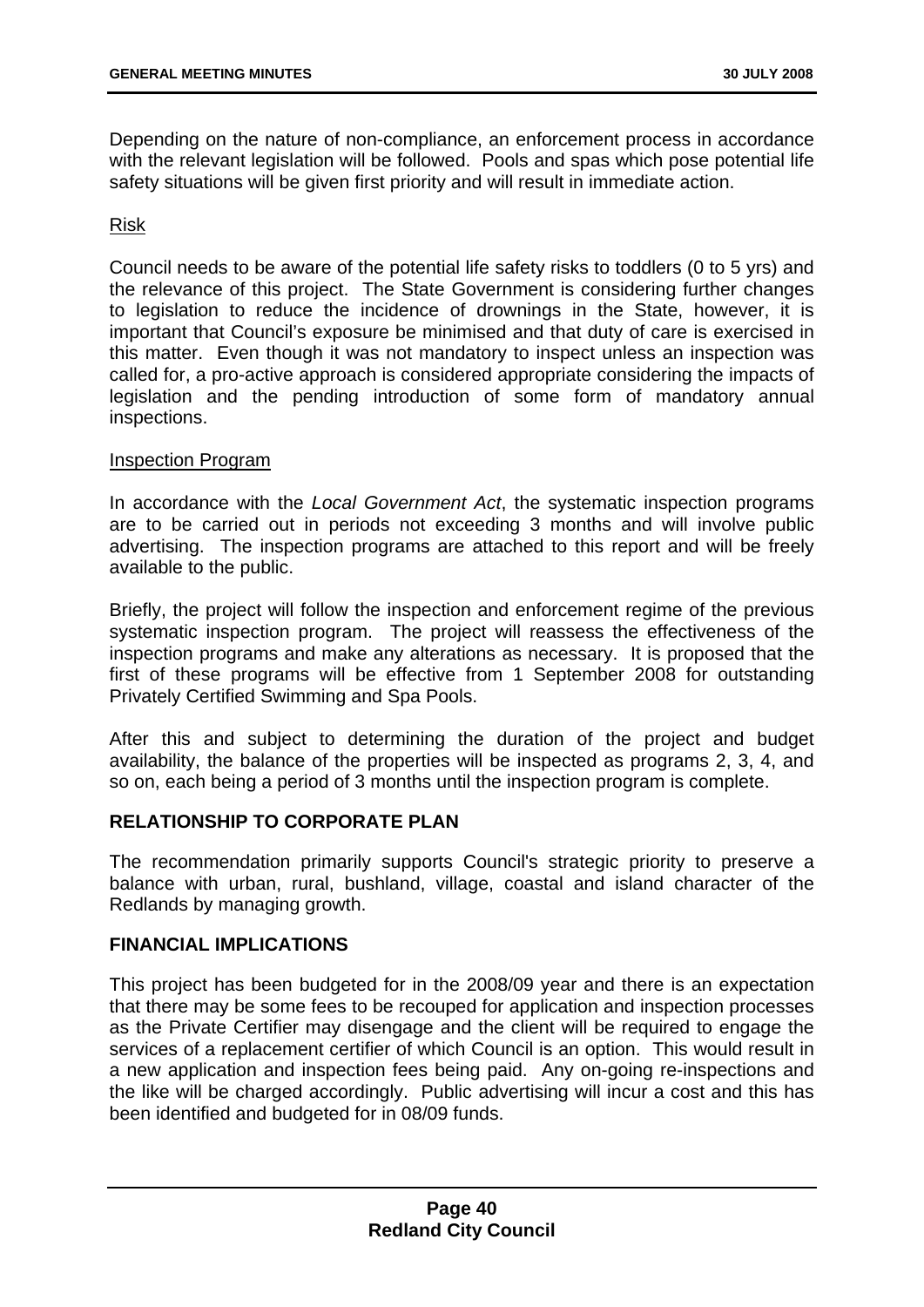It is further envisaged that enforcement and prosecution action for non-compliance will result in further legal expenses, however, to date this has been minimal.

### **PLANNING SCHEME IMPLICATIONS**

The Land Use Planning Group was consulted and it is considered that the outcome of recommendations in this report will not result in any amendments to the Redlands Planning Scheme.

## **CONSULTATION**

The Manager Assessment Services has been consulted in this matter.

## **OPTIONS**

#### **PREFERRED**

That, pursuant to Section 1098 of the *Local Government Act 1993,* Council approve the Swimming Pool Inspection Project for Privately Certified Pools commencing in September 2008 for outstanding Privately Certified Swimming and Spa Pools:

- 1. First program to commence on 1 September 2008 and cease on 30 November 2008;
- 2. Second program to commence on 1 December 2008 and cease on 28 February 2009;
- 3. Third program to commence on 1 March 2009 and cease on 30 April 2009; and
- 4. Fourth program to commence on 1 May 2009 and cease on 30 June 2009.

### **ALTERNATIVE**

That no systematic inspection program takes place.

#### **OFFICER'S/COMMITTEE RECOMMENDATION/ COUNCIL RESOLUTION**

| Moved by:    | Cr Ogilvie |
|--------------|------------|
| Seconded by: | Cr Henry   |

**That Council resolve, pursuant to section 1098 of the** *Local Government Act 1993***, to approve the following Systematic Inspection Programs commencing in 2008 to 2009 for Swimming Pool Inspection Project for Privately Certified Pools:** 

- **1. First program to commence on 1 September 2008 and cease on 30 November 2008;**
- **2. Second program to commence on 1 December 2008 and cease on 28 February 2009;**
- **3. Third program to commence on 1 March 2009 and cease on 30 April 2009; and**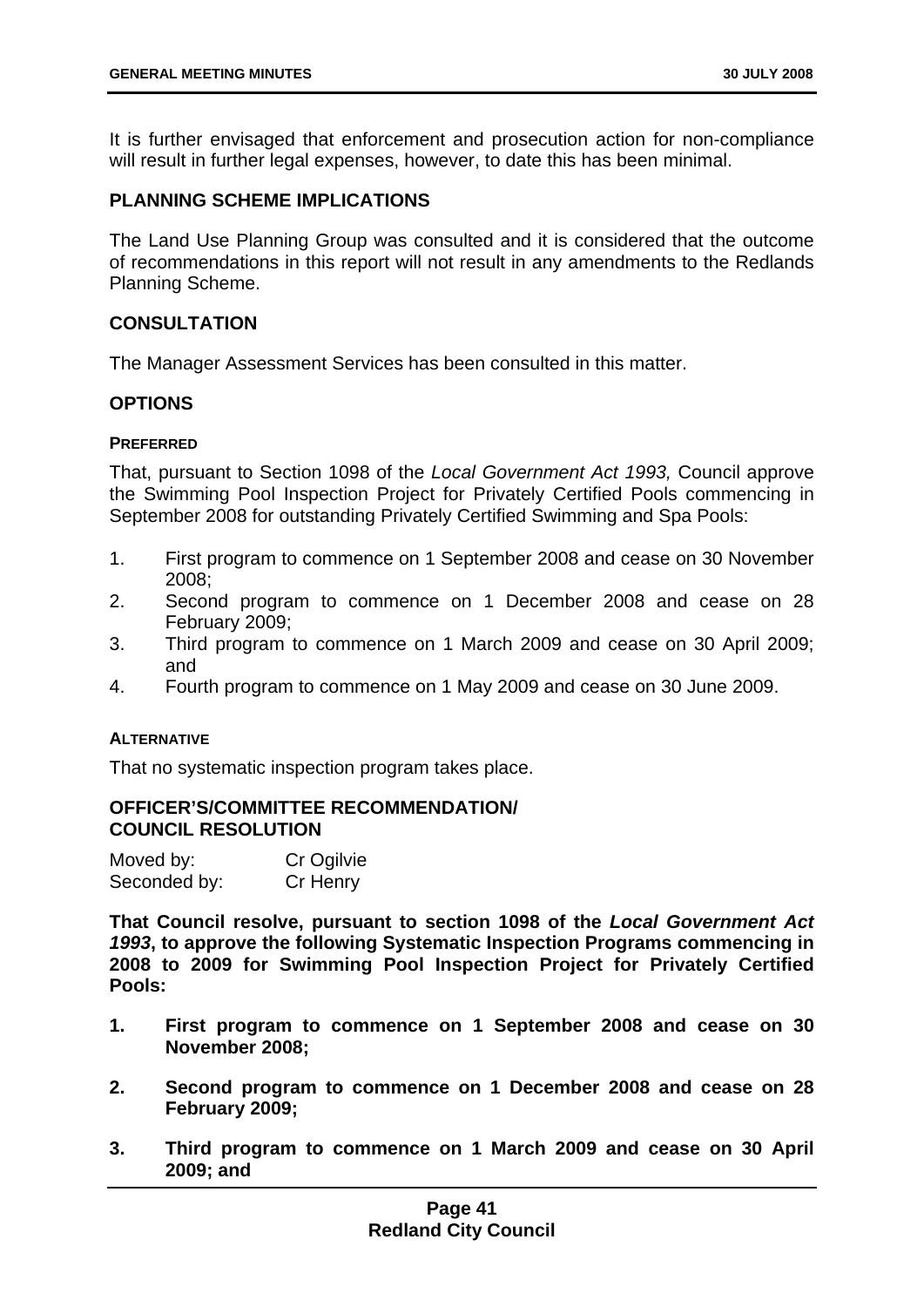**4. Fourth program to commence on 1 May 2009 and cease on 30 June 2009 CARRIED**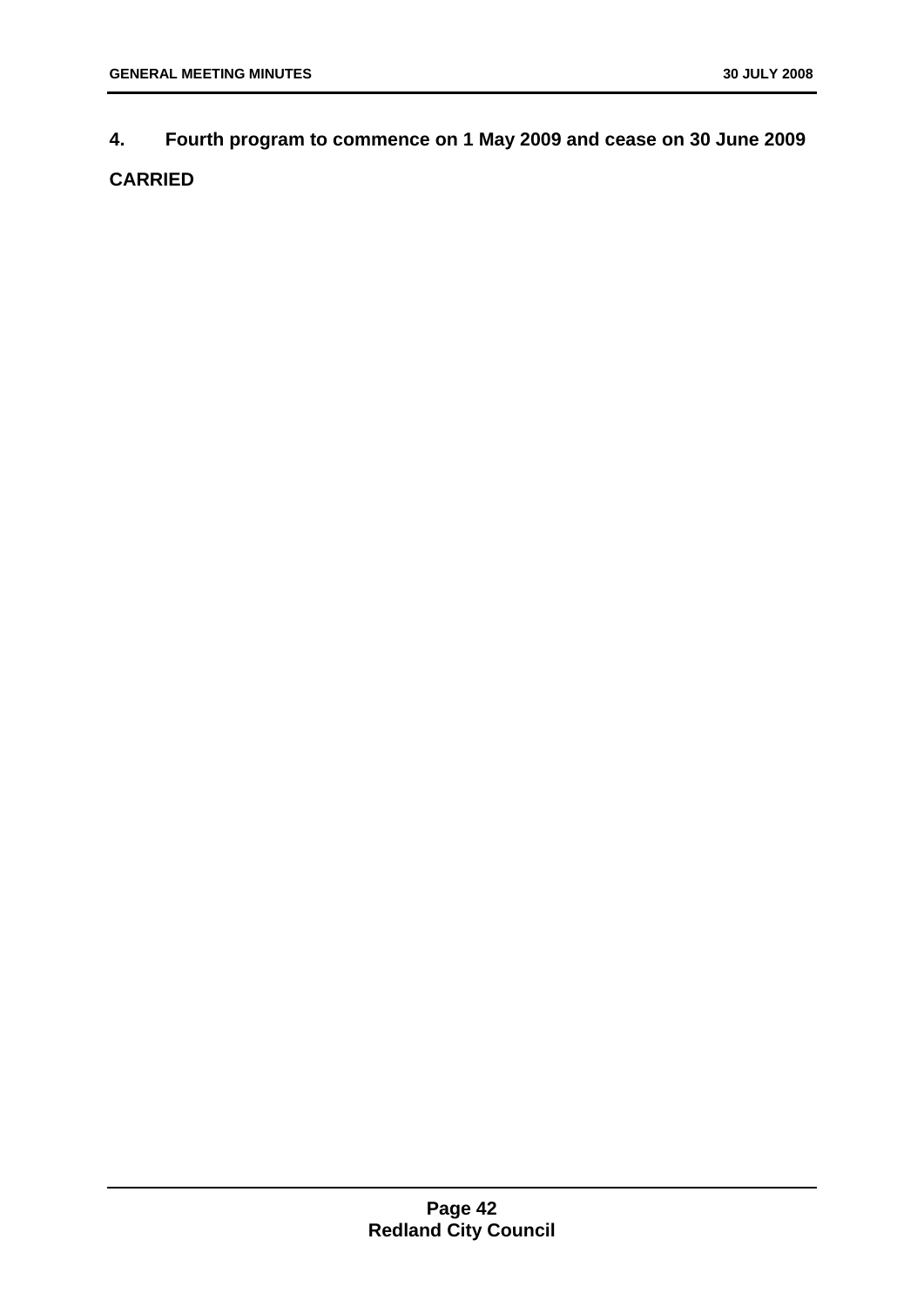# **12.1.2 COMMUNITY SAFETY**

| <b>Dataworks Filename:</b>       | <b>Community Safety Strategy</b>                                                                           |
|----------------------------------|------------------------------------------------------------------------------------------------------------|
| <b>Attachments:</b>              | <b>The Australian Experience</b><br><b>Injury Report</b><br><b>References and Supporting Documentation</b> |
| <b>Responsible Officer Name:</b> | <b>Greg Jensen</b><br><b>Group Manager Customer and Community</b><br><b>Services</b>                       |
| <b>Author Name:</b>              | <b>Shane Smith</b><br><b>Community Safety Officer</b>                                                      |

### **EXECUTIVE SUMMARY**

At the General Meeting of 26 September 2007, it was resolved that a report be prepared on the Safe Communities Program, and its applicability to the Redlands community.

The Safe Communities Program (SCP) was initiated in Sweden in 1975 to identify and reduce potential risks and injury prevention in the community.

The SCP is primarily concerned with injury in the community. This injury could have resulted from: assault and other violent criminal activity, workplace health and safety incidents, traffic accidents, through to falls and bumps, both in the private, commercial and public space settings.

Currently, Redland City Council has a number of initiatives and programs in place, including Home Assist Secure service, crime prevention programs with an emphasis on Crime Prevention Through Environmental Design (CPTED) training and implementation and evaluation, Traffic Calming Program, Sharps Collection, Immunisation, Footpath Trip Hazard Reduction and Safety Audits, plus others that address similar issues.

Intentional and unintentional injuries constitute five (5) million deaths world wide. consequently the World Health Organisation has adopted the SCP framework and created a Safe Communities accreditation process by which communities around the world that aim to be safer can gain recognition as a 'Safe Community'. Six indicators must be met; therefore, a whole of community approach would need to be adopted in order to gain recognition and accreditation.

The Safe Communities Program is time consuming to implement and requires additional resources and funding to be effective. The sustainability of the program is difficult to maintain and successful Queensland Safe Communities Programs have been substantially funded by large companies.

It is possible to modify Council's current safety initiatives to include additional injury prevention programs that can be sourced from other areas of government and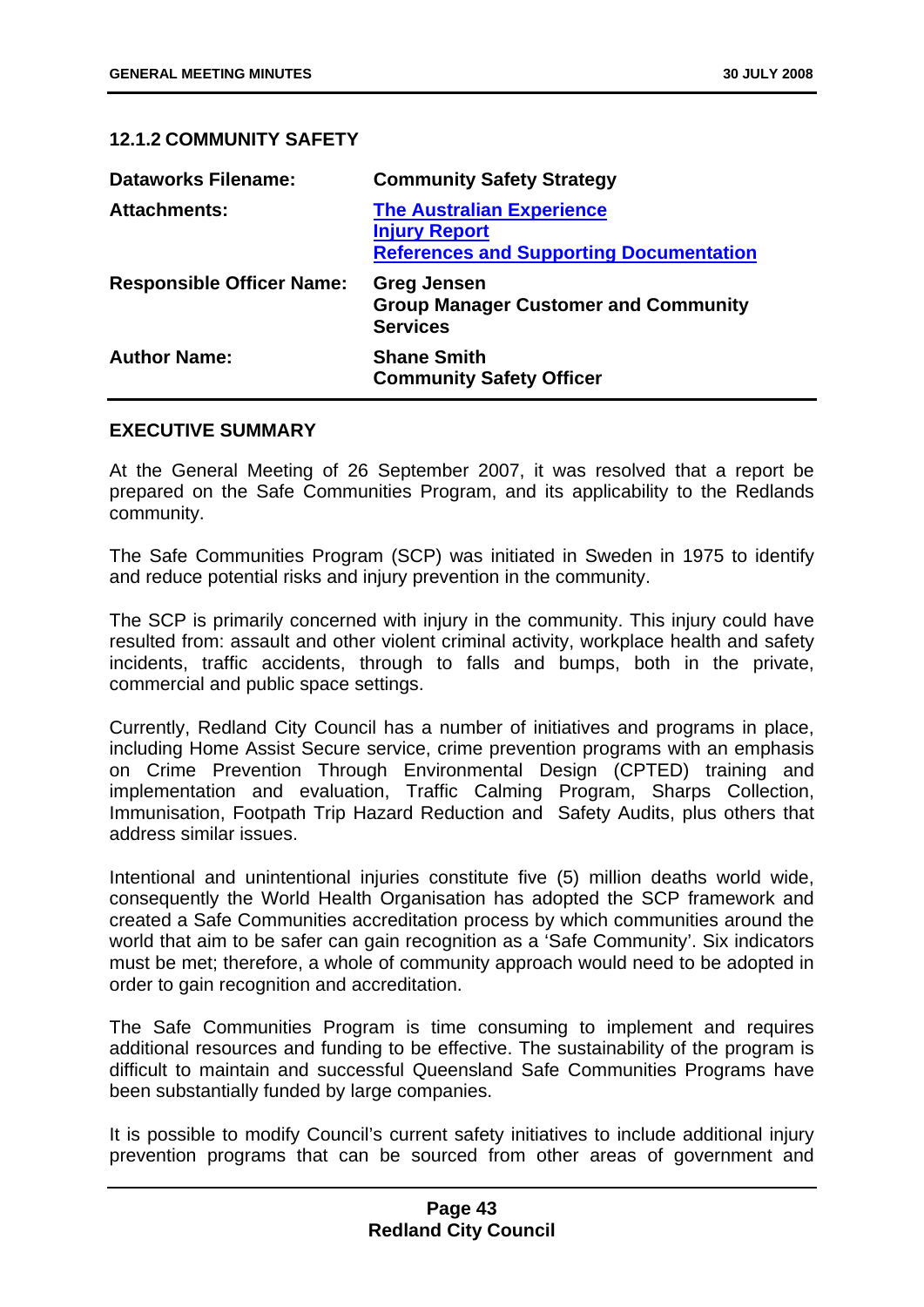organisations. This would be a coordination role rather than a direct service provision requiring additional resources and financial allocation. Accreditation requires significant resourcing and additional cost and is not seen as a preferred option at this stage.

# **PURPOSE**

To enable Redland City Council (RCC) to consider the relevance, implementation, costs, benefits and limitations of, the Safe Communities Program model to RCC .

# **BACKGROUND**

At the General Meeting of 26 September 2007, it was resolved that a report be prepared on the Safe Communities Program, and its applicability to the Redlands community as a means to:

- 1. Assisting Council to meet its obligations under the Corporate Plan and Community Safety Policy;
- 2. Determining the best way forward for community members and organisations with a demonstrable focus on, and commitment to, community safety; and
- 3. Identifying other options to strengthen the community's capacity to respond to safety issues.

### **ISSUES**

### SAFE COMMUNITIES PROGRAM

The SCP concept was born in Sweden in 1975. In 1989 the first World Conference on accident and injury prevention took place. Five hundred (500) delegates from fifty (50) countries congregated to discuss the injury and accident problems and the large impact it has on public health. At this time injuries constituted one third (1/3) of hospital admissions and approximately three million deaths world wide. Assault, abuse, rape and suicide were identified as the most prevalent causes of injuries.

The resolution of the first World Conference on Accident and Injury Prevention states that "All human beings have an equal right to health and safety", this declaration is the premise for the Safe Communities Program where communities aspiring to be safe can be accredited as "Safe Communities".

According to the World Health Organisation (WHO) the term Safe Communities is one that implies that the specific region is working towards being safe within a structured approach and not necessarily that the community is already safe.

The aim of a Safe Community Program is to:

- Co-ordinate efforts at a regional level
- Raise public awareness to the importance of injury prevention
- Include injury prevention in national programs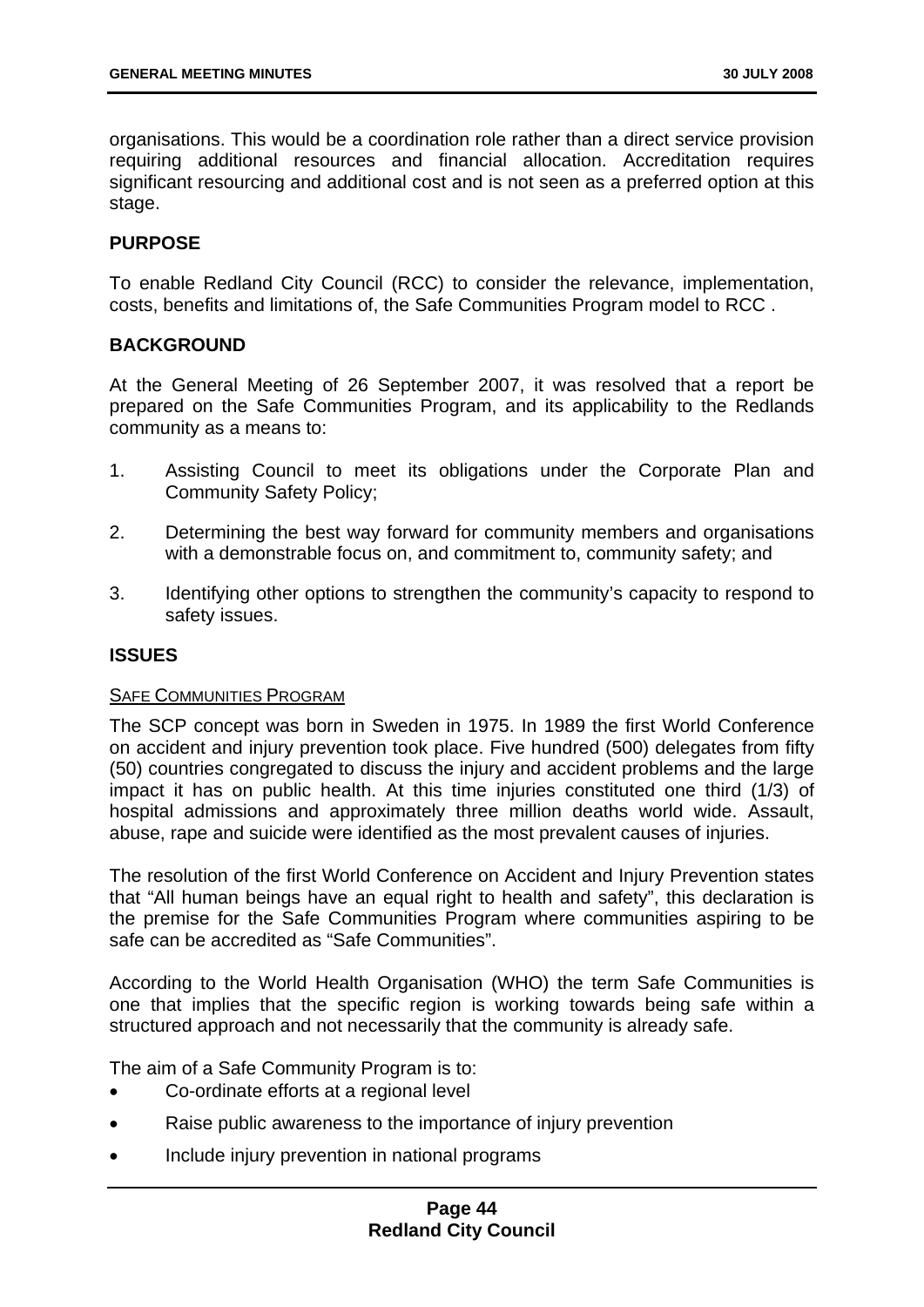- Ensure that powerful interest groups support the community efforts
- Mobilise all members of a community creatively

WHO has developed a set of indicators by which Safe Community Programs are to operate and for the purpose of accreditation these indicators must be met;

- 1. An infrastructure based on partnership and collaborations, governed by a cross- sectional group that is responsible for safety promotion in their community;
- 2. Long-term, sustainable programs covering both genders and all ages, environments, and situations;
- 3. Programs that target high-risk groups and environments, and programs that promotes safety for vulnerable groups;
- 4. Programs that document the frequency and causes of injuries;
- 5. Evaluation measures to assess their programs, processes and the effects of change:
- 6. Ongoing participation in national and international Safe Communities networks, the attendance of conferences, in Queensland, interstate and overseas.

The World Health Organisation Collaborating Centre on Community Safety Promotion has also identified eight criteria of Safe Communities:

- Community Infrastructure
- Community Participation
- Program Sustainability
- Programme Range
- Priority Populations
- Programme Evaluation
- Impact and effectiveness
- Community Engagement.

### THE AUSTRALIAN EXPERIENCE:

The Safe Communities Program has been attempted in a number of Councils and areas within Australia. There have been varying degrees of success within these organisations. (Refer Attachment 1).

Safe Communities Programs in the City's of Townsville, and Mt Isa, due to the emphasis of major mining companies backing the initiatives, have full funding, approximately \$450,000 per year. This enables a full time Safe Community Officer,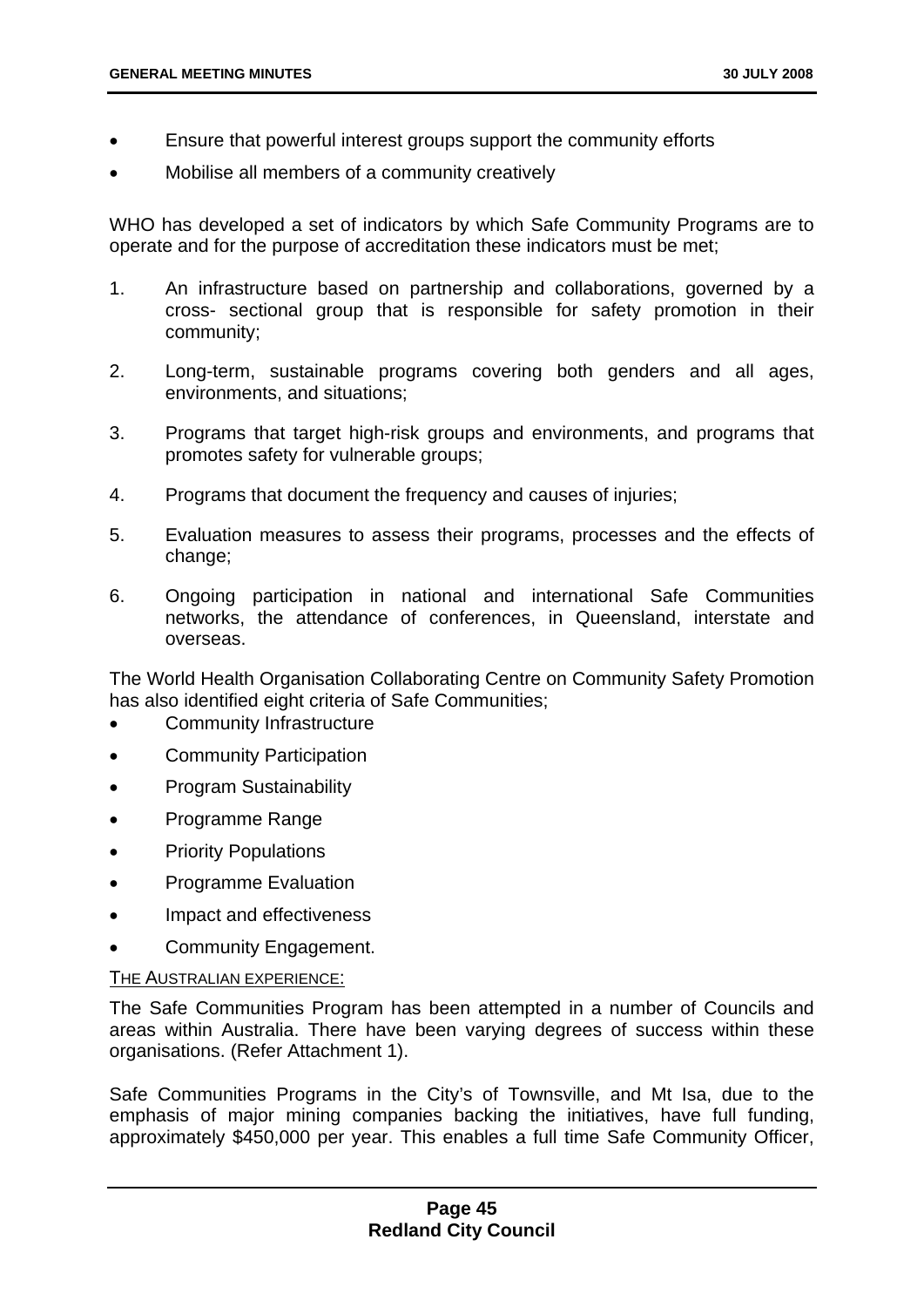with the funding to investigate, initiate, implement and evaluate a number of Safe Community Projects.

Mackay, however, has a very limited funding, and has basic 'community based' programs in place. Mackay City Council activity 'pools' resources, networking with other like minded community organisations, in order to achieve accreditation.

Toowoomba City Council was an accredited body within the Safer Communities Program organisation. An expensive process was entered into, of establishing a full time, Community Safe Officer, gaining accreditation with all the stringent requirements.

After the three year initial accreditation period, the lack of credible and reliable data, coupled with larger then expected costs to Council, resulted in re-accreditation not being sort. Toowoomba City Council currently has 'Safe Community' initiatives in place, however, are no longer an accredited body within the 'Safe Communities Program.'

A number of other City Council's within our region are, like Redland City Council, investigating the Safe Communities Program, having a cost analysis to establish if it is a worth while project, considering the time and expense involved for accreditation and re-accreditation, versus the benefits, actual or perceived, within the community.

Moreton Bay Regional Council, formerly Pine Rivers, has decided not to become accredited, after an extensive cost/benefit analysis. Moreton Bay Regional Council has a number of programs in place, like Redland City Council, and is relying on these projects to promote their own safe community initiatives.

### INJURY STATISTICS:

The Redland City Council has a basic data collection source from the Redland Hospital; data from the hospital is available through the Queensland Injury Surveillance Unit.

Redland's Injury statistics for the past five years (2002-2007) revealed that the top three injuries were caused by falls (5840), stuck by or collision with an object (2488) and struck by or collision with person (2334).The injury levels in the last five years and causes can be found in the supporting documentation as Attachment 2.

Further information however, suggests that statistics collation at each Health Area differs, therefore cannot be compared with other areas easily. The current level of data analysis does not enable adequate information for targeting specific programs. Additional data analysis would have to be paid for to gauge what are the major causes of injury.

### **Limitations with funding and not having an outlined budget**

There are complications with determining an exact budget and projects to be run under the Safe Communities Program as a needs analysis and full data collection is unavailable at this time.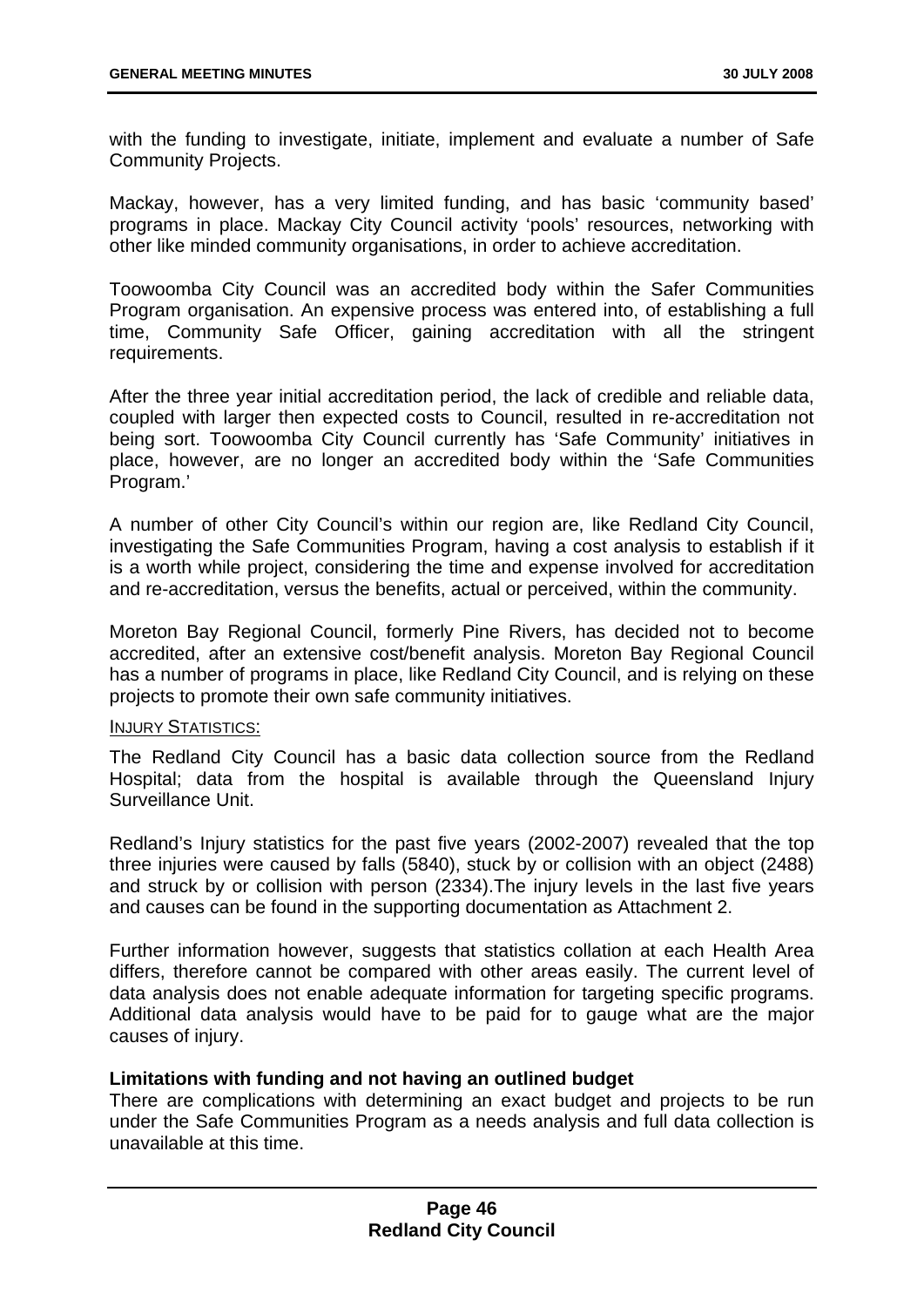There are large gaps in information and data currently available. There is no clear collation of injury statistics which state exactly where and how the iniuries occurred; this is one of the research limitations of self reporting.

### **Possible employment of a Safe Communities Program Co-ordinator**

Depending on how comprehensive Council requires the Safe Communities Program to be there may be a need to employ a specific Safe Communities Program Coordinator.

Redland City Council already has a number of established safety projects such as;

- Graffiti Management Plan
- Graffiti Solutions
- Crime Prevention Through Environmental Design, Training
- Sharps Management
- Safer Venues
- Ongoing Safety/ Risk Assessments
- Safety (CPTED) Audits
- Spatial Claims and Hazard Reading System
- Pavement Inspection Program
- Security Improvement Program
- Traffic Calming
- Home Assist Secure

The current Community Safety Officer position, primarily, looks after Crime Prevention issues and initiatives. The Community Safety Officers Policy Objective is "To build safe, inclusive communities and improve perceptions of safety". The current CSO coordinates a number of programs/ projects which is currently at a full time workload namely;

- Graffiti Management
- Graffiti Solutions
- Safer Venues
- Sharps Management
- Crime Prevention Through Environmental Design- Training, implementation and evaluation.
- Safety Audits Training Organising Implementing and evaluating.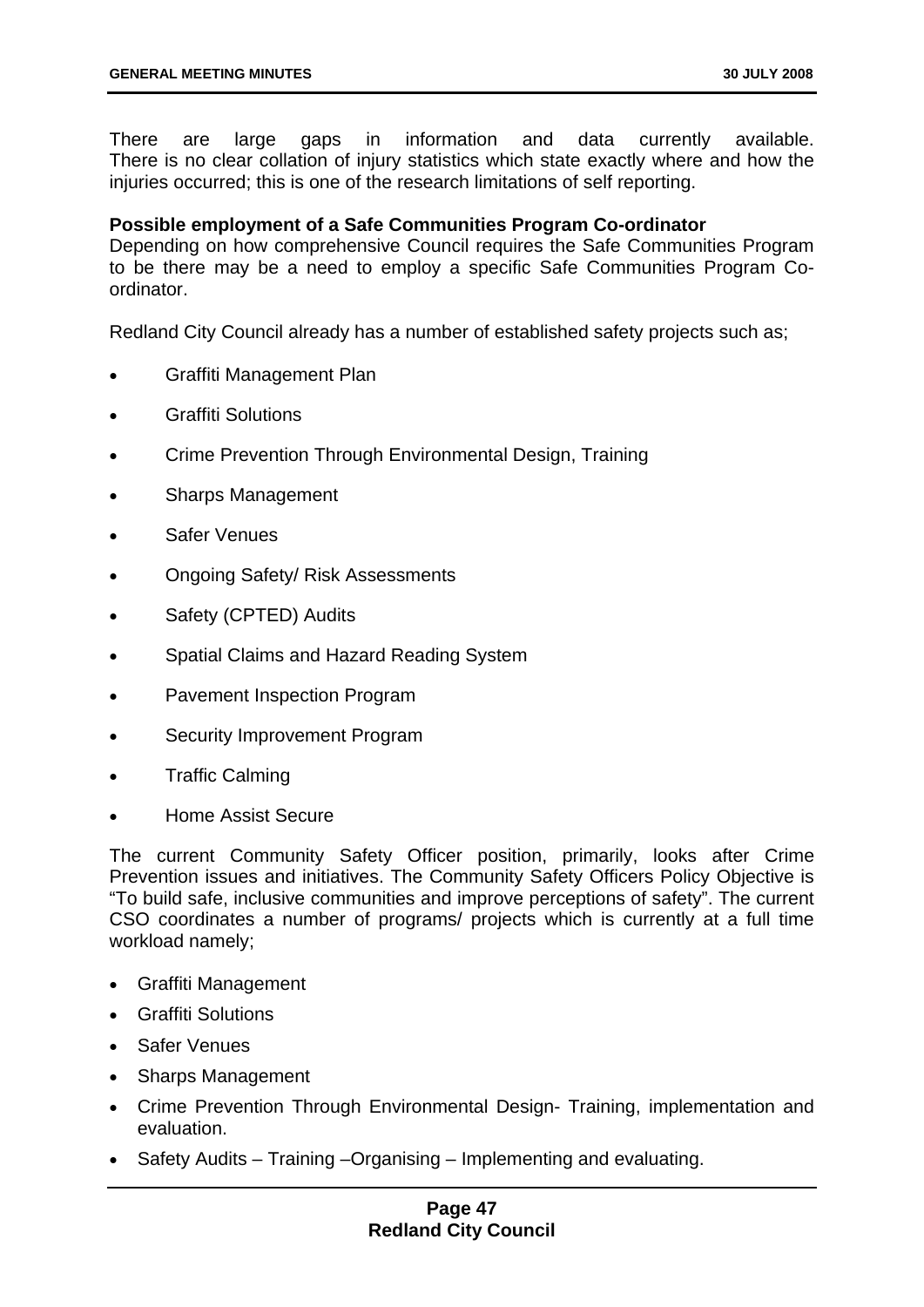- Meetings with Councillors regarding safety issues such as hooning and graffiti.
- **Security Improvement Program**
- Young People in Public Spaces

In 2008-2009 the CSO will participate in additional projects such as;

- **PLACE**
- Community Plan
- Security Improvement Programs
- Improving current programs and projects in place.
- Weinem Creek Safety and Security project

The current position of the Community Safety Officer requires skills, experience and qualification in crime prevention fields, which is not necessarily inclusive of injury prevention. Furthermore the implementation of the Safe Communities Program under the current CSO position is not a viable option due to time restraints, current workload, lack of resources and negative impact on the implementation of current projects.

# **RELATIONSHIP TO CORPORATE PLAN**

The 2006-2010 Corporate Plan states that Council strives "To protect and enhance the status of health and safety of the community…Develop and implement a community safety program" (Redland City Council Corporate Plan 2006-2010: 18).

### **FINANCIAL IMPLICATIONS**

The cost of implementing of the Safe Communities framework will depend on the programs/projects that are implemented. Every accredited Safe Community has differing programs, costs, set up, advisory boards, and structures. However all accredited Safe Communities still work within the WHO Safe Communities Program Indicators.

A budget of one full time employee (at a level 5 up to \$73,500), workplace set up costs (\$4000) with a general project budget (\$15,000-\$25,000) approximately \$92,500-\$102,500 should be sufficient for each year. Consultation with accredited "Safe Communities" has revealed that the first year of implementing the Safe Communities Program is both labour and cost intensive.

As mentioned previously in this report accreditation as a WHO Safe Community can be done through a number of certified centres for the WHO Safe Communities Network;

- 1. Through Sweden Safe Communities Program Accreditation will cost approximately \$20,000
- 2. New Zealand Safe Communities \$5000 including accommodation and flights.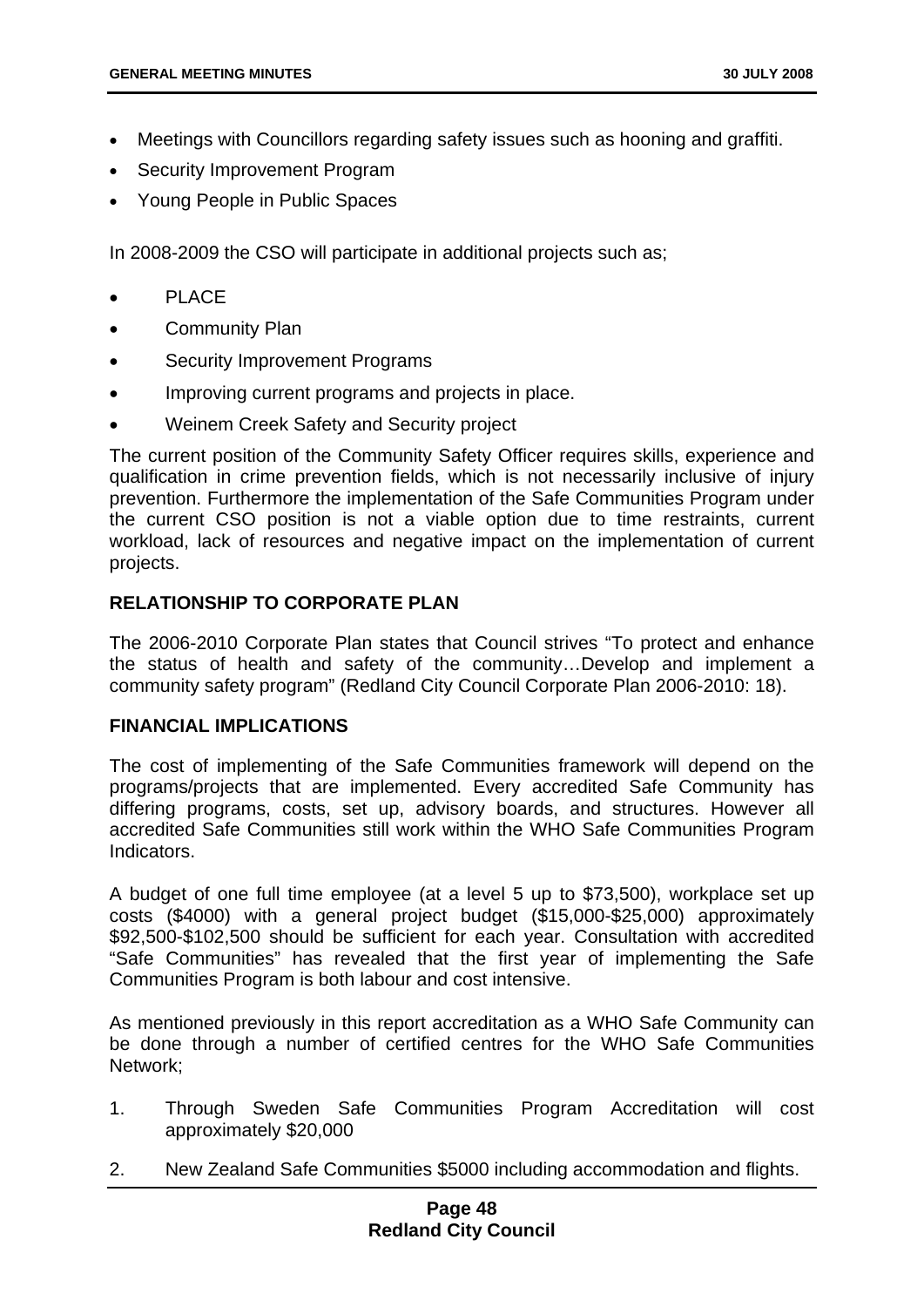3. Australian Safe Communities Foundation \$3000 + accommodation and flights.

# **PLANNING SCHEME IMPLICATIONS**

It is considered that the outcome of recommendations in this report will not require any amendments to the Redlands Planning Scheme.

# **CONSULTATION**

Consultation took place with a number of stakeholders such as;

- Mackay City Council, Toowoomba City Counci, Mt Isa City Council, Townsville City Council, Logan City Council, Cairns City Council, Moreton Bay Regional Council, Brisbane City Council.
- The Redland City Council Mayor Melva E Hobson
- All Councillors
- Council's Risk management sector
- Council's Disaster Management Sector
- Byron Shreeve (State Emergency Services volunteer)
- Parents of People with Disability Qld
- **Bay Care**
- Redland hospital
- Wynnum District police
- Queensland Health
- Redland Compassionate Care Centre
- Local Ambulance Committee
- Redland Safety House Committee
- Redland Family Support
- Dawn Spinks (Queensland Safe Communities Support Centre)
- Gordana Blazevic (Blaze Consulting)
- Manager Community and Social Planning

Consultation revealed that people feel that the RCC region is relatively safe; however there is room for improvement, especially around soft crimes, traffic safety and alcohol use. The results of the consultation process appear in Attachment 3.

If the Safe Communities Program is adopted extensive consultation with other stakeholders not included in the current consultation process will be required.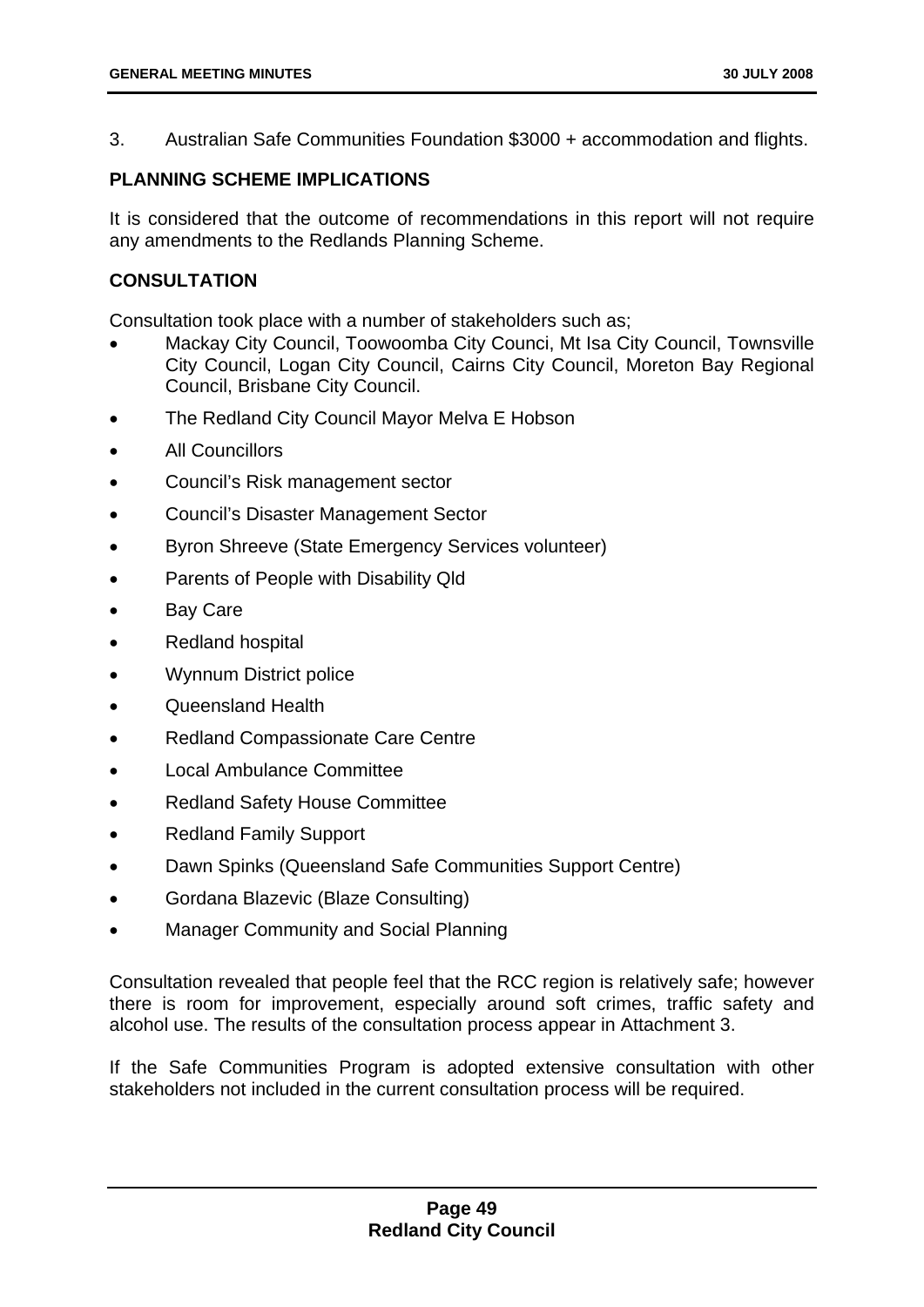# **OPTIONS**

### **PREFERRED**

That Council resolve to:

- 1. Not implement the Safe Communities Program, however slightly restructure the Community Safety Officer role to take into account some of the principles set out by the World Health Organisation;
- 2. Start a small network of key selected stakeholders to liaise and work with to develop new projects and/or extend existing projects. This network would involve both internal and external stakeholders;
- 3. Twice a year hold open community safety forums to let the public know what the Council has achieved regarding community safety and to gain feedback from the community.

This option has no additional cost for Redland City Council.

ALTERNATIVE

- 1. Implement the Safe Communities Program for accreditation purposes;
- 2. This option will cost the employment of a coordinator (\$73,500), workplace costs (\$4000), project money (\$15,000-\$25,000) and accreditation cost (\$5,000), approximately **\$97,500 - \$107,500** for the first year and approximately \$92,500-\$102,500 per annum every additional year;
- 3. Implement the Safe Community Program as the best way forward for community safety (injury prevention) and re-assess possible accreditation in three years time;
- 4. This option will cost the employment of one full time coordinator (\$73,500), workplace costs (\$4,000), and project money (\$15,000-\$25,000) approximately **\$92,500-\$102,500 per annum**.

# **OFFICER'S/COMMITTEE RECOMMENDATION/ COUNCIL RESOLUTION**

| Moved by:    | Cr Henry         |
|--------------|------------------|
| Seconded by: | <b>Cr Bowler</b> |

# **That Council resolve to:**

- **1. Not implement the Safe Communities Program, however slightly restructure the Community Safety Officer role to take into account some of the principles set out by the World Health Organisation;**
- **2. Start a small network of key selected stakeholders to liaise and work with to develop new projects and/or extend existing projects. This network would involve both internal and external stakeholders; and**
- **3. Twice a year hold open community safety forums to let the public know what the Council has achieved regarding community safety and to gain feedback from the community.**

### **CARRIED**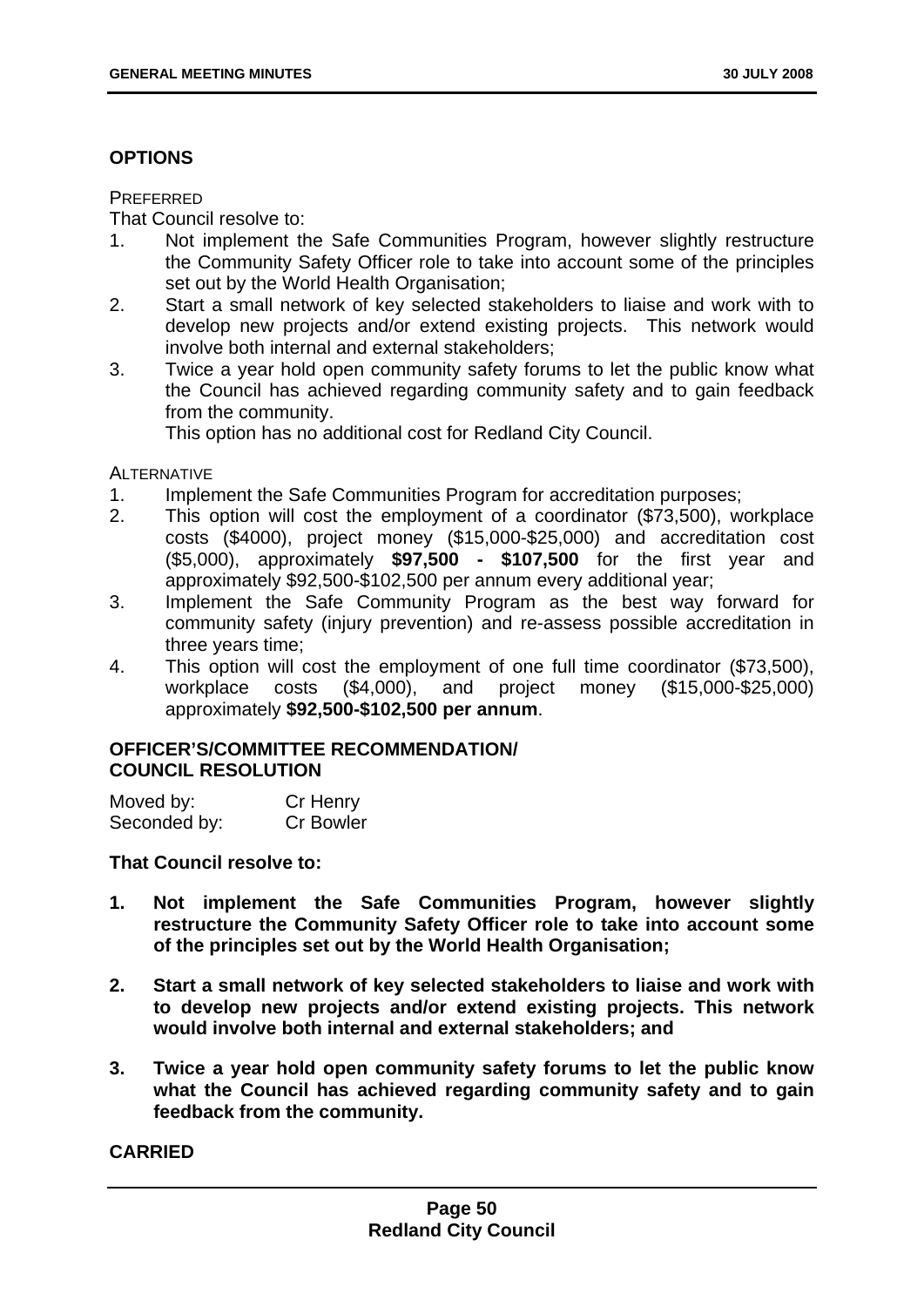# **12.2 PLANNING AND POLICY**

#### **12.2.1 CONSTITUTIONAL RECOGNITION OF LOCAL GOVERNMENT**

| <b>Dataworks Filename:</b>       | <b>Gov- Constitutional Recognition of Local</b><br><b>Government</b>              |
|----------------------------------|-----------------------------------------------------------------------------------|
| <b>Responsible Officer Name:</b> | <b>Greg Underwood</b><br><b>General Manager Planning &amp; Policy</b>             |
| <b>Author Name:</b>              | <b>Grant Bennett</b><br>A/Manager Corporate Planning Performance &<br><b>Risk</b> |

### **EXECUTIVE SUMMARY**

Recognition of Local Government as the third tier of Government in Australia in the Australian Constitution has been a long term goal of local government nationally. The new Rudd Government came into office with a policy to consult with local government during its first term on the process for achieving constitutional recognition.

The Local Government Association of Queensland (LGAQ) is consulting members to seek their responses and position, prior to a Local Government Constitutional Summit they will hold later this year. The Australian Local Government Association (ALGA) will endeavour to develop an agreed proposal at this summit to put to the Commonwealth Government.

This report sets out relevant issues and proposes that Council supports symbolic recognition of local government as a minimum, as it is considered to provide an appropriate form of recognition and is the most likely option to be able to be achieved through a referendum.

### **PURPOSE**

To recommend to Council a formal position on the question of Constitutional recognition of Local Government.

#### **BACKGROUND**

#### **ALGA Information Kit**

The ALGA has provided an information kit which was distributed to Councillors on 2 July to assist Councils to understand the issues involved and enable an informed position to be developed. The information has been considered by officers and key issues are identified in this report with analysis and comments provided.

#### **Constitutional Recognition**

The Australian Constitution gives rise to three classes of powers, namely exclusive powers of the Commonwealth, concurrent powers where both the Commonwealth and States can make laws, and residual powers which remain the responsibility of the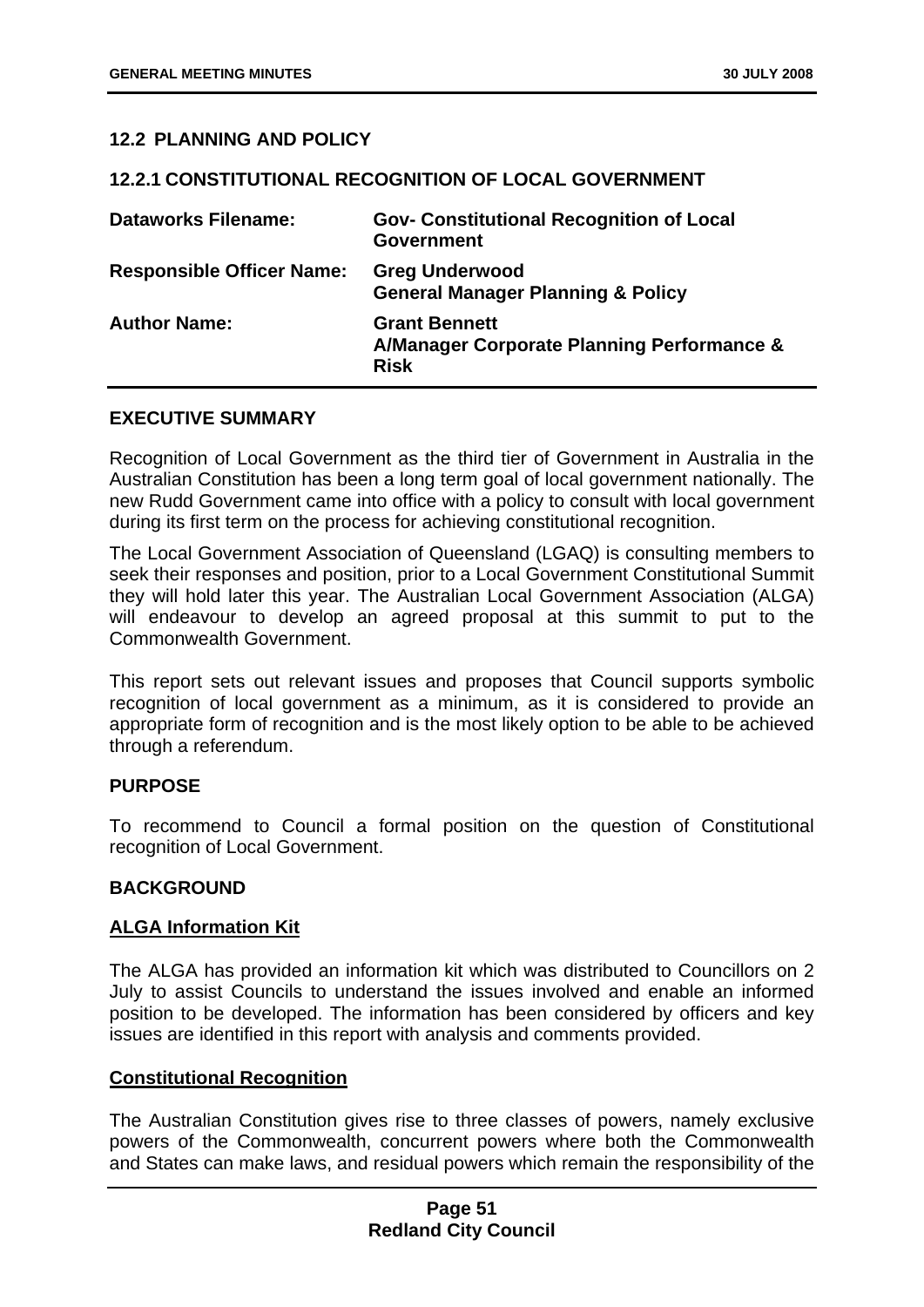States. Local Government is not mentioned and therefore is the responsibility of the States. In a technical sense, Local Government is subsidiary to State Government.

Federal constitutional recognition has been a long term goal of local government across Australia and one of the main objectives of the Australian Local Government Association (ALGA) for many years. The rationale is that Local Government fulfils a significant and increasing role in our system of government.

Constitutional recognition of local government can only be achieved by a referendum to amend the Constitution, and the history shows that only 8 referenda have been successful out of the 44 held since 1906.

A step forward was however achieved when in 2006 the Australian Government passed a Parliamentary Resolution that recognised the importance of local government in the system of Australian governance.

With the election of the Labour Government in 2007, the ALGA now sees an opportunity to advance this issue and is consulting with Local Government and is seeking feedback and comments from Councils on Constitutional Recognition.

### **ISSUES**

#### Intended Outcomes

A review of the ALGA documents suggests that the outcomes intended through Constitutional Recognition are mainly about:

- Providing a platform for improved intergovernmental relations by strengthening Local Government's place in the three-tiered system.
- Streamlining funding arrangements by providing for a more direct financial connection between Local Government and the Commonwealth.

Since Local Government is created by State Government legislation, recognition of Local Government in Australia's Constitution is unlikely to have any significant beneficial impact on

issues that currently are of great concern to Local Government, such as:

- Whether Councils could be sacked or amalgamated;
- Financial sustainability, cost-shifting and the like;
- The overall amount of money Councils could expect to receive from the Commonwealth, although it might enable a more direct route for existing funding from the Commonwealth to Local Government.

### Potential Unintended Outcomes

Drafting constitutional provisions that achieve these desired outcomes exclusively, without opening up the possibility for wider unintended results, will present a major challenge. Based on past referenda, it can be expected that any amendment proposed will be heavily scrutinised by the States and constitutional experts in order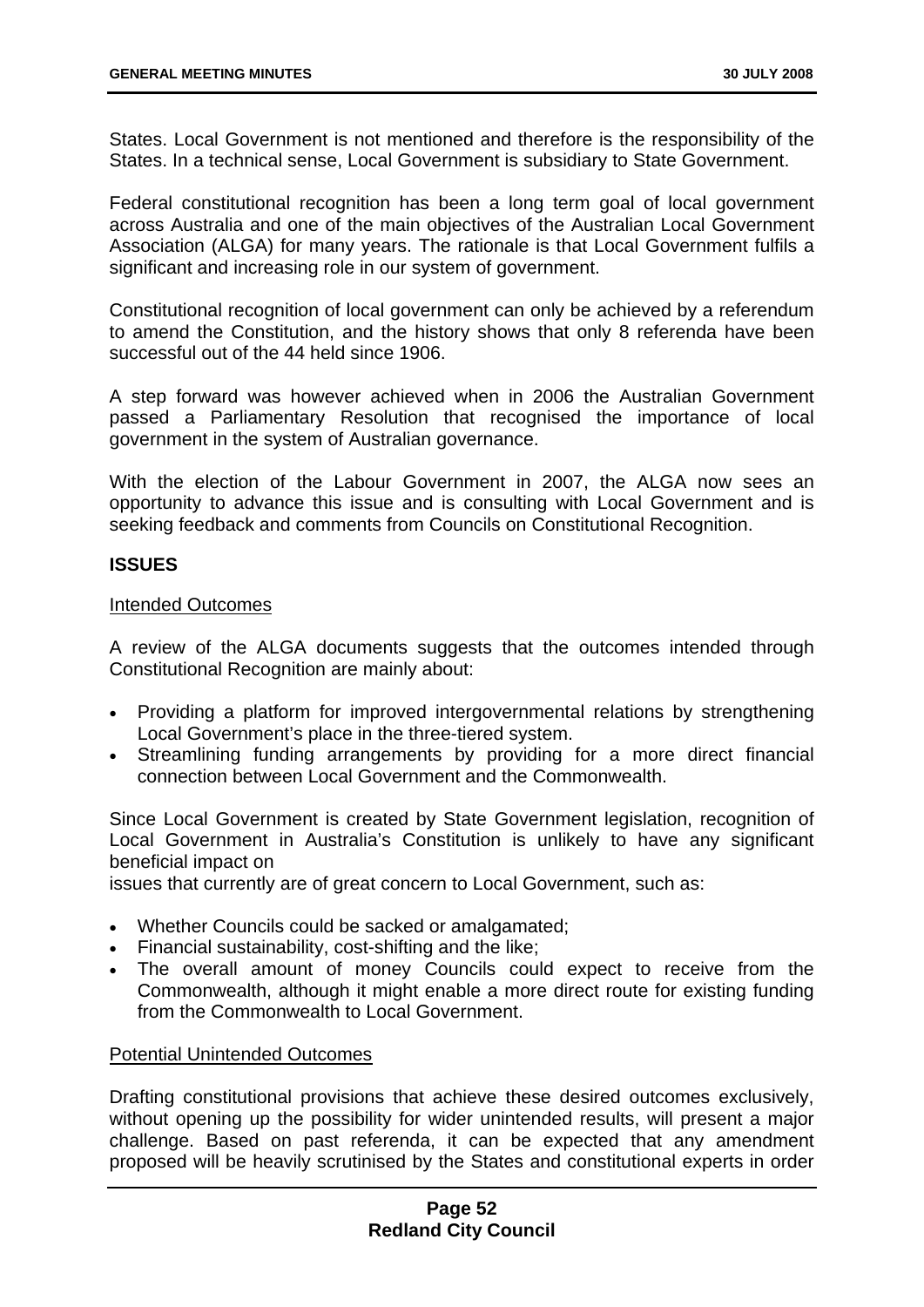to identify potential unintended consequences, which may then be used to create fear of change and result in defeat of the well intended proposal.

For example, the 1974 referendum proposed an apparently straightforward amendment to section 96 to add the words:

*"The Parliament may grant financial assistance to any local government on such terms and conditions as the Parliament thinks fit."* 

However this amendment was opposed by the then Opposition because they perceived the potential for the Commonwealth to use this provision to direct all funding to Local Government and thereby wipe the States out financially. The referendum was then comprehensively lost.

This example illustrates the fact that whilst Constitutional Recognition might well provide a platform for improved intergovernmental relations, it might equally be seen as a threat by State Governments, and therefore may have just as much potential to raise tensions between the levels of government.

### Constitutional Recognition Approaches

This is possible in three ways:

- 1. Symbolic recognition through reference to Local Government in the Preamble to the Constitution. This is potentially the most straightforward option with the least potential for unintended consequences.
- 2. Institutional recognition, e.g. a guarantee of a system of Local Government. However, it will present significant challenges to get all the States to agree to provisions that restrict their ability to manage the system of local governments in their States. The likelihood of achieving an outcome which addresses issues of concern to Councils such as the ability for State Governments to sack a Council, amend their boundaries or amalgamate or indeed abolish a Council entirely is considered to be remote.
- 3. Financial recognition whereby the Commonwealth could make direct payments to Local Government. For example, Local Government currently receives Financial Assistance Grants (FAGs) from the Commonwealth, however the payments are made as grants via the States. It may be possible to craft an amendment to section 96 which provides for this, but it will be challenging to do that and at the same time satisfy the States that the Commonwealth will not be able to use this direct local government funding mechanism to exert influence on State programs or to cut the States out of certain policy or service areas.

From a philosophical standpoint, Constitutional recognition is worthy of support because it would send a strong message that local government is an important player in our system of government and it would hopefully influence better treatment and enhanced cooperation.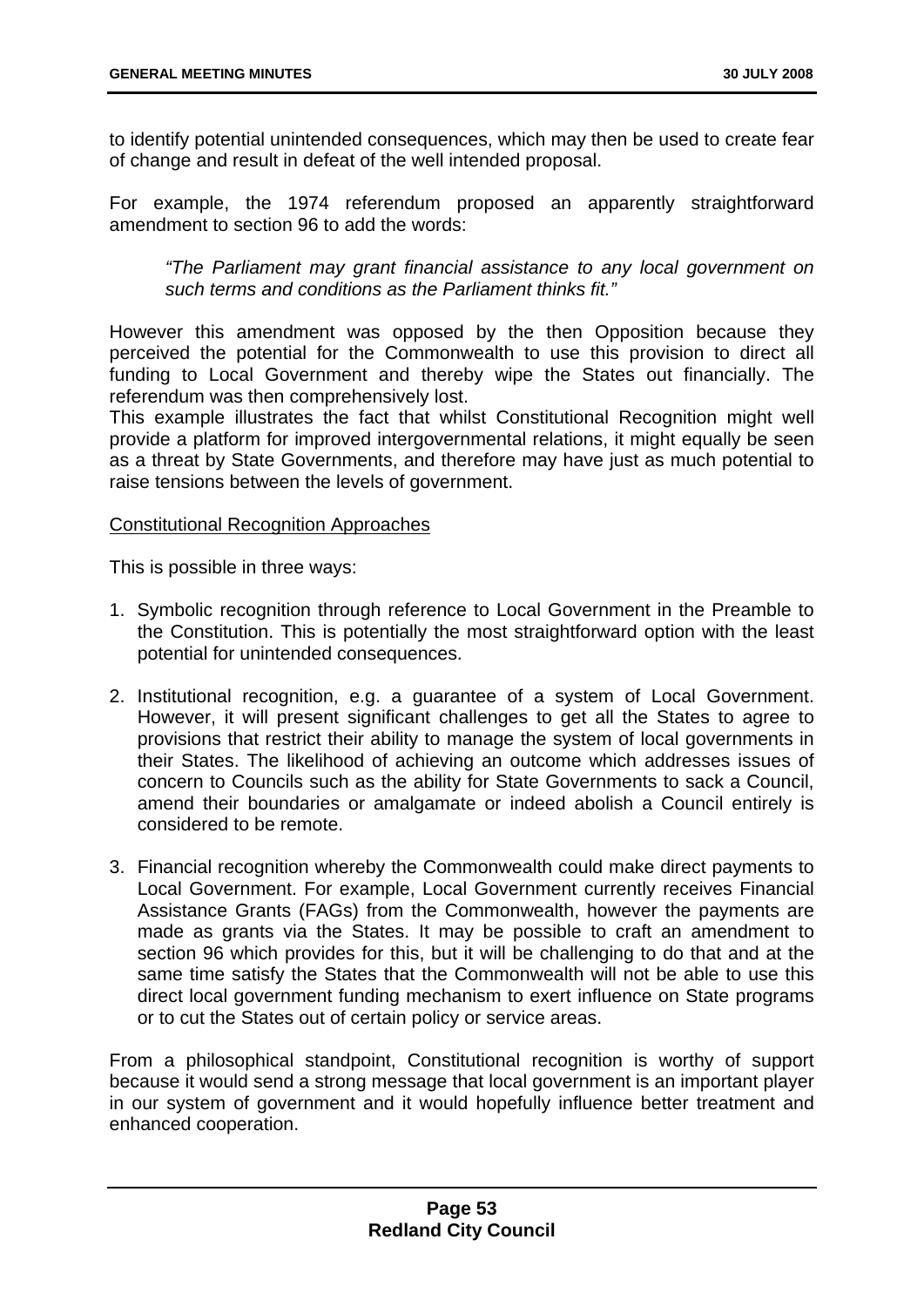The benefits however, in terms of addressing important issues such as financial viability, cost-shifting from other levels of government, sackings and amalgamations, are likely to be much more limited.

To get a successful referendum, a majority of voters overall and a majority of voters in a majority of the states is required. In practice, history shows that this means that the major political parties at both State and Federal levels would need to lend their support for the proposed amendments.

Developing a proposed referendum question which achieves all the desired outcomes for local government and also gets the support of all these sectors will be, to say the least, challenging. A much more feasible outcome would be symbolic recognition as outlined above, although this should be regarded as the minimum acceptable recognition.

### Engagement with the Redlands' Community

In the current context, this issue seems unlikely to be high on the priority list for the Redlands community – there are matters of greater local and regional significance to consider.

However, when this matter progresses at the Summit later this year, ALGA has stated its intention to develop a comprehensive community engagement strategy, and that will present the best opportunity to engage the Redlands community on this matter.

On that basis, it is proposed that Council adopt a position:

- 1. Supporting Constitutional recognition of Local Government, and express a position that symbolic recognition should be the minimum level of recognition sought in a referendum; and
- 2. Given other local and regional priorities, Council not provide any further significant input to ALGA on this matter or send delegates to attend the ALGA Constitutional Summit on this matter at the end of this year.
- 3. That the community be engaged on this matter in line with the comprehensive community engagement strategy to be developed by the ALGA and government following the Summit.

# **RELATIONSHIP TO CORPORATE PLAN**

The recommendation primarily supports Council's strategic priority to provide a clear organisational direction supported by effective leadership and a framework of policies, plans and strategies that are responsive to the community's needs and which promote accountable and ethical standards of practice.

# **FINANCIAL IMPLICATIONS**

There are no financial implications.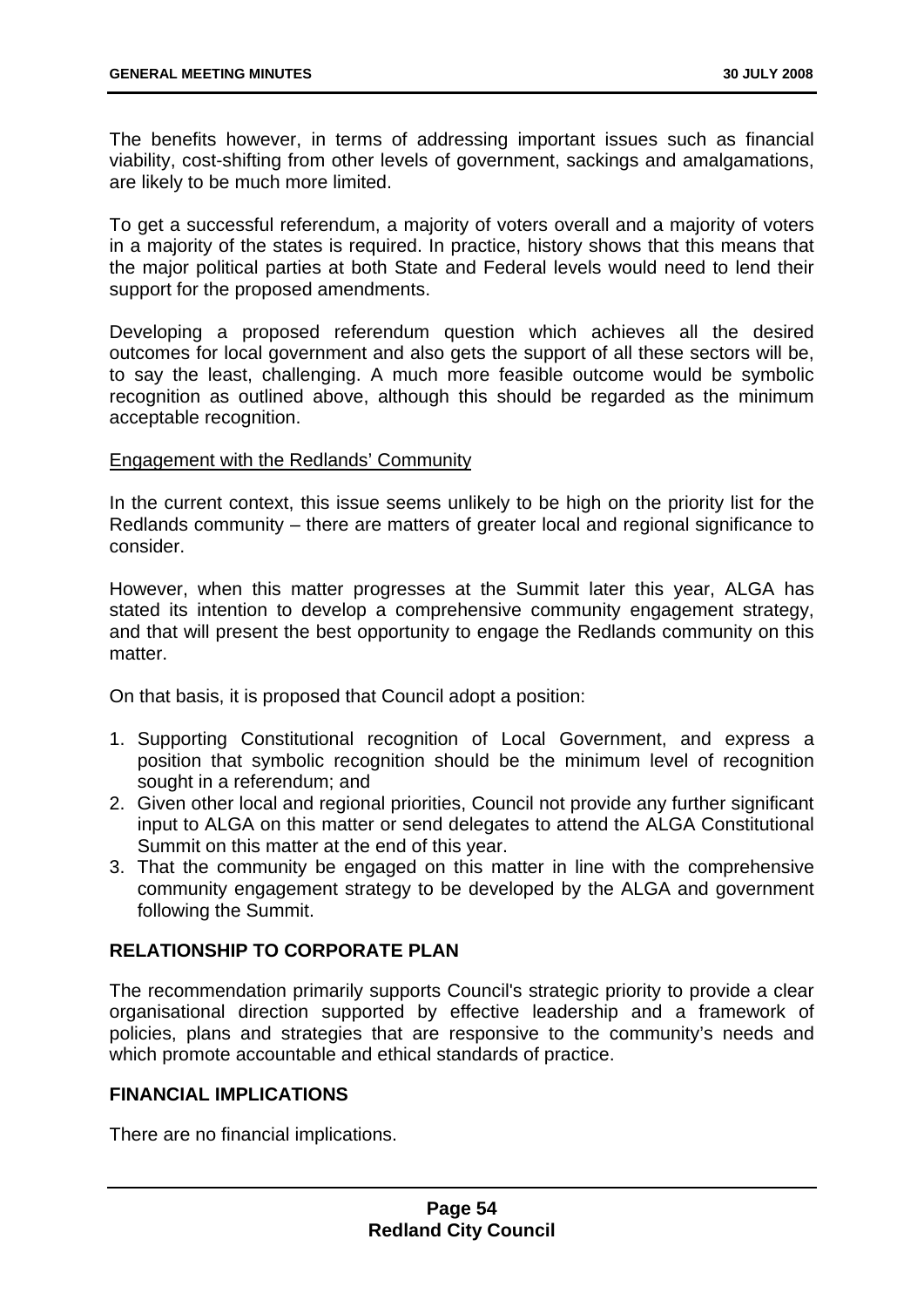# **PLANNING SCHEME IMPLICATIONS**

The Land Use Planning Group was consulted and it is considered that the outcome of recommendations in this report will not require any amendments to the Redlands Planning Scheme.

# **CONSULTATION**

Councillors were provided with an information kit prepared by the ALGA on this matter. The Executive Leadership Group considered this matter and supports the proposals in this report.

# **OPTIONS**

### **PREFERRED**

Council resolve to:

- 1. Support Constitutional recognition of Local Government, and express a position that symbolic recognition should be the minimum level of recognition sought in a referendum;
- 2. Provide no further significant input to ALGA on this matter or send delegates to attend the ALGA Constitutional Summit on this matter at the end of this year;
- 3. Engage the community on this matter in line with the comprehensive community engagement strategy proposed to be developed by the ALGA in consultation with other levels of Commonwealth government following the Summit.
- 4. Inform the Local Government Association of Council's resolution on this matter.

# **OFFICER'S RECOMMENDATION**

That Council resolve to:

- 1. Support Constitutional recognition of Local Government, and express a position that symbolic recognition should be the minimum level of recognition sought in a referendum;
- 2. Provide no further significant input to ALGA on this matter or send delegates to attend the ALGA Constitutional Summit on this matter at the end of this year;
- 3. Engage the community on this matter in line with the comprehensive community engagement strategy proposed to be developed by the ALGA in consultation with other levels of Commonwealth government following the Summit; and
- 4. Inform the Local Government Association of Council's resolution on this matter.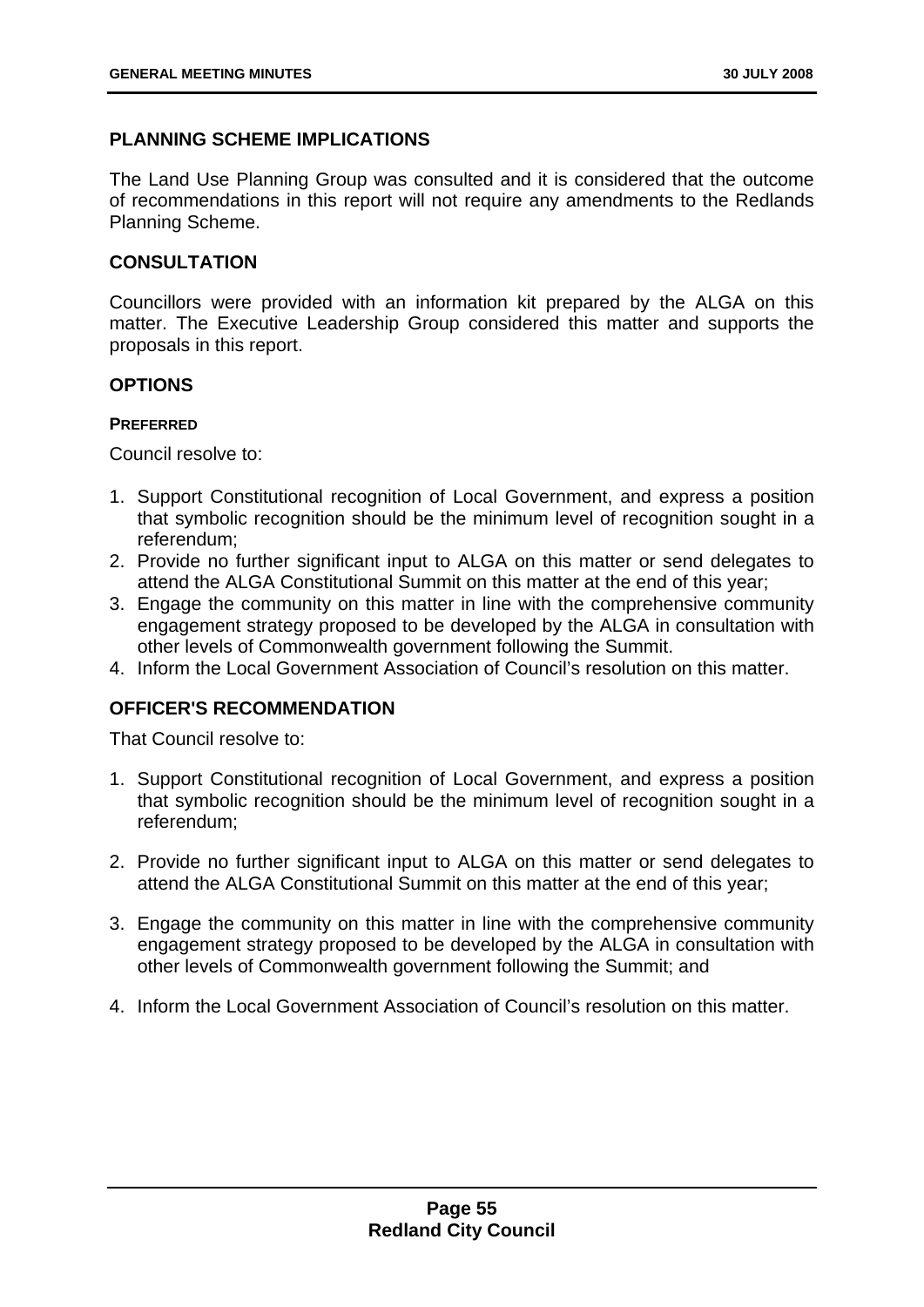### **COMMITTEE RECOMMENDATION/ COUNCIL RESOLUTION**

| Moved by:    | Cr Murray |
|--------------|-----------|
| Seconded by: | Cr Henry  |

**That Council resolve to:** 

- **1. Support Constitutional recognition of Local Government, and express a position that symbolic recognition should be the minimum level of recognition sought in a referendum;**
- **2. Provide further input to ALGA on this matter;**
- **3. Engage the community on this matter in line with the comprehensive community engagement strategy proposed to be developed by the ALGA in consultation with other levels of Commonwealth government following the Summit; and**
- **4. Inform the Local Government Association of Council's resolution on this matter.**

**CARRIED**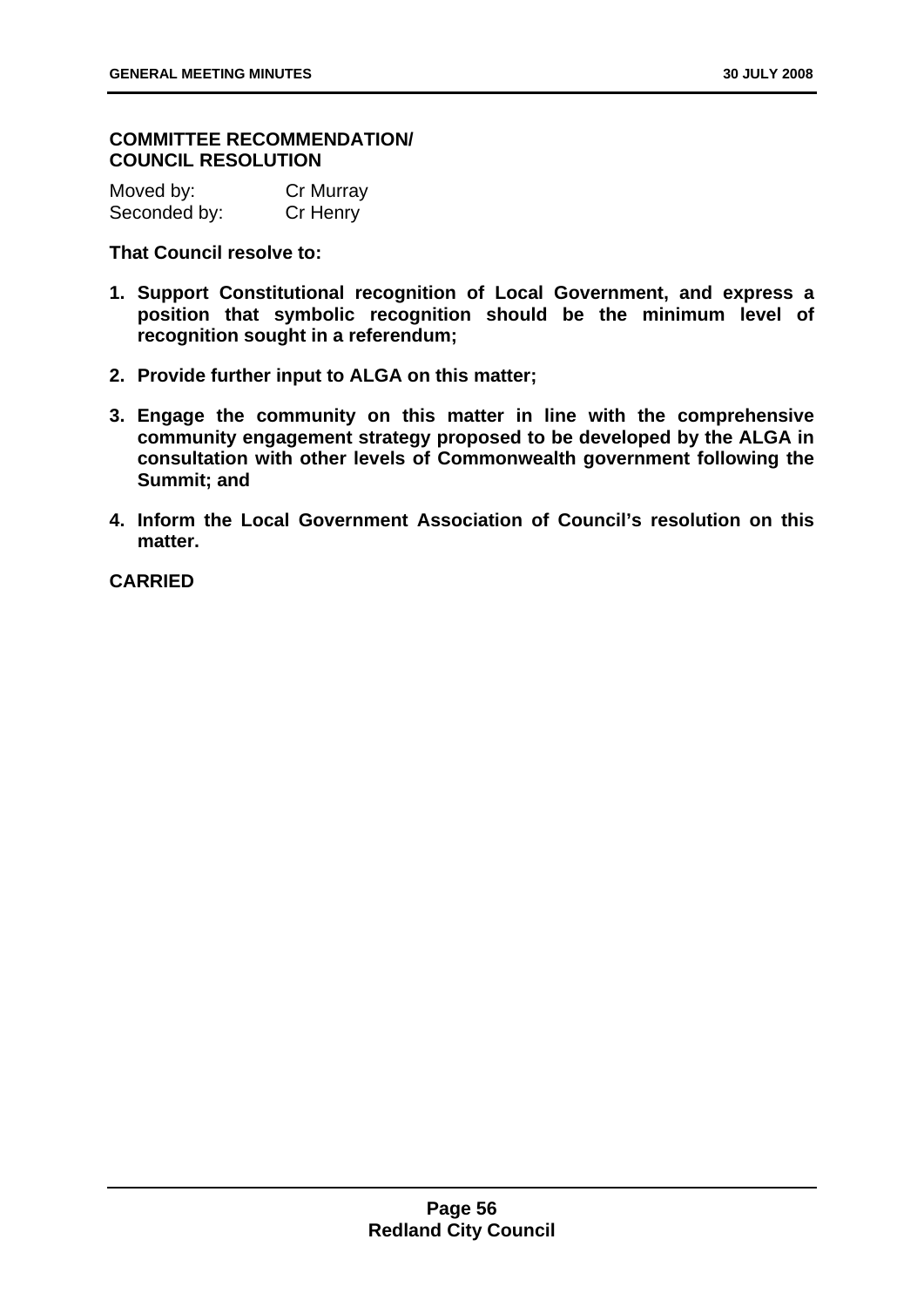# **12.2.2 AFFORDABLE HOUSING INITIATIVE**

| <b>Dataworks Filename:</b>       | <b>Affordable Housing</b>                                                         |
|----------------------------------|-----------------------------------------------------------------------------------|
| <b>Attachments:</b>              | <b>Attachment 1 - Briefing Note: Recent</b><br>developments in affordable housing |
| <b>Responsible Officer Name:</b> | <b>Roberta Bonnin</b><br><b>Manager Community and Social Planning</b>             |
| <b>Author Name:</b>              | <b>Lacey Brown</b><br><b>Strategic Adviser Social Planning</b>                    |

#### **EXECUTIVE SUMMARY**

The Executive Director of the Queensland Community Housing Coalition (QCHC), a peak not-for-profit organisation, has approached Council and other local government authorities in Queensland to discuss a proposal to be part of a 'Queensland Affordable Housing Consortium'. The Consortium would finance, construct and manage a portfolio of 1000 new affordable rental homes across Queensland which will be available to eligible families and individuals at 74.9% of market rents for a minimum of 10 years. This initiative is designed to be eligible for the Commonwealth Government's new National Rental Affordability Scheme. The Commonwealth Government has requested submissions to be lodged by August 2008.

The purpose of this report is to provide an overview of the Consortium proposal and to discuss possible ways Redland City Council could support the submission. It is recommended that Council:

- support in principle the establishment of the Consortium;
- fund \$5000 consultancy costs incurred by QCHC;
- provide in-kind assistance for potential site identification;
- invite the community to form a position on affordable housing through the community plan process before other means of support of the Consortium are investigated.

### **PURPOSE**

To note the affordable housing initiatives and to provide a letter to the Queensland Community Housing Coalition to outline Council's in principle support towards the proposal of establishing a Consortium.

### **BACKGROUND**

Access to secure, appropriate and affordable housing is integral to an individual's and community well-being. Well-located, good quality and affordable housing will also be an important asset for the Redlands as it seeks to attract and retain a strong local workforce in the future. This position has been supported in Council's Community Plan, Corporate Plan and draft Local Growth Management Strategy. Research and data indicates that there is increasing pressure on housing affordability in the Redlands and that demand for affordable housing is set to continue given current population and economic trends.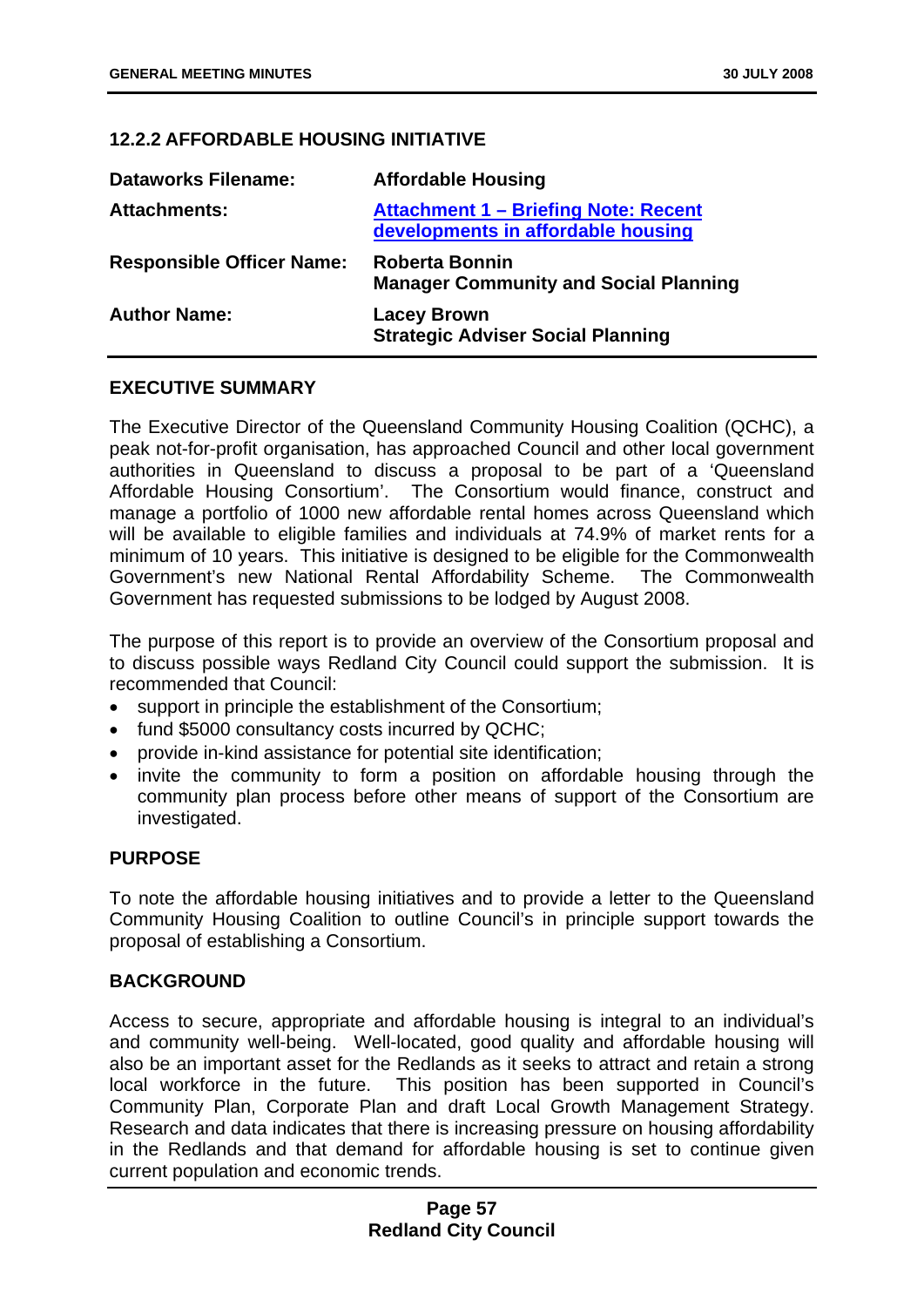QCHC approached Council with evidence to support the lack of affordable housing in the Redlands. Statistics from the Residential Tenancy Authority and Australian Bureau of Statistics confirm this evidence via the following data:

- low amount of rental stock compared to adjoining local authorities;
- increasing rental costs in the private market;
- increasing home purchase costs past 10 years median home loan costs in RCC have been higher than Brisbane or Queensland medians;
- in southern parts of the City, over 1 in 5 households are paying more than 30% of income in housing costs – impacts from further interest rate increases, petrol and costs of living also need to be considered across the City;
- pockets of the community are experiencing significant socio-economic disadvantage.

The Queensland Affordable Housing Consortium is ready to apply for the incentives on offer under the Commonwealth Government's National Rental Affordability Scheme (NRAS). The Consortium will support community housing organisations, local governments and investors in Queensland to take advantage of the NRAS. The Consortium will work with and on behalf of its members to:

- develop local affordable housing projects;
- access investment, both via local property developers and in the medium term via larger financial institutions;
- jointly apply for a substantial number of NRAS incentives;
- develop joint tenancy and property management arrangements with developers and organisations.

In a meeting with the Mayor, General Manager Planning and Policy and Planning and Policy Managers, the Executive Director of QCHC provided an overview of the consortium proposal and possible ways Redland City Council could support the submission. It was stated that support for the Consortium does not need to involve Council taking on any legal obligations.

# **ISSUES**

While the Consortium aims to be active right from the first round of NRAS incentives, the Consortium is a long term project which will develop and diversify over a number of years.

### Summary of key Commonwealth initiatives

There have been a number of recent developments in affordable housing. A summary has been provided in the attached briefing note to the General Manager Planning and Policy (refer to Attachment 1). The main initiative targeted for the Consortium proposal is the National Rental Affordability Scheme.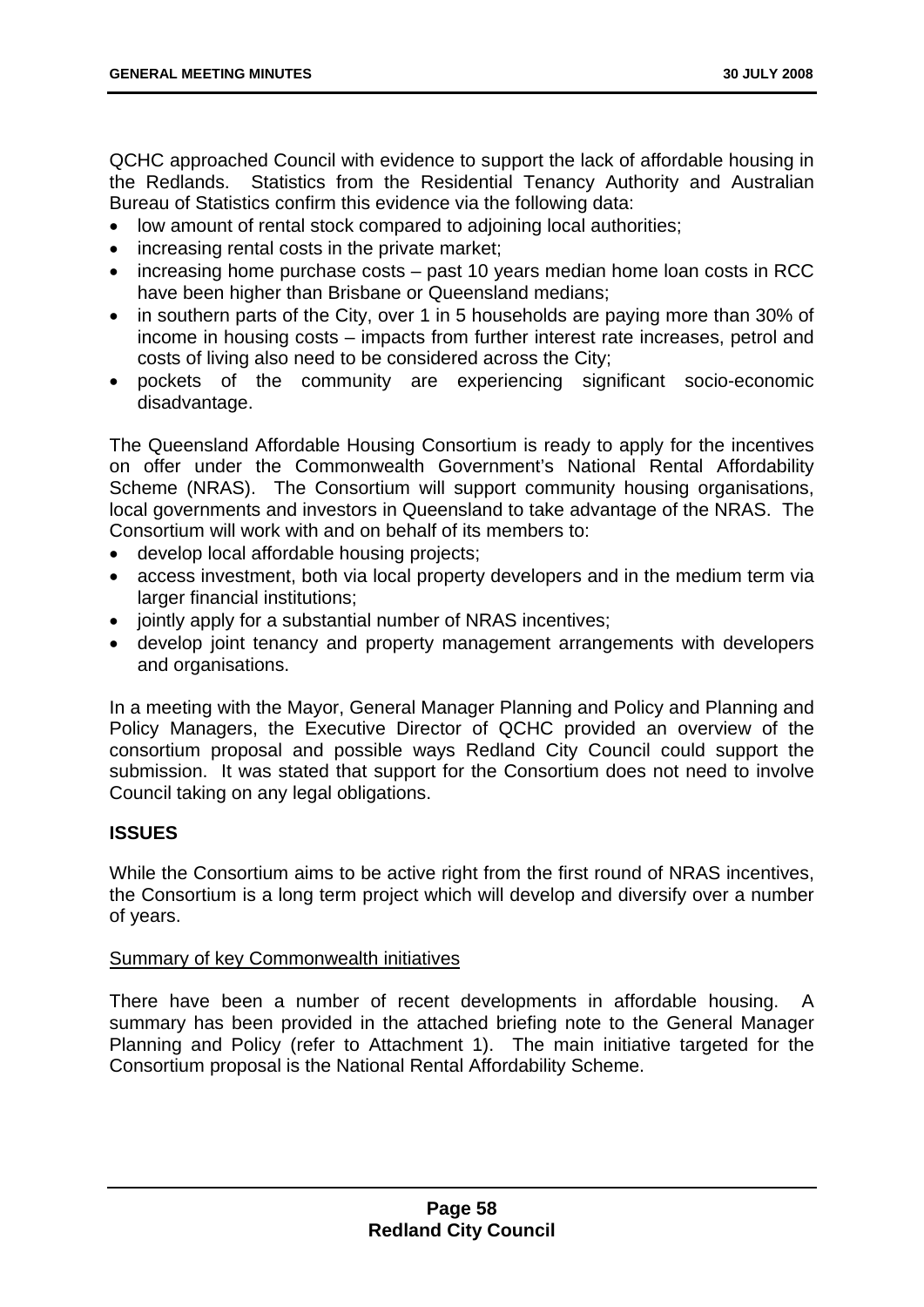#### *National Rental Affordability Scheme*

In the 2008 Commonwealth budget, the Federal Government delivered on its election commitment to create a National Rental Affordability Scheme (NRAS). This scheme is designed to attract private sector investment into new dwellings for affordable rental housing by providing an incentive of \$6,000 per dwelling per year, matched by \$2,000 from the State Government for a period of 10 years. This incentive will be paid as a tax offset to for-profit organisations, or as a grant to charitable organisations. In return, recipients of the incentive are expected to rent the property to households on low to moderate incomes at no more than 80% of market rent.

The Government is aiming to fund 50,000 new dwellings under this scheme over the first five years of its operation, with a possibility of a further 50,000 in the subsequent five years if demand still exists. It will implement the scheme through an initial 'establishment phase' in which incentives will be committed for 11,000 dwellings between 2008 and 2010, followed by an 'expansion phase' in which the remaining 39,000 dwellings will be funded up to 2013.

The first call for expressions of interest under this scheme is currently scheduled for July 24 with a six week period until lodgement.

#### Target Locations

Initially the Consortium is focusing on locations of known high housing need, where the local governments and community organisations have the capacity to start responding (refer to listing in Attachment 1). The consortium will be exploring opportunities in Queensland coastal growth communities. Redlands has been identified as one of these communities.

#### Local Government Role

Local government partners have been requested to participate in a number of ways:

- providing information about suitable development sites for affordable housing and projects that are in the development assessment process;
- supporting development applications involving affordable housing by providing a single contact point for applications and making a commitment to progress applications in a timely way;

Some local governments have offered to provide incentives such as reductions in fees and charges for affordable housing developments.

Given the complexity and scale of the project, the QCHC have engaged a number of parties (legal, university, economics and planning and affordable housing experts) to assist develop the proposal and have requested Council contribute \$5000 to consultancy costs for submission and roll-out work.

#### Community Engagement

The current Community Plan (Vision 2005 and Beyond) and the Corporate Plan 2006-2010 detail the importance of housing choice or affordability. Housing has been identified as a theme to be explored in the community plan process which will inform Council on future policy direction. Once this direction has been established, Council can then decide at a later date on any further commitment to the Consortium.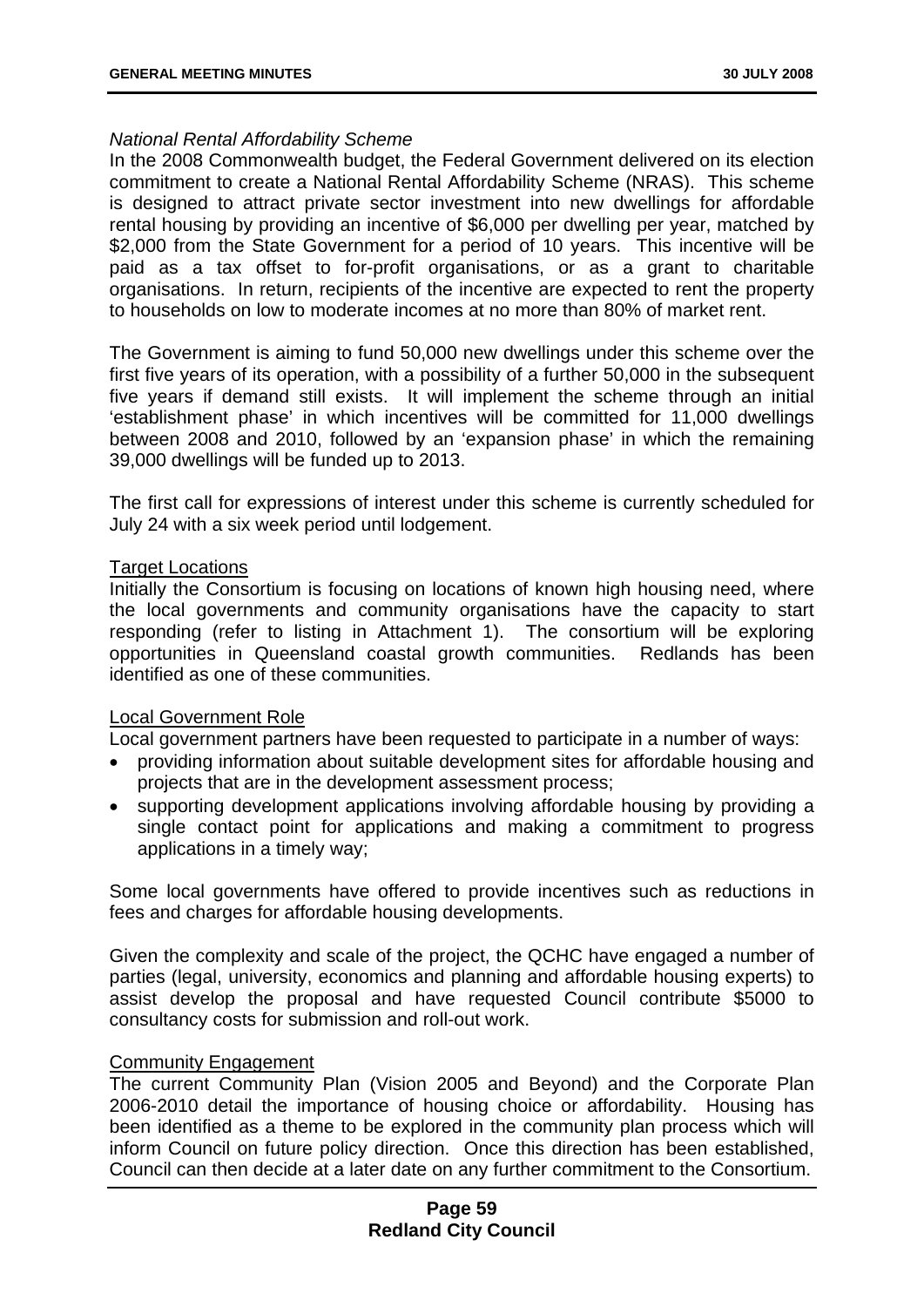# **RELATIONSHIP TO CORPORATE PLAN**

The recommendation primarily supports Council's strategic priority to build safe, strong and self reliant communities with access to community services, infrastructure and opportunities for participation in community life. The physical character strategic priority also supports developing a housing strategy to address housing types and choices in the Redlands.

#### **FINANCIAL IMPLICATIONS**

Further to the meeting with the Mayor and senior managers, the Executive Director QCHC has requested \$5,000 plus GST from Council to assist with consultancy costs for this initiative. The contract for consultancy services would be managed by QCHC and Community and Social Planning Group within the current 08/09 budget allocation.

# **PLANNING SCHEME IMPLICATIONS**

The Land Use Planning Group was consulted and it is considered that the outcome of recommendations in this report will not require any amendments to the Redlands Planning Scheme.

# **CONSULTATION**

The Executive Director QCHC provided an overview of the proposal to:

- The Mayor
- General Manager Planning and Policy
- Manager Land Use Planning
- Manager Community and Social Planning
- Strategic Adviser Social Planning

Consultation with the Manager Land Use Planning Group on the actions outlined in this report has also occurred.

#### Key QCHC consultations to date

#### *September 2007*

QCHC began discussion at Federal, State and local levels regarding a quick-start initiative to deliver affordable housing.

### *April 2008*

Following the election of the Federal government and the commitment to a program of up to 100,000 new affordable rental homes, QCHC hosted a financier's forum at Bond University in April to progress the Consortium concept to deliver 1,000 new rental homes in housing hot-spots across Queensland. This was attended by local Governments and not-for-profit housing providers along with eight private development companies and banks.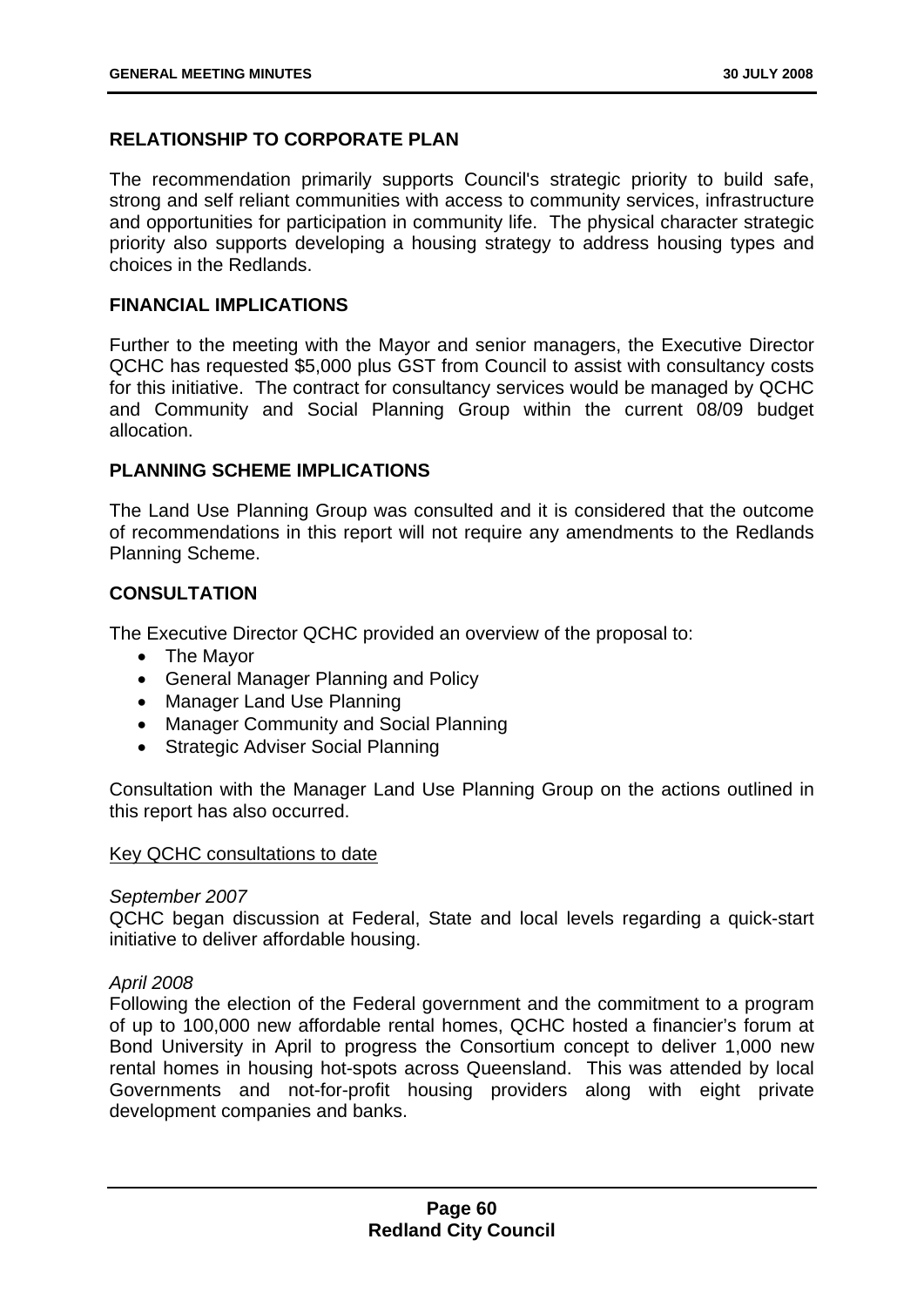The Commonwealth Minister for Housing has written to QCHC to 'commend the work of the Queensland Community Housing Coalition on the contribution it is making to help people to access affordable housing'.

# *April-May 2008*

Further detailed discussions were held with the National Rental Affordability Scheme Manager in Canberra on the Consortium proposal to support a submission being lodged.

### *July-August 2008*

Consortium submission is forwarded to Commonwealth Government.

# **OPTIONS**

# **PREFERRED**

That Council:

- 1. Provide a letter of in principle support for the proposal to establish a Consortium under the National Rental Affordability Scheme;
- 2. Provide \$5,000 plus GST to assist with the consultancy submission costs. Advise QCHC that the community's position on affordable housing will be developed through the community plan process which will inform Council on future policy direction. Once this direction has been established, Council can then decide at a later date on any further financial contribution to support the Consortium; and
- 3. Through the Land Use Planning Group, provide assistance in potential target area and site identification (based on current development permits; the Redland Planning Scheme zonings and locational criteria such as proximity to transport, centres, services and facilities).

### **ALTERNATIVE**

That Council:

- 1. Provide a letter of in principle support for the proposal to establish a Consortium under the National Rental Affordability Scheme;
- 2. Advise QCHC that the community's position on affordable housing will be developed through the community plan process which will inform Council on future policy direction. Once this direction has been established, Council can then decide at a later date on any financial contributions to support the Consortium; and
- 3. Through the Land Use Planning Group, provide assistance in potential target area and site identification (based on current development permits; the Redland Planning Scheme zonings and locational criteria such as proximity to transport, centres, services and facilities).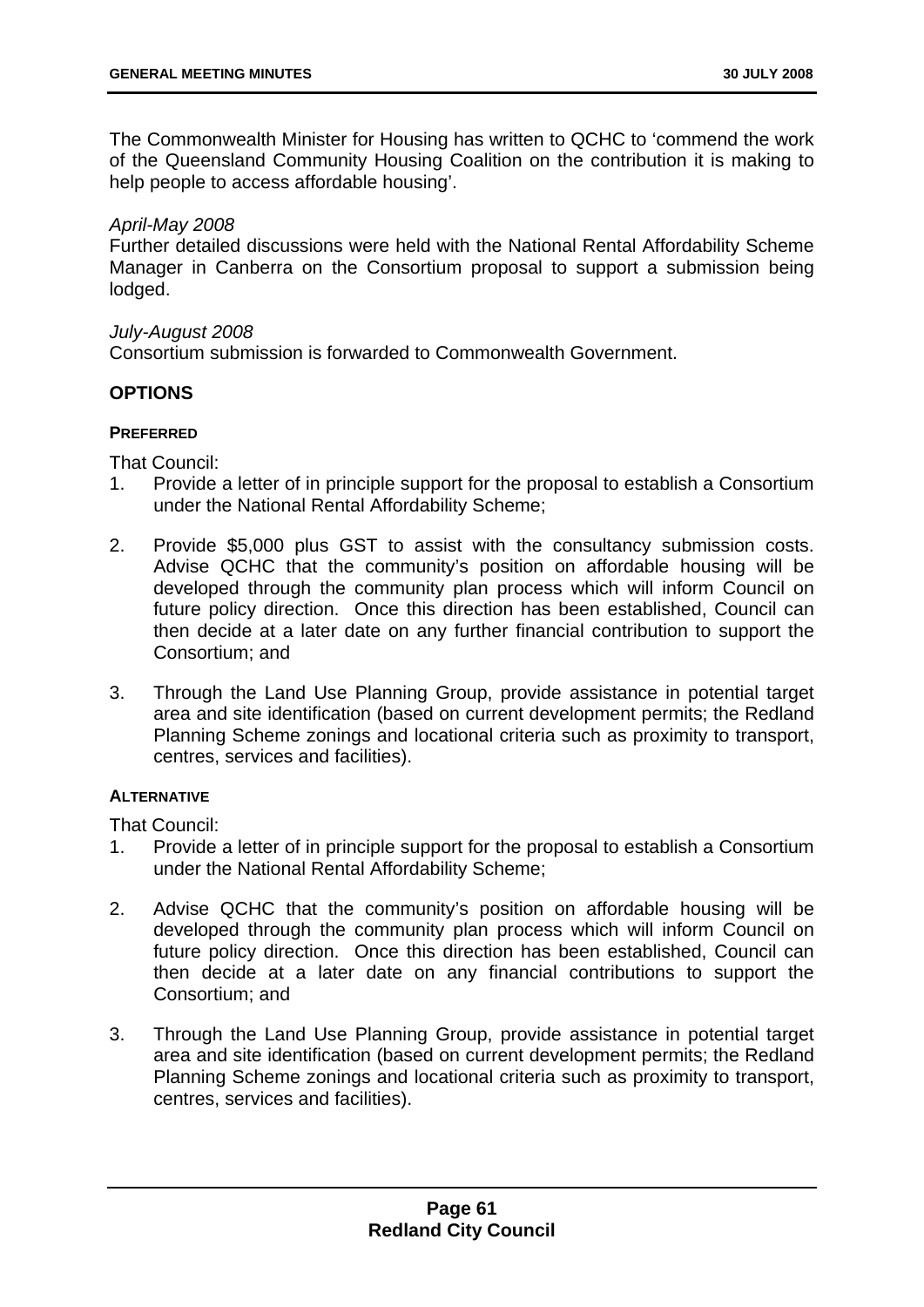### **OFFICER'S/COMMITTEE RECOMMENDATION/ COUNCIL RESOLUTION**

| Moved by:    | Cr Ogilvie |
|--------------|------------|
| Seconded by: | Cr Henry   |

**That Council resolve as follows:** 

- **1. To provide a letter of in principle support for the proposal to establish a Consortium under the National Rental Affordability Scheme;**
- **2. Provide \$5,000 plus GST to assist with the consultancy submission costs. Advise QCHC that the community's position on affordable housing will be developed through the community plan process which will inform Council on future policy direction. Once this direction has been established, Council can then decide at a later date on any further financial contribution to support the Consortium; and**
- **3. Through the Land Use Planning Group, provide assistance in potential target area and site identification (based on current development permits; the Redland Planning Scheme zonings and locational criteria such as proximity to transport, centres, services and facilities).**

**CARRIED**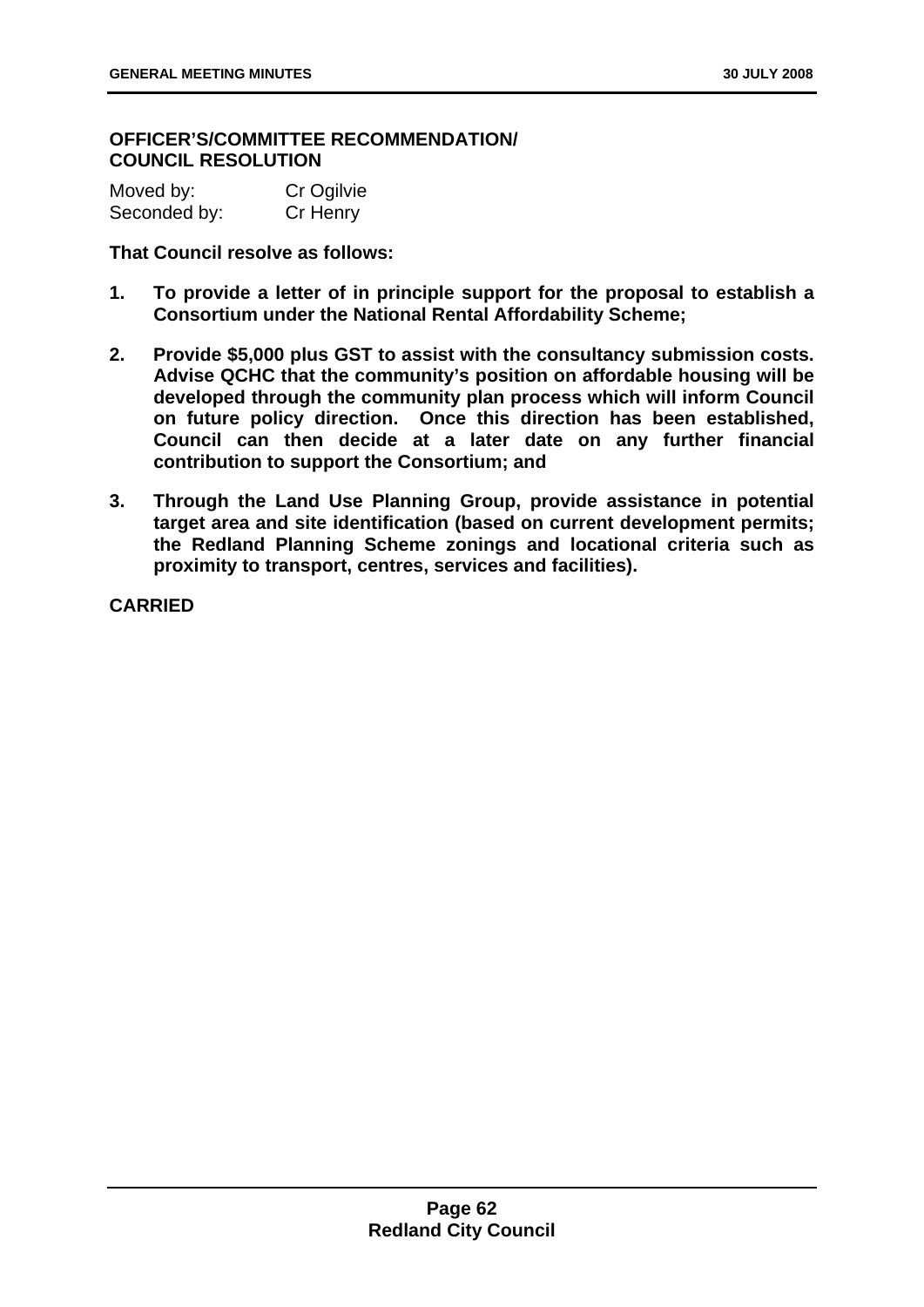# **12.2.3 HEAVY VEHICLES MOUNT COTTON ROAD**

| <b>Dataworks Filename:</b>       | <b>GOV PETITIONS</b>                                                   |
|----------------------------------|------------------------------------------------------------------------|
| <b>Attachments:</b>              | <b>Table 1 and Sketch 1 Heavy Vehicles Mt Cotton</b><br><b>Road</b>    |
| <b>Responsible Officer Name:</b> | <b>David Elliott</b><br><b>Manager Infrastructure Planning</b>         |
| <b>Author Name:</b>              | <b>Len Purdie</b><br><b>Senior Advisor Capital Project Programming</b> |

#### **EXECUTIVE SUMMARY**

At the General meeting of 30 January 2008 Council resolved that a report be prepared to investigate the need to remove heavy vehicles including quarry trucks from Mt Cotton Road between Broadwater Road and Moreton Bay Road; and that a load limit sign be installed. An assessment of traffic volumes including truck numbers was undertaken.

A review of accident history, the practicality of imposing a load limit and the impact on surrounding roads should the trucks be removed from this section of Mt Cotton Road were considered.

The report recommends that a load limit not be imposed on Mount Cotton Road between Broadwater Road and Moreton Bay Road and that truck usage continue to be monitored.

### **PURPOSE**

To assess truck usage on Mt Cotton Road between Broadwater Road and Moreton Bay Road and whether a load limit should be applied.

### **BACKGROUND**

There have not been any previous requests to load limit this section of Mount Cotton Road.

### **ISSUES**

#### ROAD DESCRIPTION:

The section of Mt Cotton Road that runs between Broadwater Road and Moreton Bay Road is under the control of Council. Broadwater Road and Moreton Bay Road are under the control of the Department of Main Roads. This section of road is defined as a sub-arterial in Council's road hierarchy and is designed to transport people and goods across suburbs and connect to arterial roads.

Located along the section of road is residential development, a school, road access to another two (2) schools, a small shopping centre, a nursery and a major shopping area at the northern end of the road.

# **Page 63 Redland City Council**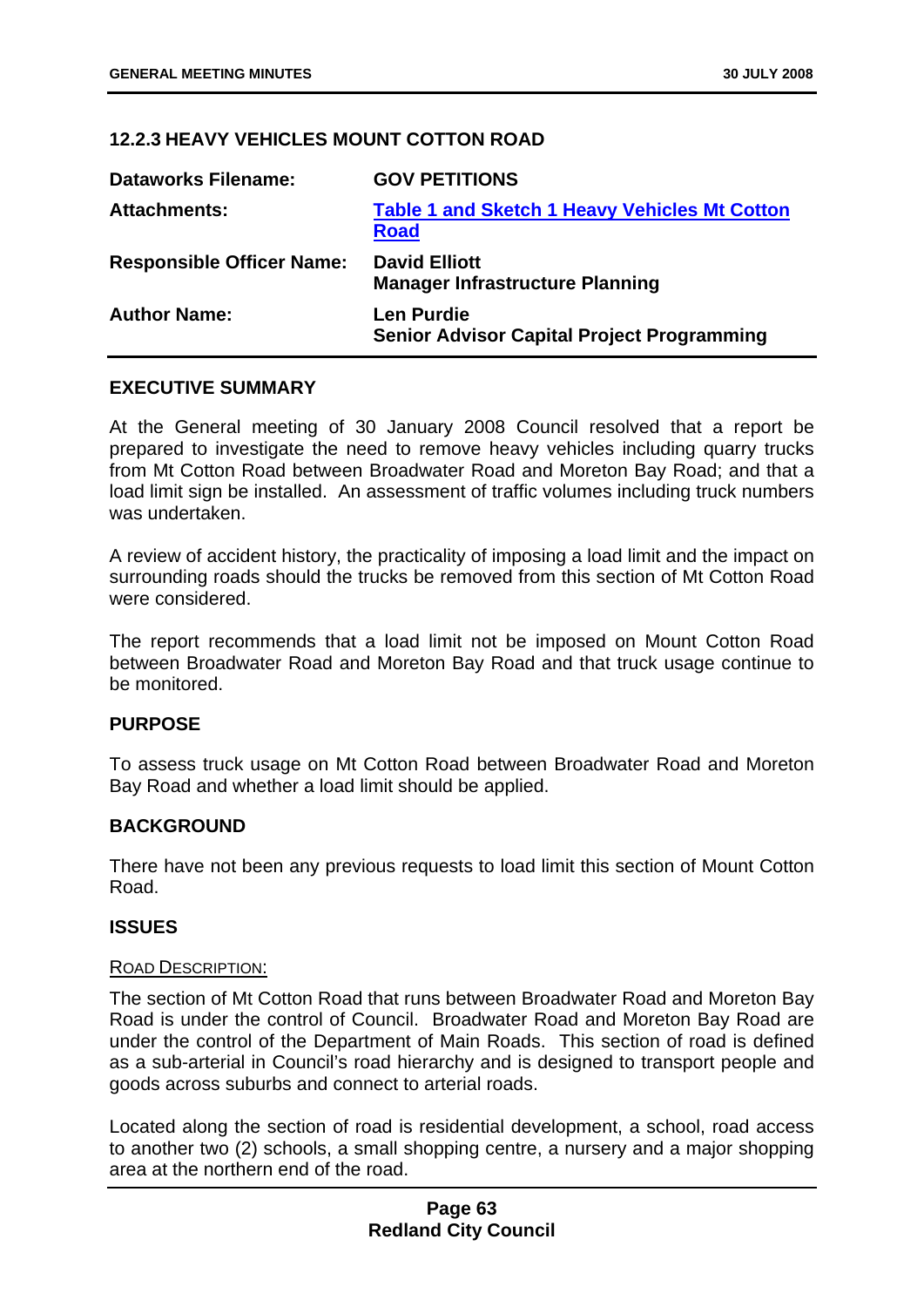#### TRAFFIC VOLUMES:

Council has undertaken traffic counts for a number of years and these are summarised in attached Table 1. It is possible from the traffic data to estimate the number and class of trucks using the road.

The table highlights the following:

- Traffic volumes are higher at the northern end of Mt Cotton Road than the southern end;
- Truck traffic represents around 5% of the vehicles using the road;
- There are around 640 truck trips in both directions at the northern end and 311 truck trips in both directions at the southern end;
- The majority are medium size trucks (classes 3 to 5):
- Long trucks or large combination trucks (classes 8 to 11) represent around 100 vehicles per day (that is 50 trips in each direction).

Vehicle types are classified into classes based on size and axle configuration. Class 2 are cars, classes 4 to 6 and classes 7 to 10 are the largest trucks.

#### LIMITING ROAD ACCESS:

Council has the power to erect load limit signs that specify a load limit for particular roads or road sections. The power is granted under section 69 of the Transport Operations Road Use Management Act (TORUMS) and under section 915 of the Local Government Act.

The load limiting of Mt Cotton Road between Broadwater Road and Moreton Bay Road will need to provide alternative access for trucks that exceed the specified load level.

Load limited trucks travelling north will need to detour at the Broadwater Road/Mt Cotton Road intersection west to Redland Bay Road. Similarly, load limited trucks travelling south from Moreton Bay Road/Mt Cotton Road intersection will need to detour east to Redland Bay Road. To ensure that these vehicles do not use Ney Road or Lyndon Road it will be necessary to load limit these roads as well.

Appropriate advance detour warning signage, detour signs at the commencement of the detour and along the route will need to be installed.

Vehicles that are over the load indicated on the advisory signage cannot use the road as a through road; they are permitted to use the road as "local traffic". Specifically, vehicles used for rubbish removal, deliveries, removals etc are able to access other roads that branch off from the load limited roads when there is no other access. Buses are permitted to use load limited roads.

Enforcement of the load limit is a police responsibility. If there is a breach it will be necessary to contact the Queensland Police Service.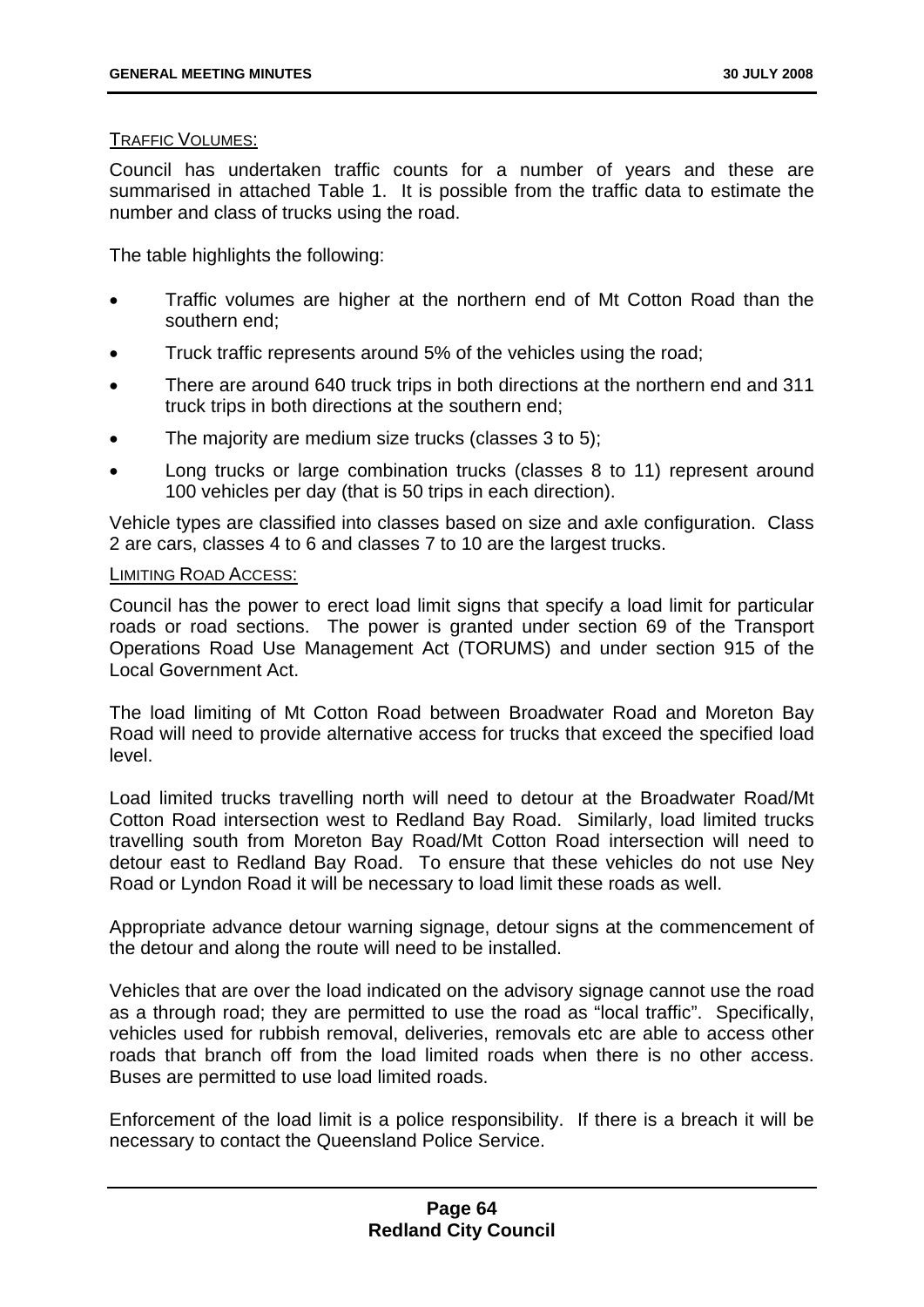### LIMITING ROAD ACCESS EXTRA

Permission would be required by the Department of Main Roads to install the necessary road signage on roads controlled by the department to re-route the long vehicles.

### REDLAND PLANNING SCHEME:

The scheme identifies the protection of nominated routes in the Desired Environmental Outcomes which are the highest order outcomes in the Scheme.

# '3.1.5 DEO 5: Access and mobility

*(h) providing for and protecting the operational viability of nominated haul routes to service industrial and extractive industry operations in the Shire'* 

The Scheme in Part 9, Schedule 6 nominates the movement network in for the Strategic Framework. Mount Cotton Road between Broadwater Road and Moreton Bay Road is shown as a Haulage Route (refer to attached sketch 1). As previously stated, the road use defined as a sub arterial road designed to carry goods and people across suburbs. Ney Road and Lyndon Road are also shown as Haulage Routes.

Load limiting the road would require that the Redlands Planning Scheme be amended to remove the haulage road identification.

### ROAD TRAFFIC IMPLICATIONS

The removal of long trucks or large combination trucks from Mount Cotton Road between Broadwater Road and Moreton Bay Road would require that these vehicles are re-routed to new roads. Vehicles travelling south from Moreton Bay Road would be directed to Redland Bay Road where they could then use Ney Road or Lyndon Road.

Ney Road is fronted by low density residential, park residential and the Coolnwynpin Primary School. It is mostly 2 through lanes in both directions, but narrows to single lanes at the southern end.

Lyndon Road is fronted by park residential with single lanes in each direction.

Considering the development on Ney Road and Lyndon Road, it would be reasonable to load limit these roads and use Redland Bay Road as the haulage route, the latter being somewhat anti-directional for trucks travelling along Mount Cotton Road south of Duncan Road.

### **SUMMARY**

Load limiting Mt Cotton Road between Broadwater Road and Moreton Bay Road for large combination vehicles will re-route these vehicles to other roads.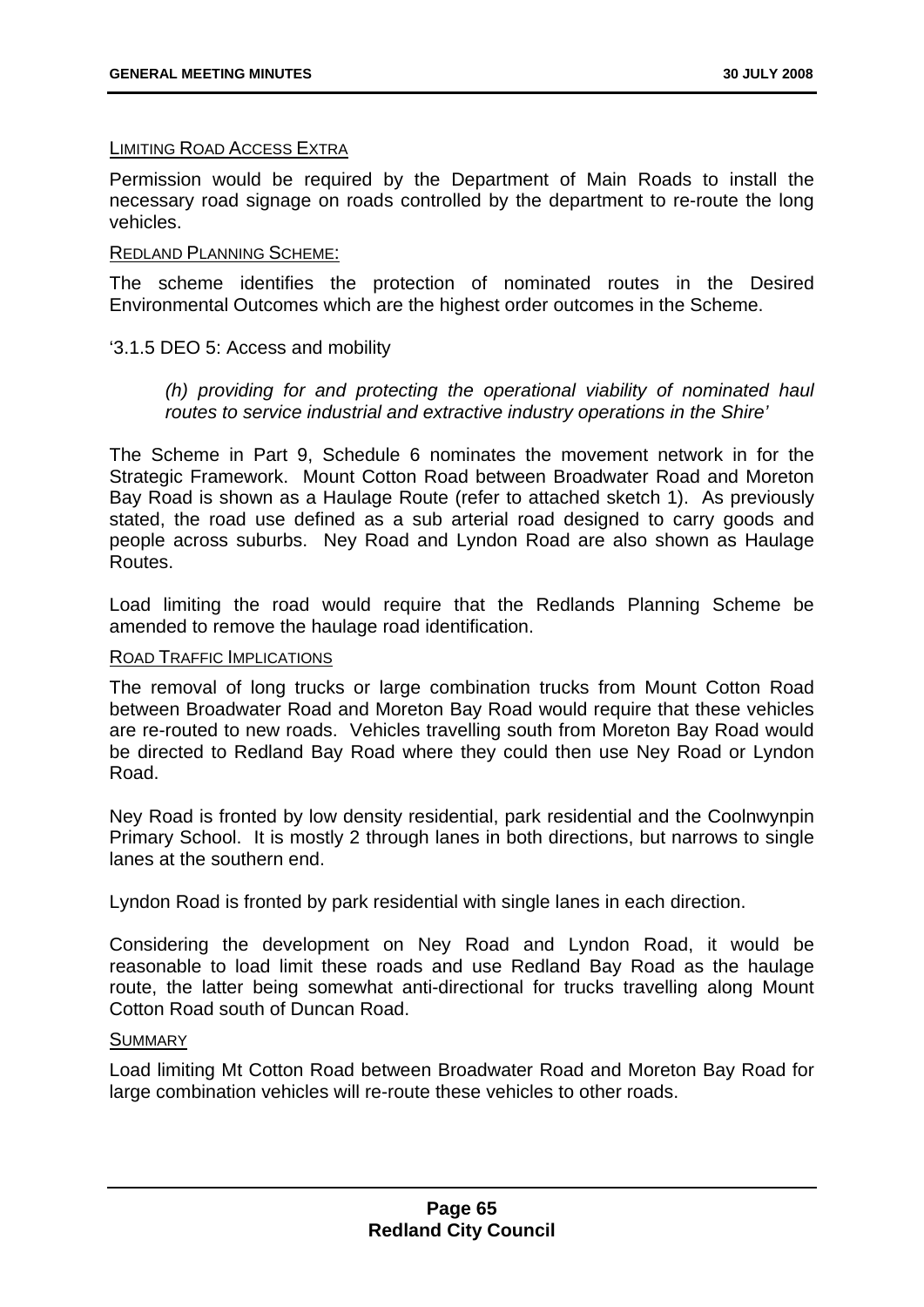Therefore Load limits will also need to be placed on Ney Road and Lyndon Road to ensure that Redland Bay Road becomes the main haulage route. The Redland Bay Road route is anti-directional.

The Redland Planning Scheme would need to be changed to reflect the changes to haulage roads in the City.

The number of fully laden large combination trucks using this section of road is about 50 per day, which is not considered to be of sufficient volume to warrant the imposition of a load limit.

# **RELATIONSHIP TO CORPORATE PLAN**

The recommendation in this report primarily supports Council's strategic priority to provide and maintain water, waste services, roads, drainage and support the provision of transport and waterways infrastructure.

# **FINANCIAL IMPLICATIONS**

The costs associated with load limiting Mt Cotton Road between Broadwater Road and Moreton Bay Road is:

- Advertising to advise public on the changing of load limits to the road;
- Appropriate advance detour warning signage, detour signs at the commencement of the detour and along the route will need to be installed;
- Changes to the Redland Planning Scheme to remove 'haulage route' over this section of road.
- Cost to business as the trucks will need to travel along a longer route.

# **PLANNING SCHEME IMPLICATIONS**

The Land Use Planning Group was consulted and it is considered that the outcome of recommendations in this report will result in possible amendments to the Redlands Planning Scheme, such as to remove 'haulage route' over this section of road.

# **CONSULTATION**

The Manager Infrastructure Planning has consultation with Land Development and Land Use Planning.

### **OPTIONS**

### **PREFERRED**

That Council resolves as follows to:

- 1. Not apply a load limit to Mt Cotton Road between Broadwater Road and Moreton Bay Road;
- 2. Monitor truck usage, particularly the larger commercial vehicles;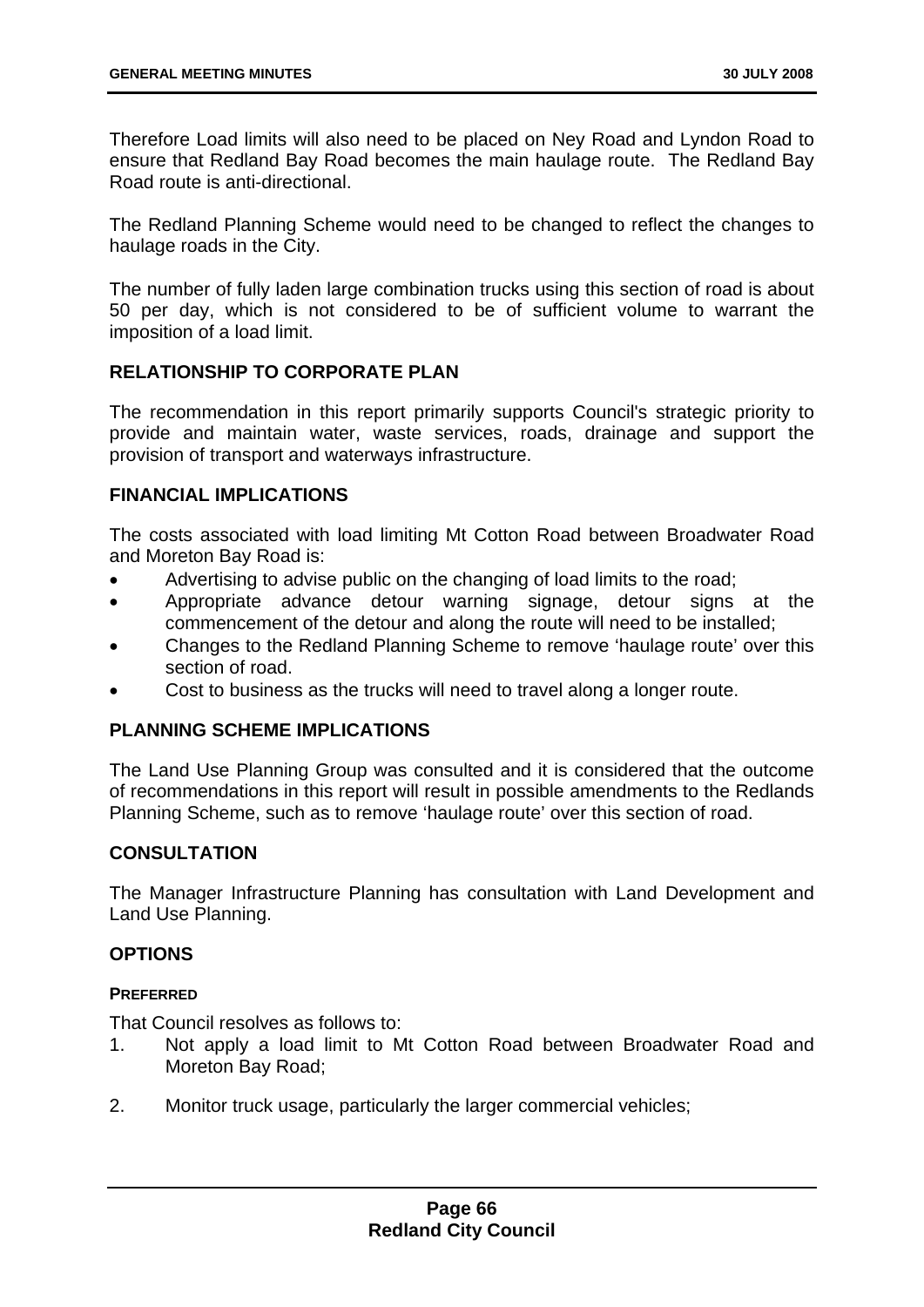3. Consider the implementation of load limiting if it is determined that there is a significant change in the number of larger commercial vehicles on this section of road.

### **ALTERNATIVE**

That Council resolves as follows to:

- 1. Load limit Mt Cotton Road between Broadwater Road and Moreton Bay Road;
- 2. Apply load limits to Ney Road and Lyndon Road;
- 3. Amend the Redland Planning Scheme Schedule 6 Movement Network (Mainland) Map to remove Mount Cotton Road between Broadwater Road and Moreton Bay Road, Ney Road and Lyndon Road as 'haulage routes'.

# **OFFICER'S RECOMMENDATION**

That Council resolve to:

- 1. Not apply a load limit to Mt Cotton Road between Broadwater Road and Moreton Bay Road;
- 2. Monitor truck usage, particularly the larger commercial vehicles; and
- 3. Consider the implementation of load limiting if it is determined that there is a significant change in the number of larger commercial vehicles on this section of road.

# **COMMITTEE RECOMMENDATION**

That Council resolve to:

- 1. Not apply a load limit to Mt Cotton Road between Broadwater Road and Moreton Bay Road;
- 2. Collect data with permanent counters on West Mt Cotton Road, Broadwater & Mt Cotton Road, Capalaba and Mt Cotton Road Capalaba particularly the larger commercial vehicles;
- 3. Consider the implementation of load limiting if it is determined that there is a significant change in the number of larger commercial vehicles on this section of road;
- 4. Seek agreement with the owners of all Quarries in Mt Cotton to restrict the passage of trucks along Mt Cotton Road, Capalaba to travel outside of school drop-off and pick-up hours (8-9am and 2.30-3.30pm).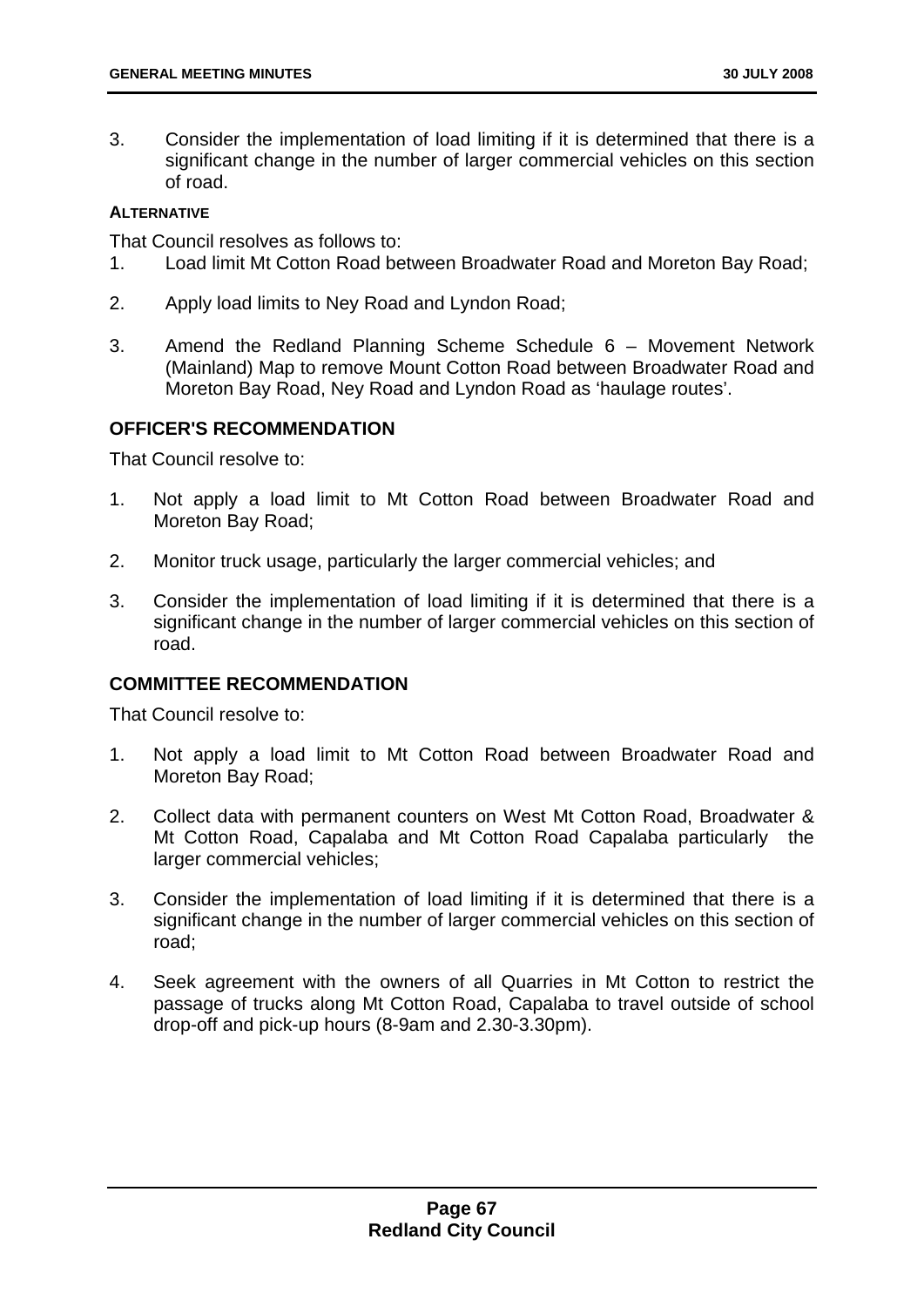### **COUNCIL RESOLUTION**

| Moved by:    | <b>Cr Williams</b> |
|--------------|--------------------|
| Seconded by: | <b>Cr Bowler</b>   |

**That Council resolve as follows:** 

- **1. Not apply a load limit to Mt Cotton Road between Broadwater Road and Moreton Bay Road;**
- **2. Collect data with permanent counters on West Mt Cotton Road, Broadwater & Mt Cotton Road, Capalaba and Mt Cotton Road Capalaba particularly the larger commercial vehicles;**
- **3. Consider the implementation of load limiting if it is determined that there is a significant change in the number of larger commercial vehicles on this section of road;**
- **4. Seek agreement with the owners of all Quarries in Mt Cotton to restrict the passage of trucks along Mt Cotton Road, Capalaba to travel outside of school drop-off and pick-up hours (8-9am and 2.30-3.30pm).**
- **5. Review the Redlands Planning Scheme Schedule 6 Movement Network (Mainland) Map to reconsider zoning and current land use implications with the designation of Mt Cotton Road (between Broadwater Road and Moreton Bay Road) as a 'haulage route'.**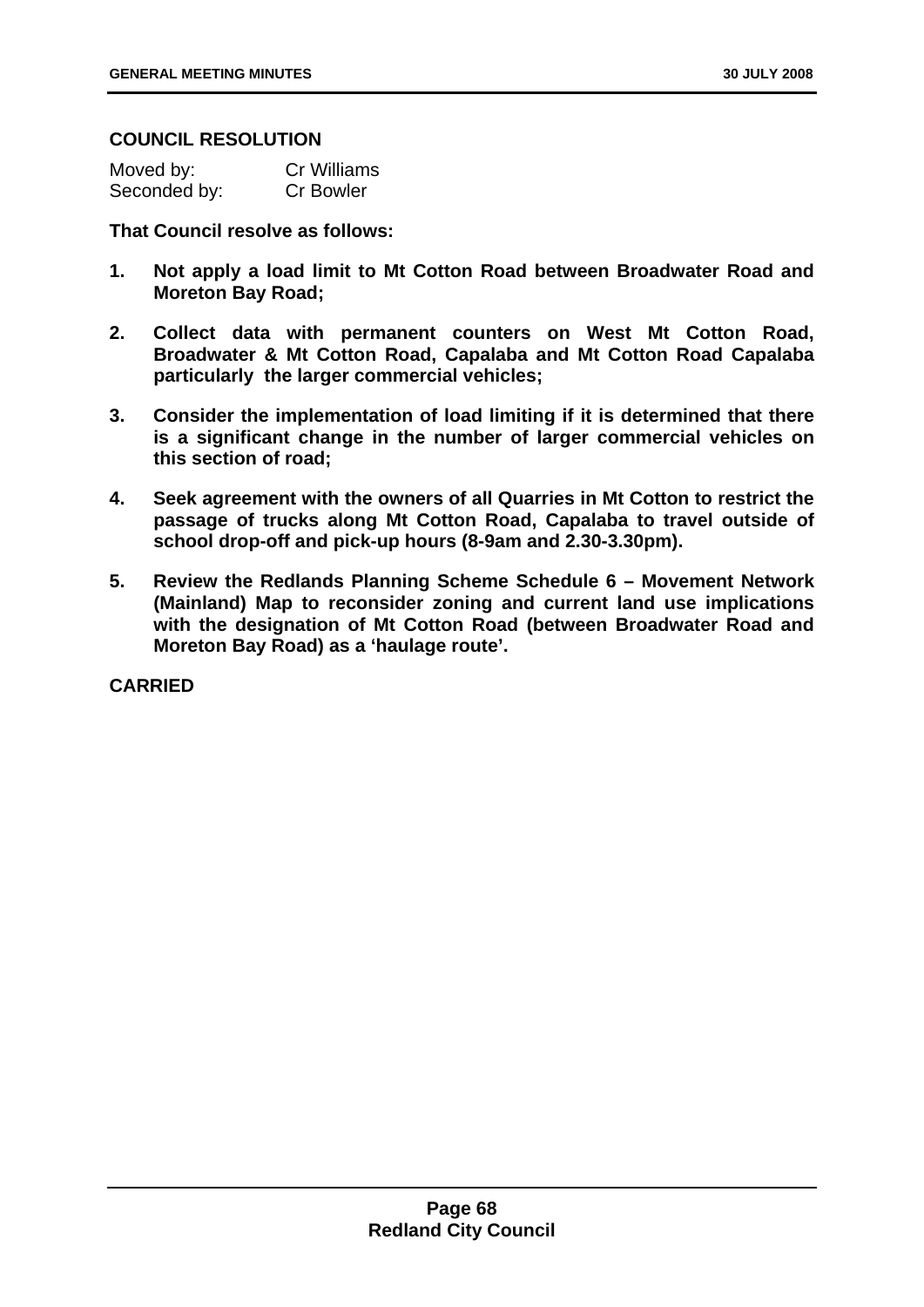# **12.3 GENERAL BUSINESS**

- 1. General Manager Customer Services to provide a briefing note to Councillors on dealing with long standing Development Assessment court appeals.
- 2. General Manager Customer Services to provide a briefing note to Councillors on how Council ABC costed the animal management fees.

# **COMMITTEE RECOMMENDATION/ COUNCIL RESOLUTION**

Moved by: Cr Ogilvie Seconded by: Cr Henry

# **That the General Business items be noted.**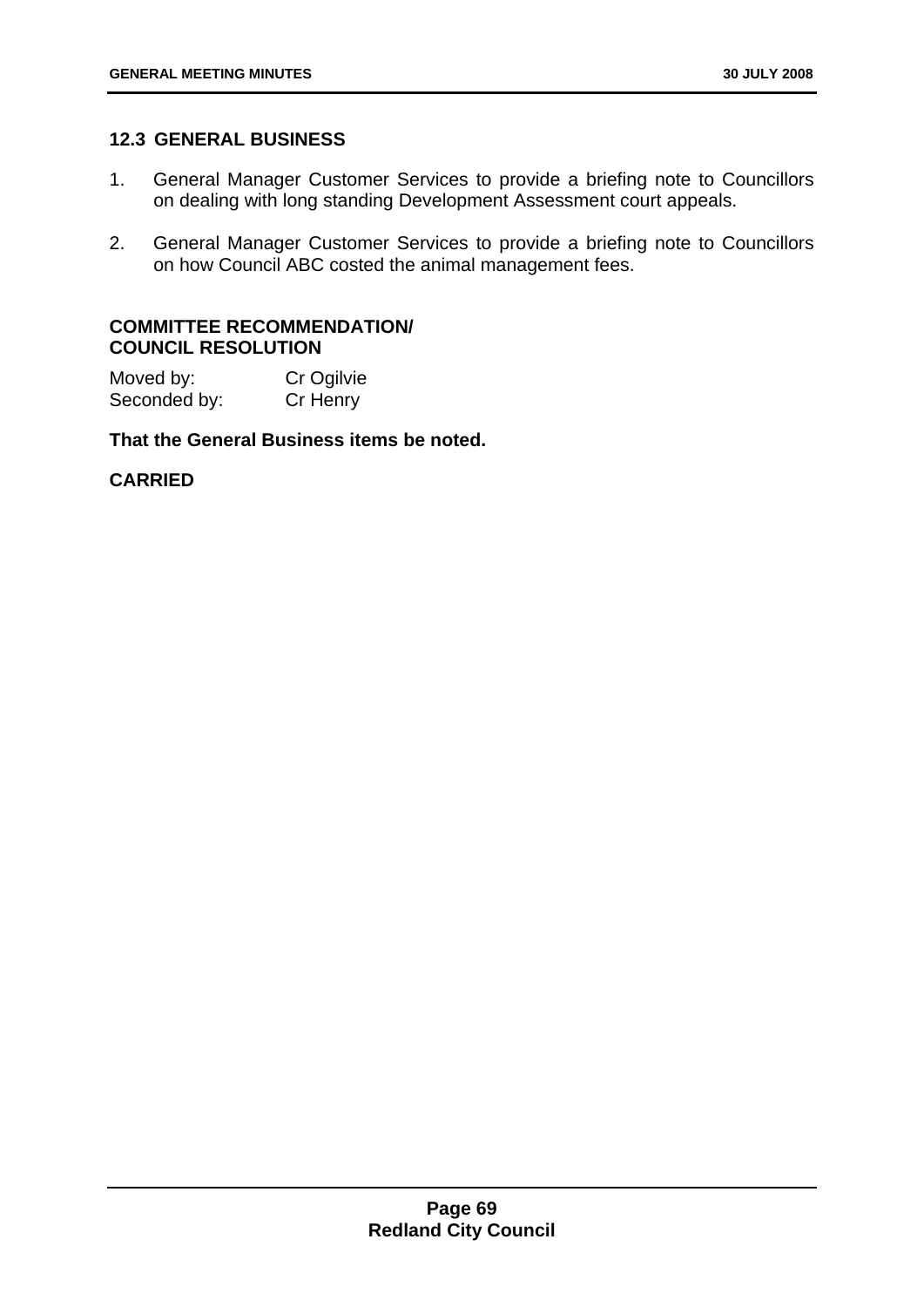# **13 FINANCE AND CORPORATE MANAGEMENT COMMITTEE 23/07/08 - RECEIPT AND ADOPTION OF REPORT**

| Moved by:    | <b>Cr Townsend</b> |
|--------------|--------------------|
| Seconded by: | <b>Cr Reimers</b>  |

That the Finance and Corporate Management Committee Report of 23 July 2008 be received.

CARRIED

#### **DECLARATION OF OPENING**

Cr Townsend declared the meeting open at 2.00pm.

#### **RECORD OF ATTENDANCE AND LEAVE OF ABSENCE**

| <b>Committee Membership:</b>             |                                                             |
|------------------------------------------|-------------------------------------------------------------|
| Cr B Townsend                            | <b>Chair and Councillor Division 5</b>                      |
| Cr M Hobson                              | Mayor                                                       |
| Cr W Boglary                             | <b>Councillor Division 1</b>                                |
| Cr C Ogilvie                             | Councillor Division 2 – entered at 2.10 pm                  |
| Cr D Henry                               | <b>Councillor Division 3</b>                                |
| Cr P Dowling                             | <b>Councillor Division 4</b>                                |
| Cr T Bowler                              | Deputy Mayor and Councillor Division 6 – entered at 2.07 pm |
| <b>Cr M Elliott</b>                      | <b>Councillor Division 7</b>                                |
| Cr K Reimers                             | <b>Councillor Division 8</b>                                |
| Cr K Williams                            | <b>Councillor Division 9</b>                                |
| Cr H Murray                              | <b>Councillor Division 10</b>                               |
| <b>Committee Manager:</b><br>Mr R Turner | <b>General Manager Corporate Services</b>                   |
| <b>Officers</b>                          |                                                             |
| Mr G Underwood                           | <b>Acting Chief Executive Officer</b>                       |
| Mr G Soutar                              | General Manager Redland Water & Waste                       |
| Mr G Photinos                            | Acting General Manager Planning & Policy                    |
| Mr T Donovan                             | <b>Acting General Manager Customer Service</b>              |
| Mrs K Phillips                           | <b>Manager Financial Services</b>                           |
| Mr G Jensen                              | <b>Manager Customer and Community Services</b>              |
| Mr G Bennett                             | Acting Manager, Corporate Planning Performance & Risk       |
| Minutes:                                 |                                                             |
| Ms V Rance                               | Corporate Meetings & Registers Team                         |
|                                          |                                                             |
| <b>DUBLIA DARTIORATION AT MEETING</b>    |                                                             |

#### **PUBLIC PARTICIPATION AT MEETING**

Nil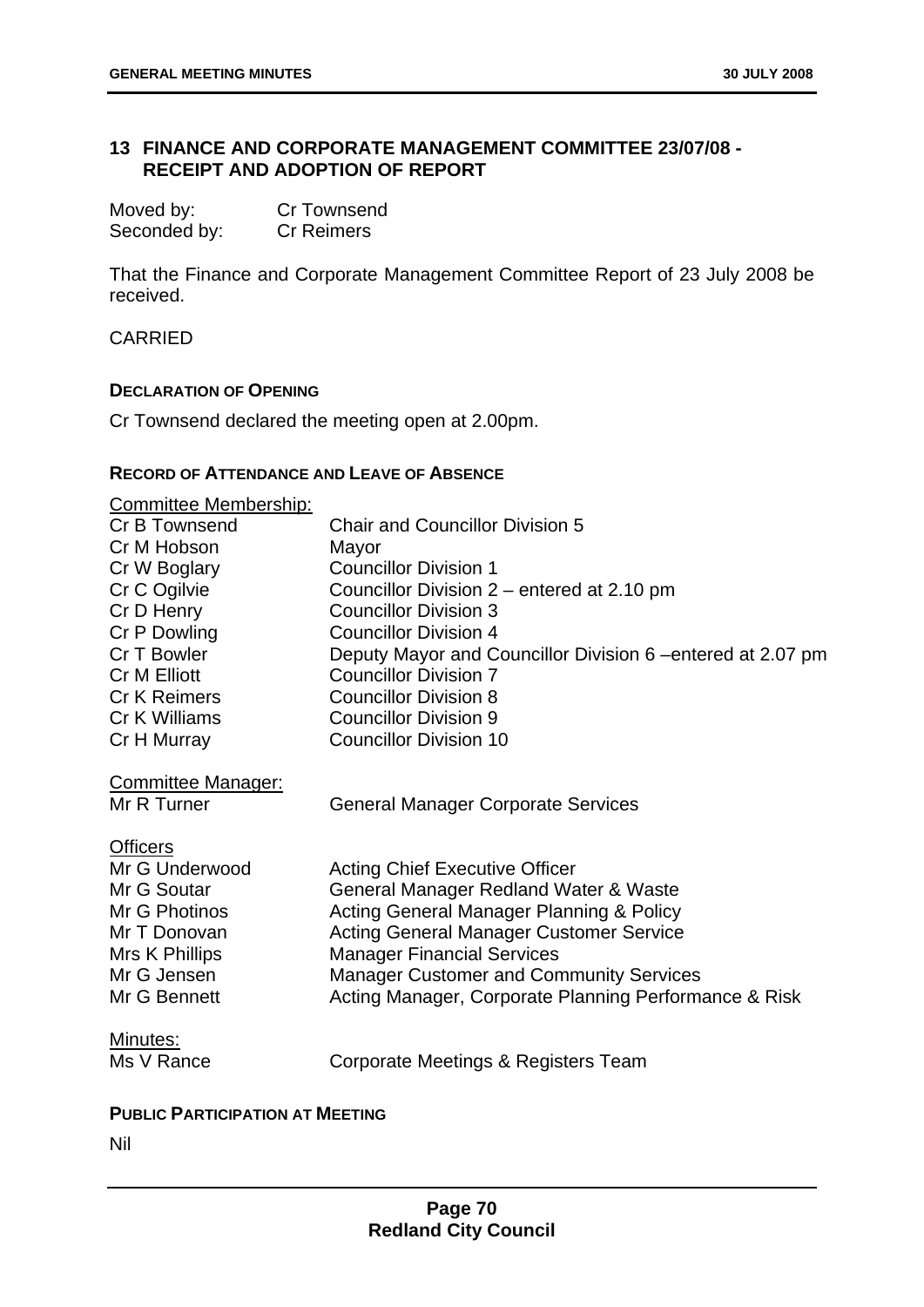#### **DECLARATION OF INTEREST**

Nil

#### **MOTION TO ALTER THE ORDER OF BUSINESS**

Nil

Cr Elliott left the meeting at 2.10pm during discussion on item 2.3.

# **13.1 CORPORATE SERVICES**

# **13.1.1 JUNE 2008 - MONTHLY FINANCIAL REPORTS**

| <b>Dataworks Filename:</b>       | <b>FM Monthly Financial Reports to Committee</b>           |
|----------------------------------|------------------------------------------------------------|
| <b>Attachment:</b>               | <b>EOM Report</b>                                          |
| <b>Responsible Officer Name:</b> | <b>Kerry Phillips</b><br><b>Manager Financial Services</b> |
| <b>Author Name:</b>              | <b>Deborah Hall</b><br><b>Finance Officer</b>              |

## **EXECUTIVE SUMMARY**

Section 528(1) of the *Local Government Act 1993* requires that Council's statement of accounts be presented at an ordinary monthly meeting.

The attachments to this report present the June 2008 financial statement of accounts to Council and provide detailed analytical commentary. The figures contained in the reports are reflective of Council's performance and position as at close of business on 25 June 2008 and therefore some movement is expected in the results between 26 and 30 June 2008. Accruals and deferrals for the year-end are not reflected in the figures below although will be recognised and disclosed where appropriate in the financial statements to 30 June 2008 contained in the Annual Report for 2007-2008.

All of the seven Key Financial Performance Indicators exceeded targets set at the beginning of the financial year. These are:

- level of dependence on general rate revenue;
- ability to pay our bills current ratio;
- ability to repay our debt debt servicing ratio;
- cash balance;
- cash balances cash capacity in months;
- longer term financial stability debt to assets ratio; and
- operating performance.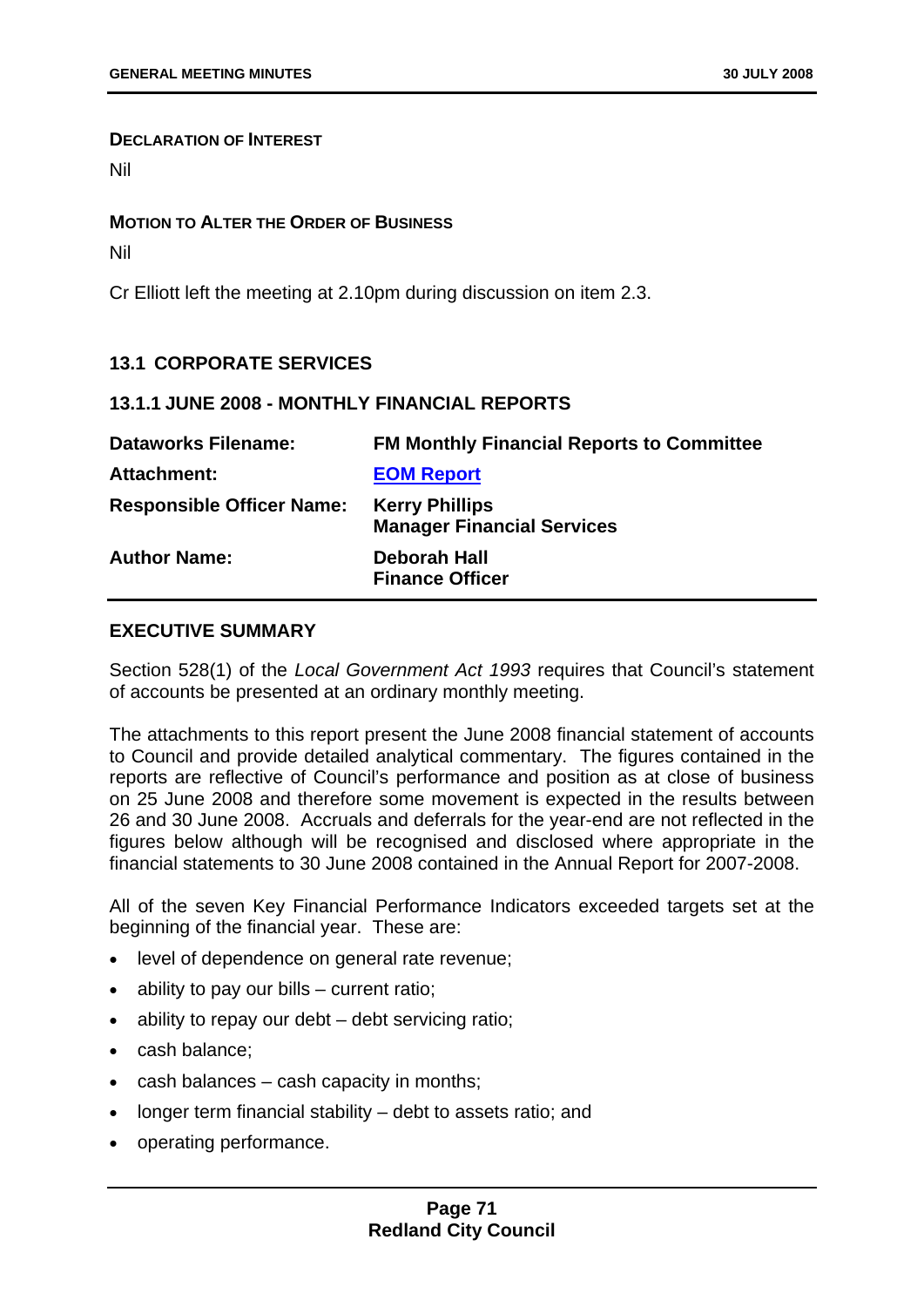As with this report, all seven of the financial stability ratios are expected to be achieved for the year ended 30 June 2008, following movements in the accounts due to the last few days in the financial year, in addition to accruals and deferrals in the year-end accounting process.

Council's end of month operating financial result (Earnings Before Interest, Tax and Depreciation – EBITD) is ahead of budget by \$9.2 million, with operating expenditure favourable by \$8.9 million and operating revenue favourable by \$0.4 million. Operating expenditure is expected to increase by year-end with accruals taken into the final 2007-2008 accounts.

The cash flow position for the year is behind forecast levels by \$4.7 million by 25 June 2008, although \$14.0 million 'proceeds of borrowings' was received the day following the end of the reporting period. The cash balance is ahead of the target range at \$57.3 million although cash holdings are over \$71 million as at 30 June 2008 primarily due to the receipt of loan borrowings.

### **PURPOSE**

The purpose is to present the June 2008 report to Council and explain the content and analysis of the report. Section 528 of the *Local Government Act 1993* requires the Chief Executive Officer of a local government to present statements of its accounts to the local government.

### **BACKGROUND**

The Corporate Plan contains a strategic priority to ensure the long term financial viability of Redland City and provide public accountability in financial management. For organisational effectiveness, it is important that Council receive and understand the monthly financial statements.

### **ISSUES**

The following elements, shown in the attachments, comprise the End of Month Financial Reports for June 2008:

# **Corporate Financial Report Card (A)**

- Operating Revenue compared with Budget;
- General Operating Costs compared with Budget;
- Capital Expenditure compared with Budget;
- Cash Position; and
- Employee Costs compared with Budget.

### **Report Card Analysis (B)**

Classifies variances between revised budget and actual results as being either timing or permanent variances as well as favourable or unfavourable. Timing variances are anticipated to evaporate once 30 June 2008 figures are produced. As June end of month covers the period ended 25 June 2008, timing differences are explained as those that will evaporate before the end of the financial year on 30 June 2008. The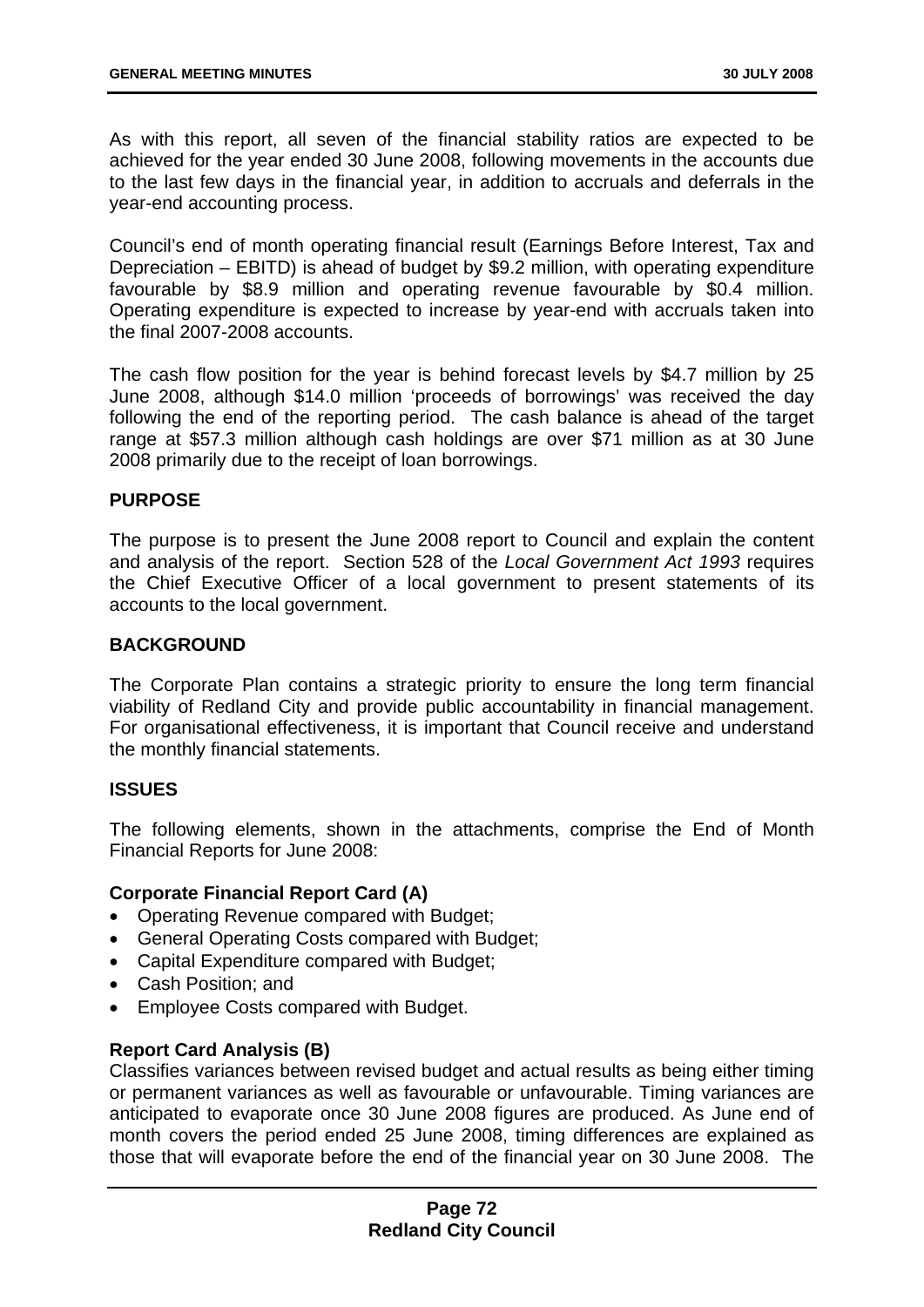majority of the timing differences will be accruals. Permanent variances imply the variance will remain into the next financial year.

### **Council Financial Report 1 (C)**

Shows the percentage variance of year to date actual results compared with year to date budget by colour indicators.

### **Council Financial Report 2 (D)**

Shows year to date actual results compared with annual and year to date budgets. This report has a brief commentary on all year to date variances greater than \$20,000.

An **Operational Statement by Strategic Priority (E)**; a **Balance Sheet (F)**, an **Investment Summary (G)**, a **Statement of Cash Flows (H)**, **Financial Stability Ratios Report (I)**, **Community Benefit Fund Report (J) ), Type III Business Activities Report (K)** and a **Quarterly Operational and Capital Projects Report (L)** have been included to provide the complete picture of Council's finances.

### **RELATIONSHIP TO CORPORATE PLAN**

The recommendation in this report primarily supports Council's strategic priority to support the organisation's capacity to deliver services to the community by building a skilled, motivated and continually learning workforce, ensuring assets and finances are well managed, corporate knowledge is captured and used to best advantage, and that services are marketed and communicated effectively.

### **FINANCIAL IMPLICATIONS**

The information below is to reflect Council's end of month position for the period ended 25 June 2008. All known transactions were taken into account as at 25 June 2008 for end of month purposes. Final year-end results will include accruals and account movements between 26 and 30 June 2008, increasing the expenditure on the capital program as well as total operating costs.

The overall financial position as at 25 June 2008 remains strong with EBITD of \$40.9 million (\$9.2 million ahead of budget). This result is due to total operating revenue of \$161.1 million (\$0.4 million ahead of budget) and total operating costs of \$120.2 million (favourable variance of \$8.9 million).

### **Operating Revenue**

Operating contributions and donations at 25 June 2008 are illustrating an unfavourable variance of \$0.3 million although this is primarily due to the timing of the period close against the year-end close. Contributions were received after the early close of this period and prior to the end of the financial year.

### **Operating Expenditure**

Due to the June period closing early on 25 June 2008, operating expenditure illustrates a favourable variance of \$8.9 million. This variance includes all transactions across Council up to and including 25 June 2008. Orders and

## **Page 73 Redland City Council**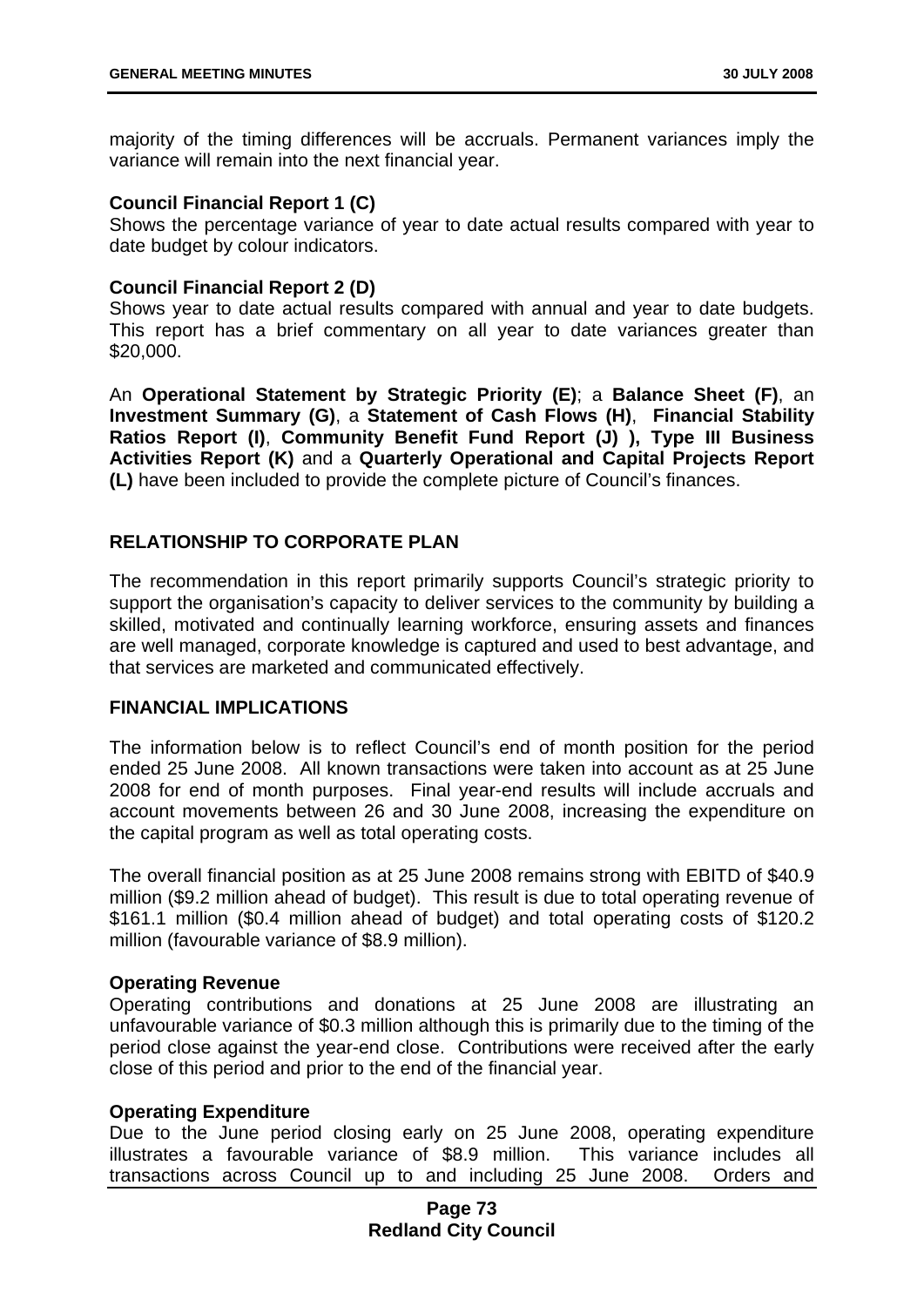commitments have been processed between 26 and 30 June 2008, and these in addition to the year-end accruals will reduce the above favourable balance.

### **Capital Revenue**

Capital revenue is illustrated in the 'Report Card Analysis' at 25 June 2008 as being under budget by \$11.4 million, primarily due to lower than expected amounts in capital grants and subsidies and non-cash contributions. This unfavourable variance will be significantly reduced for the final 2007-2008 account balances due to monies received and accruals made as a result of the early close of this period. Capital contributions and donations in the order of \$0.9 million were received after the period end and \$2.3 million was donated to the business unit Redland Water and Waste. Accruals after the close of the period will account for the majority of the unfavourable variance with respect to capital grants and subsidies, with the majority of the accrual amount for the Redland Performing Arts Centre in the order of \$1.8 million.

New Loans' unfavourable variance of \$14.0 million in the end of month report will evaporate by 30 June 2008 as the receipt of loan borrowings occurred on 26 June 2008. Proceeds on disposal of non-current assets are returning an unfavourable variance at 25 June 2008 of \$0.7 million although by year-end this variance will be reduced due to accruals. Of particular note, \$0.4 million for vehicles recently sold at auction and proceeds not yet processed.

# **Capital Expenditure**

Capital expenditure is \$9.8 million behind budget expenditure levels at 25 June 2008. However this reported underspend in the financials will not be permanent due to the early close in the period and the year-end accruals to follow, to finalise the year-end accounts.

The investment of surplus funds for the month returned a weighted average rate of return of 7.38% that compares favourably to the benchmark UBS Australia Bank Bill Index of 7.32%. These returns are reported on a monthly weighted average return. In turn Council benchmarks the funds against the UBS Australia Bank Bill Index. Interest return is reported on both an annual effective and nominal rate of return.

The cash balance exceeds the target range of \$32 million to \$42 million on 25 June 2008, at \$57.3 million which is equivalent to 5.7 months cash capacity. As explained above, the year-end cash balance for council will be over \$71 million due to the \$14.0 million received on 26 June 2008.

# **PLANNING SCHEME IMPLICATIONS**

It is considered that the outcome of recommendations in this report will not require any amendments to the Redlands Planning Scheme.

# **CONSULTATION**

Consultation has taken place amongst the Executive Leadership Group.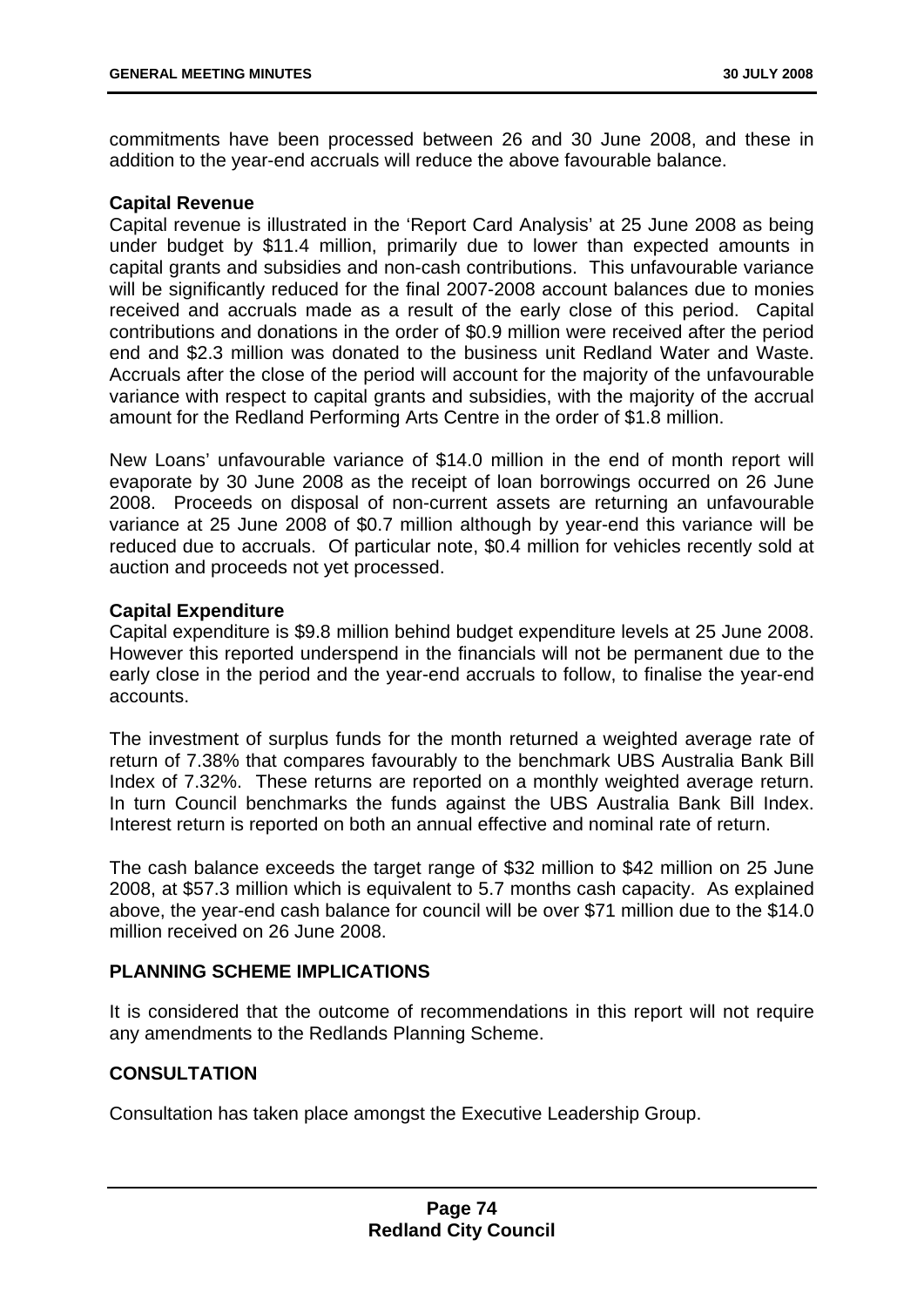# **OPTIONS**

## **PREFERRED**

That Council resolve to note the End of Month Financial Reports for June 2008 and explanations as presented in the attachments.

# **ALTERNATIVE**

That Council requests additional information.

# **OFFICER'S/COMMITTEE RECOMMENDATION/ COUNCIL RESOLUTION**

| Moved by:    | Cr Townsend       |
|--------------|-------------------|
| Seconded by: | <b>Cr Reimers</b> |

**That Council resolve to note the End of Month Financial Reports for June 2008 and explanations as presented in the following attachments:** 

- **1. Corporate Financial Report Card;**
- **2. Report Card Analysis;**
- **3. First Council Financial Report;**
- **4. Second Council Financial Report;**
- **5. Operational Statement by Strategic Priority;**
- **6. Balance Sheet;**
- **7. Investment Summary;**
- **8. Statement of Cash Flows;**
- **9. Financial Stability Ratios Report;**
- **10. Community Benefit Fund Report;**
- **11. Type III Business Activities Report and a**
- **12. Quarterly Operational and Capital Projects report.**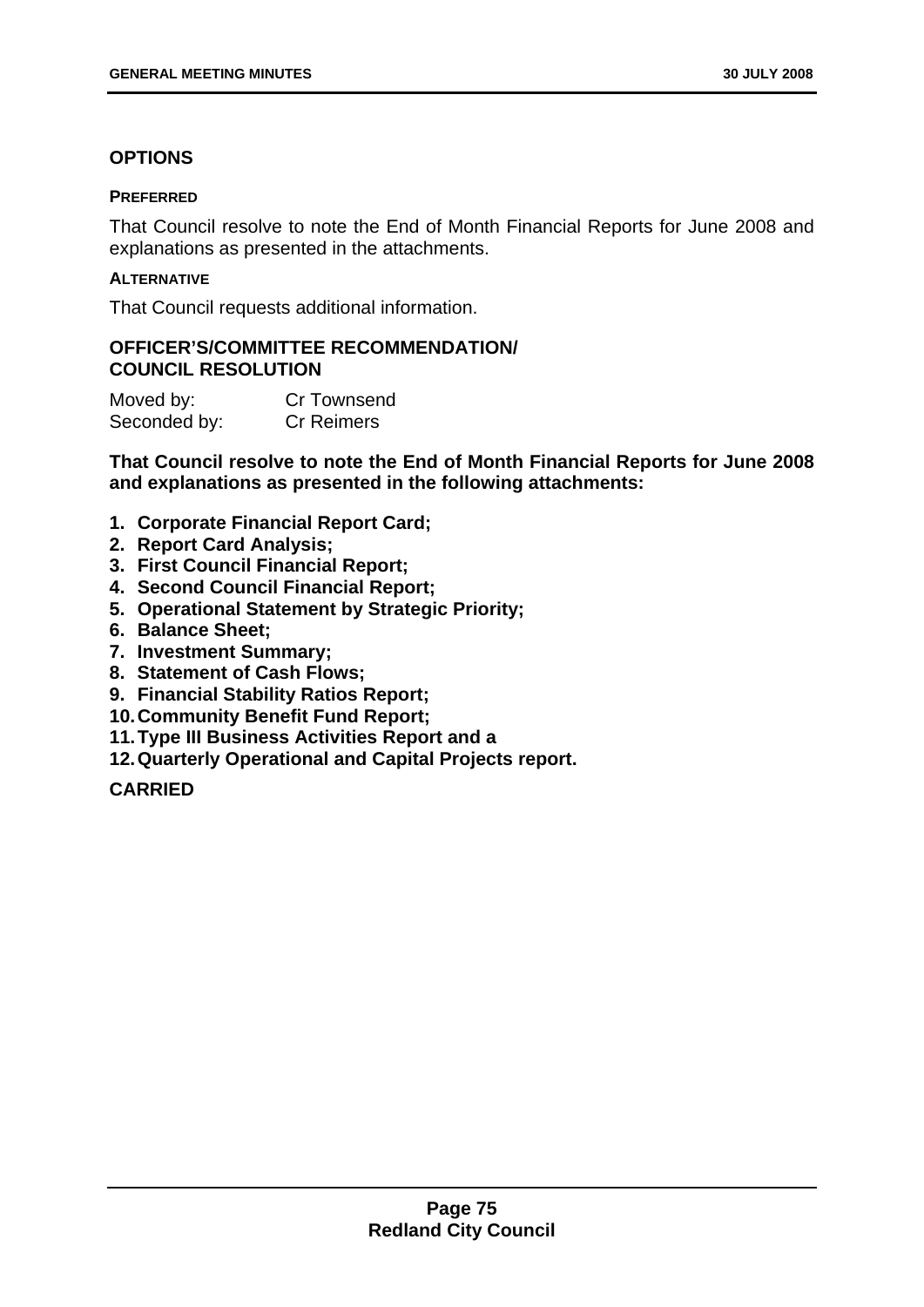# **13.1.2 AIR-CONDITIONING CLEVELAND LIBRARY BUILDING**

| <b>Dataworks Filename:</b>       | <b>FM Tenders Supply Services</b>                                                          |
|----------------------------------|--------------------------------------------------------------------------------------------|
| <b>Responsible Officer Name:</b> | <b>Brian Lewis</b><br><b>Manager Corporate Acquisitions Fleet and</b><br><b>Facilities</b> |
| <b>Author Name:</b>              | Jillian Jones<br><b>Facilities Services Manager</b>                                        |

### **EXECUTIVE SUMMARY**

The air-conditioning chiller plant at the Cleveland Library Building has been budgeted for replacement in the 2008/09 capital plan, with the intention of replacement in autumn 2009.

However, during June the plant suffered significant failures that have required that units within the plant be removed from operation.

This has necessitated that the replacement be completed prior to summer 2008.

# **PURPOSE**

To obtain Council resolution to award a contract through the quotation process rather than completing an open tender for the replacement chiller plant at the Cleveland Library Building.

### **BACKGROUND**

The air-conditioning chiller plant at the Cleveland Library Building has been budgeted for replacement in the 2008/09 capital plan, and a specification was developed by Council's mechanical and engineering consultants (NDY) in June for market release as a tender in August.

However, during June the plant suffered significant failures that have required that units within the plant be removed from operation, with the remaining plant running at its maximum capacity.

### **ISSUES**

The removal from operation of the defective plant has reduced the cooling capacity of the plant by 33%, which through the winter and early spring months should not cause significant impact. However as soon as the temperatures get towards 30 degrees the plant will be unable to supply air at a suitable temperature to provide workable conditions for staff to the building, and also as the plant attempts to meet the temperature requirements, further failures to the remaining plant are likely to occur due to its incapacity to achieve the required air temperatures.

The plant requires replacement prior to summer or the office will be at temperatures that will have the potential to cause heat distress to the staff resulting in Workplace

# **Page 76 Redland City Council**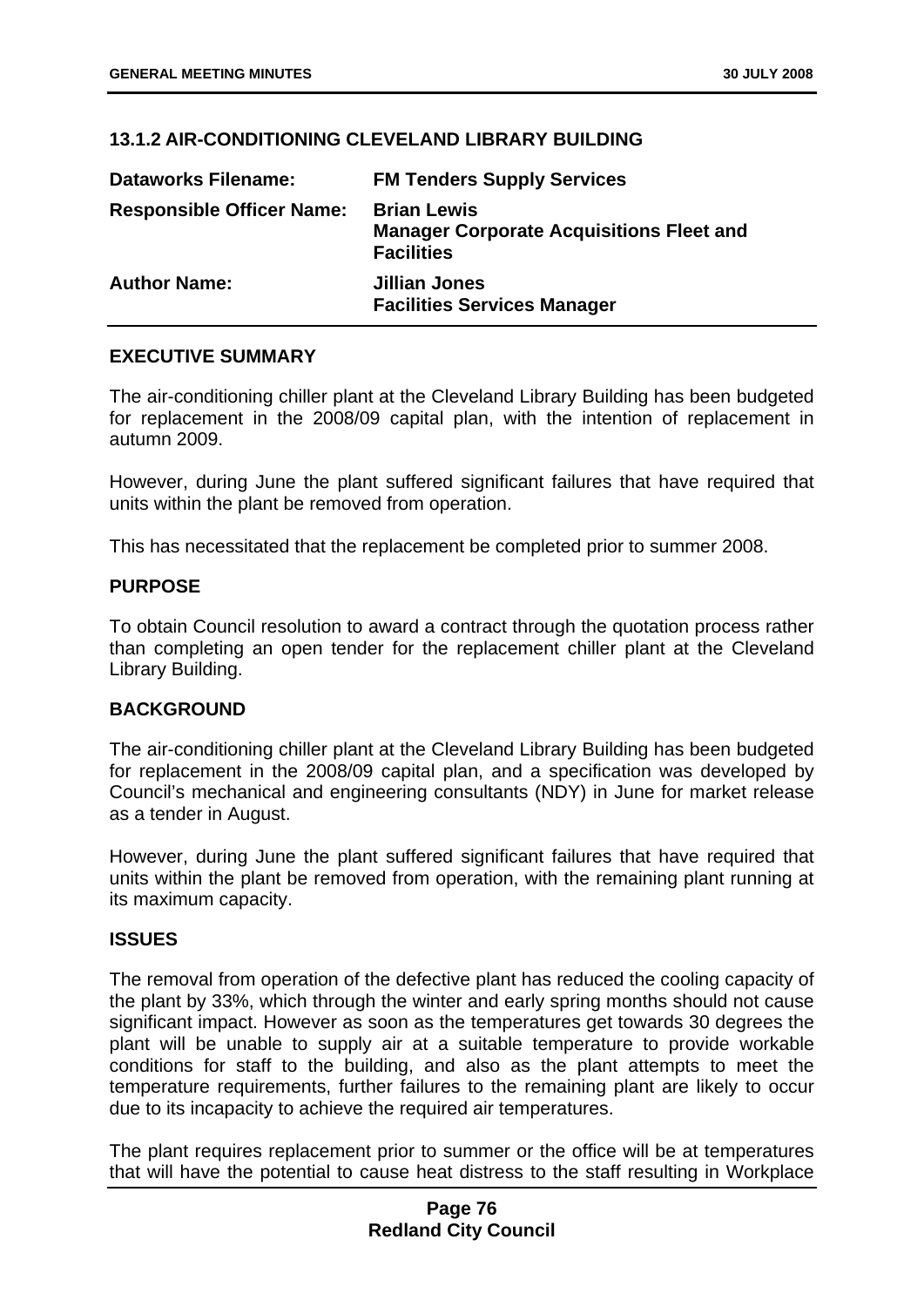Health and Safety issues and also possible complete failure of the remaining plant. A tender process takes a minimum of 6 weeks, and there is a lead time on all chillers of a minimum of 8 weeks (up to 24 weeks).

By awarding this contract through the quotation process, Council will save 3 weeks by not having to wait for advertising deadlines and having the tender open for 3 weeks (suppliers have been allowed 2 weeks to submit an offer). These 3 weeks saved should allow the works to be completed by suppliers offering a lead time of 8 to 11 weeks delivery, which may increase the number of potential respondents to the quote.

Facilities Services have requested quotations based on the specification developed by NDY of seventeen suppliers of air-conditioning plant. These seventeen were selected as they requested the tender documents for the replacement chiller plant at the Administration Building advertised in December 2007.

By issuing the document to these suppliers Facilities Services believes that it has included all the major and minor suppliers of equipment of this nature, and NDY have confirmed that the market has been covered in their opinion. The quotation closes on 31 July 2008, and Council can decide not to enter into a contract following the quotation process, and there is no requirement to proceed further if this resolution is not passed.

Alternatives considered were to hire temporary chiller plant and site this in the car park, however as the cost of this was \$26,000 a month; this was not considered value for money to Council.

Another alternative considered was to replace the defective plant, however, again this is not considered value for money to Council, as the equipment would be unlikely to be compatible with the plant offered as a permanent replacement through the tender process. As a result in excess of \$30,000 would be expended for a short term solution, with no guarantee that the remaining plant would not fail over summer due to its age and condition.

Ability to supply and install the plant by late mid October 2008 will be a major consideration in the awarding of this contract.

# **RELATIONSHIP TO CORPORATE PLAN**

The recommendation primarily supports Council's strategic priority to ensure the long term financial viability of the Shire and provide public accountability in financial management.

# **FINANCIAL IMPLICATIONS**

An amount of \$275,000.00 has been allowed in the 2008/09 budget for this work.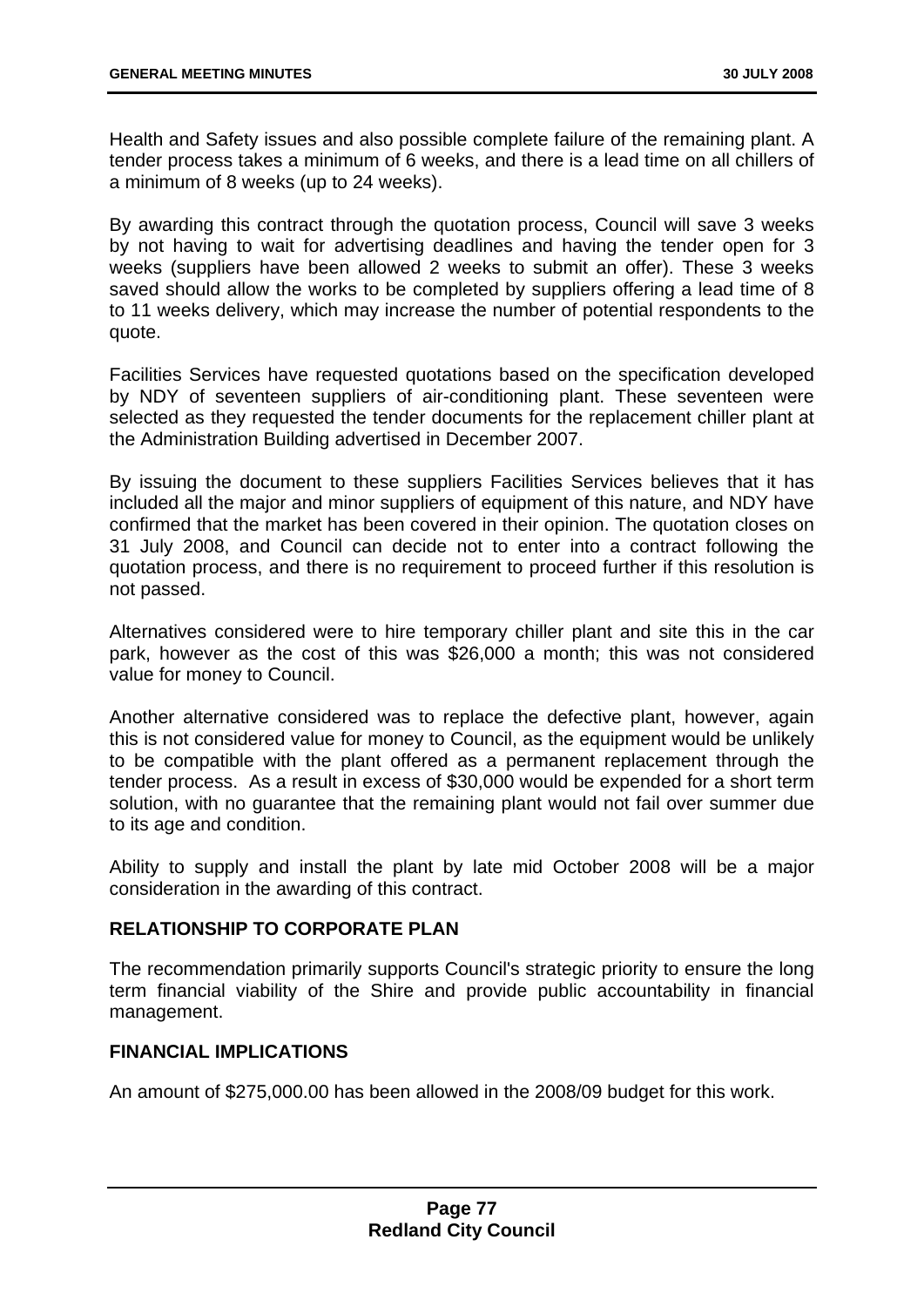# **CONSULTATION**

Consultation has occurred with Council's Supply Services Manager and Manager Legal Services in relation to the most suitable approach to undertake this purchase given the timeframes.

# **OPTIONS**

#### **PREFERRED**

That Council resolve as follows:

- 1. To award a contract through the quotation process rather than completing an open tender for the replacement chiller plant at the Cleveland Library Building; and
- 2. That the Chief Executive Officer be delegated authority to:
	- (a) accept the quotation from the successful supplier; and
	- (b) make, vary and discharge the contract.

## **OFFICER'S/COMMITTEE RECOMMENDATION/ COUNCIL RESOLUTION**

Moved by: Cr Townsend Seconded by: Cr Reimers

**That Council resolve as follows:** 

- **1. To award a contract through the quotation process rather than completing an open tender for the replacement chiller plant at the Cleveland Library Building; and**
- **2. That the Chief Executive Officer be delegated authority to:** 
	- **(a) accept a quotation from the successful supplier; and**
	- **(b) make, vary and discharge the contract.**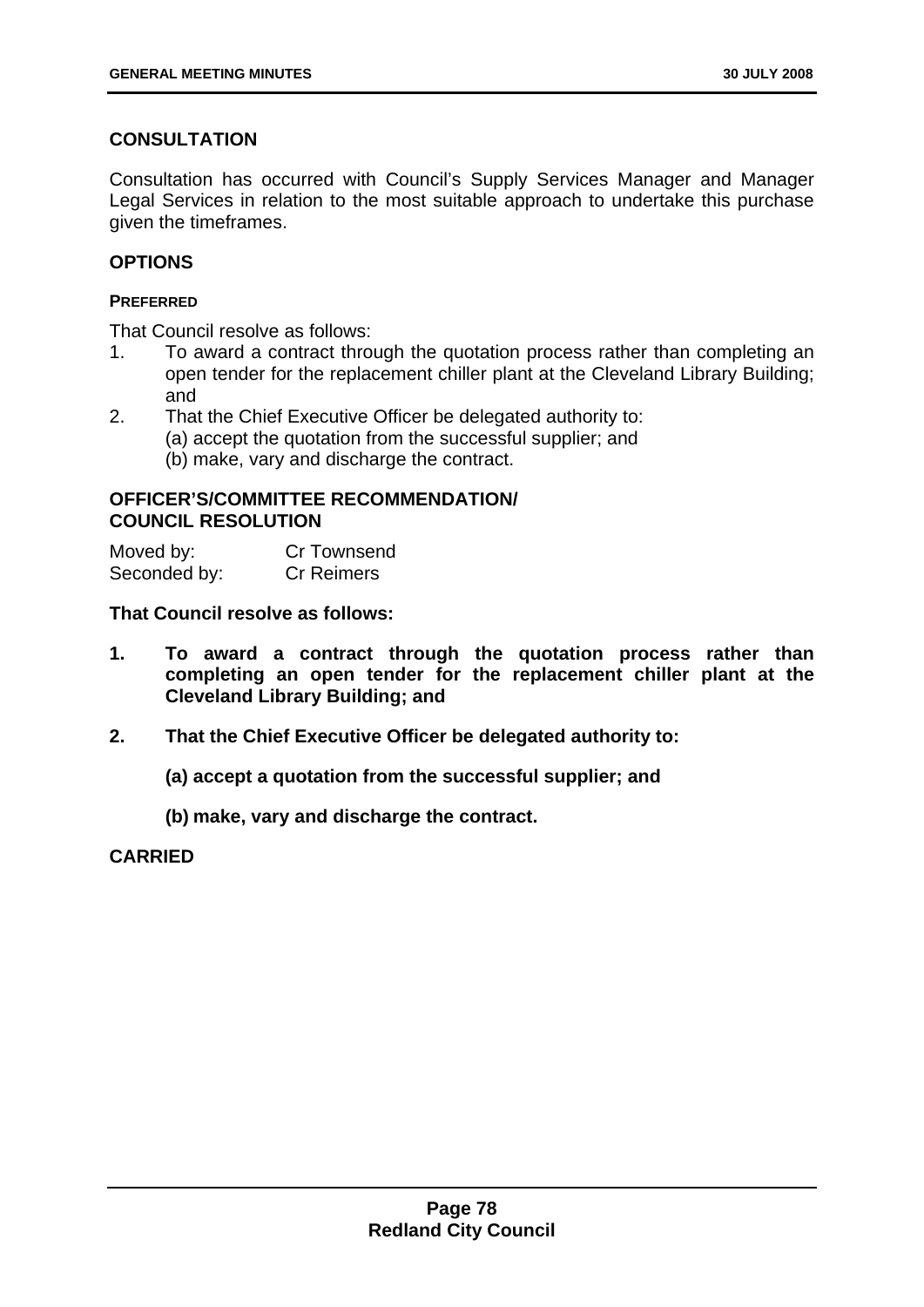# **13.1.3 SEQ WATER GRID CONTRACTUAL PAYMENTS – CEO DELEGATION**

| <b>Dataworks Filename:</b>       | <b>GOV delegations - Council Officers</b>                      |
|----------------------------------|----------------------------------------------------------------|
| <b>Responsible Officer Name:</b> | <b>Ray Turner</b><br><b>General Manager Corporate Services</b> |
| <b>Author Name:</b>              | <b>Kerry Phillips</b><br><b>Manager, Financial Services</b>    |

## **EXECUTIVE SUMMARY**

Under S360ZDD of the *Water Act 2000* a *Grid Contract* between Redland City Council (Council) and South East Queensland Water Grid Manager (Water Grid Manager) has been established and signed by Deputy Premier and Minister for Infrastructure Planning, The Honourable Paul Lucas MP on 26 June 2008.

Clause 16.1 of the *Grid Contract* determines that the Grid Customer (Council) must pay charges to the Water Grid Manager on a monthly basis. The basis for charging is provided in Schedule 4 of the contract which outlines rates to be applied for the 08-09 and 09-10 financial years.

Advice from the General Manager Redland Water and Waste is that the expected monthly charge will be in the order of \$800,000. This exceeds his delegation of \$250,000 and the Chief Executive Officer delegation of \$500,000.

This report recommends that under S472 of the *Local Government Act 1993*, Council delegate the authority to approve recurrent monthly payments as determined under the *Grid Contract* Clause 16 to the Chief Executive Officer.

## **PURPOSE**

To recommend that Council resolve to delegate the authority to approve recurrent monthly payments under the *Grid Contract* Clause 16 to the Chief Executive Officer.

### **BACKGROUND**

Under S360ZDD of the *Water Act 2000* a *Grid Contract* between Redland City Council (Council) and South East Queensland Water Grid Manager (Water Grid Manager) has been established and signed by Deputy Premier and Minister for Infrastructure Planning, the Honourable Paul Lucas MP on 26 June 2008.

Clause 16.1 of the Grid Contract determines that the Grid Customer (Council) must pay charges to the Water Grid Manager on a monthly basis. The basis for charging is provided in Schedule 4 of the contract which outlines rates to be applied for the 08-09 and 09-10 financial years.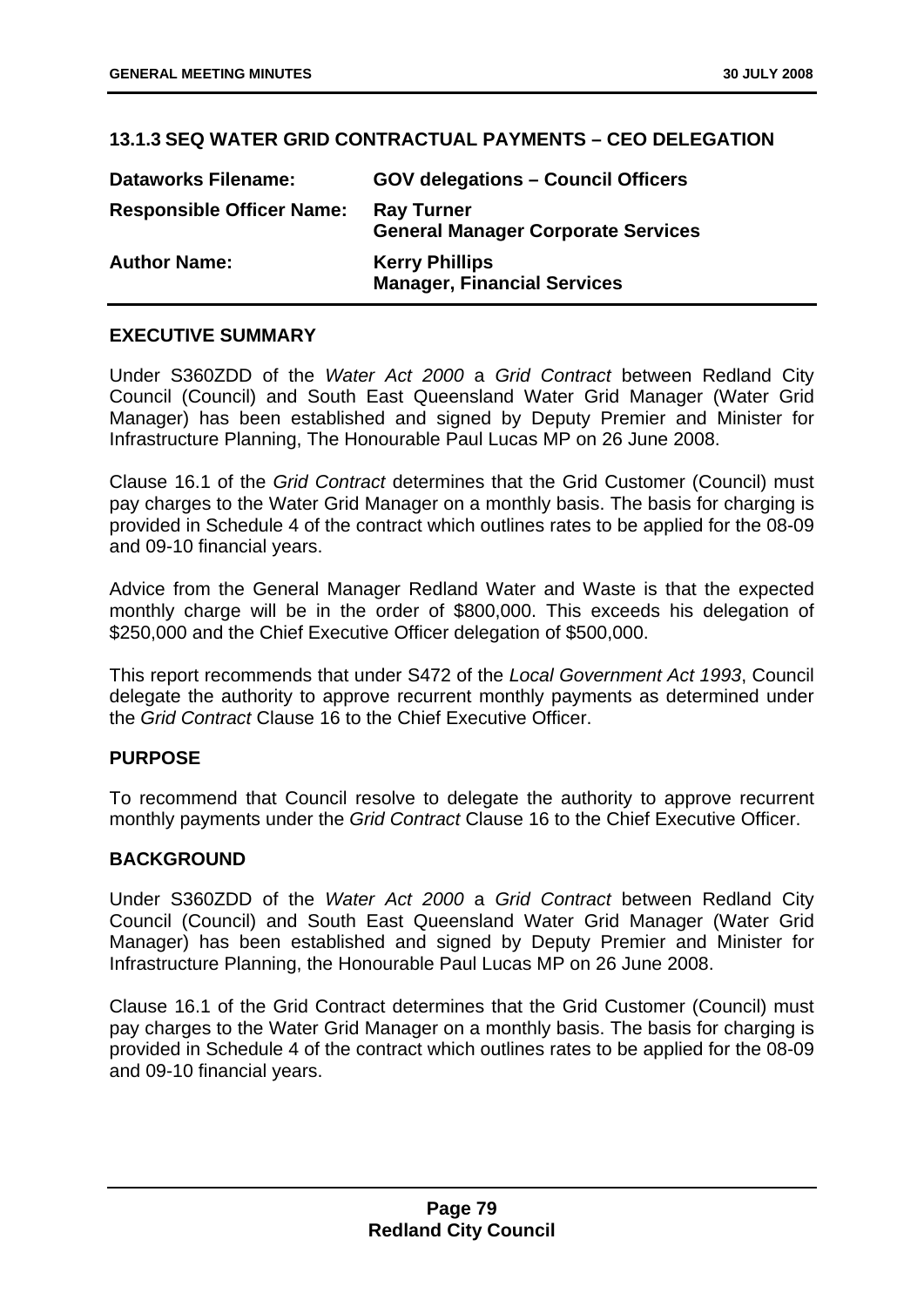# **ISSUES**

Advice from the General Manager Redland Water and Waste is that the expected monthly charge will be in the order of \$800,000. This exceeds his delegation of \$250,000 and the Chief Executive Officer delegation of \$500,000.

# **RELATIONSHIP TO CORPORATE PLAN**

The recommendation primarily supports Council's strategic priority to ensure the long term financial viability of the City and provide public accountability in financial management.

### **FINANCIAL IMPLICATIONS**

This is a request to operationally support the expedient processing of the accounts on behalf of Council. It is not expected to impact financially.

# **CONSULTATION**

This report has been prepared in consultation with the Acting Chief Executive Officer, General Manager Redland Water and Waste and the Team Leader Corporate meetings and registers.

# **OPTIONS**

That Council resolve to delegate the authority to approve recurrent monthly payments as determined under the *Grid Contract* Clause 16 to the Chief Executive Officer.

### **OFFICER'S/COMMITTEE RECOMMENDATION/ COUNCIL RESOLUTION**

| Moved by:    | Cr Townsend       |
|--------------|-------------------|
| Seconded by: | <b>Cr Reimers</b> |

**That Council resolve under section 472 of the** *Local Government Act 1993* **to delegate the authority to approve recurrent monthly payments as determined under Clause 16 of the** *Grid Contract* **between Redland City Council and the South East Queensland Water Grid Manager to the Chief Executive Office.**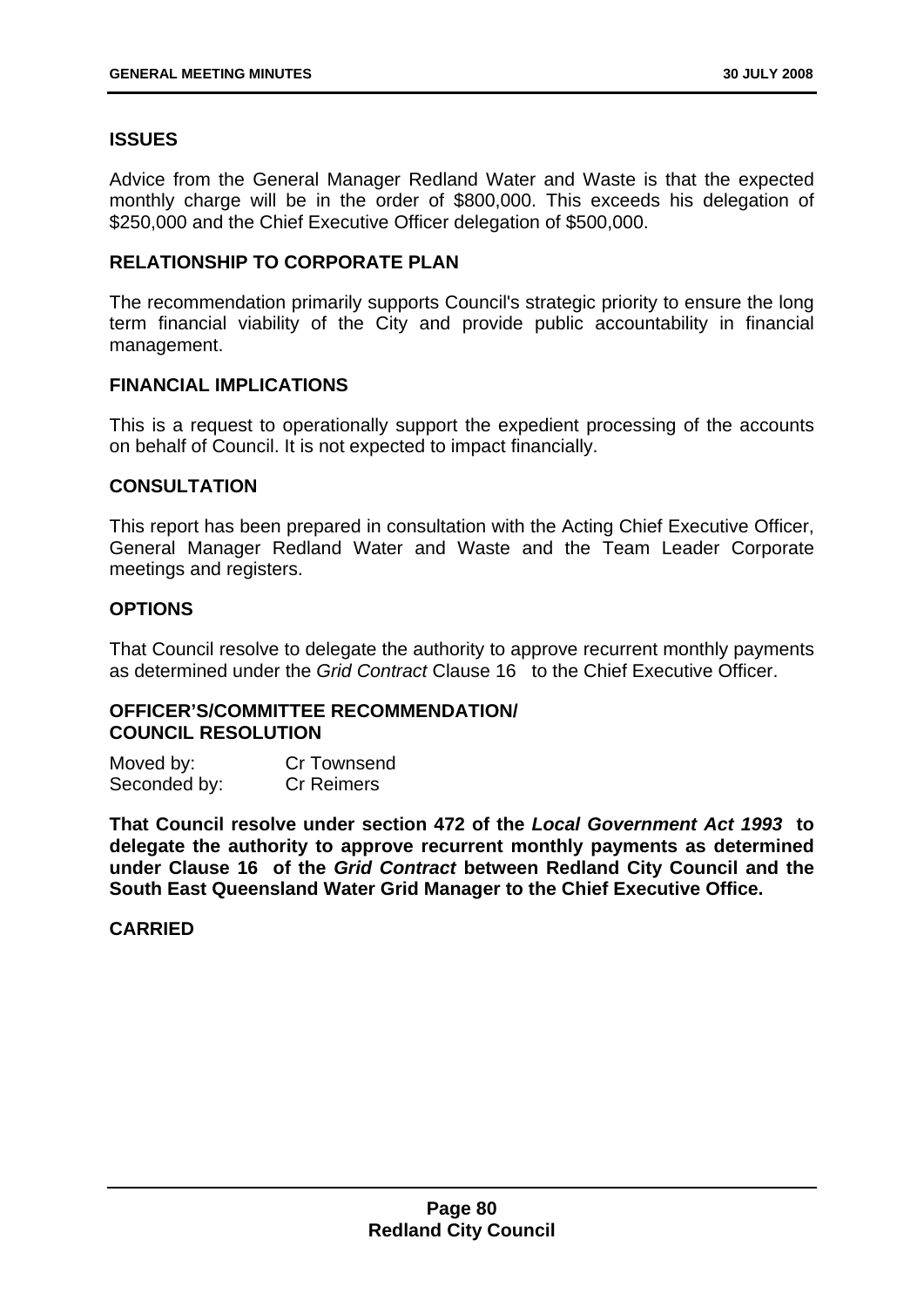# **13.2 CUSTOMER SERVICES**

### **13.2.1 DALPURA STREET BOAT RAMP AND CARPARK PROJECT - DELEGATED AUTHORITY REPORT**

| <b>Dataworks Filename:</b>       | Project Index 41956                                                                               |
|----------------------------------|---------------------------------------------------------------------------------------------------|
| <b>Responsible Officer Name:</b> | <b>Michelle Pipia</b><br><b>Acting Group Manager, Project Delivery Group</b>                      |
| <b>Author Name:</b>              | <b>Nigel Carroll</b><br><b>Acting Service Manager, Project Management</b><br><b>Services Unit</b> |

#### **EXECUTIVE SUMMARY**

The Dalpura St Macleay Island Boat Ramp and Carpark project involves the construction of a 40m boat ramp and the installation of kerb and channel and asphalt sealing of the existing carpark area. The boat ramp will be a part tide ramp and will be accessed through the new carpark. The new carpark will have facility for 13 carparking bays and 9 trailer parking bays as well as a lighting upgrade.

The project has been fully designed, all permits obtained and was approved for construction as part of the 2008/09 Budget with a budget amount of \$951,306.00.

To expedite the tender award process, delegated authority is being sought for the Chief Executive Officer to accept the tender most advantageous to Council and to make, vary and discharge a contract with the successful tenderer for the Dalpura Street Boat Ramp and Carpark project and sign all relevant documentation in accordance with *the Local Government Act 1993*.

### **PURPOSE**

The purpose of this report is to seek resolution from Council to:

- 1. Delegate authority to the Chief Executive Officer to accept the tender from and make, vary and discharge a contract with the successful tenderer for Tender PDG-41956-2 for the Dalpura Street Boat Ramp and Carpark project;
- 2. Delegate authority to the Chief Executive Officer to sign and amend all relevant documentation;
- 3. Appoint the Chief Executive Officer as Principal's Representative for this contract; and
- 4. Authorise the Chief Executive Officer to delegate further the Principal's Representative role to an appropriate senior officer within Council.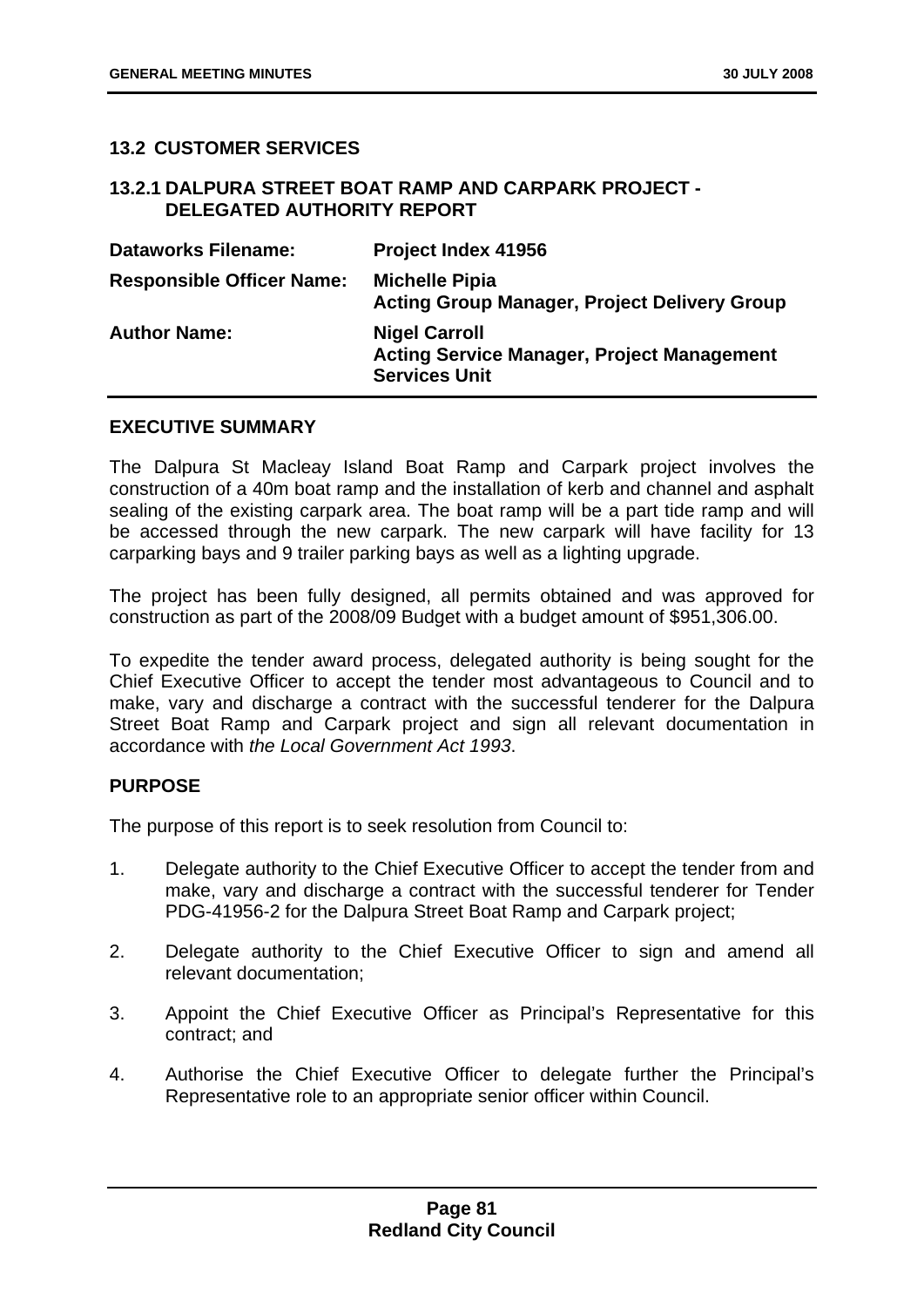# **BACKGROUND**

The construction of the Dalpura St Macleay Island Boat Ramp and Carpark project has been in the planning and design stage for a number of years. The detailed design for the project is completed and all permits have been obtained.

## **ISSUES**

This project is currently in procurement phase with the tender in the market place and scheduled for closure on 12<sup>th</sup> August 2008. A tender evaluation will then be conducted to identify the most advantageous tender bid to Council with the intention of awarding a contract to the successful tenderer. In an effort to expedite the tender award process, delegated authority is being sought for the Chief Executive Officer to accept the tender most advantageous to Council and to make, vary and discharge a contract with the successful tenderer for the Dalpura Street Boat Ramp and Carpark project and sign all relevant documentation in accordance with the *Local Government Act 1993*.

# **RELATIONSHIP TO CORPORATE PLAN**

The recommendation primarily supports Council's strategic priority to Provide and maintain water, waste services, roads, drainage and support the provision of transport and waterways infrastructure.

## **FINANCIAL IMPLICATIONS**

A budget of \$951,306.00 has been allocated to the project from the 2008/09 Capital Works Program with the design estimate indicating that the project would be fully funded.

### **PLANNING SCHEME IMPLICATIONS**

It is considered that the outcome of recommendations in this report will not require any amendments to the Redlands Planning Scheme.

### **CONSULTATION**

The Tenders and Contracts Officer, Technical Officer – Civil, Services Manager Project Management Services Unit and the Group Manager Project Delivery Group have been consulted in the preparation of this report.

### **OPTIONS**

### **PREFERRED**

That Council resolve to:

1. Delegate authority to the Chief Executive Officer to accept the tender and make, vary and discharge a contract with the successful tenderer for Tender PDG-41956-2 for the Dalpura Street Boat Ramp and Carpark project;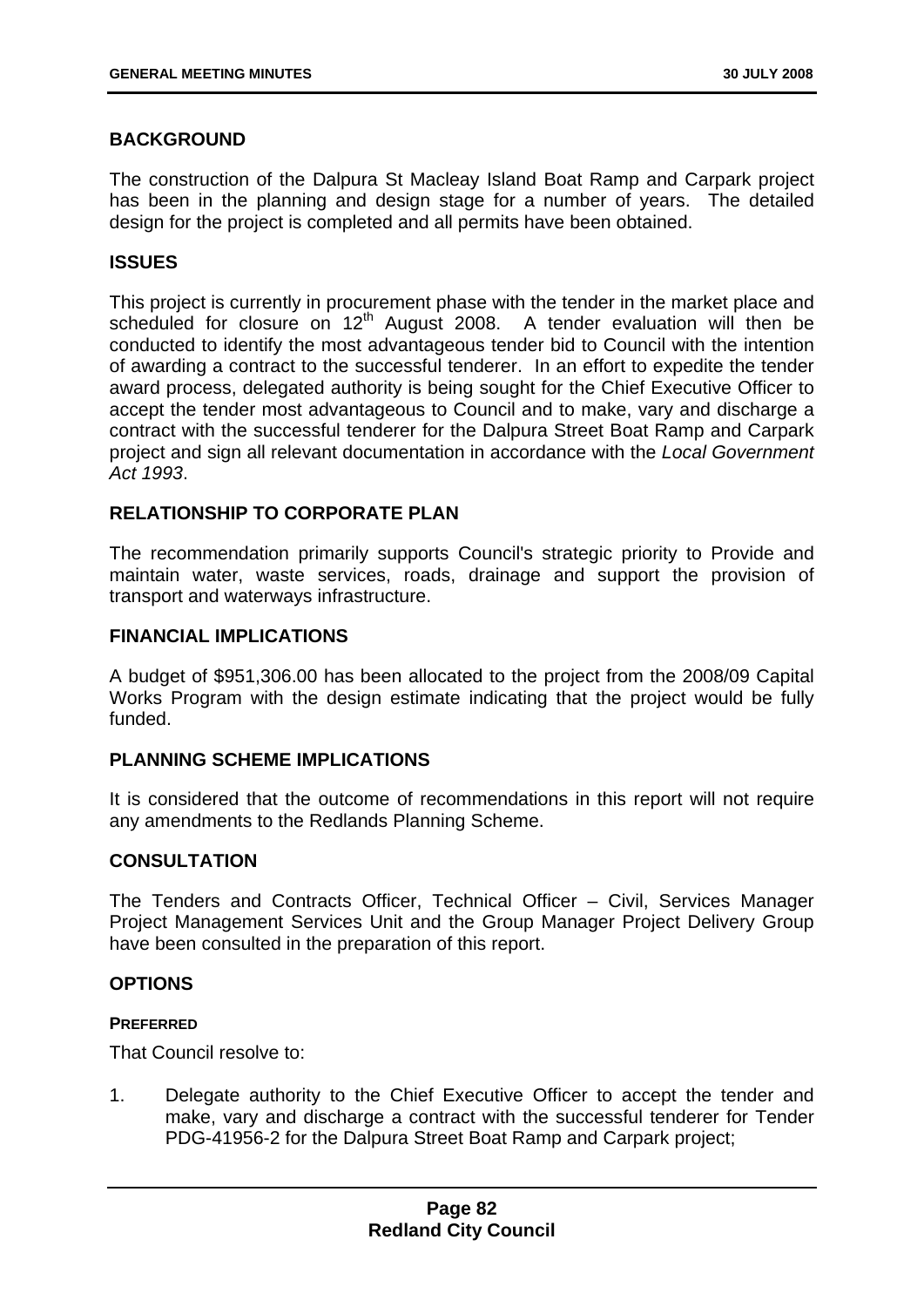- 2. Delegate authority to the Chief Executive Officer to sign and amend all relevant documentation;
- 3. Appoint the Chief Executive Officer as Principal's Representative for this contract; and
- 4. Authorise the Chief Executive Officer to delegate further the Principal's Representative role to an appropriate senior officer within Council.

#### **ALTERNATIVE**

That Council resolve to not delegate this authority to the Chief Executive Officer which could result in delays to the project.

# **OFFICER'S/COMMITTEE RECOMMENDATION/ COUNCIL RESOLUTION**

| Moved by:    | Cr Townsend       |
|--------------|-------------------|
| Seconded by: | <b>Cr Reimers</b> |

**That Council resolve to:** 

- **1. Delegate authority to the Chief Executive Officer to accept the tender and make, vary and discharge a contract with the successful tenderer for Tender PDG-41956-2 for the Dalpura Street Boat Ramp and Carpark project;**
- **2. Delegate authority to the Chief Executive Officer to sign and amend all relevant documentation;**
- **3. Appoint the Chief Executive Officer as Principal's Representative for this contract; and**
- **4. Authorise the Chief Executive Officer to delegate further the Principal's Representative role to an appropriate senior officer within Council.**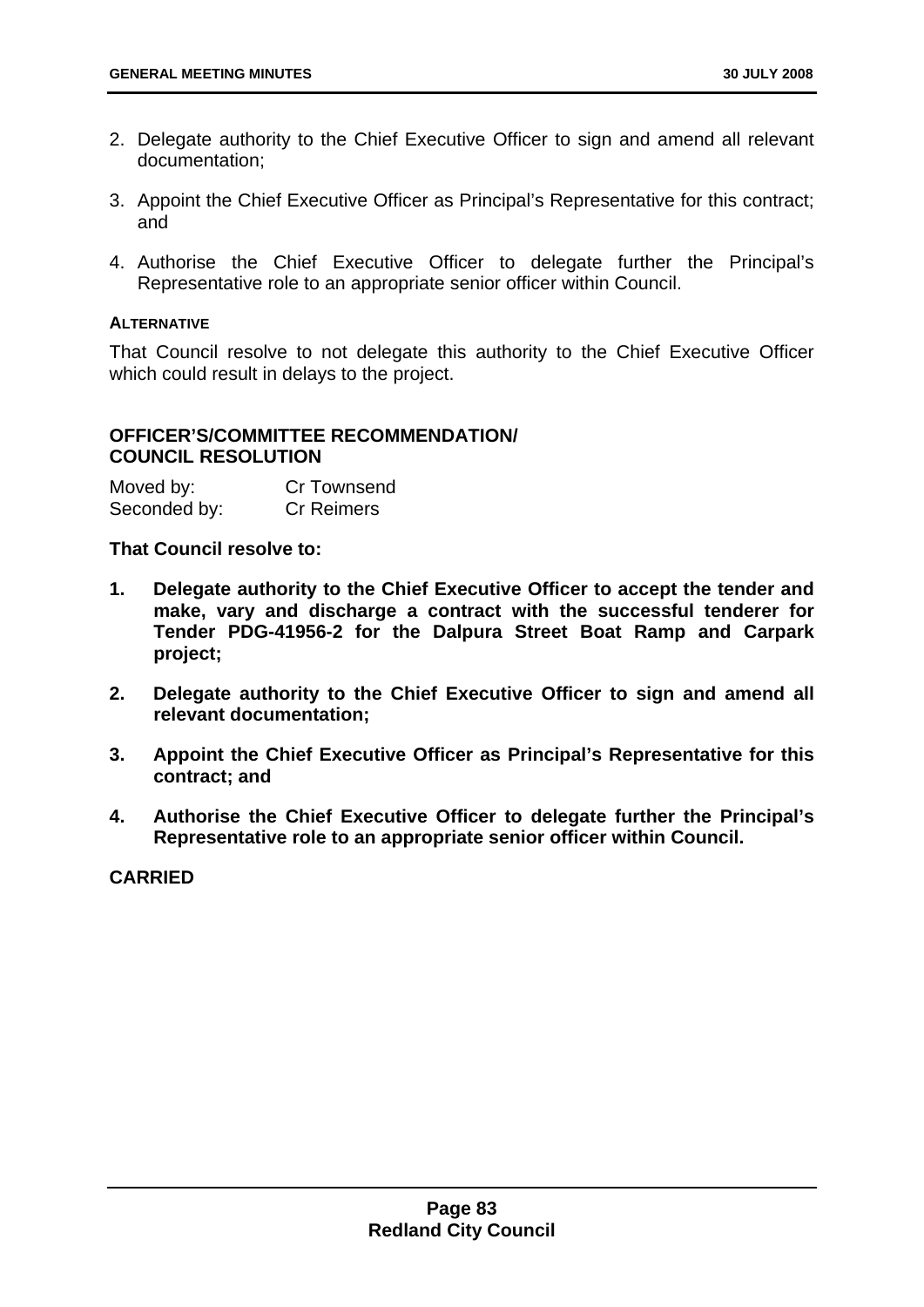#### **13.2.2 SUPPLY AND PLACEMENT OF HOT MIXED ASPHALT RESURFACING TO THE WELLINGTON AND SOUTH STREETS, THORNLANDS ROUNDABOUT UPGRADE**

| <b>Dataworks Filename:</b>       | <b>Project Index 45353</b>                                           |
|----------------------------------|----------------------------------------------------------------------|
| <b>Responsible Officer Name:</b> | <b>John Frew</b><br><b>Acting Manager Operations and Maintenance</b> |
| <b>Author Name:</b>              | <b>Jessica Williams</b><br><b>Acting Procurement Officer</b>         |

### **EXECUTIVE SUMMARY**

Council is currently undertaking the upgrade of the Wellington and South Streets, Thornlands intersection from a single lane roundabout to a double lane roundabout.

A Budget of \$1,922,000.00 has been allocated for this project in the 2008/09 financial year in the Capital Works Program.

To expedite the tender award process, delegated authority is being sought for the Chief Executive Officer to accept the tender most advantageous to Council and to make, vary and discharge a contract with the successful tenderer for the Supply and Placement of Hot Mixed Asphalt Resurfacing to the Wellington and South Streets, Thornlands Roundabout Upgrade project and sign all relevant documentation in accordance with the *Local Government Act 1993.* 

### **PURPOSE**

The purpose of this report is to seek resolution from Council to:

Delegate authority to the Chief Executive Officer to accept the tender from and make, vary and discharge a contract with the successful tenderer for Tender 1185-2008- OPM for the Supply and Placement of Hot Mixed Asphalt Resurfacing to the Wellington and South Streets, Thornlands Roundabout Upgrade project;

Delegate authority to the Chief Executive Officer to sign and amend all relevant documentation;

Appoint the Chief Executive Officer as Principal's Representative for this contract; and

Authorise the Chief Executive Officer to delegate further the Principal's Representative role to an appropriate senior officer within Council.

### **BACKGROUND**

The project to widen Wellington Street from Boundary Road, Thornlands to Shore Street, Cleveland was approved by Council and is being undertaken in several stages over a number of years.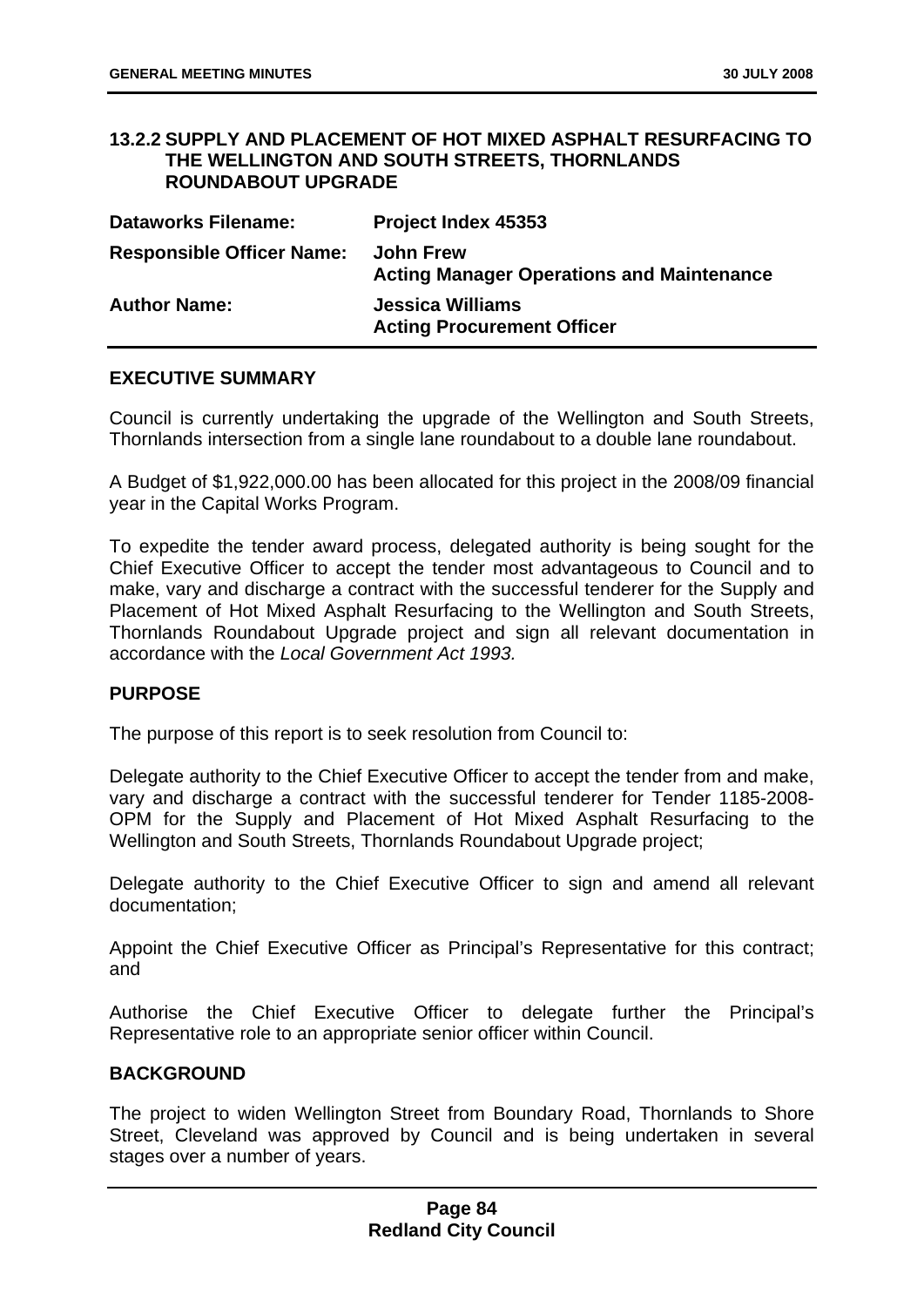The Wellington and South Streets, Thornlands Roundabout Upgrade project is one of these stages.

# **ISSUES**

This project is currently in procurement phase with the tender in the market place and scheduled for closure on 21<sup>st</sup> July 2008. A tender evaluation will then be conducted to identify the most advantageous tender bid to Council with the intention of awarding a contract to the successful tenderer.

The Supply and Placement of Hot Mixed Asphalt to the Wellington and South Street, Thornlands Roundabout Upgrade project is critical as any delays in approving this stage will result in increased costs to Council. In addition, the existing traffic detour requirements in South Street will need to be extended.

# **RELATIONSHIP TO CORPORATE PLAN**

The recommendation primarily supports Council's strategic priority to provide and maintain water, waste services, roads, drainage and support the provision of transport and waterways infrastructure.

### **FINANCIAL IMPLICATIONS**

The total project budget approved is \$3,277,617.00 indicating that the project will be fully funded as follows:

| <b>Capital Works</b> | <b>Amount</b>  |
|----------------------|----------------|
| 2007/2008            | \$1,355,617.00 |
| 2008/2009            | \$1,922,000.00 |
| Total                | \$3,277,617.00 |

### **CONSULTATION**

The Tenders and Contracts Officer, Project Coordinator, Project Management Services Manager, Supply Services Manager, Acting Procurement Coordinator and Acting Procurement Officer have been consulted in the preparation of this report.

# **OPTIONS**

#### **PREFERRED**

That Council resolve to:

1. Delegate authority to the Chief Executive Officer to accept the tender and make, vary and discharge a contract with the successful tenderer for Tender 1185-2008-OPM for the Supply and Placement of Hot Mixed Asphalt to the Wellington and South Streets, Thornlands Roundabout Upgrade project;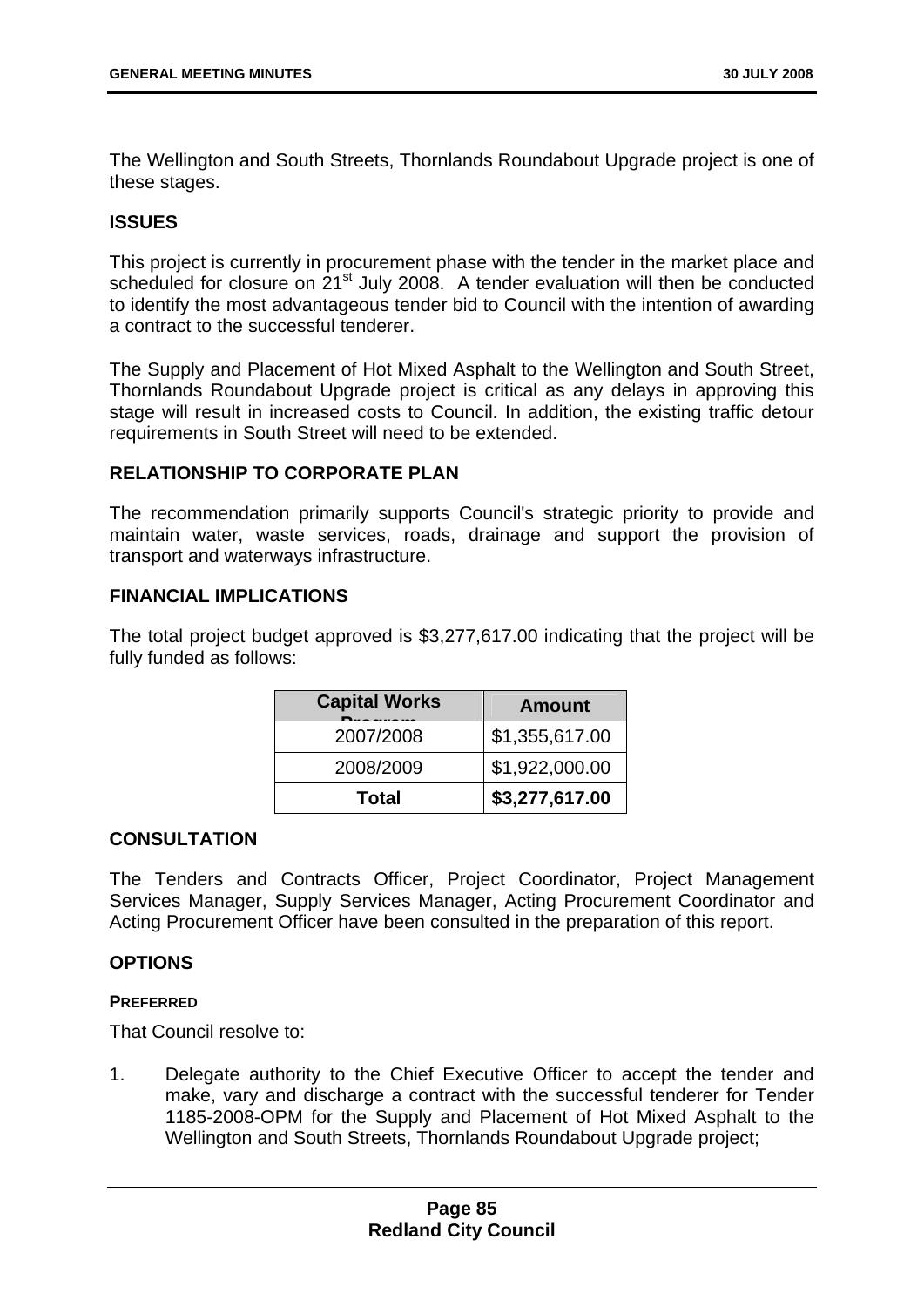- 2. Delegate authority to the Chief Executive Officer to sign and amend all relevant documentation;
- 3. Appoint the Chief Executive Officer as Principal's Representative for this contract; and
- 4. Authorise the Chief Executive Officer to delegate further the Principal's Representative role to an appropriate senior officer within Council.

#### **ALTERNATIVE**

That Council resolve to not delegate this authority to the Chief Executive Officer which could result in construction delays and increased costs occurring against Council. In addition, the existing traffic detour requirements in South Street will need to be extended.

## **OFFICER'S/COMMITTEE RECOMMENDATION/ COUNCIL RESOLUTION**

| Moved by:    | Cr Townsend       |
|--------------|-------------------|
| Seconded by: | <b>Cr Reimers</b> |

**That Council resolve to:** 

- **1. Delegate authority to the Chief Executive Officer to accept the tender and make, vary and discharge a contract with the successful tenderer for Tender 1185-2008-OPM for the Supply and Placement of Hot Mixed Asphalt Resurfacing to the Wellington and South Streets, Thornlands Roundabout Upgrade project;**
- **2. Delegate authority to the Chief Executive Officer to sign and amend all relevant documentation;**
- **3. Appoint the Chief Executive Officer as Principal's Representative for this contract; and**
- **4. Authorise the Chief Executive Officer to delegate further the Principal's Representative role to an appropriate senior officer within Council.**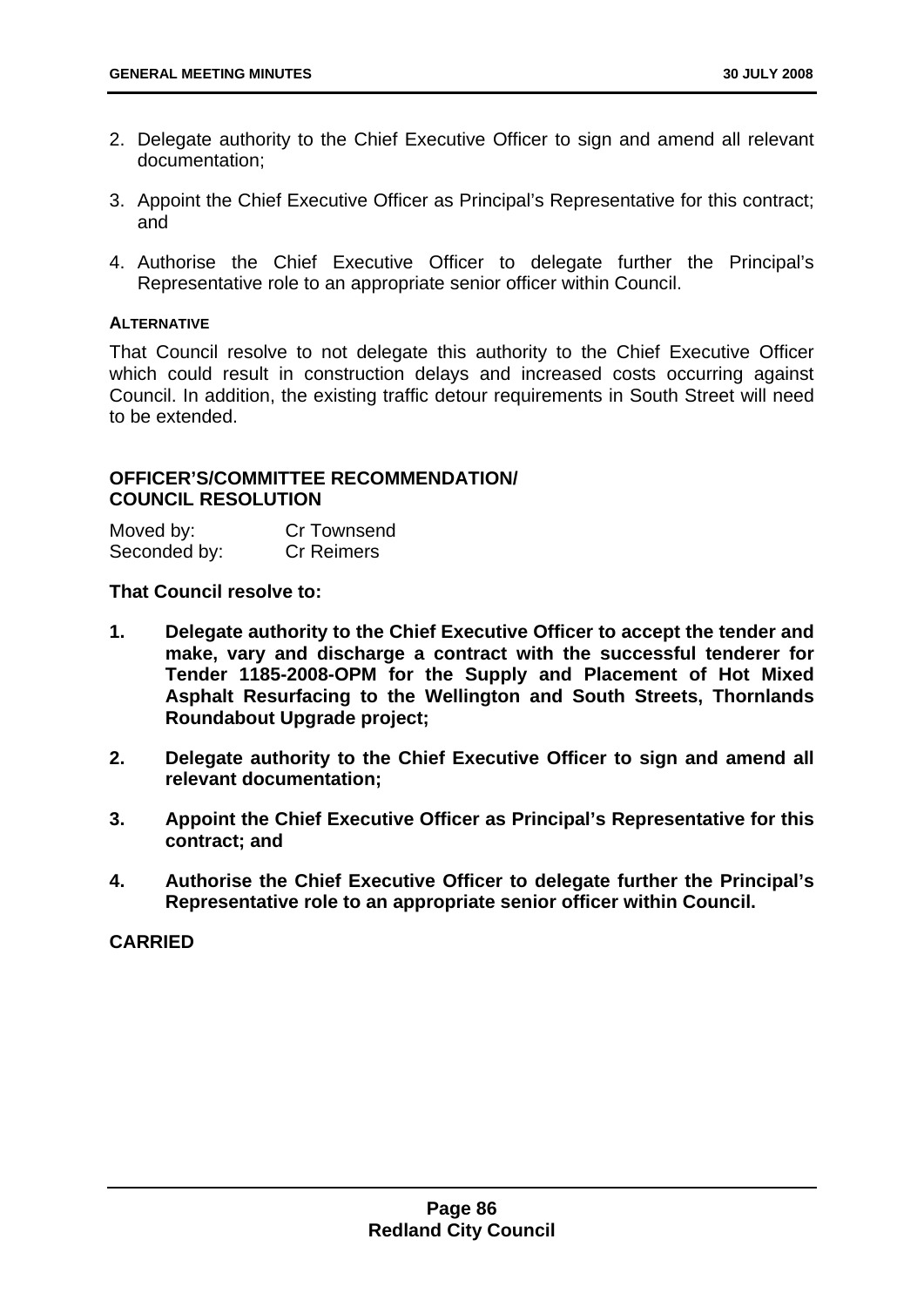# **13.2.3 2008/2009 COMMUNITY DEVELOPMENT GRANTS**

| <b>Dataworks Filename:</b>       | <b>G&amp;S Grants &amp; Subsidies - G&amp;S Applications -</b><br><b>G&amp;S Community Development Grants</b> |
|----------------------------------|---------------------------------------------------------------------------------------------------------------|
| <b>Attachments:</b>              | <b>Recommendations for 2008/2009 Community</b><br><b>Development Grants Program</b>                           |
| <b>Responsible Officer Name:</b> | <b>Sue Collins</b><br><b>Human Services Manager</b>                                                           |
| <b>Author Name:</b>              | <b>Pamela Doherty</b><br><b>Coordinator Community Development</b>                                             |

### **EXECUTIVE SUMMARY**

Each year Council provides funding for a Community Development Grants Program for community organisations. These grants provide a way for Council to resource the community to further the objectives of Council.

Applications are called for from February, closing on the last working day in April. These applications are assessed anticipating an allocation of funding within the budget process.

All the applications have been assessed and funding has been allocated in the budget for the 2008/2009 financial year.

### **PURPOSE**

In accordance with Corporate Policy POL-2440 *"Community Development Grants Program"*, this report seeks approval from Council to fund the successful applications for the Community Development Grants Program for the 2008/2009 financial year.

### **BACKGROUND**

Each year Council provides funding for a Community Development Grants Program for community organisations. These grants provide a way for Council to resource the community to further the objectives of Council.

All the applications have been assessed and funding has been allocated in the budget for the 2008/2009 financial year.

### **ISSUES**

- Applications from 75 organisations were received for the 2008/2009 financial year. This represents an increase of 24 more than the previous year.
- These applications were assessed in accordance with the guidelines and against the assessment criteria by officers of the Human Services and Leisure and Recreation Services Units.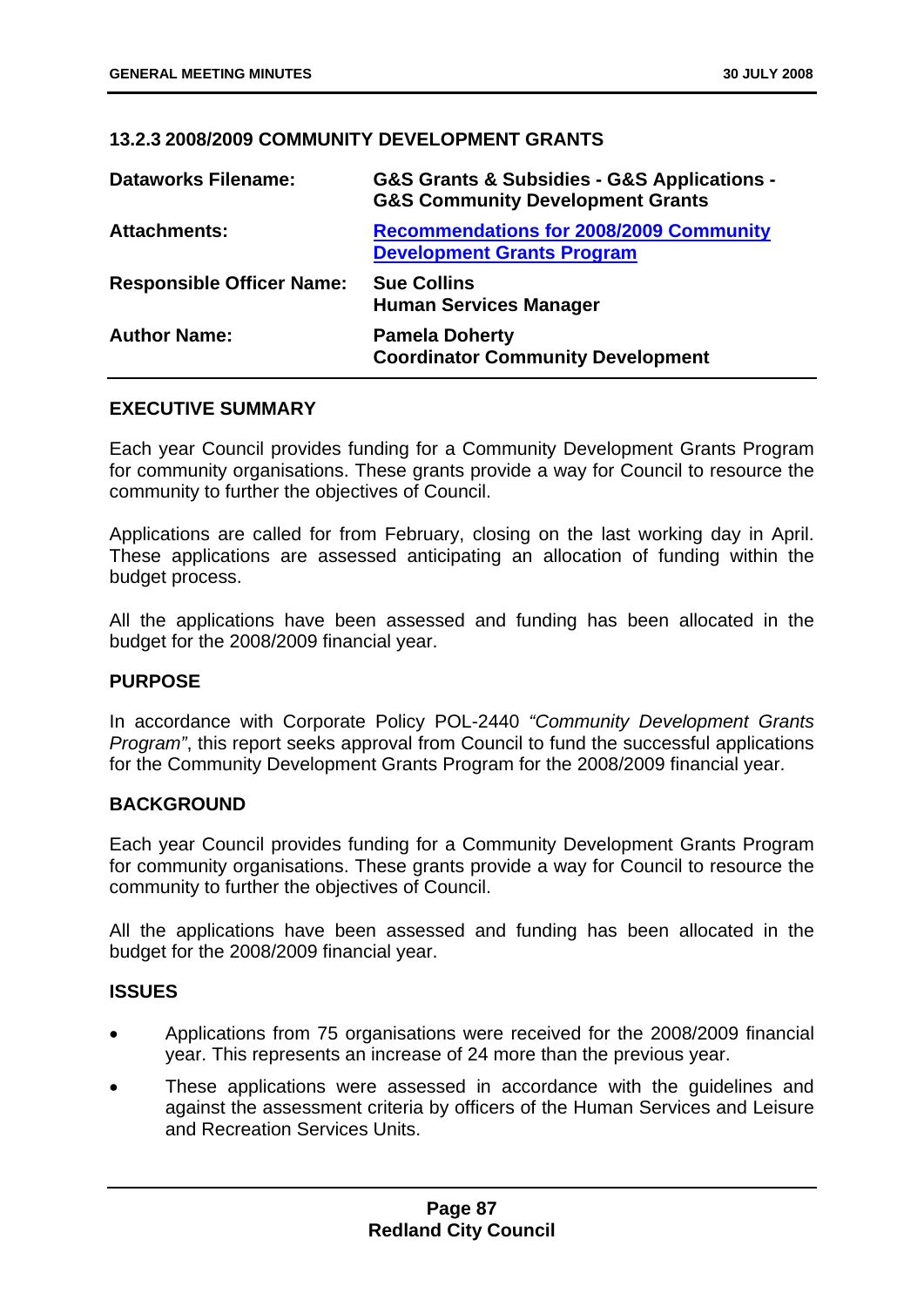- Five assessment teams covering the areas of Aged Care and Disability; Sport and Recreation; Child, Family and Youth; Community General; and Schools undertook the assessment. This strategy allowed for more expert feedback from people closely connected to the respective sectors. As a result of this process a list of successful applicants recommended for approval was determined.
- Further to this, the Manager Customer and Community Services, Acting Human Services Manager and Coordinator Community Development met with Councillors for a workshop to consider these recommendations. As a result of this process, 44 applications are recommended for full funding, to the value of \$102,925.84; with one application recommended for partial funding of \$1,105.00; for a total amount of \$104,030.84 (all GST exclusive). The total budget allocation for distribution under this grant is \$110, 000.00 (GST exclusive).

# **RELATIONSHIP TO CORPORATE PLAN**

The recommendation primarily supports Council's strategic priority to build safe, strong and self reliant communities with access to community services, infrastructure and opportunities for participation in community life.

### **FINANCIAL IMPLICATIONS**

A total of 75 applications requesting a total of \$157,661.90 were assessed and of these 44 are recommended as being eligible for full funding, with one for partial funding, totalling \$104,030.84. The total budget allocation for distribution under this Grant Program is \$110,000.00.

### **PLANNING SCHEME IMPLICATIONS**

The Land Use Planning Group was consulted and it is considered that the outcome of recommendations in this report will not require any amendments to the Redlands Planning Scheme.

# **CONSULTATION**

The Coordinator Community Development and Unit staff consulted with the Group Manager, Customer and Community Services, Acting Human Services Manager, Mayor and Councillors in order to assess the 75 applications. This is in accordance with Guideline GL-2440-00 *"Community Development Grants Program"*.

### **OPTIONS**

### **PREFERRED**

That Council resolve to approve the successful applicants listing at Annexure A for the Community Development Grants Program 2008/2009.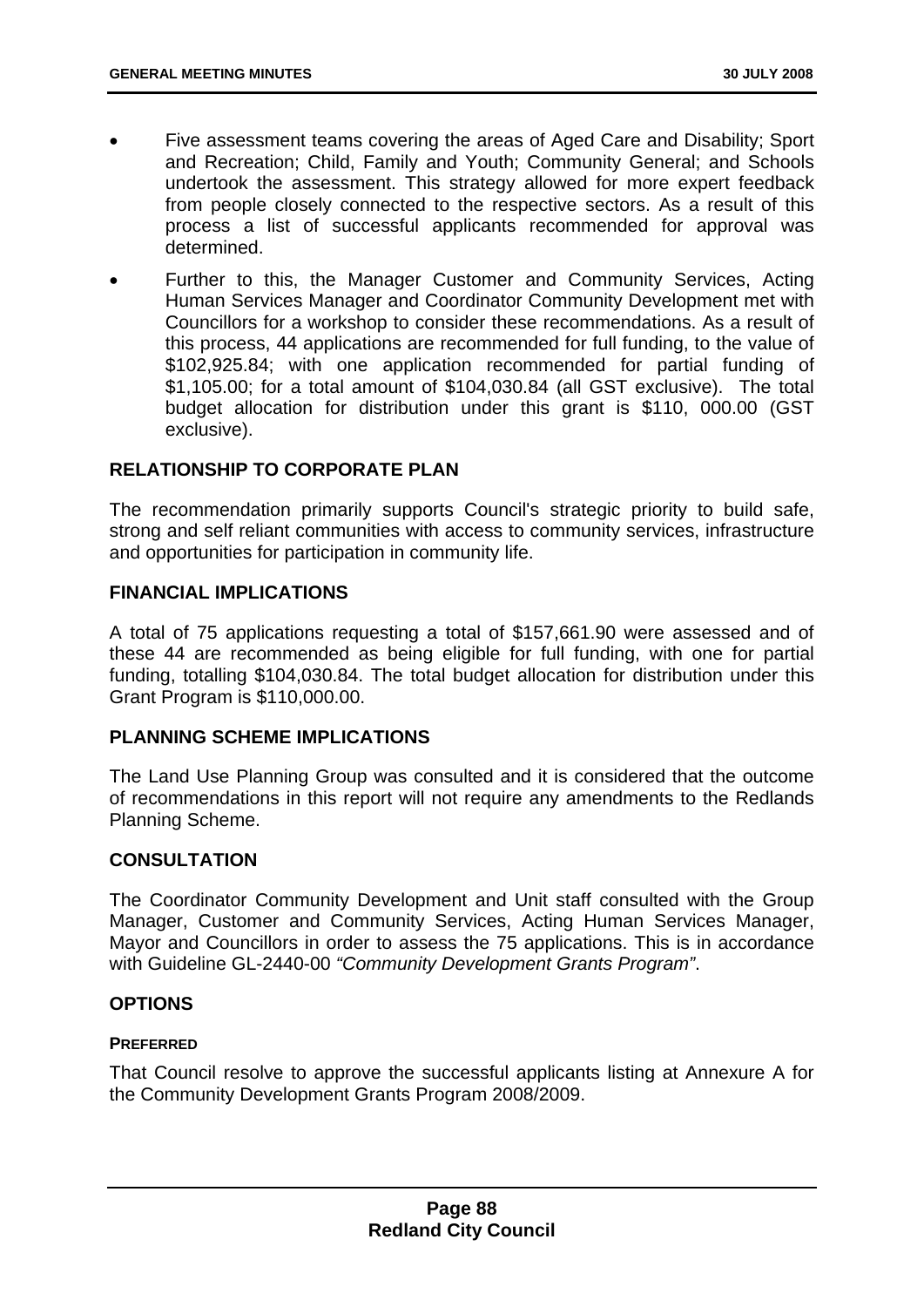#### **ALTERNATIVE**

That Council not approve the successful applicants listing at Annexure A for the Community Development Grants Program 2008/2009, and that the grants be readvertised and re-assessed.

# **OFFICER'S/COMMITTEE RECOMMENDATION/ COUNCIL RESOLUTION**

Moved by: Cr Townsend Seconded by: Cr Reimers

**That Council resolve to approve the successful applicants listing at Annexure A for the Community Development Grants Program 2008/2009.**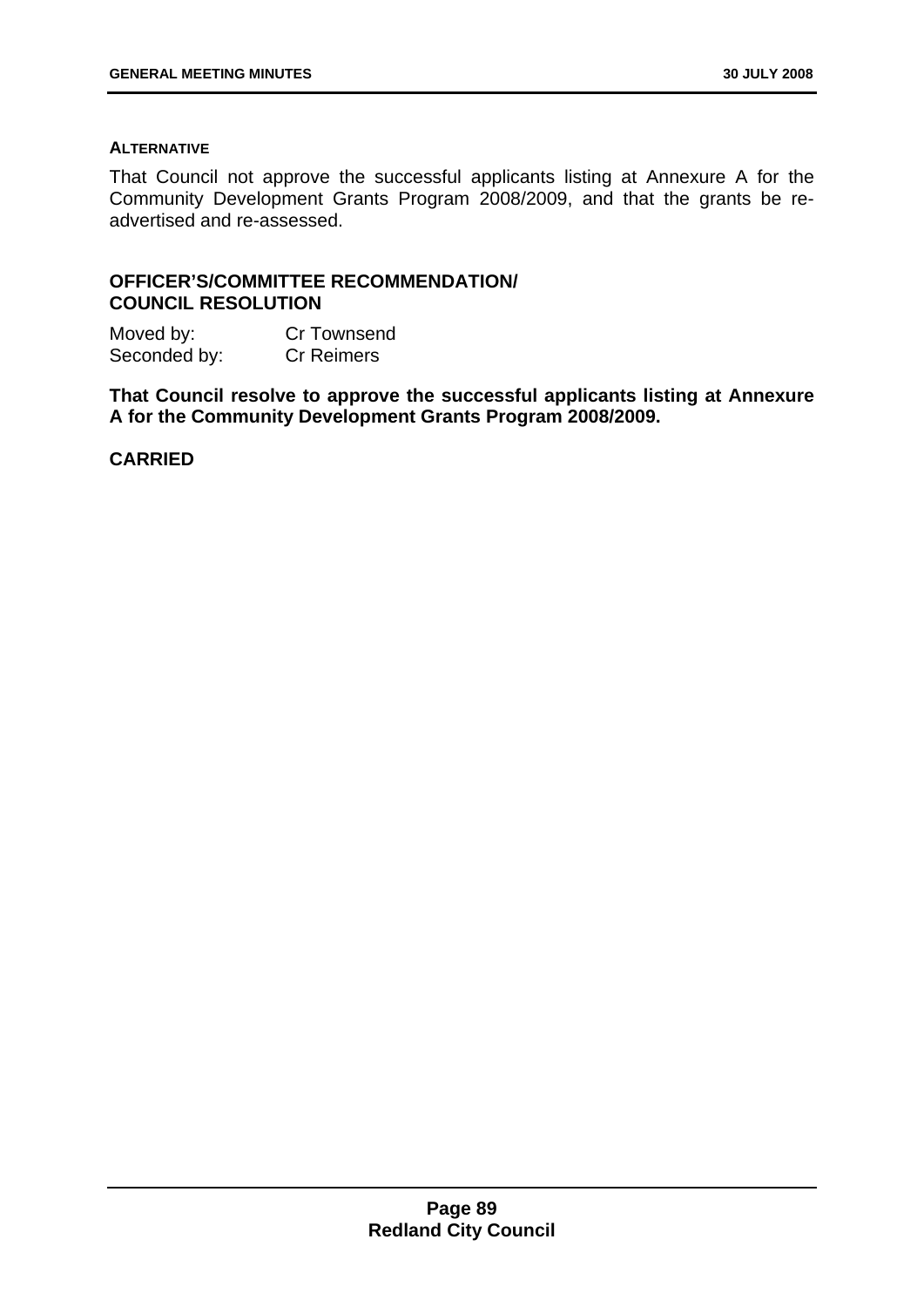# **13.3 PLANNING AND POLICY**

#### **13.3.1 ADOPTION OF GOVERNANCE FRAMEWORK**

| <b>Dataworks Filename:</b>       | <b>Gov - Governance Framework</b>                                                                                              |
|----------------------------------|--------------------------------------------------------------------------------------------------------------------------------|
| <b>Attachments:</b>              | Appendix 1 – Governance Framework Diagram<br><b>Appendix 2 - Governance Framework</b><br><b>Appendix 3 - Governance Policy</b> |
| <b>Responsible Officer Name:</b> | <b>Gary Photinos</b><br><b>Acting General Manager Planning and Policy</b>                                                      |
| <b>Author Name:</b>              | <b>Grant Bennett</b><br><b>Acting Manager Corporate Planning Performance</b><br>& Risk                                         |

### **EXECUTIVE SUMMARY**

Council adopted a Governance Policy (3002) in 2004, and it was reviewed and endorsed by the Mayor and Chief Executive Officer on 11 January 2008 (refer Appendix 3 – Governance Policy).

As part of the review process, preliminary mapping of our existing governance arrangements was undertaken. The mapping results were compared with the governance model primarily set out in the *Local Government Act 1993 (the Act)*, the *Local Government Finance Standard 2005 (LGFS)*, and the Queensland Audit Office (QAO) Governance Framework for Local Government.

As a result of this research, a governance framework was developed to support the Policy by demonstrating the linkages between the various elements that contribute to good governance.

### **PURPOSE**

 $\overline{a}$ 

The purpose is to seek Council's approval of the Governance Framework as shown in Appendices 1 and 2.

### **BACKGROUND**

 *"Governance is the way in which our organisation is controlled and governed to achieve our strategic and operational objectives. The control environment makes our organisation reliable in achieving our objectives within an acceptable degree of risk."* 

Inherent in this definition is the development of objectives and strategies through corporate planning and the establishment of controls to ensure that the objectives will be met  $<sup>1</sup>$  $<sup>1</sup>$  $<sup>1</sup>$ </sup>

<span id="page-94-0"></span> $1$  QAO Auditor-General of Qld Report No.7 'Corporate Governance beyond compliance – A review of certain government department (1999)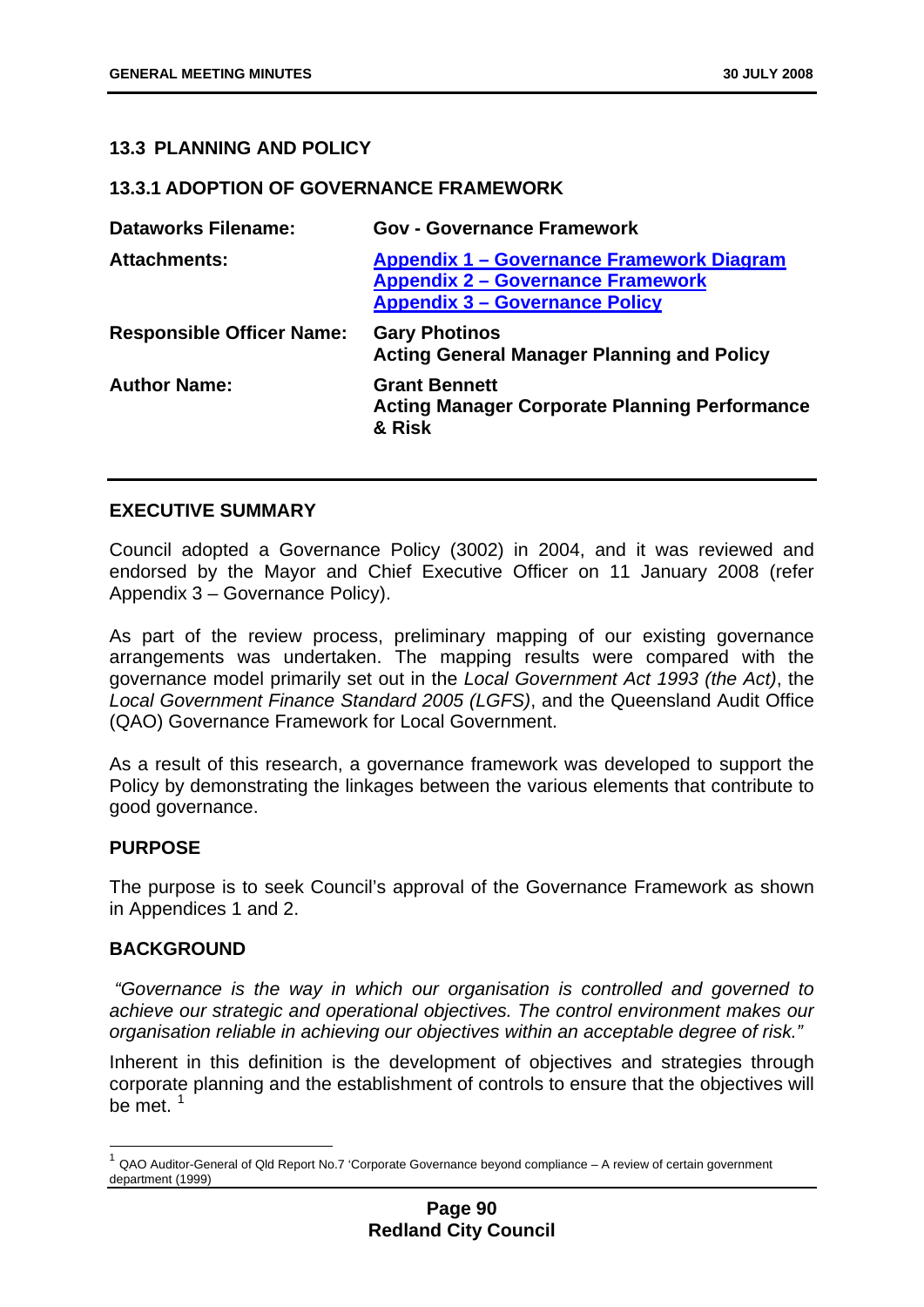Excellence in governance is important because it:

- Underpins the level of confidence that people have in governments and the public services.
- Affects the quality of outputs.
- Is a value-added activity.
- Ensures that governments meet their legislative responsibilities.
- Is a strong reminder of the ultimate accountability of government to the community it serves.

Good governance involves a focus on:

- A management structure which implements the Council's goals in accordance with Council's priorities and approved budget.
- Clear management standards with clarity of roles and responsibilities matched with authority.
- An effective control environment through robust systems which support both internal and external accountability.
- Public access to decision-making and information.

# **ISSUES**

The Governance Framework Diagram (see Appendix 1) and Framework (see Appendix 2) describes the elements of governance which are specific to this Council, while ensuring all the elements of good governance identified in the legislation and by the QAO are included.

The governance framework provides a complete picture of all the elements required for good governance and how they relate to each other. They are integrated together through structures, standards, systems, processes and controls to ensure Council meets its governance obligations.

It also provides an opportunity to assess the extent to which the organisation has in place all the elements of good governance and to ask whether all elements are sufficiently developed.

An outcome of good governance is that our strategic and operational objectives are achieved and our stakeholders have confidence in Redland City Council.

The benefits of having an endorsed governance framework in place are that it:

- Shows that Council is committed to good governance practices.
- Is an effective tool in communicating the complex notion of governance to a range of internal and external stakeholders.
- Supports our existing governance policy and principles while defining our governance systems and processes which are intended to: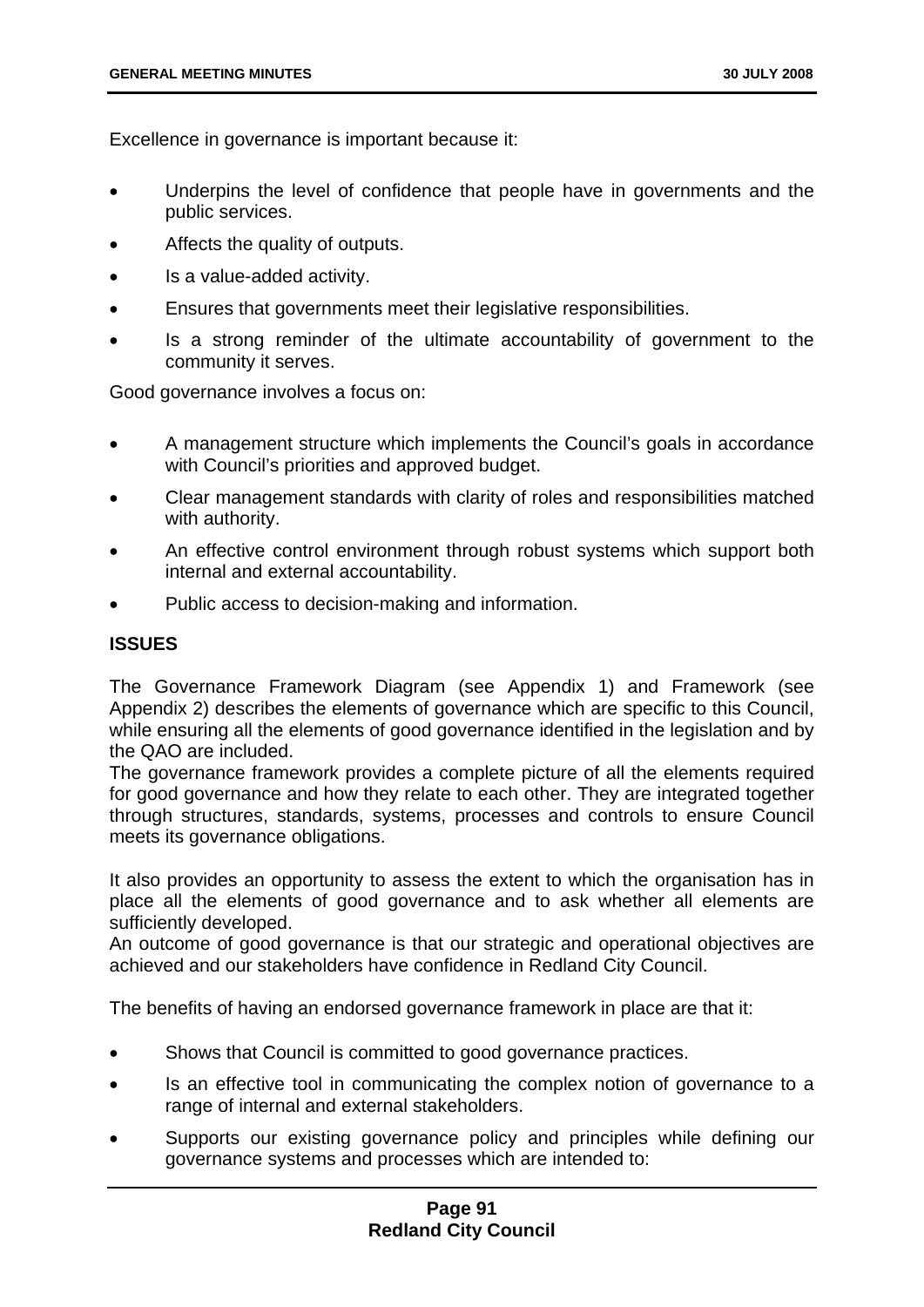- i. Contribute to our overall performance and the delivery of our goods, services and programs.
- ii. Ensure that we meet the requirements of the law, regulations, published standards, and community expectations of probity, accountability, and openness.

The risk of not having and applying a comprehensive, consistent and communicable framework for governance within the organisation is significant for the organisation's stakeholders and the organisation as a whole.

- Senior Executives can be held personally liable for breaches in governance.
- Officers may not be protected in their work and may be less likely to participate in creative, risk-taking activities.
- Customers and external stakeholders may be less accepting of decisionmaking processes used and decisions made on that basis. They may also be less willing to engage with the organisation.
- The organisation as a whole may not fully achieve its objectives, e.g. due to limited controls in place to ensure that the objectives will be met.

When a local government practices good governance, communities are more connected and engaged, better services are provided, and more effective use is made of resources. In meeting the highest standards of public accountability, good governance produces better outcomes.

Councillors and Officers are bound by these principles, and accordingly, should use the Governance Framework as the definitive framework for the performance of their roles.

The framework is positioned as a conceptual model for articulating what Redland City Council already has in place.

The implementation of the Governance Framework will require the development of a Governance Manual to assist the mayor, councillors, senior management and staff to quickly and easily assess their governance performance and management practices. Governance principles such as culture, vision, roles and responsibilities, decisionmaking and management, and accountability will be explored.

# **RELATIONSHIP TO CORPORATE PLAN**

The recommendation primarily supports Council's strategic priority to provide effective organisational leadership through strategic planning and accountable and ethical standards of practice.

## **FINANCIAL IMPLICATIONS**

No financial implications arise from this matter.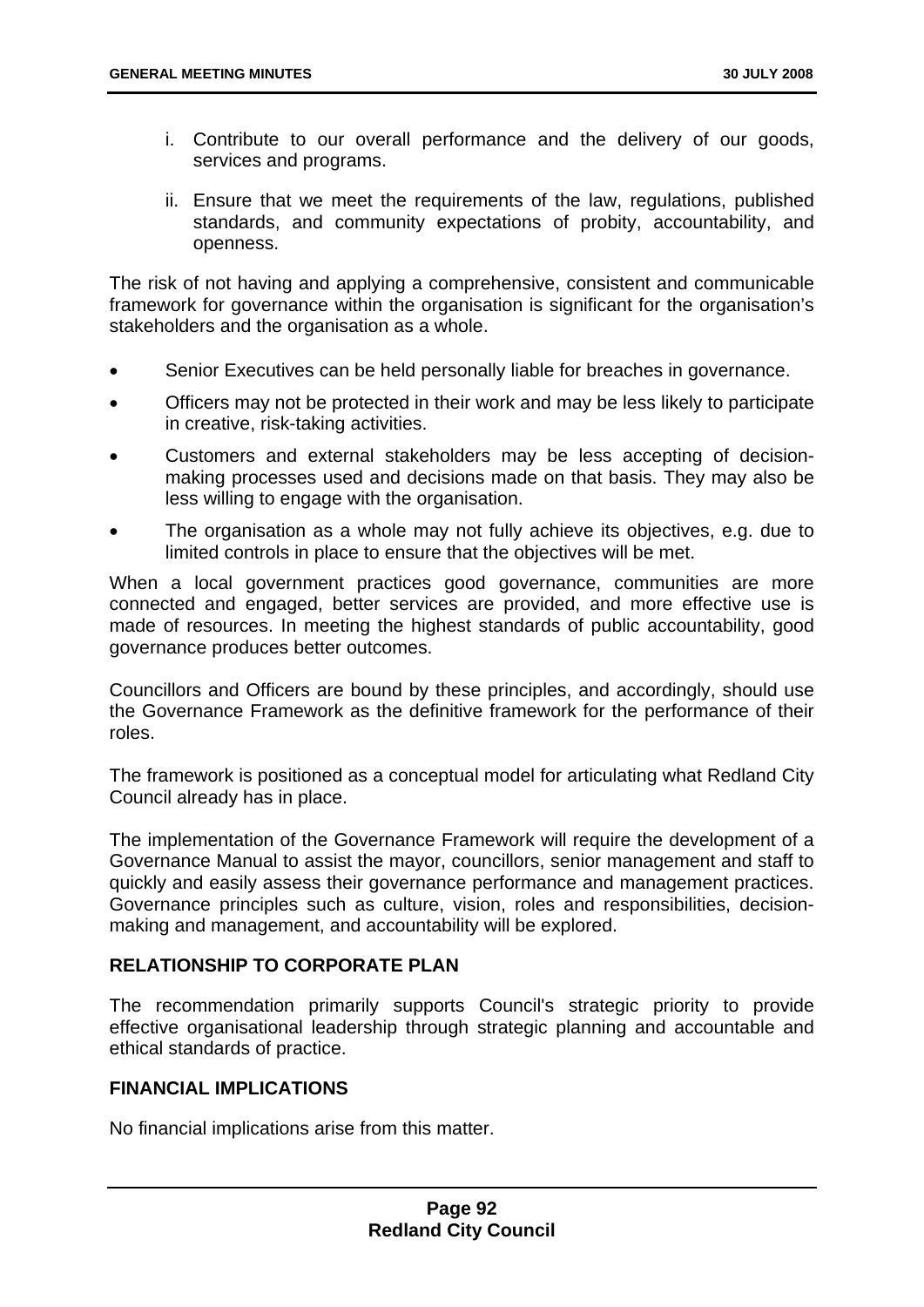# **PLANNING SCHEME IMPLICATIONS**

The Land Use Planning Group was consulted and it is considered that the outcome of recommendations in this report will not require any amendments to the Redlands Planning Scheme.

# **CONSULTATION**

The Governance Framework was tested for robustness by Internal Audit, Risk Management and Legal Services. This was followed by consultation with the Senior Management Group and the Executive Leadership Group who endorsed the Framework.

The Framework was presented to and discussed with Councillors at a workshop on 18 June. Appendix 1 is the Framework Diagram and Appendix 2 the Framework supported by councillors at the workshop.

# **OPTIONS**

#### **PREFERRED**

That Council resolve to adopt the attached Governance Framework.

#### **OFFICER'S/COMMITTEE RECOMMENDATION/ COUNCIL RESOLUTION**

Moved by: Cr Townsend Seconded by: Cr Reimers

### **That Council resolve to adopt the attached Governance Framework.**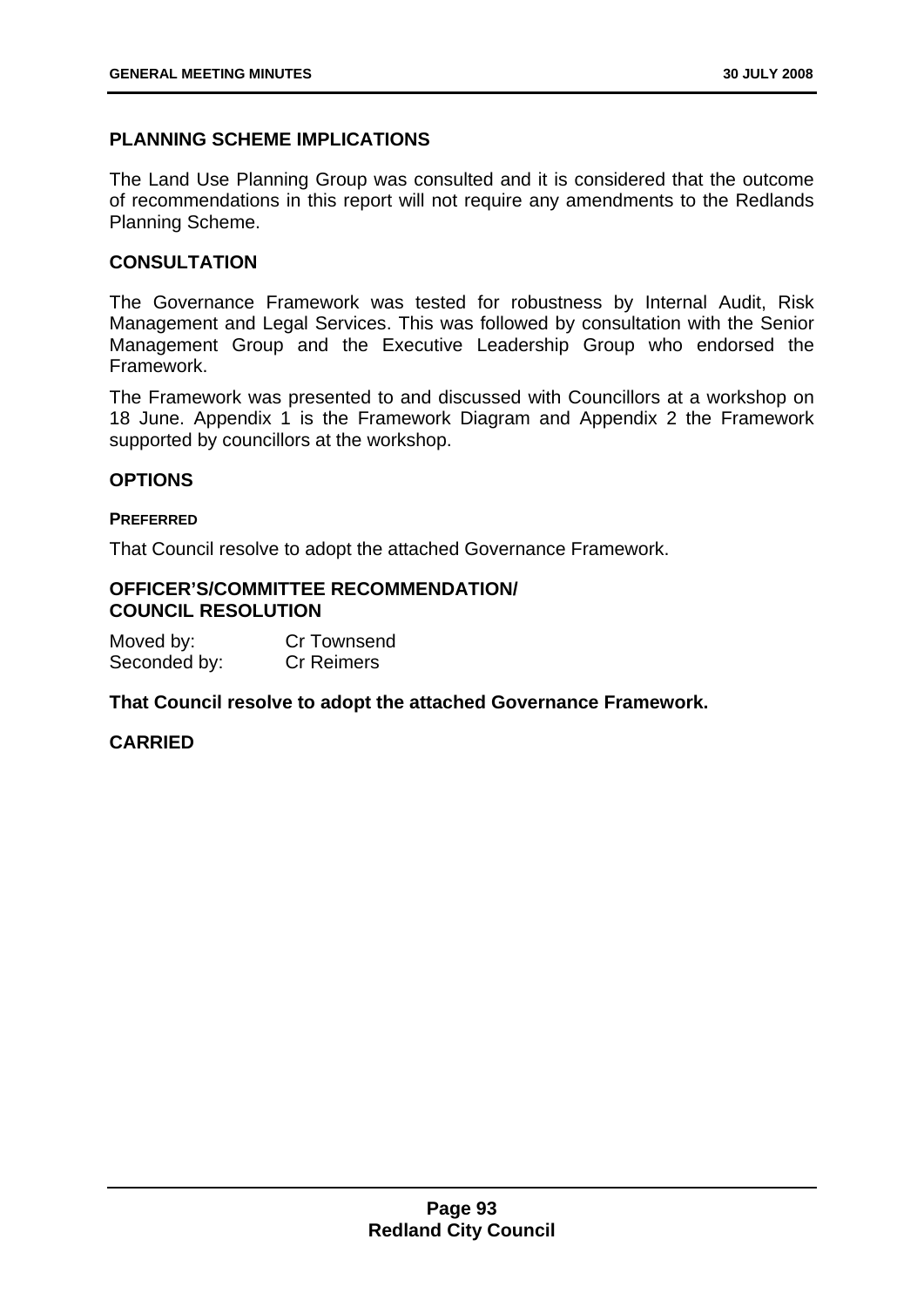# **13.3.2 CORPORATE BALANCED SCORECARD REPORT JUNE 2008**

| <b>Dataworks Filename:</b>       | <b>GOV Corporate BSC Monthly Report to Council</b>                                                 |
|----------------------------------|----------------------------------------------------------------------------------------------------|
| <b>Attachments:</b>              | <b>Corporate Balanced Scorecard Report June 2008</b>                                               |
| <b>Responsible Officer Name:</b> | <b>Grant Bennett</b><br><b>Acting Manager, Corporate Planning</b><br><b>Performance &amp; Risk</b> |
| <b>Author Name:</b>              | <b>Benjamin Steel</b><br><b>Acting Projects Coordinator, Corporate Planning</b><br>& Performance   |

# **EXECUTIVE SUMMARY**

The monthly Corporate Balanced Scorecard report, as attached, provides a high level overview of Council's performance in key areas of Council business.

This report provides the performance results and comments for the month of June 2008. Performance is shown in one of four ranges: Outstanding (green), Above Standard (yellow), Satisfactory (orange) and Unsatisfactory (red). The overall rating for each perspective is determined by the relative weightings of each KPI it includes.

The overall rating for Redland City Council for the month of June 2008 is Outstanding.

### **PURPOSE**

To provide Council with the Corporate Balanced Scorecard Report for the month of June 2008.

# **BACKGROUND**

The performance management framework for Redland City Council includes the requirement for reports to Council on a monthly and quarterly basis as follows:

- The monthly Corporate Balanced Scorecard (BSC) Report to Council of overall organisational performance. This report comprises a concise set of high level KPI's that have been developed to reflect organisational performance against financial, customer, internal/business processes and people and learning perspectives. This report provides Council with a monthly snapshot on how the organisation is performing in key areas of our business.
- A more detailed quarterly Operational Plan Performance Report focuses on performance at a program level. This report comprises a summary of performance against all KPI's and more detailed comments from Managers about performance that falls above or below an acceptable range.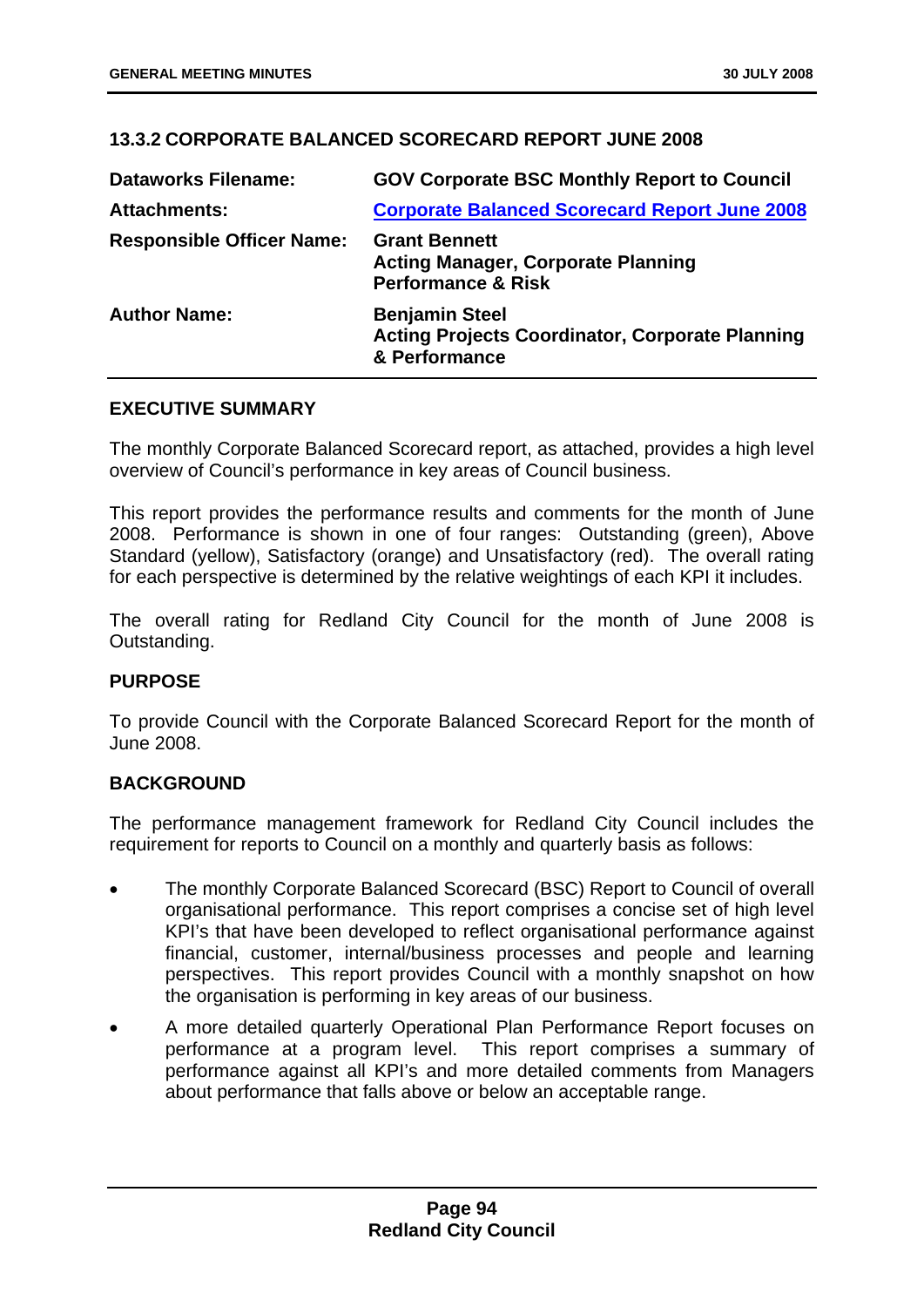# **ISSUES**

The following comments provide an overview of performance under each scorecard perspective and the associated key performance indicators,

#### **Financial Perspective**

June Rating: Above Standard

Proved Earnings Before Interest Tax & Depreciation (EBITD) Savings to Budget (weighting 20%) rated at the outstanding level. This is preliminary based on period 12 result as at 25 June. Period 13 entries suggest a net impact from increased goods and services and increased contributions that may alter the final position. Full details are provided in the monthly finance report.

Cash Levels within Targets (weighting 8%) rated as unsatisfactory. The final balance was \$71.024M. This figure has been based on cashflow to 25 June and may vary when figures are finalised for 30 June.

Capital Works Program Financial Performance (weighting 12%) compares expenditure on finalised projects with budget. The current result is a 1.46% saving. PDG projects continue to be delivered with savings, with a budget of \$21,406,486 and actual expenditure of \$21,162,429.

#### **Customer Perspective**

June Rating: Outstanding

Capital Works Program Practical Completion (weighting 15%) reports on the percentage of capital project milestones achieved compared to plan. PDG is currently managing 401 capital works projects and have achieved 736 milestones. 206 projects have reached practical completion. Redland Water & Waste had 9 milestones planned for the month with some targets falling short due to staff vacancies and transfers. Information Management achieved all milestones with the exception of Security Management Phase 3 (delay due to supply issues with vendor), new expected completion date is early new financial year. Corporate Assets, Fleet achieved 1 milestone. 1 milestone Digital Control Library Air Conditioning, delayed due to equipment availability. This milestone will not be achieved until July 11.

Compliance with the Australian Drinking Water Guidelines (ADWG, weighting 2.5%), Drinking Water Quality fully complied (100%) with all 4 key ADWG parameters, e-coli levels, turbidity, pH levels and manganese levels.

Compliance with our EPA Licence for Wastewater (weighting 2.5%) currently rates as above standard, with no non-conformances during May at Capalaba WWTP.

Development Application Assessment Performance Index Timeframes (weighting 10%) achieved a satisfactory rating. This index reflects the performance of each of the 3 categories of applications – Integrated Commercial, Land Development and Development Assessment. 49/58 applications were processed within IPA timeframes. Development Assessment are continuing to process a backlog of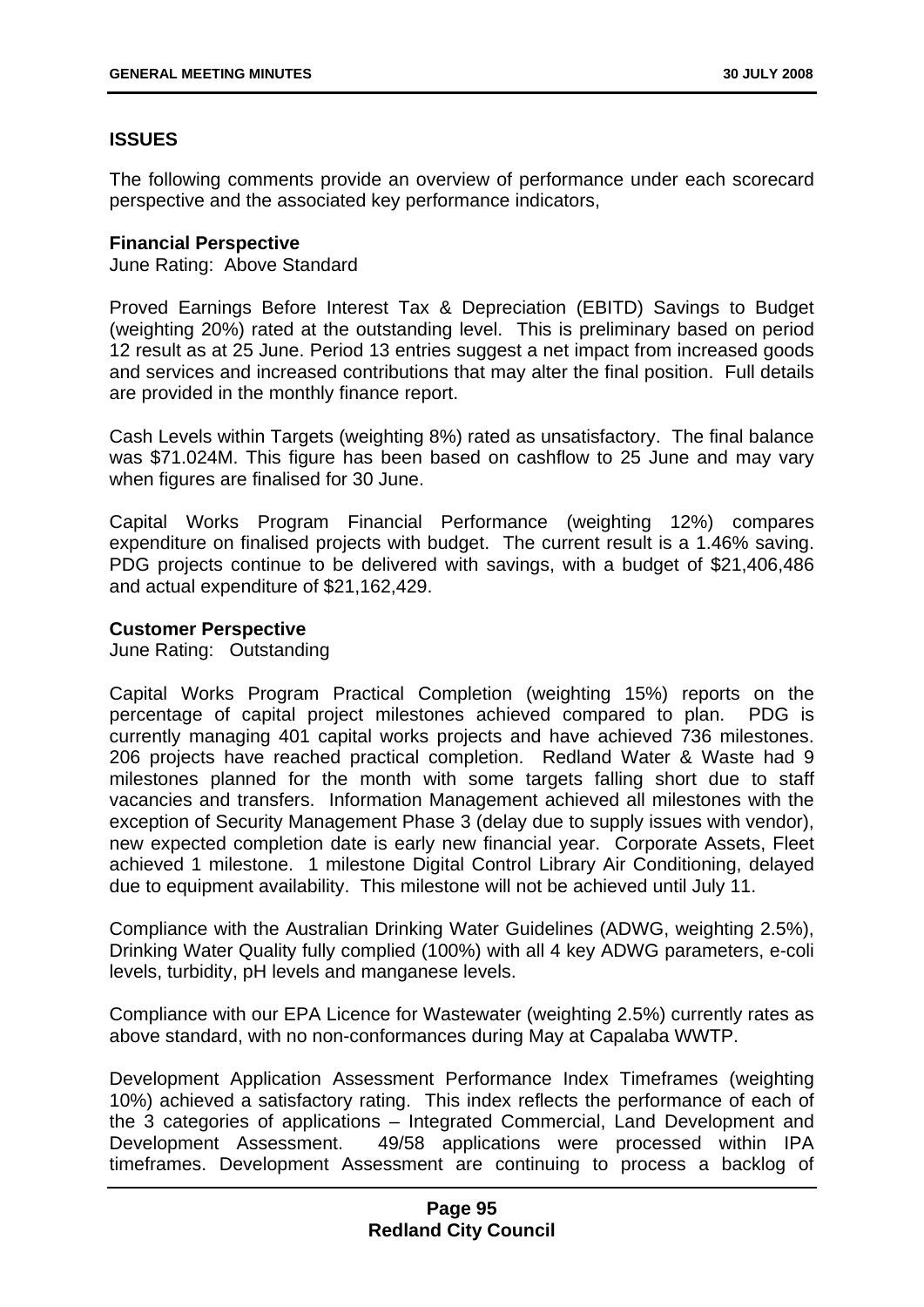applications due to staff vacancies. Integrated Commercial Team processed 46 MCU's, 3 NDN's and 2 requests to change conditions including 17 building work applications this month. Land Development experienced a heavy town planning and engineering workload together with the Environmental Assessment Team**.**

#### **Internal Perspective**

June Rating: Outstanding

Asset Management Plans Actions Completed (weighting 7.5%), was above standard with 94% completed on time.

% of Internal Audit Actions Completed within Agreed Timeframes (weighting 7.5%) continues to rate as outstanding with 100% of audit recommendations completed on schedule.

### **People & Learning Perspective**

June Rating: Outstanding

% of Funded Workplace Health and Safety Management Plan Actions (weighting 10%) rated as outstanding. All actions were completed.

The Lost Time Injury Frequency Rate (weighting 5%) is expressed as a rolling 12 month average and rates as above standard. There were 4 minor injuries during June. Of those 4 injuries, 2 have returned to work on full duties, 1 on suitable duties and 1 claim remains pending.

# **RELATIONSHIP TO CORPORATE PLAN**

The recommendation in this report primarily supports Council's strategic priority to provide a clear organisational direction supported by effective leadership and a framework of policies, plans and strategies that are responsive to the community's needs and which promote accountable and ethical standards of practice.

### **FINANCIAL IMPLICATIONS**

No direct financial implications arise from this report. The report does contain several indicators that either reflects financial performance to date, or which will have had a direct or indirect impact on financial performance.

# **PLANNING SCHEME IMPLICATIONS**

It is considered that the outcome of recommendations in this report will not require any amendments to the Redlands Planning Scheme.

# **CONSULTATION**

The data and components in this report were provided by relevant managers and were complied by the Corporate Planning, Performance and Risk Group.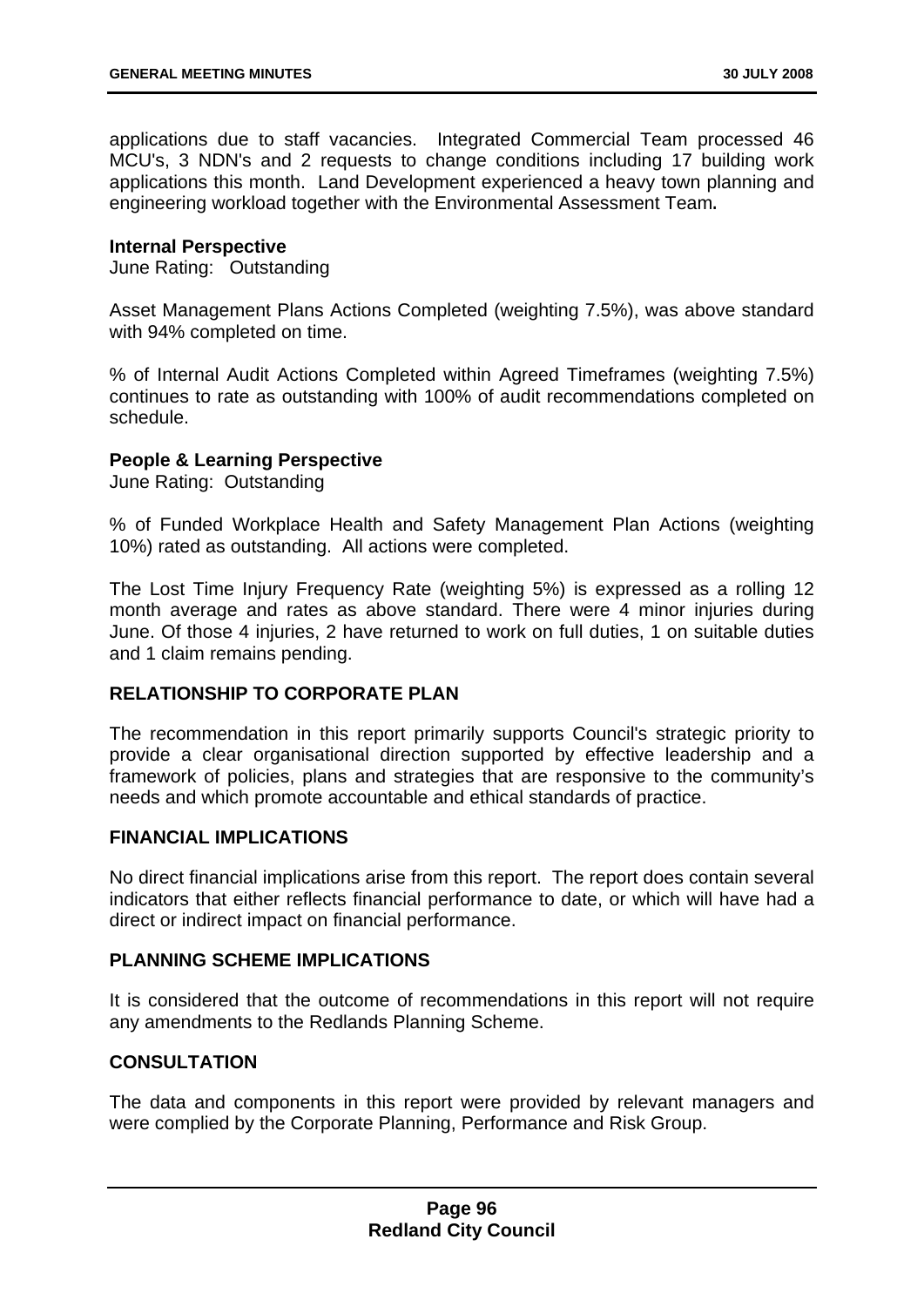# **OPTIONS**

#### **PREFERRED**

That Council resolve to note the Corporate Balanced Scorecard for the month of June, 2008 as attached.

#### **ALTERNATIVE**

That Council resolve to note the Corporate Balanced Scorecard for June 2008 and request additional information.

# **OFFICER'S/COMMITTEE RECOMMENDATION/ COUNCIL RESOLUTION**

Moved by: Cr Townsend Seconded by: Cr Reimers

**That Council resolve to note the Corporate Balanced Scorecard for the month of June 2008 as attached.**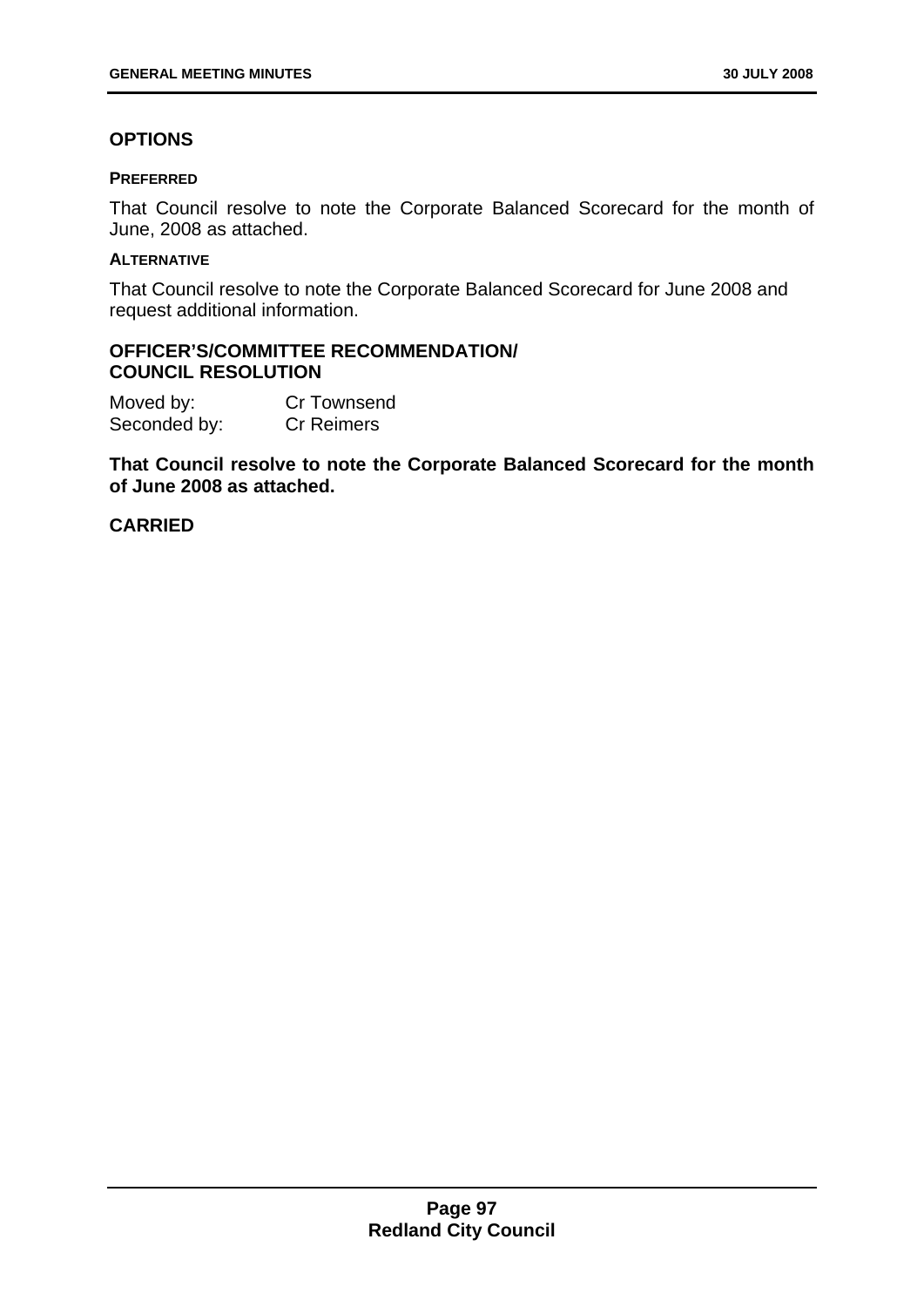### **13.3.3 QUARTERLY OPERATIONAL PLAN REPORT FOR JUNE 2008**

| <b>Dataworks Filename:</b>       | <b>Gov - Corporate Performance Reporting -</b><br>Quarterly                                         |
|----------------------------------|-----------------------------------------------------------------------------------------------------|
| <b>Attachments:</b>              | <b>Quarterly Operational Plan Report June 2008</b>                                                  |
| <b>Responsible Officer Name:</b> | <b>Grant Bennett</b><br><b>Acting Manager, Corporate Planning,</b><br><b>Performance &amp; Risk</b> |
| <b>Author Name:</b>              | <b>Benjamin Steel</b><br><b>Acting Projects Coordinator, Corporate Planning</b><br>& Performance    |

#### **EXECUTIVE SUMMARY**

The Corporate Plan for 2006 – 2010 was adopted by Council on 21 December 2005. In June 2007 the Corporate Plan was refined to reduce overlap between programs, to simplify terminology and to reduce the number of internally focused strategic priorities. Implementation of the Corporate Plan occurs through the annual Operational Plan.

The 2007-08 Operational Plan, as adopted in June 2007 and amended in October 2007, highlights to the Council and the community the key initiatives that Council will pursue this financial year towards achievement of the Corporate Plan's long term objectives.

In line with the *Local Government Finance Standard 2005*, the 2007-08 Operational Plan sets out the Key Outputs that will be delivered during the 2007-08 financial year for each of the Strategies in the Corporate Plan, and the Key Performance Indicators (KPI's) for those Outputs. This quarterly report shows the actual achievements to date towards delivering on those KPI's, and by doing so also ensures that Council meets its obligations to monitor progress on delivering its Corporate and Operational Plans as required by the *Local Government Act 1993.* 

The reporting system is designed to rate performance against each KPI in one of four ranges:

- Outstanding Green;
- Above Standard Yellow;
- Satisfactory Orange;
- Unsatisfactory Red.

### **PURPOSE**

This report ensures Council complies with the requirements of the *Local Government*  Act and enables Council to monitor its business performance against its approved Operational Plan.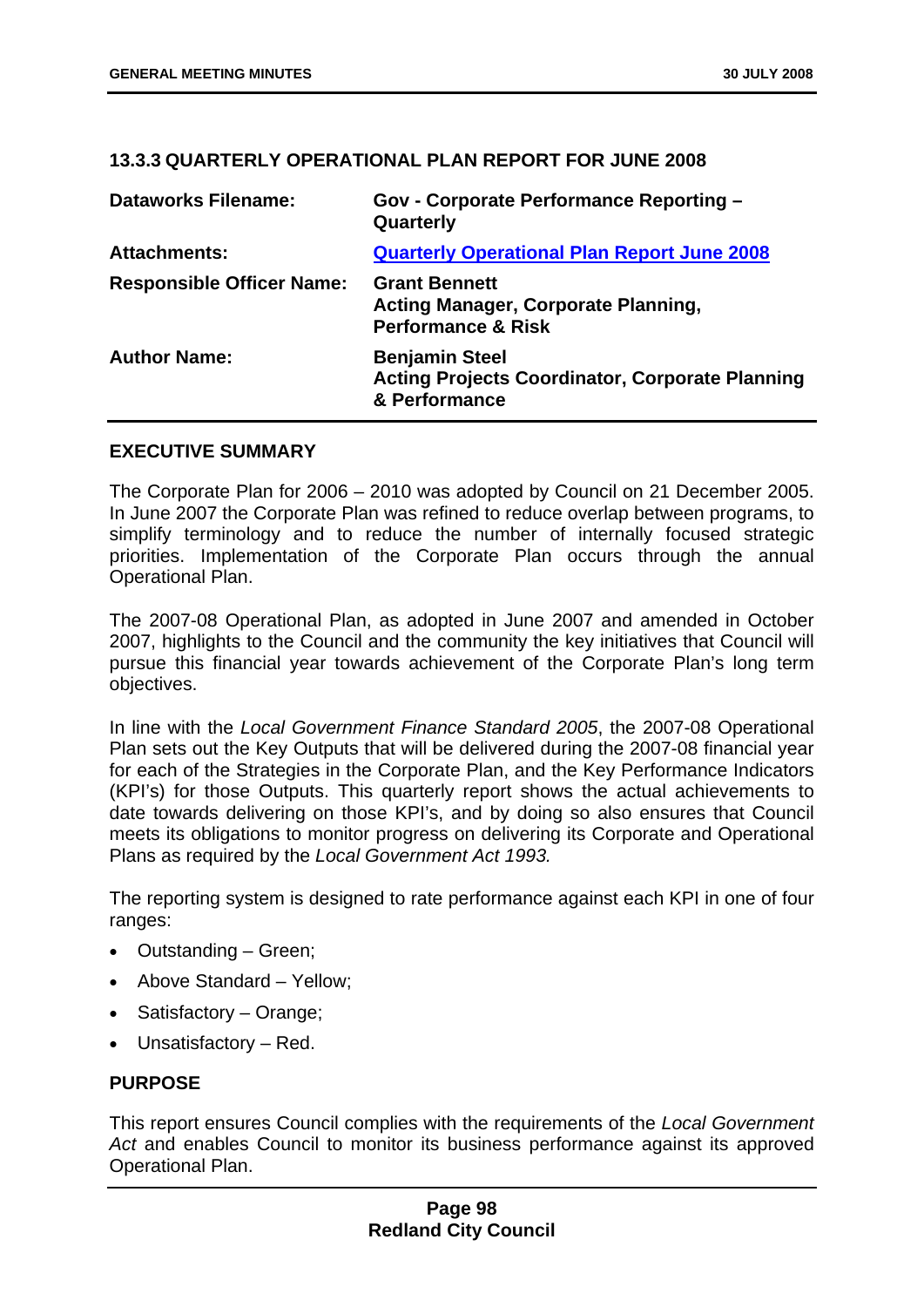# **BACKGROUND**

The Corporate Plan 2006 – 2010 includes 127 Strategies. To ensure a more strategic focus is maintained and reports are manageable, Council identified in this year's Operational Plan only the most significant Outputs scheduled to occur this year for each Strategy. For some Strategies there are no Key Outputs identified this year because they, either have been delivered in the previous financial year or are scheduled to be delivered in later years of the Corporate Plan.

The attached report details results for all KPI's. Results for KPI's are based on a schedule of key milestones or targets which are included in the 2007-08 KPI Register. This Register includes comprehensive details of all KPI's including detailed definitions, sources of data, calculation methodology, targets each quarter, responsible officers and associated information; and is available electronically on the Intranet.

The targets for some KPI's are shown in the report as Satisfactory 0, Above Standard 1 and Outstanding 2. This indicates that there were no planned action/s in the relevant quarter. These ranges are required due to limitations with the current reporting software, and allow the system to assign scores when an actual result is entered.

# **ISSUES**

### Overall Performance – June Quarter (refer to the Attachment p.7)

Because this is the final quarter of the 2007-08 financial year, this report represents the results achieved for the full year.

Performance against the Operational Plan as a whole rated in the outstanding range this year. The overall performance of each strategic priority was as follows:

Outstanding: Natural Environment, Essential Services, Community Health & Wellbeing, Economic Prosperity, Governance and Corporate Services.

Satisfactory: Land Use.

### KPI Performance Summary

There are 115 KPI's that are reportable in the Operational Plan for the 2007-08 year. These KPI's rated as follows:

- Outstanding 82 KPI's (73%)
- Above Standard 9 KPI's (7%)
- Satisfactory  $-10$  KPI's (8%)
- Unsatisfactory 14 KPI's (12%) performed below expected levels.

Summary comments on the performance against each Strategic Priority follow. Comments on specific KPI's are included where an unsatisfactory result has occurred this year.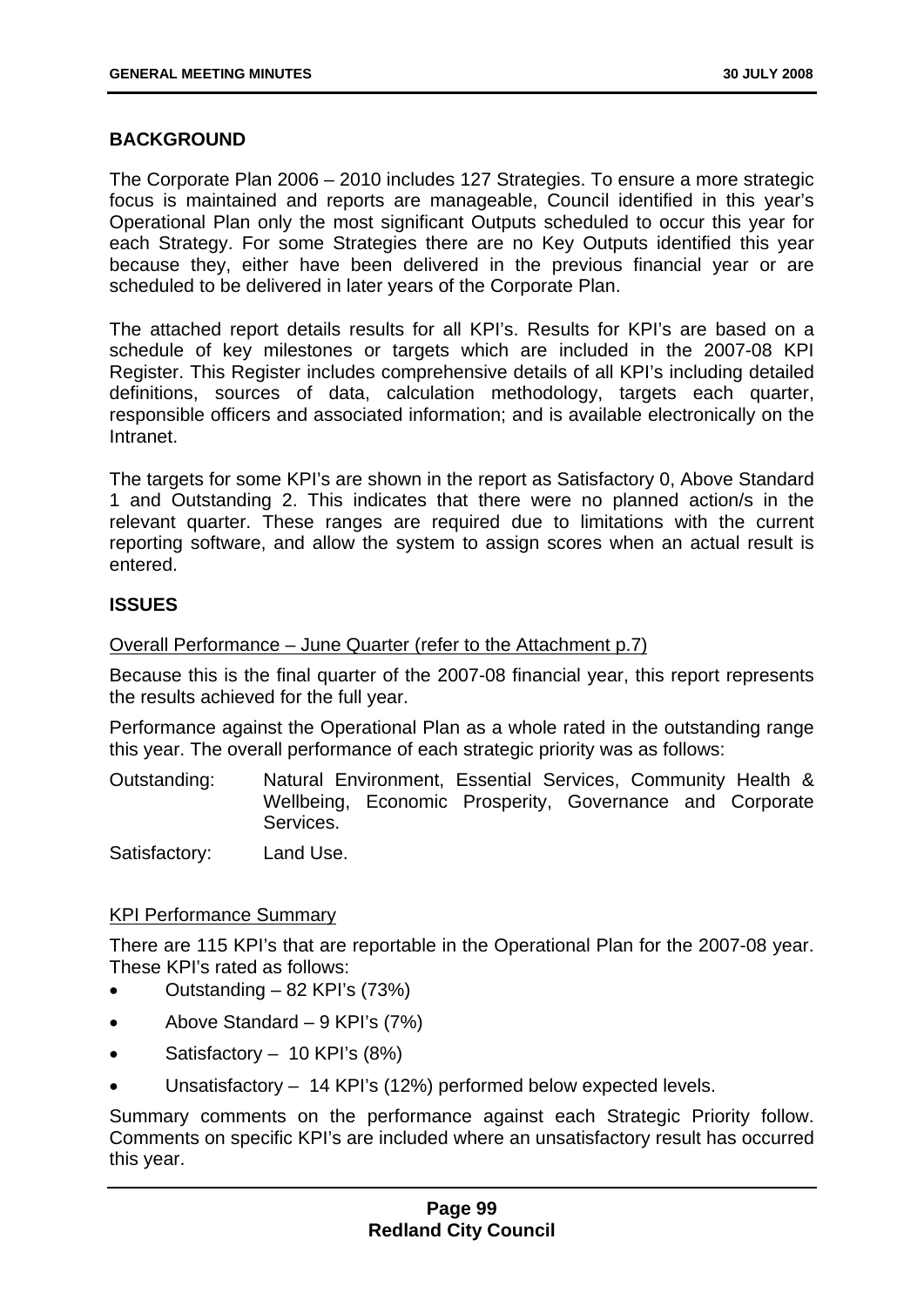# Natural Environment (refer to the Attachment pp. 8 - 14)

• Coastal & Waterways, Environmental Performance and Biodiversity Programs all performed at an outstanding level with all key initiatives on target.

# Land Use (refer to the Attachment pp. 15-21)

- The Local Area Planning Program has been rated as unsatisfactory primarily due to delays by State Government with the South East Thornlands Structure Plan. All tasks under Council's control have been completed within the required timeframes. There was also a delay in completing some project stages to the original schedule (e.g. Thornlands South) due to Council's decision to review the Local Growth Management Strategy.
- The Integrated Planning Program achieved an outstanding result with all milestones having achieved or exceeded targets.
- Development Assessment program rated as unsatisfactory. This was mainly due to delays in delivering planned expansions to on-line development applications because of staff shortages, and this initiative will be carried over into 2008/2009.
- The Rural Landscape and Green Space Program achieved a satisfactory rating for this quarter with all projects having achieved targets.

# Essential Services (refer to the Attachment pp.22-34)

- Wastewater, Roads & Drainage, Transport and Marine Facilities programs all achieved an outstanding rating, with all projects performing at the outstanding level.
- The Waste Management Program achieved performed at the above standard level with Council's policy position now decided, although the tender for waste reduction and recycling for construction and demolition waste has been deferred pending the result of an application for a private facility.
- The Water Supply program an unsatisfactory rating this year with the Delivery of Education Program delayed due to difficulties with DVD production and related materials. The completion of funded minor works actions from Leslie Harrison Dam catchment to schedule has been delayed with 2 items (complete sub-catchment inventory and recommend control measures & report on riparian vegetation status within sub-catchment and recommend appropriate improvements) not completed. However, progress has been made with mapping completed although we are currently waiting for a response from the EPA. The development of a hazard analysis control point system to schedule has also been delayed with 1 item (carry out appropriate community involvement and awareness) not completed due to staff changes from RCC to SEQWater. All other items (complete documentation and reporting requirements & operator awareness training) have been completed.

Community Health & Wellbeing (refer to the Attachment pp.35 - 47)

• Arts & Culture, Strong Communities and Disaster Management programs performed at an outstanding level with all milestones achieving or exceeding targets.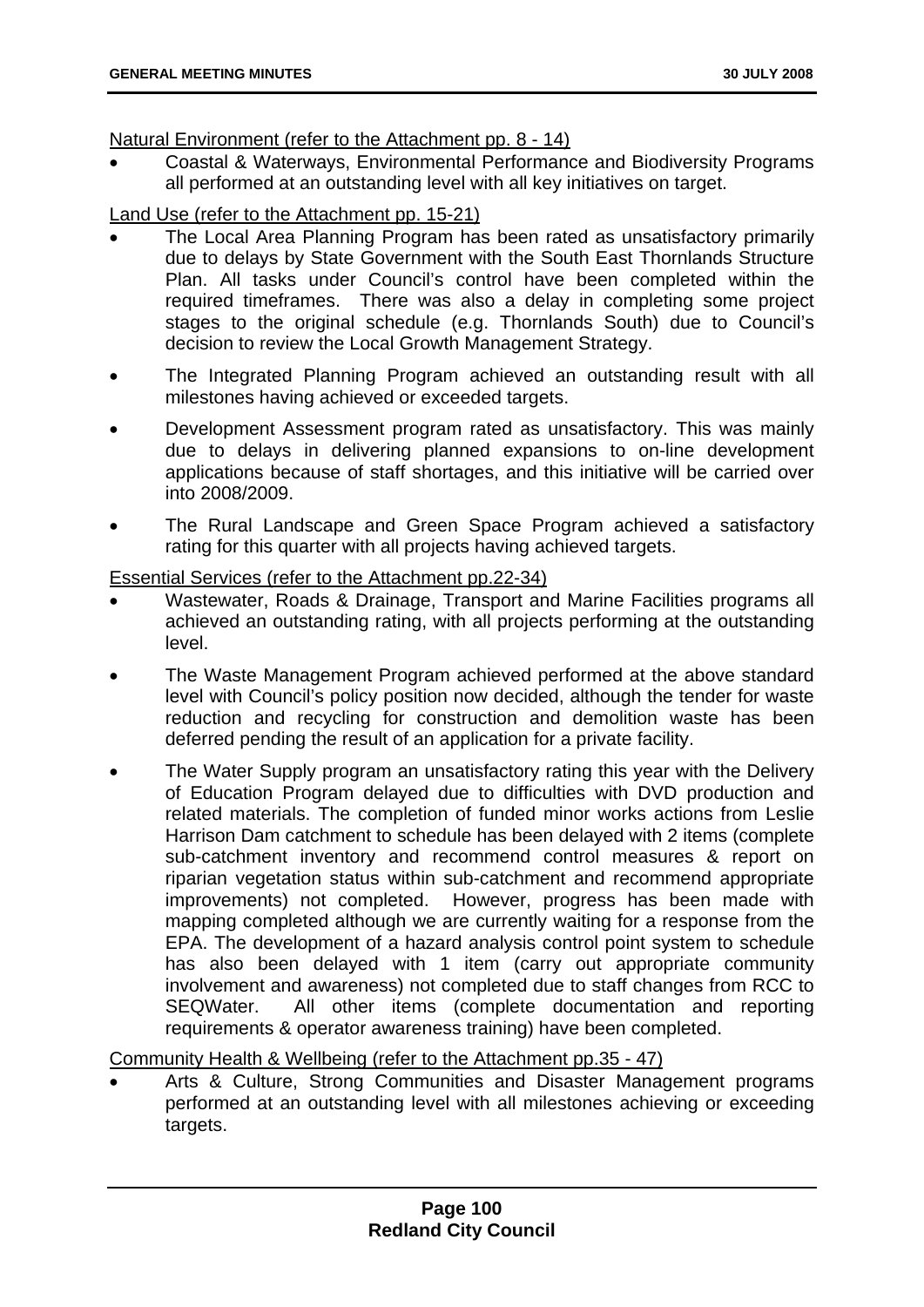- The Sports & Recreation Program achieved an overall rating of above standard with all milestones within the program achieving an outstanding or above standard rating with the exception of with the exception of the Completion of the Recreation Program Review.: the grants program has not been released by State Government and funds from Queensland Health to assist this program have been carried forward to 2008/2009.
- The Community Health & Safety Program received an above standard rating with all milestones achieved with the exception of the Community Safety Committee priority project implemented to schedule, which was delayed due to staff shortages. This program has been carried forward to 2008/2009 for completion with the appointment of the Community Safety Officer.

### Economic Prosperity (refer to the Attachment pp.48-54)

- Business Retention & Expansion and Business Attraction programs rated in the outstanding range. All initiatives are on schedule.
- Tourism Development Program achieved a satisfactory rating, although delivery of Tourism Development initiatives was behind schedule. Of the four initiatives, the Visitor Guide, Short Breaks Guide and various tourism workshops were delivered to schedule, however the Moreton Bay Seafood Festival was not conducted due to difficulties with appointing contractors.

# Governance (refer to the Attachment pp.55 - 62)

Strategic Planning, Governance and Financial Planning & Disclosure Programs all rated in the outstanding range. All initiatives were delivered to schedule with the exception of the development of a marketing and communications plan which has been deferred until next financial year to ensure alignment with the new Council's directions.

### Corporate Services (refer to the Attachment pp. 63-73)

- Treasury, Asset Management, Marketing and Communications programs rated as outstanding with the majority of initiatives completed as planned.
- Information Management, Organisational Improvement and Human Resource Management programs achieved an above standard rating.
- Learning Program achieved a satisfactory rating.

# **RELATIONSHIP TO CORPORATE PLAN**

The recommendation in this report primarily supports Council's strategic priority to provide a clear organisational direction supported by effective leadership and a framework of policies, plans and strategies that are responsive to the community's needs and which promote accountable and ethical standards of practice.

# **FINANCIAL IMPLICATIONS**

No direct financial implications arise from this report. The report does contain several indicators that either reflects financial performance to date or which will have had a direct or indirect impact on financial performance.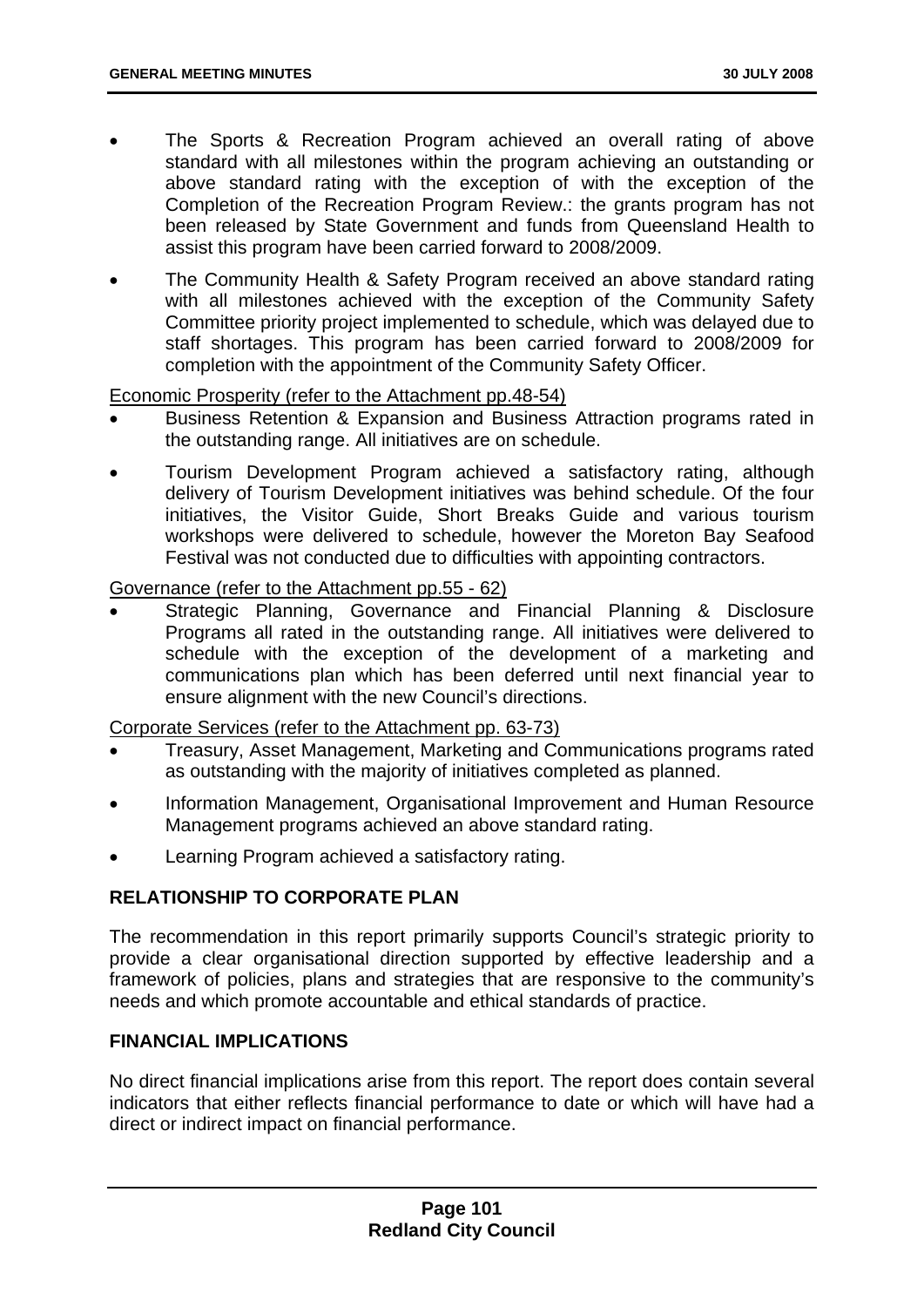# **PLANNING SCHEME IMPLICATIONS**

The Land Use Planning Group was consulted and it is considered that the outcome of recommendations in this report will not require any amendments to the Redlands Planning Scheme.

### **CONSULTATION**

The data and comments in the report were provided by relevant managers and were compiled by the Corporate Planning, Performance and Risk Group.

### **OPTIONS**

#### **PREFERRED**

That Council resolve to note the Operational Plan Report for the 2008 June Quarter, as attached.

#### **ALTERNATIVE**

That Council resolve to note the Operational Plan Report for the 2008 June Quarter and seek additional information.

## **OFFICER'S/COMMITTEE RECOMMENDATION/ COUNCIL RESOLUTION**

| Moved by:    | Cr Townsend       |
|--------------|-------------------|
| Seconded by: | <b>Cr Reimers</b> |

**That Council resolve to note the Operational Plan Report for the 2008 June Quarter, as attached.**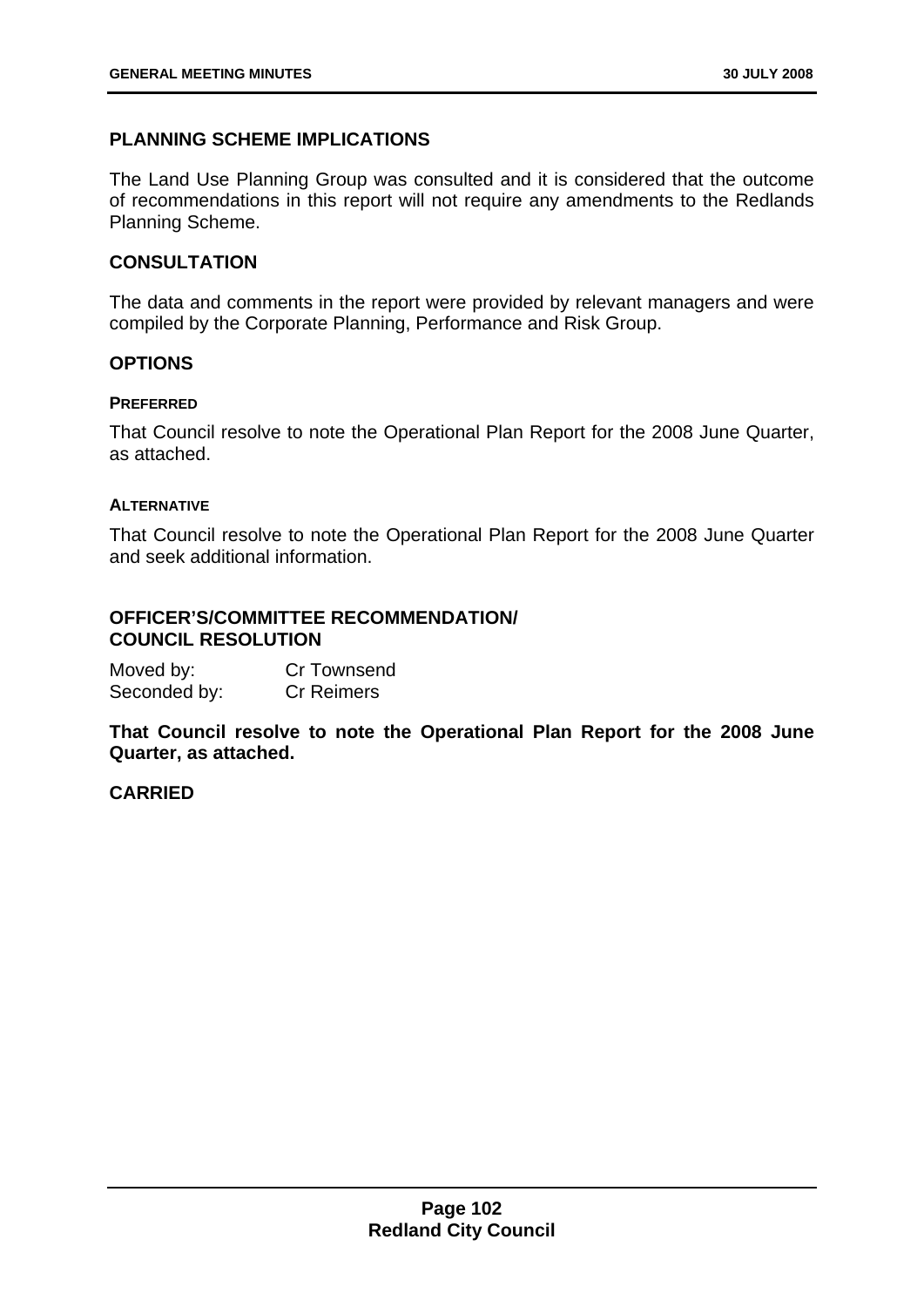# **13.4 GENERAL BUSINESS**

Permission was granted for the following item of business raised:

# **13.4.1 REQUEST FOR REPORT ON PENSIONER REBATE APPLICATION ON RATES**

# **COUNCIL RESOLUTION**

Moved by: Cr Townsend Seconded by: Cr Reimers

**That Council resolve that the General Manager Corporate Services provide a report outlining the implications of applying for pensioner rebates and payment options.**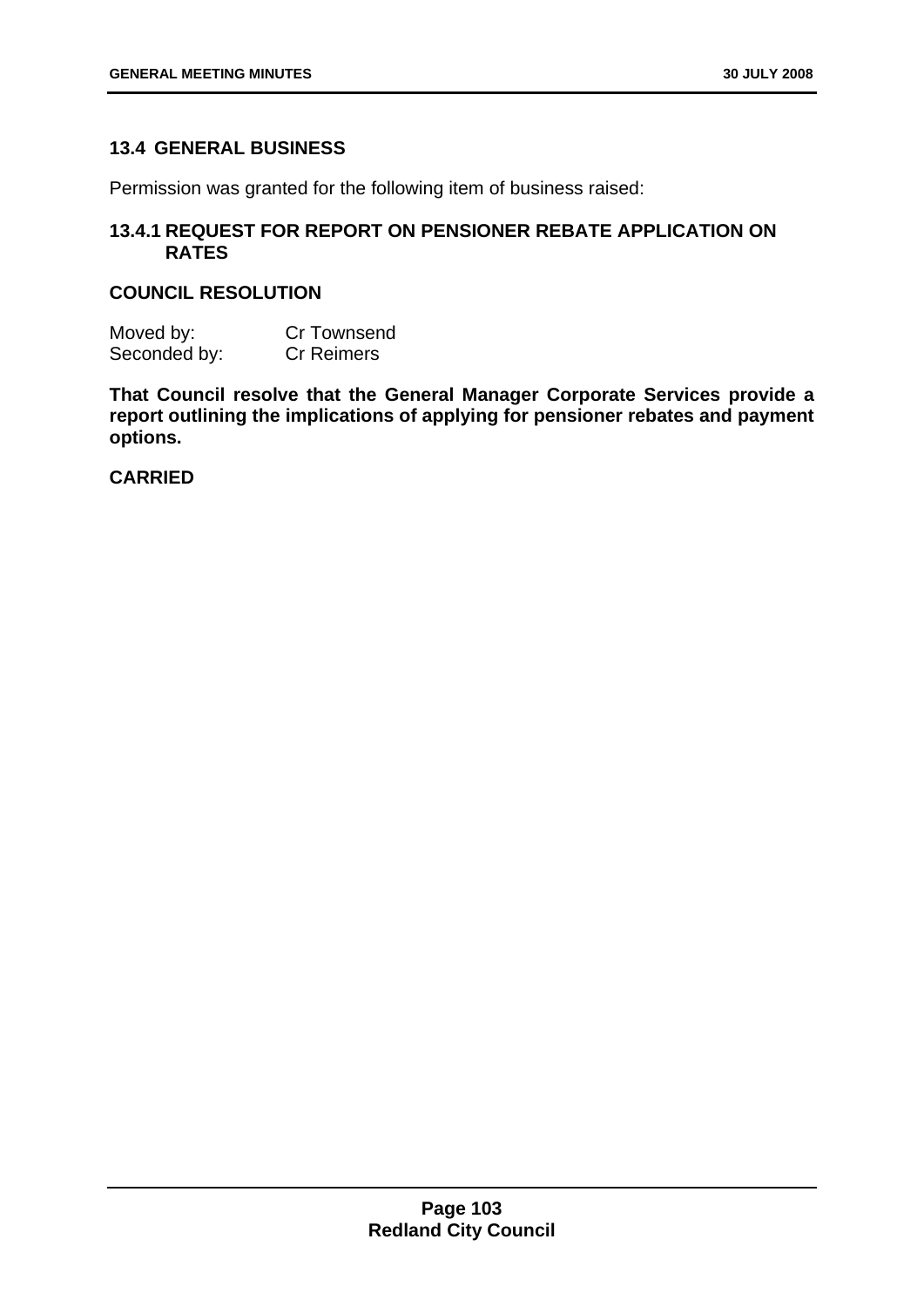## **14 MAYORAL MINUTES**

Cr Williams declared a conflict of interest in the following item as she is Chair of the Spring Festival Committee and was present for the discussion and vote. Cr Williams refrained from voting on this item.

## **14.1 SPONSORSHIP TO THE REDLANDS SPRING FESTIVAL 2008**

#### **Background**

In accordance with Mayor's Community Fund Policy POL-2035 Council approval is required for all contributions at or exceeding \$5,000. Mayor's Community Fund Guideline GL-2035 states that any contribution of \$7501 or more requires 3 written quotations. Due to the nature of the sponsorship this requirement is not realisable.

Please note that the amount of \$20,000 is exclusive of GST.

### **COUNCIL RESOLUTION**

Moved by: Cr Hobson

**That Council resolve to approve \$20,000 sponsorship to the Redlands Spring Festival 2008, to be allocated from the Mayor's Community Fund.** 

#### **CARRIED**

### **14.2 REVIEW OF MAYOR'S COMMUNITY FUND POLICY AND GUIDELINE**

#### **Background**

Redland City Council is currently undertaking a review of its approach to the management of grants. As grants are coordinated by various areas within Council, funds can potentially be allocated to events, activities and services that may or may not be achieving Council's vision for the community. A coordinated approach that aligns the outcomes of grants programs, including the Mayor's Community Fund, with Council's vision will provide a more strategic approach to the allocation of funds to the community.

### **COUNCIL RESOLUTION**

Moved by: Cr Hobson

**That Council resolve to review the Mayor's Community Fund Policy and Mayor's Community Fund Guideline to incorporate an appropriate reporting and evaluation process for sponsorship requests in accordance with the recent Queensland Audit Office performance management systems audit of the management of grants and funding by local government.**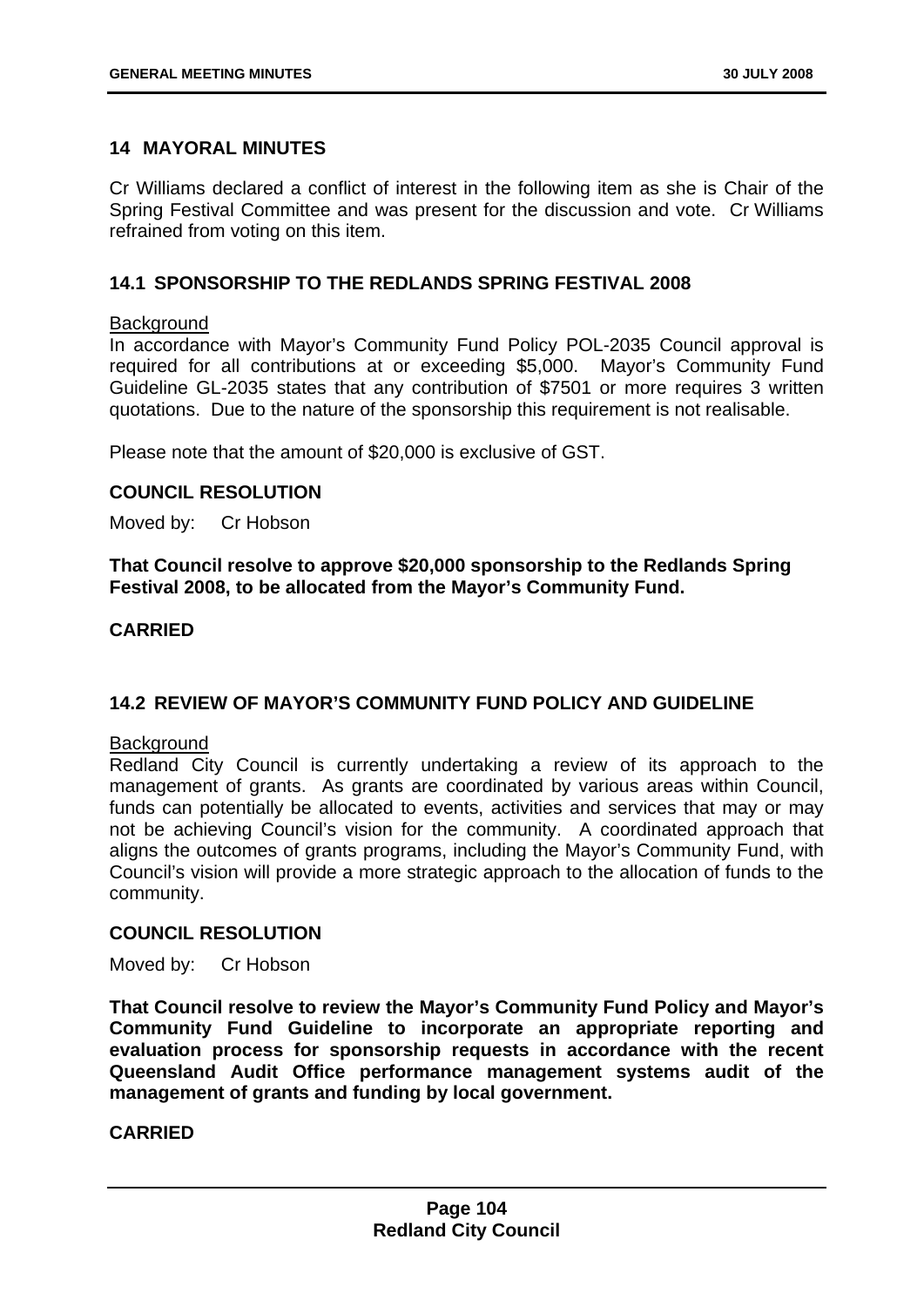Cr Reimers left the meeting at 5.25pm.

# **14.3 APPOINTMENT OF CHIEF EXECUTIVE OFFICER**

### **Background**

The vacant position of Chief Executive Officer for Redland City Council was advertised in the national media and internally within Council. Seventy-five (75) applicants responded and this number was reduced to six (6) by the recruitment consultants engaged for this purpose.

Interviews were conducted on 16 July 2008 for the position of Chief Executive Officer by an appointed selection panel consisting of Mayor Melva Hobson; Len Scanlan - Chair Redland City Council Audit Committee and former Queensland Auditor General; Gary Keller - retired CEO, Logan City Council and Local Government consultant and was attended by recruitment consultant, Ken Taylor, Urban Executive and Peter Tragardh, Manager Human Resources, Redland City Council.

Reports on all six short listed applicants were presented to all Councillors.

Three (3) of four (4) short listed candidates subsequently made presentations to all Councillors on 24 July 2008. The result of this process and subsequent discussions identified a preferred candidate for the position.

The selection process was conducted on a merit basis and in an equitable manner with all candidates having equal opportunity.

At Council's General Meeting of 30 April 2008 the Mayor was delegated full authority to deal with all matters relating to the employment of the Chief Executive Officer. In the interests of consensus the Mayor preferred that an appointment be made by resolution at the General Meeting on 30 July 2008.

### **COUNCIL RESOLUTION**

Moved by: Cr Hobson

### **That Council resolve as follows:**

- **1. In accordance with section 1129(1)(a) of the** *Local Government Act 1993,* **Council appoints Gary Stevenson, former CEO of Rockhampton City Council, as Chief Executive Officer of Redland City Council, effective 1 September 2008 or an earlier date to be determined, under the terms and conditions of employment as detailed in the agreed contract;**
- **2. That the Mayor be authorised to sign the contract of employment with the Chief Executive Officer.**

#### **CARRIED** (unanimously)

Cr Reimers was not present when this motion was put.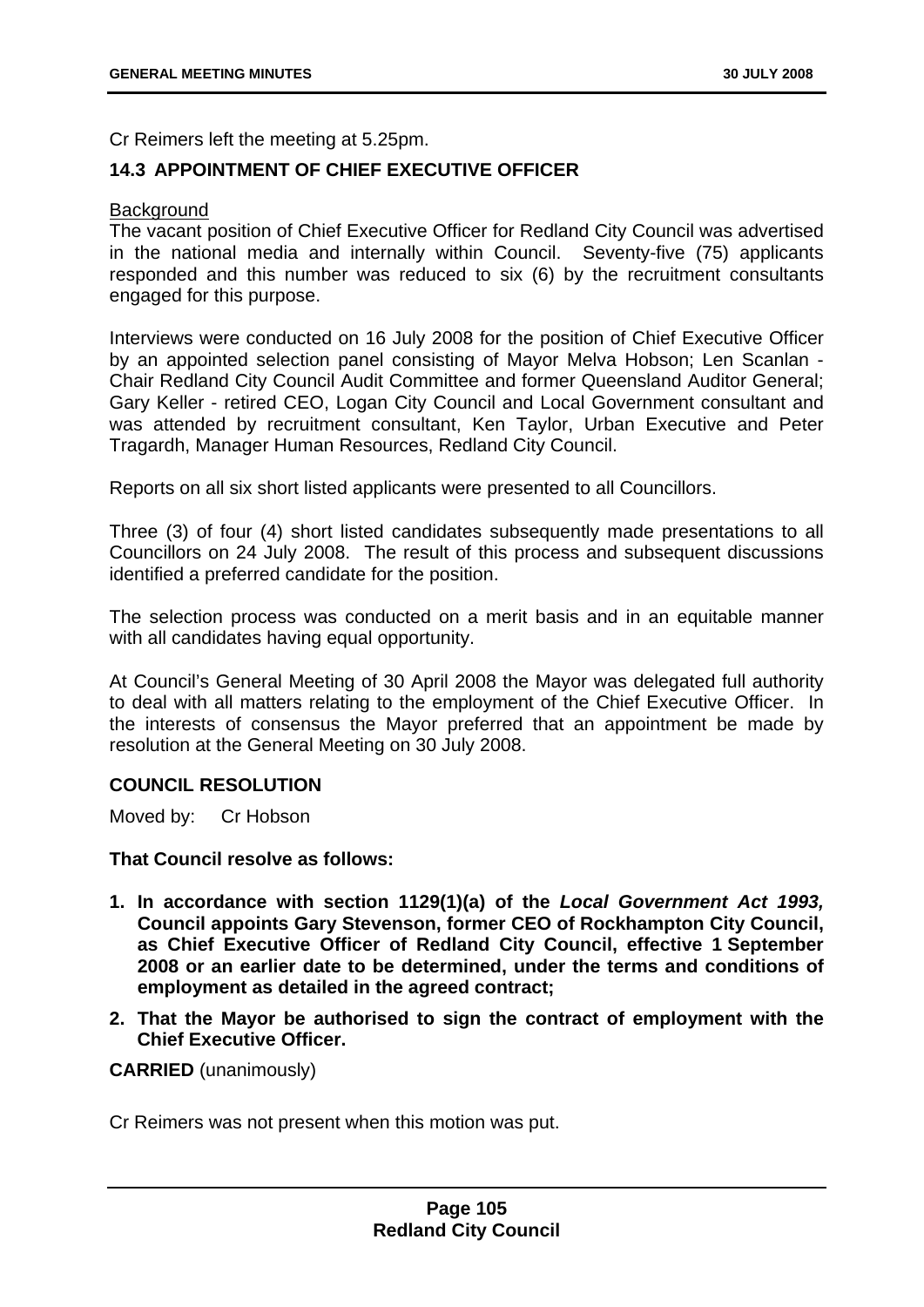### **15 DIRECT TO COUNCIL REPORTS**

#### **15.1 OFFICE OF CEO**

## **15.1.1 COUNCILLORS' EXPENSES REIMBURSEMENT AND PROVISION OF FACILITIES FOR COUNCILLORS POLICY**

| <b>Dataworks Filename:</b>       | <b>GOV Councillors - Expenses Reimbursement</b><br><b>Policy</b> |
|----------------------------------|------------------------------------------------------------------|
| <b>Attachments:</b>              | <b>Policy POL-3076</b>                                           |
| <b>Responsible Officer Name:</b> | <b>Greg Underwood</b><br><b>Acting Chief Executive Officer</b>   |
| <b>Author Name:</b>              | <b>Thorbjorg Dunn</b><br><b>Acting Executive Officer to CEO</b>  |

# **EXECUTIVE SUMMARY**

At its General Meeting of 2 July 2008, Council resolved to adopt Policy POL-3076 Expenses Reimbursement and Provision of Facilities for Councillors Policy and in accordance with section 250AT of the *Local Government Act 1993* (the Act) a public notice was issued in the local press.

Council further resolved that the policy be resubmitted to the Department of Local Government, Sport and Recreation for the Director-General to approve minor amendments to the Vehicles Fuel and Parking section of the policy.

The Director-General has approved the policy with amendments in a letter dated 14 July 2008 and the attached policy is now presented to Council for adoption.

Following the adoption of this policy, a public notice will be issued in accordance with section 250AT of the Act.

### **PURPOSE**

The purpose of this report is to present to Council the Expenses Reimbursement and Provision of Facilities for Councillors Policy, POL-3076, as attached, for adoption.

## **BACKGROUND**

- 1. On 22 May 2008, the Director-General of the Department of Local Government, Sport and Recreation wrote to Council approving the Expenses Reimbursement and Provision of Facilities for Councillors Policy formulated by councillors subject to some minor changes;
- 2. On 2 July 2008 Council resolved to adopt a Expenses Reimbursement and Provision of Facilities for Councillors Policy, POL-3076, accepting the Director-General's comments, and resolved to resubmit the policy for approval with further amendments to the Vehicles Fuel and Parking section of the policy;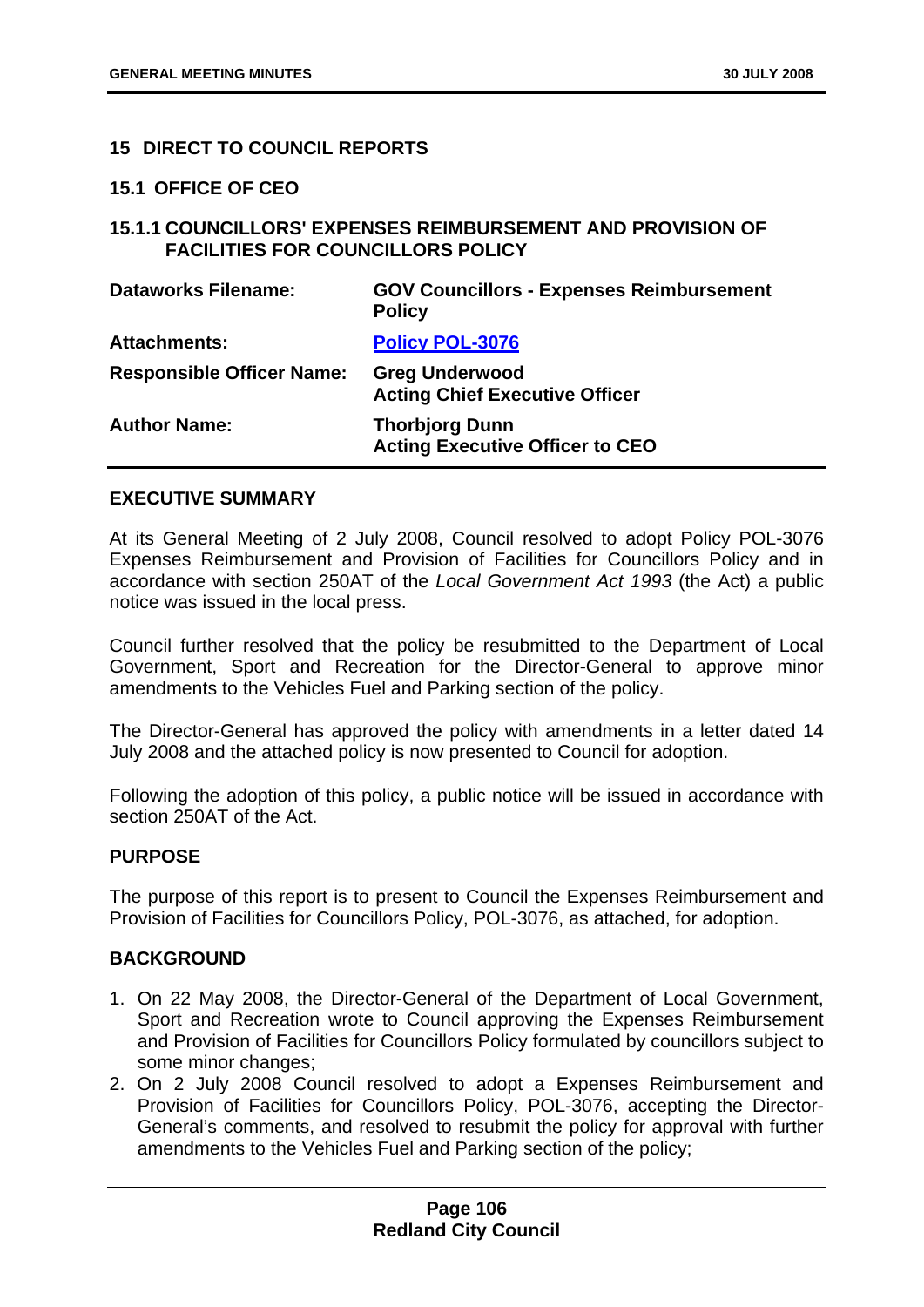- 3. On 14 July 2008 the Director-General responded to Council and approved the policy adopted on 2 July 2008 and the amendments proposed by Council;
- 4. The policy has now been amended accordingly and is presented to Council for adoption.

## **ISSUES**

Under changes to the *Local Government Act 1993* that took effect from 15 March 2008, Council must develop and implement an expenses reimbursement policy for councillors.

In accordance with Council resolution of 2 July 2008, the policy was resubmitted to the Director-General of the Department of Local Government, Sport and Recreation seeking his approval to delete the following paragraphs from Attachment A of the Policy:

under the heading, *2.5 Vehicles, Fuel and Parking:*

*Councillors may use their own private vehicle for business purposes and claim a kilometre allowance for the business use of the vehicle.* 

*Should a councillor choose to use their own vehicle, the business kilometres travelled must be validated by log book records. The amount to be reimbursed will be based on the kilometre allowances recommended by the Australian Taxation Office.*

The Director-General has now approved this change and section 2.5 now reads as follows:

### **"2.5 Vehicle Parking**

Council will provide parking facilities for councillors at councillor office locations".

The next step in this process is as follows:

- To adopt the approved expenses reimbursement policy by Council resolution (under section 250AS of the Act);
- To authorise the payment of reasonable expenses incurred, and the provision of facilities to its councillors according to the expenses reimbursement policy endorsed by Council resolution (under section 236B of the Act) (NB delegated authority conferred to Mayor and Chief Executive Officer to administer these expenses on 28 May 2008); and
- To issue a public notice about Council's approved expenses reimbursement policy (under section 250AT of the Act).

Under section 250AU of the Act, Council meetings where resolutions are made relating to an expenses reimbursement policy are to be open meetings.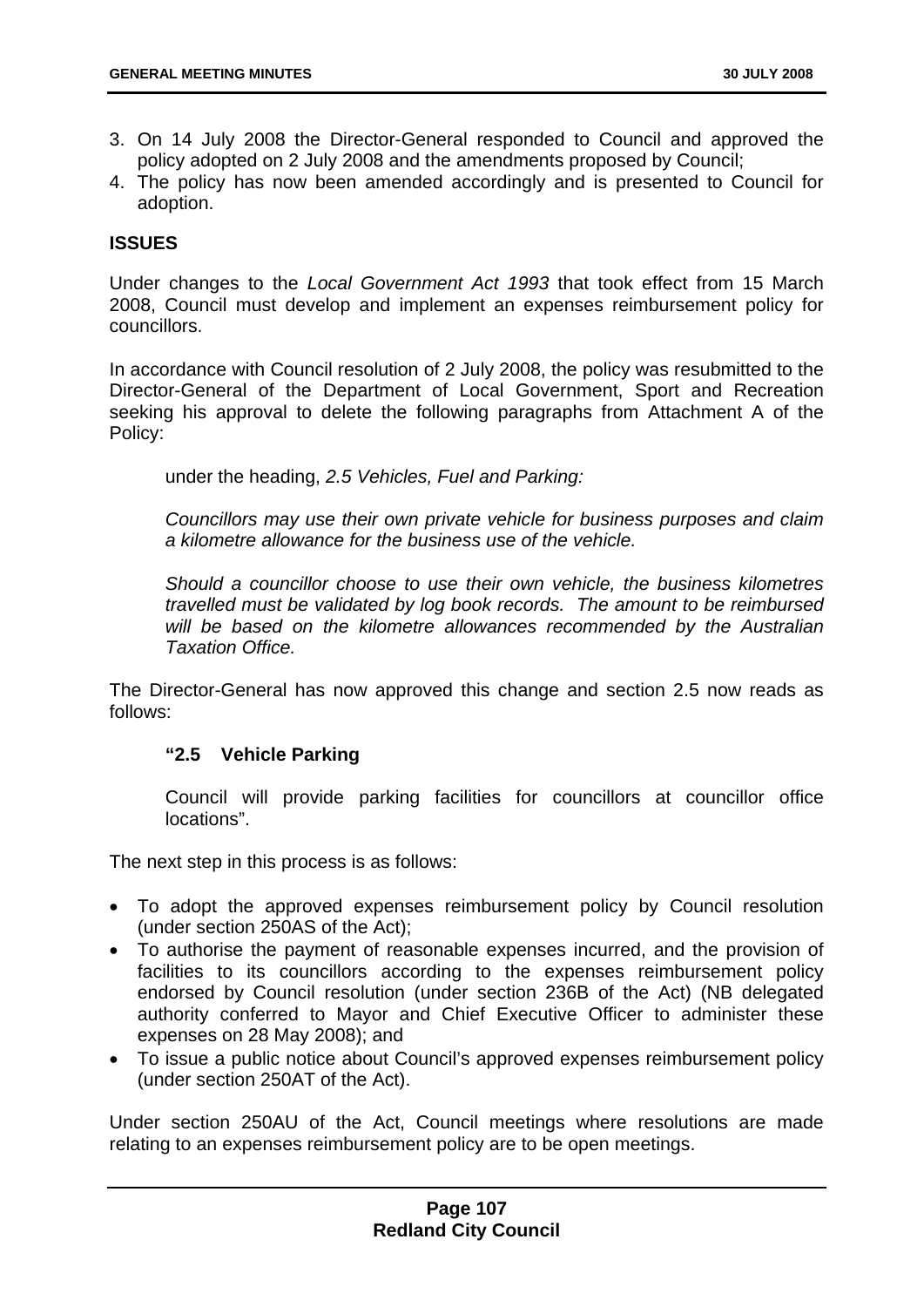Minor amendments, such as spelling or grammatical errors, may be made to the policy by Council, under section 250AS(2).

# **RELATIONSHIP TO CORPORATE PLAN**

The recommendation in this report primarily supports Council's strategic priority to provide a clear organisational direction supported by effective leadership and a framework of policies, plans and strategies that are responsive to the community's needs and which promote accountable and ethical standards of practice.

# **FINANCIAL IMPLICATIONS**

Costs for reimbursement of councillor expenses have been allocated in the 2007/08 and 2008/09 budgets. Actual costs will depend on expenses incurred and will be in accordance with any limits detailed in the expenses reimbursement policy.

## **CONSULTATION**

All councillors have been involved in the development of the expenses reimbursement policy. The Department of Local Government, Sport and Recreation has been consulted to ensure compliance with appropriate legislation and requirements.

# **OPTIONS**

### **PREFERRED**

That Council resolve to adopt the attached Expenses Reimbursement and Provision of Facilities for Councillors Policy, POL-3076.

Cr Reimers returned to the meeting at 5.32pm.

## **OFFICER'S RECOMMENDATION/ COUNCIL RESOLUTION**

| Moved by:    | Cr Ogilvie        |
|--------------|-------------------|
| Seconded by: | <b>Cr Elliott</b> |

**That Council resolve to adopt the attached Expenses Reimbursement and Provision of Facilities for Councillors Policy, POL-3076.**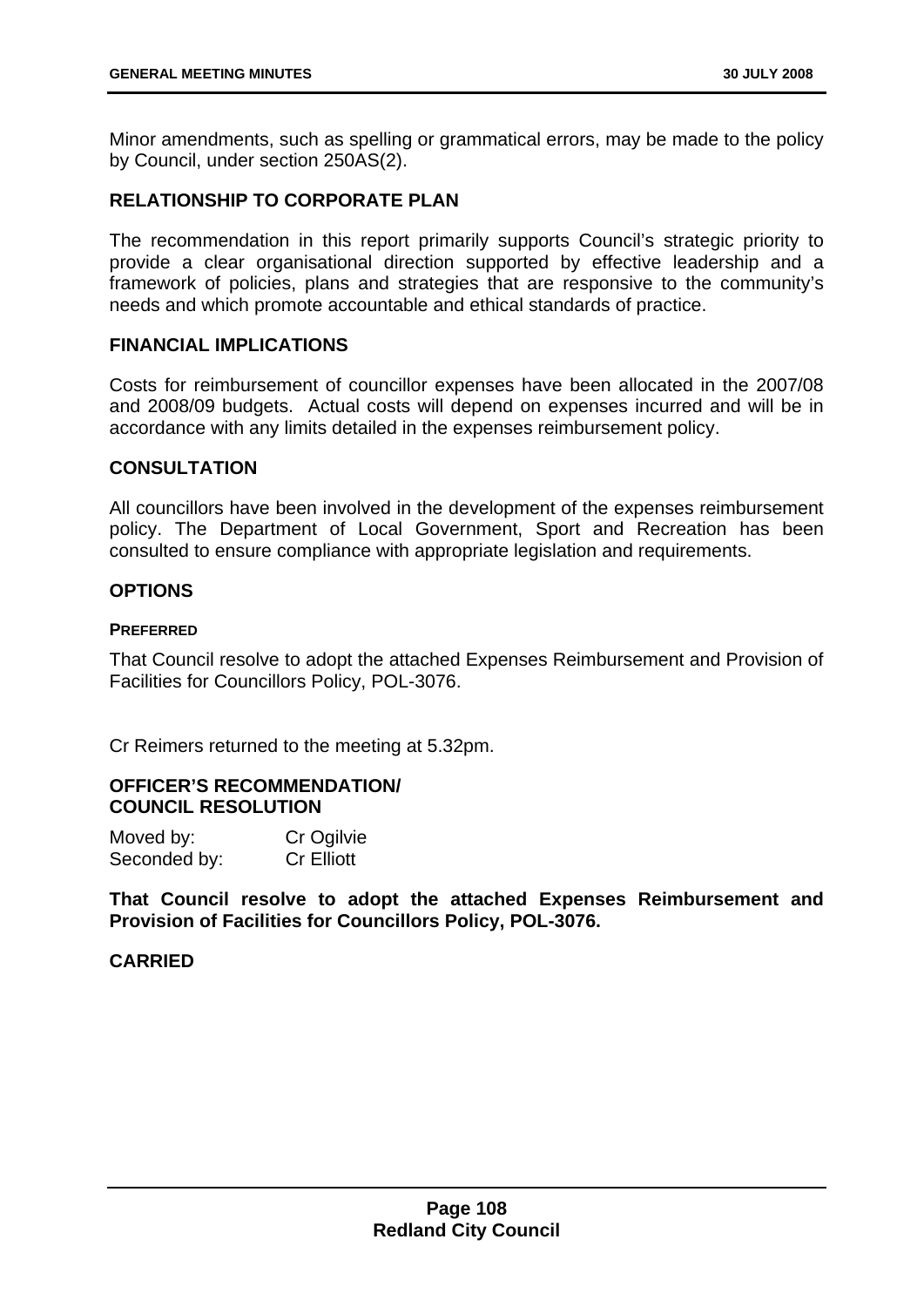## **15.1.2 MOOROONDU SPORTS & RECREATION CLUB - CONTRIBUTION TO AMENITIES BLOCK - DIV10 CCBF**

| <b>Dataworks Filename:</b>       | <b>G&amp;S Councillors' Community Benefit Fund</b>             |
|----------------------------------|----------------------------------------------------------------|
| <b>Responsible Officer Name:</b> | <b>Greg Underwood</b><br><b>Acting Chief Executive Officer</b> |
| <b>Author Name:</b>              | <b>Tina Robinson</b><br><b>Executive Support Officer</b>       |

### **EXECUTIVE SUMMARY**

Council annually allocates in its budget an amount for discretionary spending by Divisional Councillors known as the Councillors' Community Benefit Fund (CCBF). In accordance with the requirements of the CCBF Policy and Guideline requests for expenditure over \$5000.00 require Council approval.

This report details Cr Helen Murray's request to allocate \$9,264.00 (GST Inc) from the Division 10 portion of the CCBF to assist Mooroondu Sports and Recreation Club with the amenities block upgrade at the William Taylor Sports field.

## **PURPOSE**

The purpose of this report is to seek Council approval to allocate \$9,264.00 (GST Inc) from the Division 10 portion of the CCBF to assist the Mooroondu Sports and Recreation Club in finalising construction costs issued by the builder to upgrade the amenities block at the William Taylor Sports Field.

### **BACKGROUND**

In February 2006 Council officers (Manager Community and Social Planning, Senior Advisor Sport & Recreation, Recreation Officer and Divisional Councillor) met with the Mooroondu Sports Club (President and Vice President) to discuss the clubs need to upgrade the amenities block.

Total construction costs are \$200,160.00 (GST Exc) for works as follows:

- Refurbishment of the two public toilets and addition of a new unisex disabled toilet
- Refurbishment of existing two change rooms and upgraded to include two new additional changerooms.

An additional charge of \$10,000.00 (GST Exc) is payable to Council's Project Delivery Group (PDG) who were engaged by the Mooroondu Sports Club to manage the project.

### **ISSUES**

Given the timeframes on the project and concerns that the budget may be insufficient, PDG suggested to the club that 3 quotes be obtained from Council's supply arrangement and at the Clubs request tender documents were sent to contractor, Diamond Residential Development. At the end of the submission period only one

## **Page 109 Redland City Council**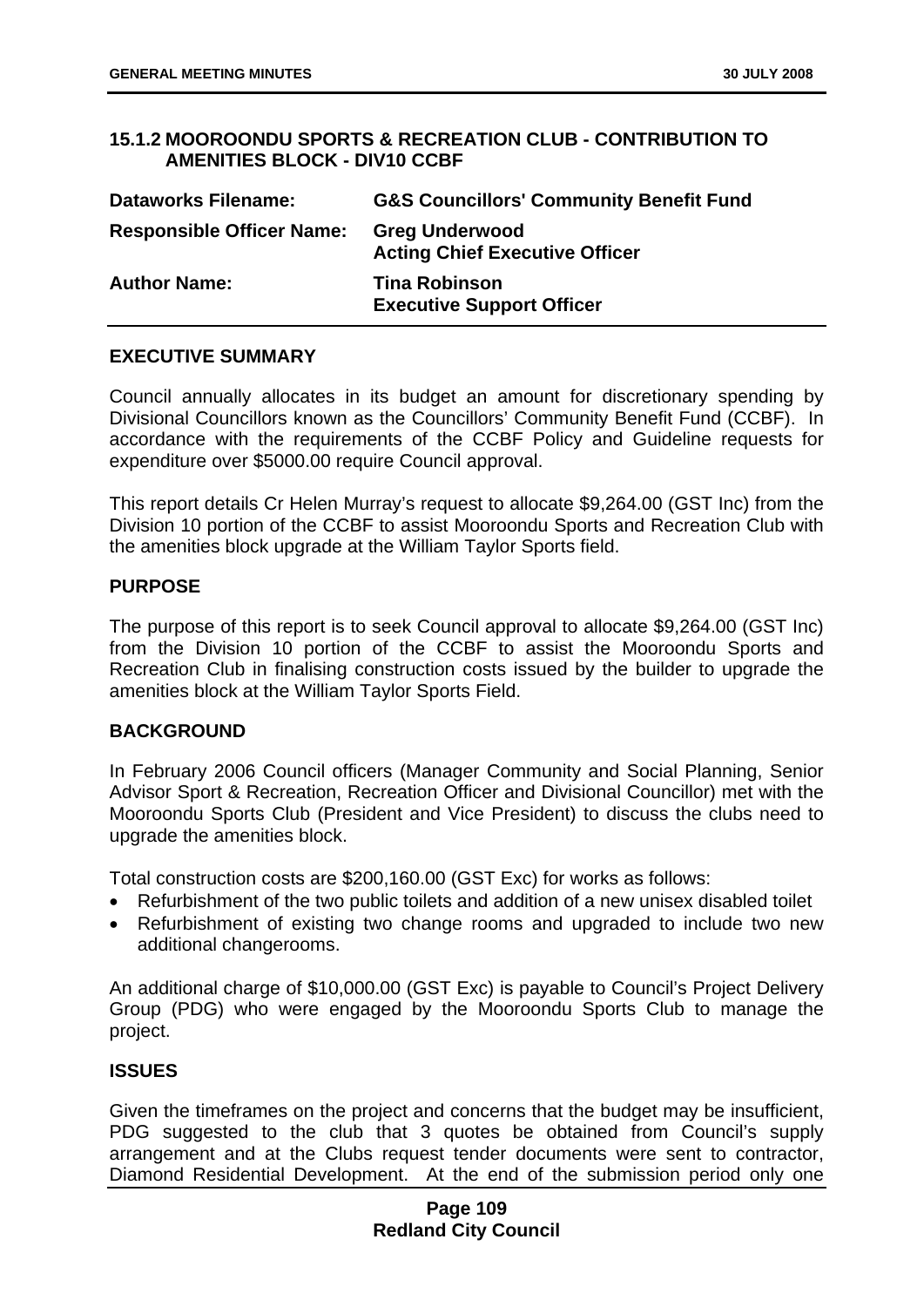quote for \$207,560 (GST Exc) was received and through discussion with the club and contractor was re-negotiated to \$200,160.00 (GST Exc). The approval of the CCBF Grant will assist the club in making the final payment.

## **RELATIONSHIP TO CORPORATE PLAN**

The recommendation in this report primarily supports Council's strategic priority to build safe, strong and self reliant communities with access to community services, infrastructure and opportunities for participation in community life.

### **FINANCIAL IMPLICATIONS**

Cr Helen Murray, has sufficient funds in the Division 10 portion of the Councillors' Community Benefit Fund to support this request.

Written quotations were sourced from both Council's Panel of Providers and 1 external contractor.

## **CONSULTATION**

Community and Social Planning consulted with representatives from Moroondu Sports Club and the Division 10 Councillor as to the Clubs requirements.

### **OPTIONS**

#### **PREFERRED**

That Council resolve to approve the allocation of \$9,264.00 (GST Inc) from the Division 10 portion of the Councillors' Community Benefit Fund to assist with the amenities block upgrade at the William Taylor Sportsfiled.

### **ALTERNATIVE**

That Council resolve not to approve the allocation of \$9,264.00 (GST Inc) from the Division 10 portion of the Councillors' Community Benefit Fund to upgrade the amenities block at the William Taylor Sportsfield.

### **OFFICER'S RECOMMENDATION/ COUNCIL RESOLUTION**

| Moved by:    | <b>Cr Murray</b> |
|--------------|------------------|
| Seconded by: | Cr Bowler        |

**That Council resolve to approve the allocation of \$9,264.00 (GST Inc) from the Division 10 portion of the Councillors' Community Benefit Fund to assist in finalising construction costs to upgrade the amenities block at William Taylor Sportsfield.**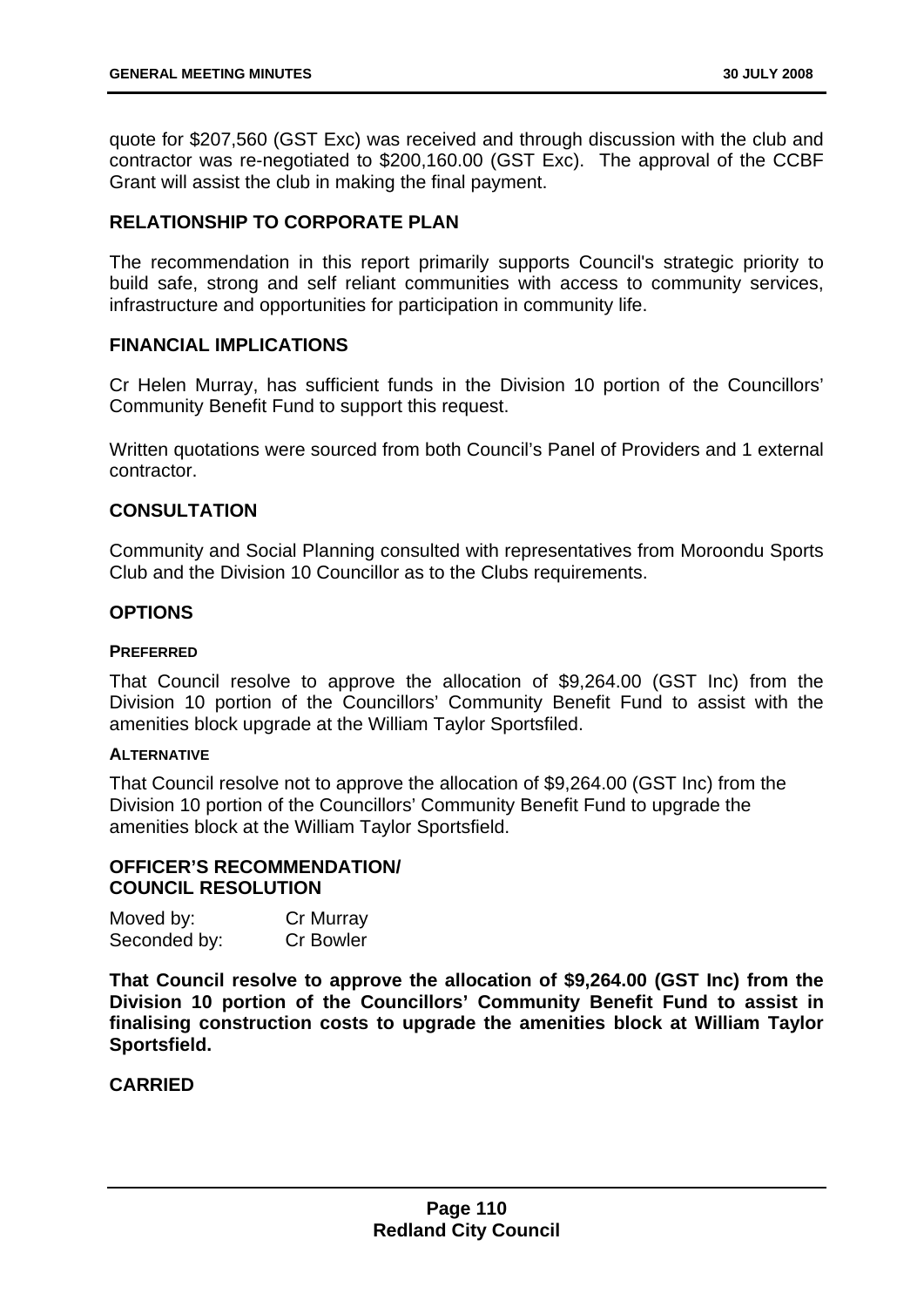Cr Dowling declared a conflict of interest in the following item stating a conflict with s.246A (6) of the *Local Government Act 1993* as the president of Redlands Tourism is a friend and was recorded on his 'Gifts' Register. Cr Dowling remained in the Chamber for discussion and vote on this item, voting in the affirmative.

# **15.2 PLANNING & POLICY**

## **15.2.1 DELEGATED AUTHORITY FOR PLANNING AND POLICY COMMITTEE – GRANT TO REDLANDS TOURISM**

| <b>Dataworks Filename:</b>       | <b>Redland Shire Visitor Services Strategy</b>             |
|----------------------------------|------------------------------------------------------------|
| <b>Responsible Officer Name:</b> | <b>Alan Burgess</b><br><b>Manager Economic Development</b> |
| <b>Author Name:</b>              | <b>Alan Burgess</b><br><b>Manager Economic Development</b> |

### **EXECUTIVE SUMMARY**

On 28 May Council resolved to consider providing Redlands Tourism with a grant for wages subsidy for an Executive Officer. Redlands Tourism's grant application was received 21 July 2008 and they have requested the grant be available from 1 August 2008. It is, therefore, recommended that a report on this matter be presented to the 20 August meeting of the Planning and Policy Committee and that the Committee be delegated authority to determine the matter.

### **PURPOSE**

The purpose of this report is to recommend that Council delegate authority to the Planning and Policy Committee to determine this matter.

### **BACKGROUND**

As part of the tourism industry working party report, on 28 May 2008 Council resolved:

*4. Consideration be given to preparing an Memorandum of Understanding with Redlands Tourism and providing the organisation with a grant for wages subsidy for an Executive Officer, for a maximum period of twelve (12) months, subject to an agreed business case which establishes KPI's, responsibilities and reporting mechanisms, subject to budget consideration.* 

On 21 July 2008, Redlands Tourism provided a 'Business Case for Secretariat Support', with further information being provided on 23 July 2008. In their submission Redlands Tourism has requested the funding from 1 August 2008.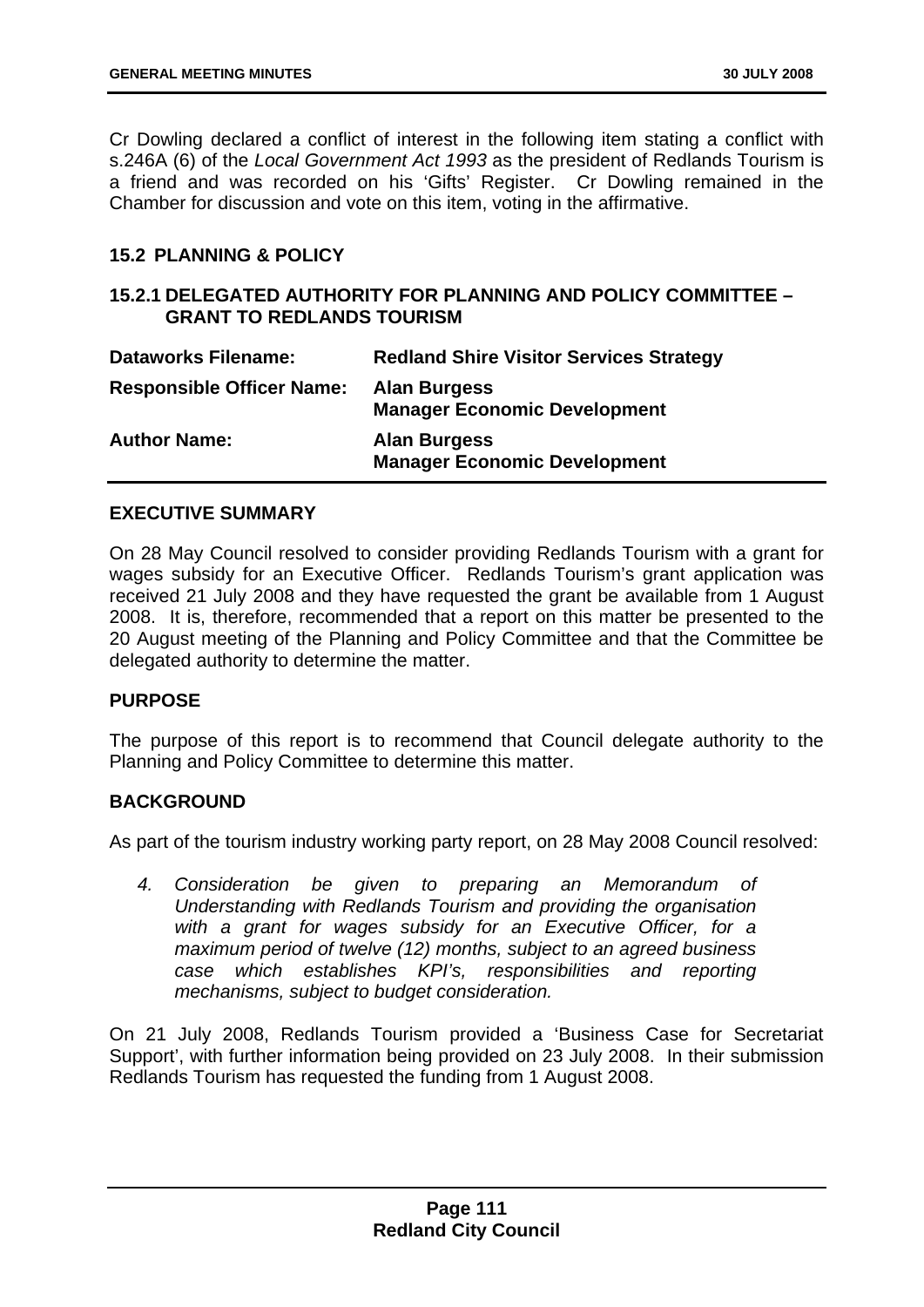# **ISSUES**

Council's current grants programs do not contain one which would provide an organisation with a grant for a wages subsidy for an Executive Officer. The proposed amalgamated grants program, due to be workshopped with Council in August, will have the capacity to fund a wages subsidy where the wages are to deliver a specified project which will build 'strong communities'. Council currently has the ability to provide sponsorships and donations through a resolution of Council.

## **RELATIONSHIP TO CORPORATE PLAN**

The recommendation primarily supports Council's strategic priority to enhance employment participation and the community's standard of living through encouraging economic development opportunities.

### **FINANCIAL IMPLICATIONS**

There are no financial implications associated with the recommendation in this report.

## **PLANNING SCHEME IMPLICATIONS**

The Land Use Planning Group was not consulted and it is considered that the outcome of recommendations in this report will not require any amendments to the Redlands Planning Scheme.

### **CONSULTATION**

The Manager Community and Social Planning was consulted.

### **OPTIONS**

#### **PREFERRED**

That Council resolve as follows:

- 1. That a report for grant funding to Redlands Tourism be referred to the 20 August 2008 meeting of the Planning and Policy Committee; and
- 2. That the Planning and Policy Committee be delegated authority, under section 472 of the *Local Government Act 1993*, to determine this matter.

#### **ALTERNATIVE**

That Council resolve not to delegate this matter and the decision to grant funding to Redlands Tourism be determined at the next General Meeting on 27 August 2008.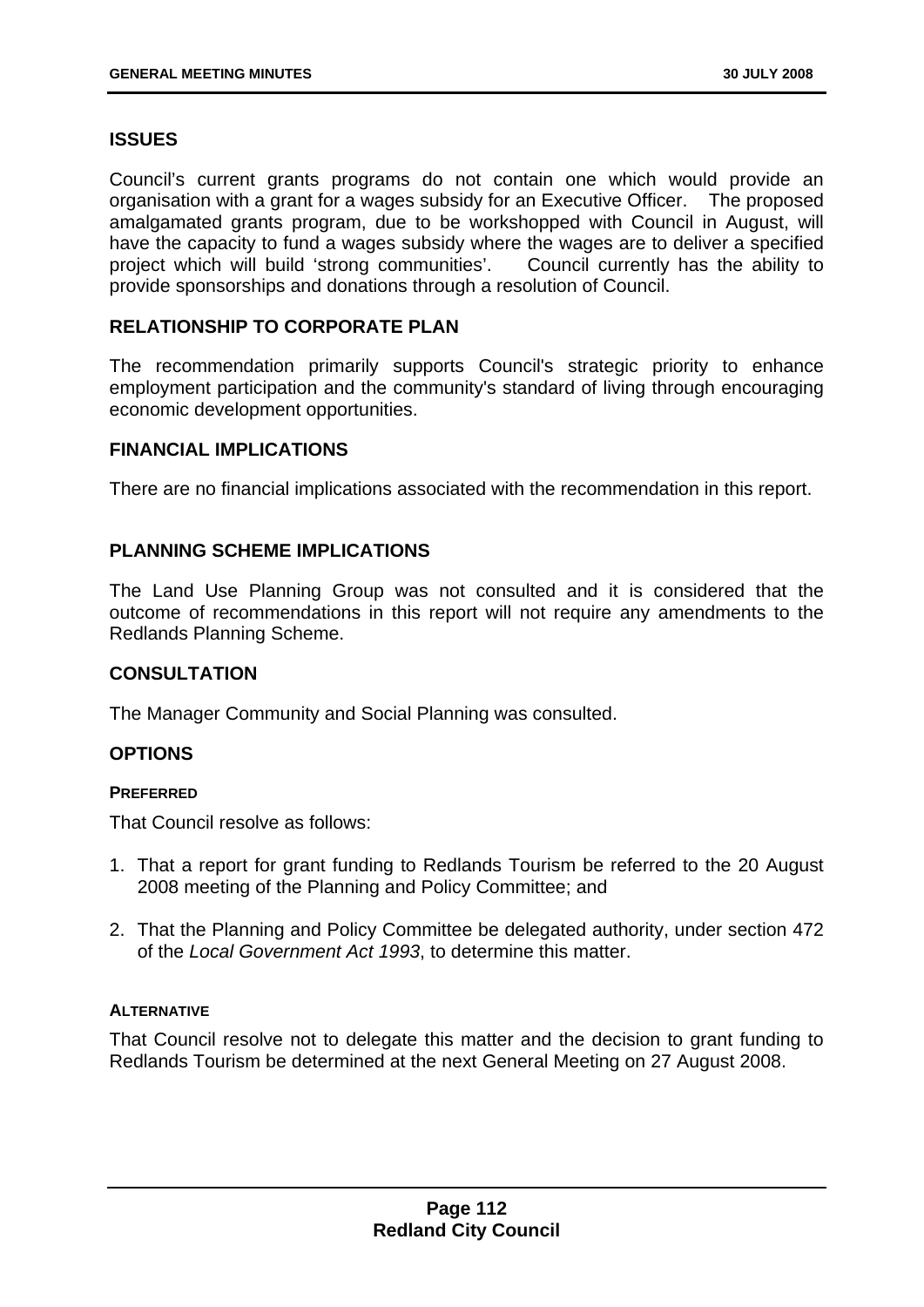## **OFFICER'S RECOMMENDATION/ COUNCIL RESOLUTION**

| Moved by:    | Cr Ogilvie  |
|--------------|-------------|
| Seconded by: | Cr Williams |

### **That Council resolve as follows:**

- **1. That a report for grant funding to Redlands Tourism be referred to the 20 August 2008 meeting of the Planning and Policy Committee; and**
- **2. That the Planning and Policy Committee be delegated authority, under section 472 of the** *Local Government Act 1993***, to determine this matter.**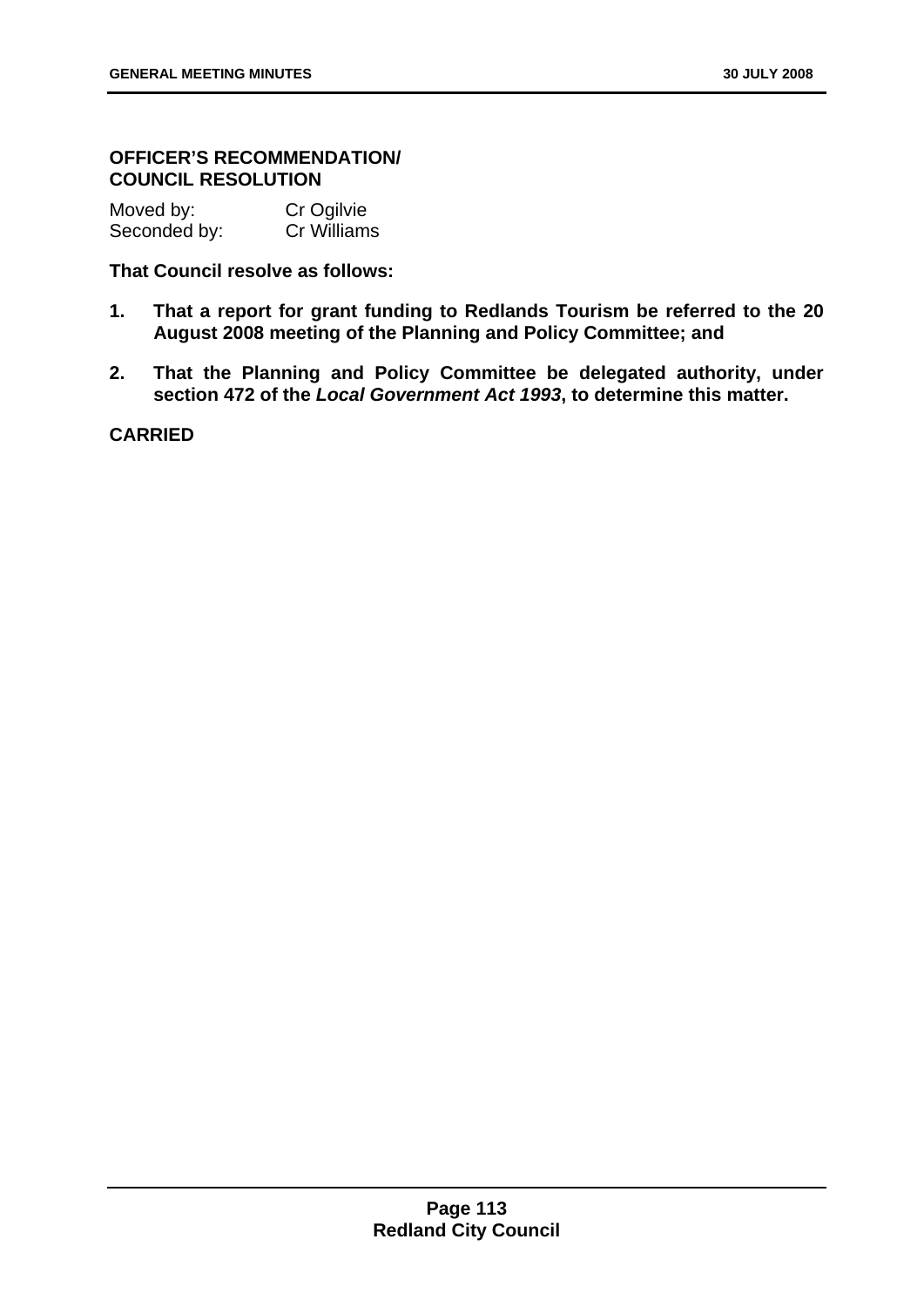### **16 NOTICE OF MOTION UNDER SECTION 451 OF LOCAL GOVERNMENT ACT 1993**

### **16.1 NOTICE GIVEN BY CR HENRY (DIVISION 3)**

## **16.1.1 NOTICE OF MOTION TO RESCIND RESOLUTION OF COUNCIL OF 2 JULY 2008 – ITEM 13.6.1 TENDER FOR THE DELIVERY OF VISITOR INFORMATION SERVICES FOR REDLAND CITY**

### **Background**

On 2 July 2008, Council resolved as follows:

- *1. To award the tender for the delivery of visitor information services to Stradbroke Island Holidays for a fixed term of three (3) years, with the option for the parties to agree to extend for a further three (3) additional periods of one (1) year each, not exceeding a maximum term of six (6) years;*
- *2. To delegate authority to the Chief Executive Officer* 
	- *a. To make, vary and discharge the contract with Stradbroke Island Holidays; and*
	- *b. To sign all relevant documentation; and*
- *3. That this report remain confidential.*

Based on the fact that this tender has now been awarded and all submitters have been advised of Council's decision, it is considered appropriate to include the full report, which outlines the process in this matter, in the minutes.

In accordance with notice given on 23 July 2008, Cr Henry moved as follows:

# **COUNCIL RESOLUTION**

| Moved by:    | Cr Henry           |
|--------------|--------------------|
| Seconded by: | <b>Cr Williams</b> |

**That in relation to item 13.6.1 of the General Meeting Minutes of 2 July 2008**  *(Tender for the Delivery of Visitor Information Services for Redland City)***, Council resolve to AMEND its decision by DELETING Resolution No 3, which reads as follows: "***That this report remain confidential***".**